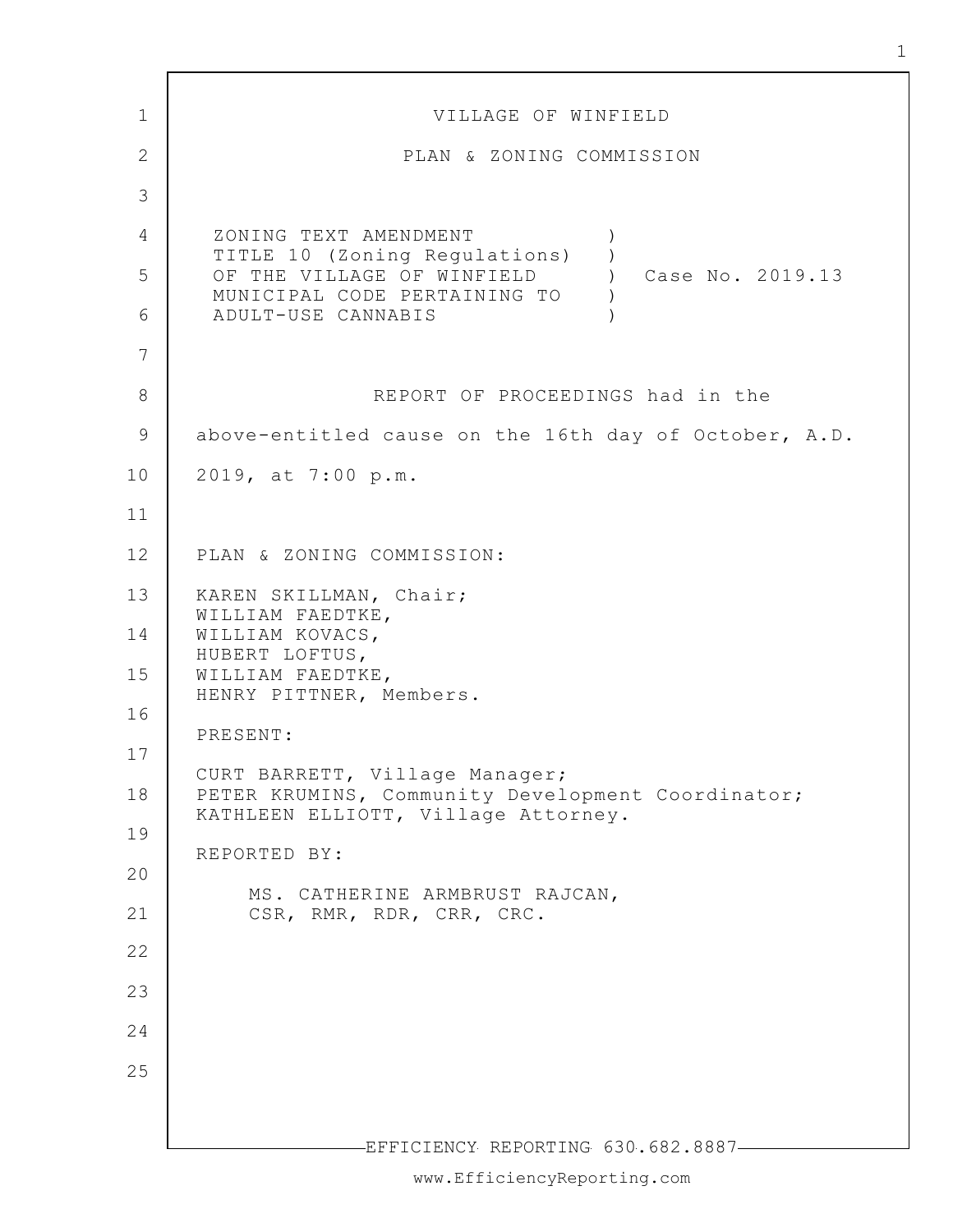1 2 3 4 5 6 7 8 9 10 11 12 13 14 15 16 17 18 19 20 21 22 23 24 25 CHAIRPERSON SKILLMAN: Good evening, everybody. It is 7:01. Apologize for being a minute late. And it is time for the Plan & Zoning Commission Meeting of October 16th, 2019. Mr. Krumins is on an errand, so I will call the meeting to order. With roll call. Commissioner Loftus. COMMISSIONER LOFTUS: Here. CHAIRPERSON SKILLMAN: Commissioner Pittner. COMMISSIONER PITTNER: Here. CHAIRPERSON SKILLMAN: Commission Kovacs. COMMISSIONER KOVACS: Here. CHAIRPERSON SKILLMAN: Commissioner Faedtke. COMMISSIONER FAEDTKE: Here. CHAIRPERSON SKILLMAN: And Chairperson Skillman. Here. We have a quorum. Thank you. Tonight we have a public hearing; and thank you all for coming. There -- I'm going to kill time for a second. I can -- I know that some of you have been here before for public hearing; but for those of you who haven't, we will open, there will be official motion to open the public hearing; with that we will hear from staff to give their report. Tonight we have Mr. Krumins,

EFFICIENCY REPORTING 630.682.8887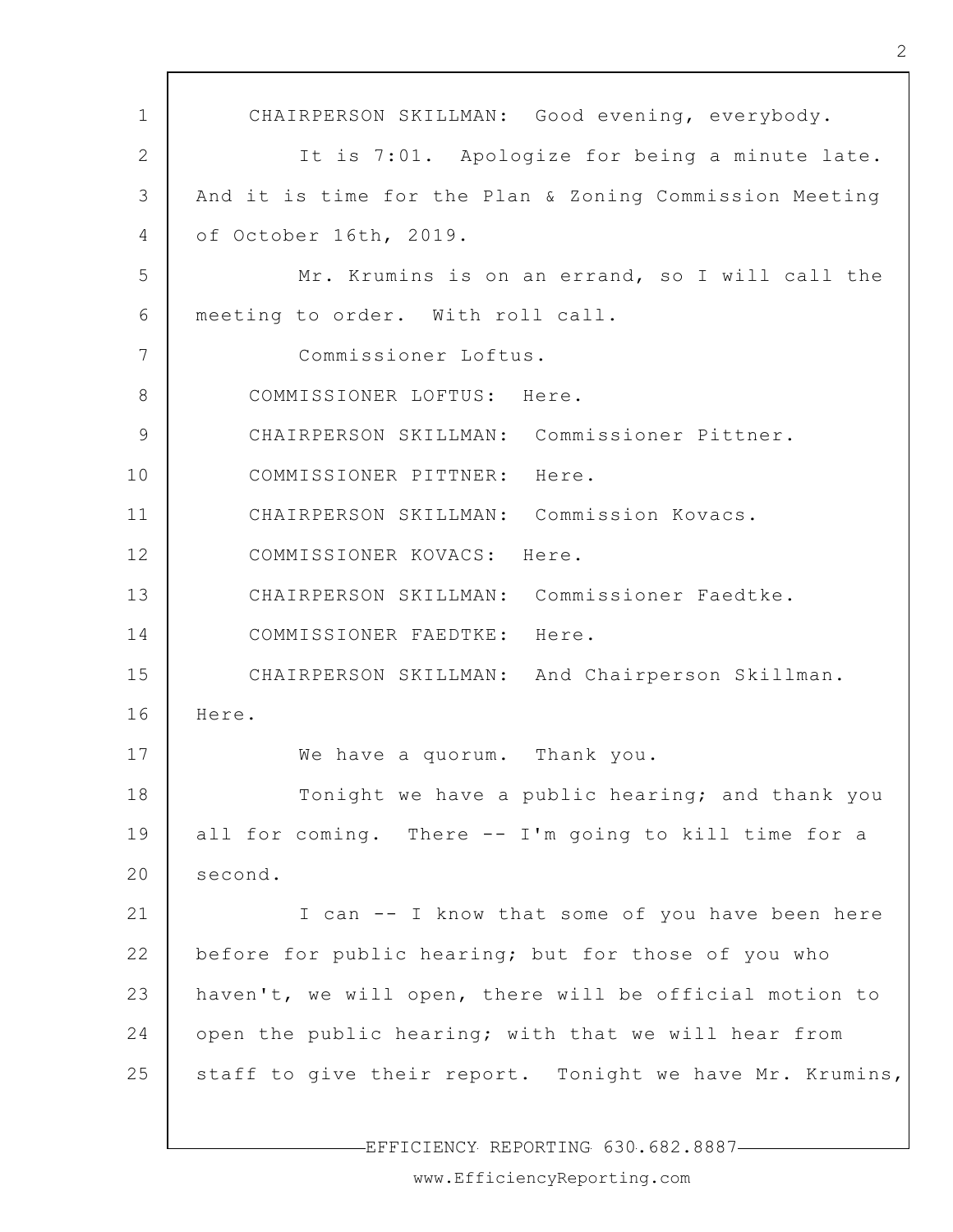1 2 3 4 5 6 7 8 9 10 11 12 13 14 15 16 17 18 19 20 21 22 23 24 25 EFFICIENCY REPORTING 630.682.8887 Manager Mr. Barrett, and the police chief. Then we will ask questions periodically, the commissioners will ask questions periodically of the staff presenters. And then we will open up for public comment, which is where you come in. And I hope you plan to make comments, questions, suggestions, whatever. We hope to answer questions before the public comment section. Because I think there's a lot of - there is a lot of detail here and a lot -- lot to think about and a lot to know. So we're going to try to answer all your questions. But I certainly will encourage you to come up to ask questions. And with that, do we have a motion to open public hearing? COMMISSIONER FAEDTKE: So moved. CHAIRPERSON SKILLMAN: And a second? COMMISSIONER LOFTUS: Second. CHAIRPERSON SKILLMAN: Commissioner Loftus? COMMISSIONER LOFTUS: Yes. CHAIRPERSON SKILLMAN: Commissioner Pittner? COMMISSIONER PITTNER: Yep. CHAIRPERSON SKILLMAN: Commission Kovacs? COMMISSIONER KOVACS: Aye. CHAIRPERSON SKILLMAN: And commissioner Faedtke?

3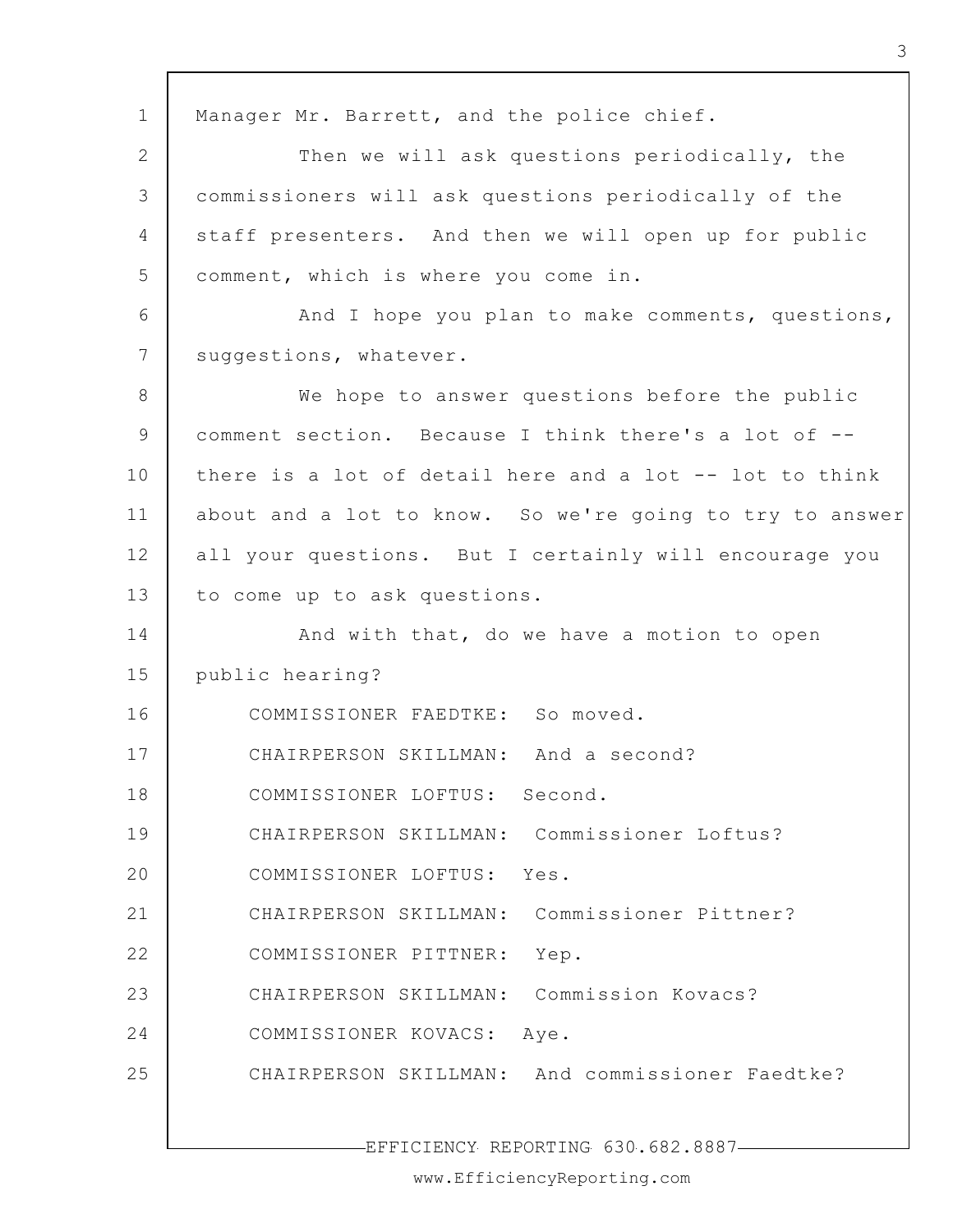1

COMMISSIONER FAEDTKE: Aye.

2 3 4 5 6 CHAIRPERSON SKILLMAN: And I will vote yes, Chairman Skillman for opening that. And at that too we will -- I'm going to at this point ask the court reporter to swear in anybody who during public comment section would like to make a comment, a statement, anything.

7 8 9 10 11 12 So you need to be sworn in to  $-$ - this is sworn testimony. It's a public hearing. It's part of the legal record. So if anybody would like to speak or - know -- if you know right now that you'd like to speak and ask a question, please stand up, and I'll ask the court reporter to swear you in.

13 14 15 16 17 18 19 20 21 22 23 24 25 (The persons were duly sworn.). CHAIRPERSON SKILLMAN: Those that didn't stand to be sworn, can speak later, we'll swear you in at the time. So with that, who would like to go first? Mr. Barrett? Village Manager Mr. Barrett. Thank you. VILL. MGR. BARRETT: Good evening, Madam Chairman and members of the Plan Commission. PETER KRUMINS: Did we open the public hearing? CHAIRPERSON SKILLMAN: Yes. PETER KRUMINS: Who made the motion? ATTORNEY ELLIOTT: Commissioner Faedtke, seconded by Commissioner Loftus.

EFFICIENCY REPORTING 630.682.8887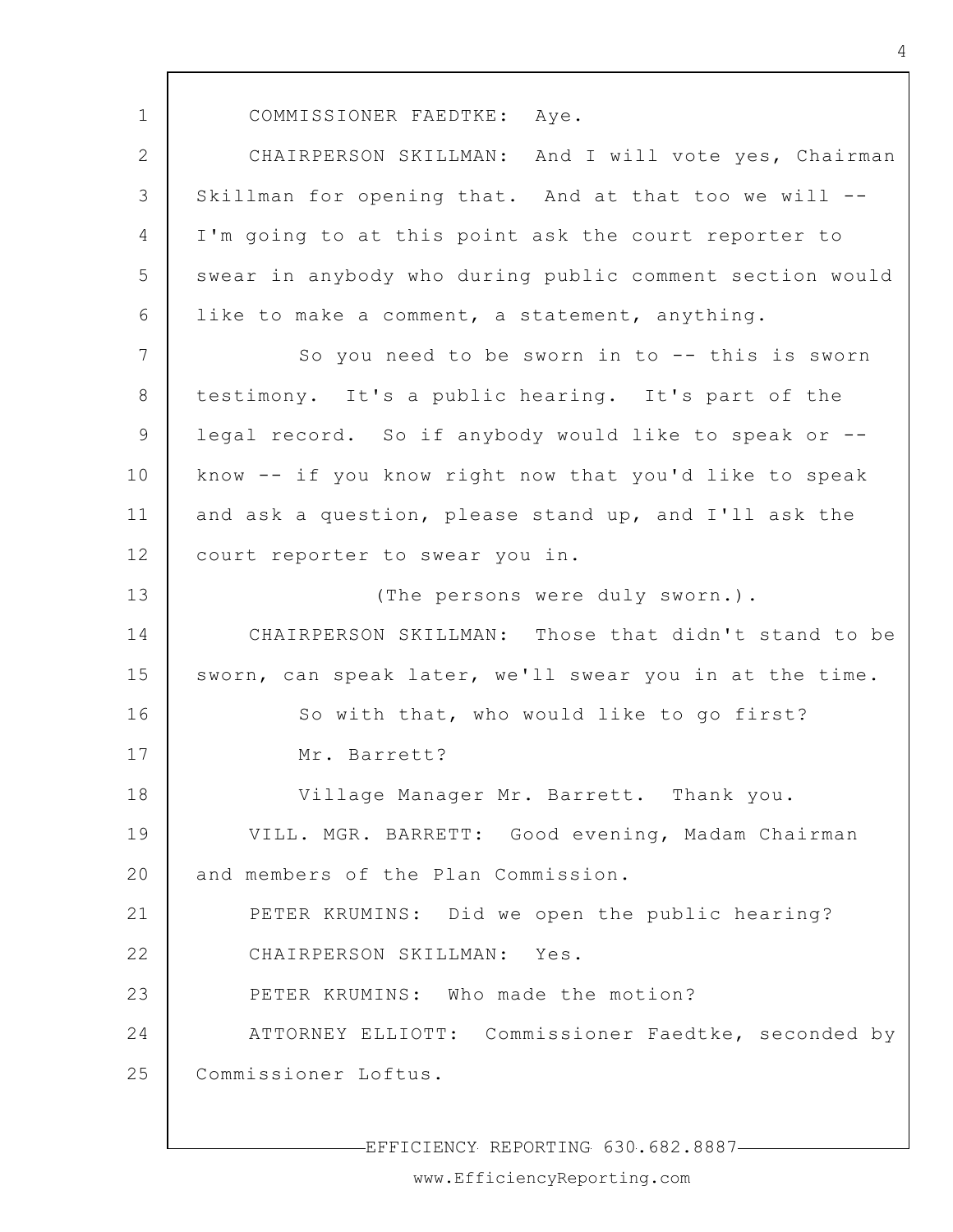| $\mathbf 1$    | PETER KRUMINS: Thank you.                                |
|----------------|----------------------------------------------------------|
| $\mathbf{2}$   | VILL. MGR. BARRETT: I had discussed with Community       |
| 3              | Development Coordinator Krumins our best approach to     |
| $\overline{4}$ | laying a foundation for a discussion this evening, and   |
| 5              | thought to take a few minutes to touch on some of the    |
| 6              | basics of the new state law, and then go into some deta: |
| 7              | about why the Village is taking a close look at this.    |
| 8              | If you could bear with me, I think that might be         |
| $\mathcal{G}$  | helpful to the overall discussion.                       |
| 10             | A few opening comments to that.                          |
| 11             | In June Governor Pritzker signed the Cannabis            |
| 12             | Regulation and Tax Act which legalized the sale,         |
| 13             | possession, and use of cannabis statewide for            |
| 14             | recreational purposes, in limited quantities, by persons |
| 15             | 21 years and older, beginning January 1st of 2020. So    |
| 16             | the end of this calendar year.                           |
| 17             | As with medicine -- medicinal cannabis, which            |
| 18             | Illinois legalized in 2014, the new law provides a       |
| 19             | limited number of licenses the State will issue for      |
| 20             | cultivation centers and dispensaries. It is anticipated  |
| 21             | the majority of the existing 55 medical cannabis         |
| 22             | dispensaries in the state will apply for early approval  |

17 18 19 20 21 22 23 24 25 cinal cannabis, which new law provides a tate will issue for ries. It is anticipated medical cannabis pply for early approval licenses, allowing these dispensaries to serve both medical and recreational cannabis markets. Under the law, current medical dispensaries may also apply for a

-EFFICIENCY REPORTING 630.682.8887-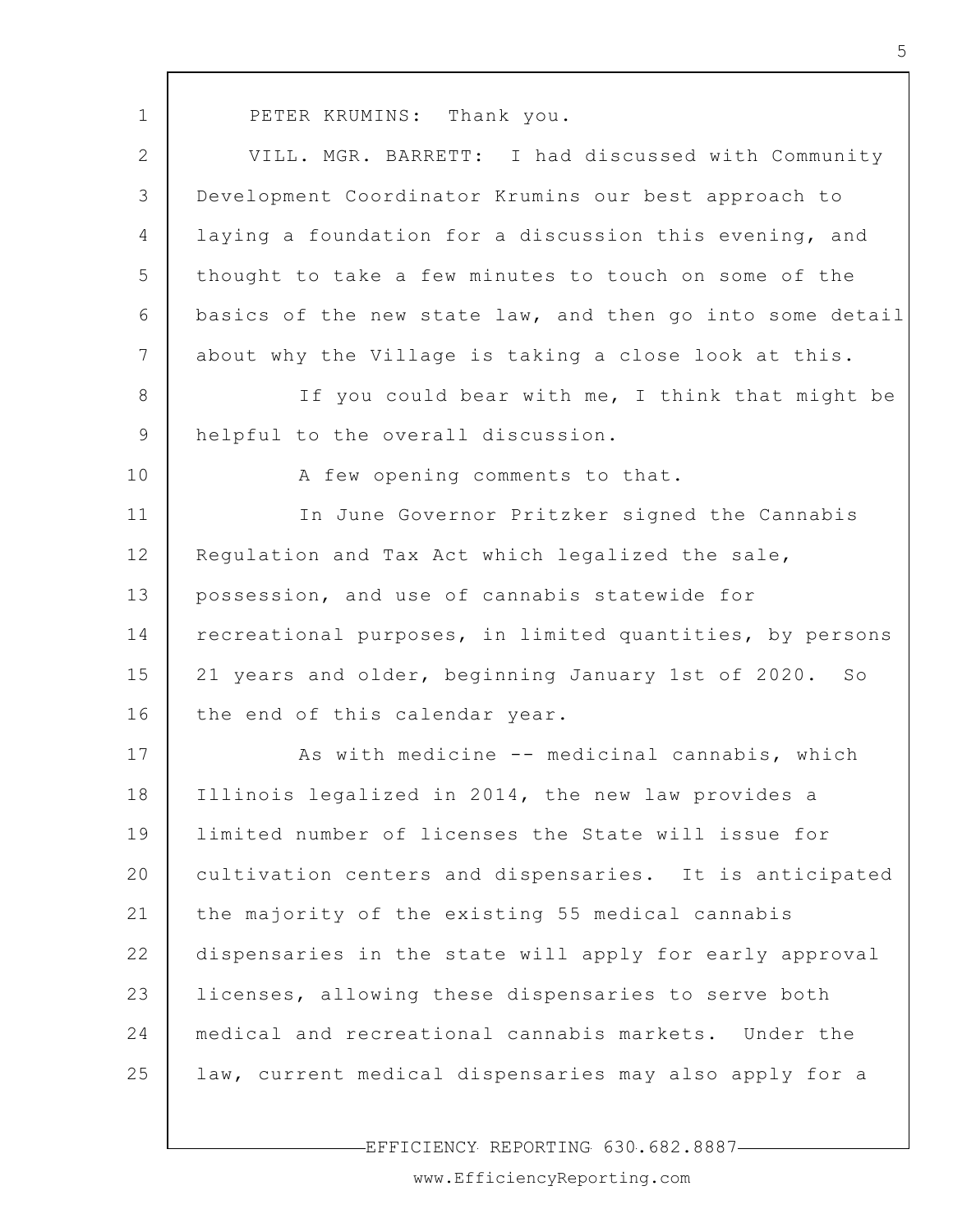1 2 3 4 5 6 7 8 9 10 11 12 13 14 15 16 17 18 19 20 21 22 23 24 25 secondary site license, allowing an additional recreational dispensary to be located elsewhere as early as January 1 of 2020 in any location where such uses have not been prohibited. The State will be issuing licenses on a staggered basis through the year 2022 at this point. As Mr. Krumins will speak to momentarily, municipalities may regulate or ban cannabis businesses, but have no control over the state licensing process. The Act prohibits new dispensaries from locating within 1500 feet of another dispensary. Municipalities that choose to regulate dispensaries may designate zoning districts within which cannabis businesses may be allowed as a permitted or special use -- which gives the municipality the power of actually having to license one by one any kind of facility -- and enact reasonable zoning regulations such as standards for off-street parking, signs, separation from residential and other sensitive areas, and hours of operation. Village staff were asked to gather data to assist with an informed discussion of the matter and choices available to the Village. Staff reviewed what commercial locations might be considered should the Village establish zoning to regulate cannabis businesses, with limited areas on the

EFFICIENCY REPORTING 630.682.8887

www.EfficiencyReporting.com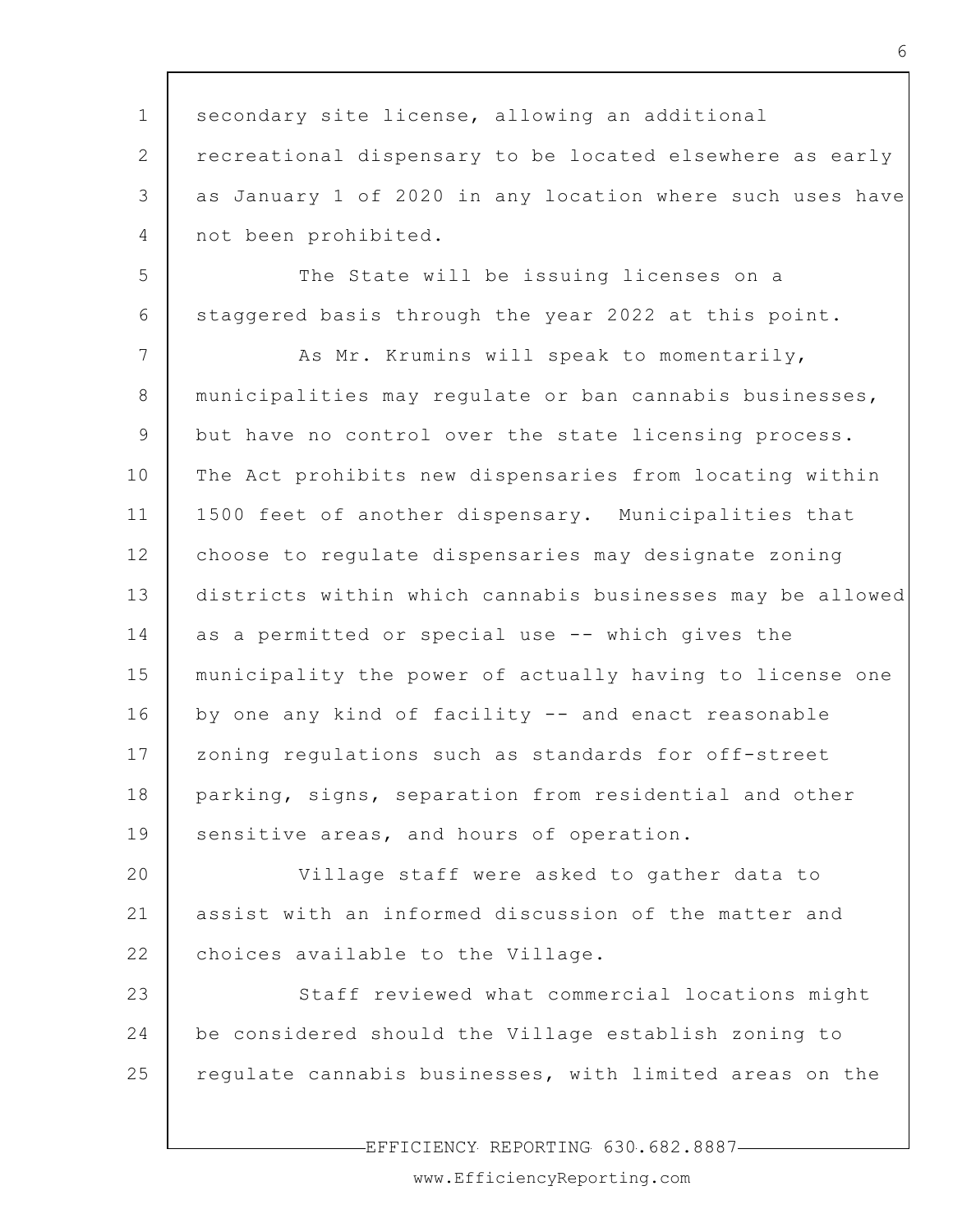| $\mathbf 1$    | north and south ends of town, seeming most likely.        |
|----------------|-----------------------------------------------------------|
| $\mathbf{2}$   | The Act allows municipalities to adopt an                 |
| 3              | additional local tax up to 3 percent on the sale of       |
| $\overline{4}$ | recreational cannabis.                                    |
| 5              | Staff's review of projections developed by a              |
| 6              | number of surrounding towns suggest that this 3 percent   |
| 7              | sales tax, combined with the Village's current local      |
| $8\,$          | sales tax, could generate approximately 400 to \$600,000  |
| 9              | per year in local sales taxes for each dispensary.        |
| 10             | This information was reviewed with the Village            |
| 11             | Board at a preliminary public hearing held during its     |
| 12             | Committee of the Whole on September 19th.                 |
| 13             | I do want to go through just a few of the slides          |
| 14             | that we had reviewed at that time. This is based from a   |
| 15             | presentation provided by the legal counsel to the         |
| 16             | Illinois State Senate staff. There's been a lot of        |
| 17             | seminars put on in the area, because all of the different |
| 18             | municipal officials are trying to get up to speed on the  |
| 19             | new law and what kind of considerations there are for the |
| 20             | local authorities.                                        |
| 21             | I want to first point out -- maybe I can get a            |
| 22             | little closer on this.                                    |
| 23             | The national picture as of June 2019, shows us            |
| 24             | here -- I guess I would touch on a comment that the staff |
| 25             | have heard cited that this is illegal under federal law,  |
|                |                                                           |

-EFFICIENCY REPORTING 630.682.8887-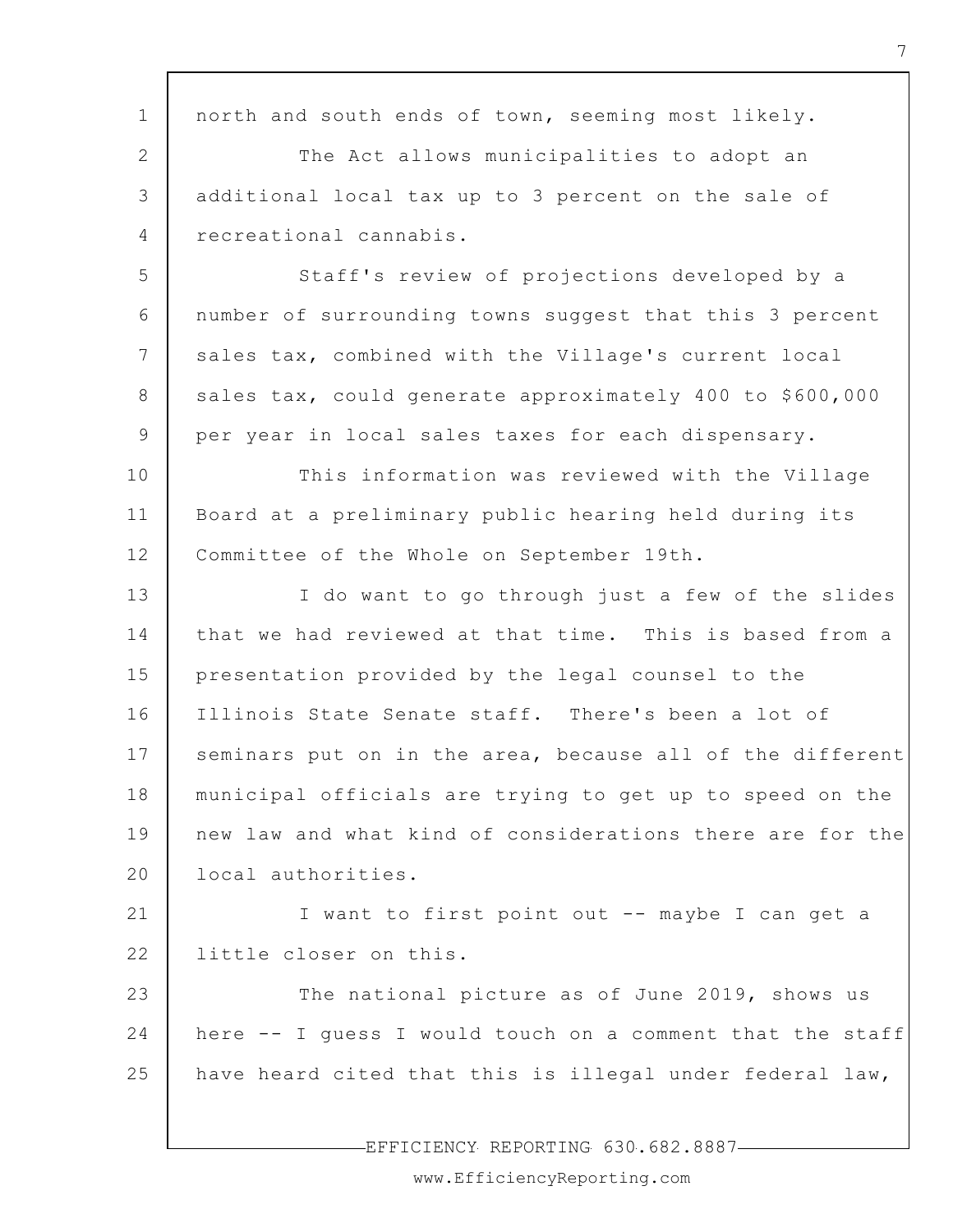| $\mathbf 1$  | use of cannabis; and that does remain true, but as you    |
|--------------|-----------------------------------------------------------|
| $\mathbf{2}$ | can see, all but four states have at this point in time   |
| 3            | enacted some type of legalized use of cannabis.           |
| 4            | And so this map shows the areas in gray --                |
| 5            | Kansas, Nebraska, and South Dakota, and Idaho -- are the  |
| 6            | four states that have not implemented some kind of        |
| 7            | program at the state level. And I guess just the point I  |
| 8            | would touch on there, that despite the federal position   |
| 9            | on it, the federal government has left the states to      |
| 10           | determine within their own boundaries what kinds of uses  |
| 11           | they -- they see fit.                                     |
| 12           | What we have seen it a progression among some of          |
| 13           | the states; the lighter green ones allow low content THC  |
| 14           | programs, of such a CBD oils and some of the kinds of     |
| 15           | products that you may see infused on the marketplace.     |
| 16           | The darker green states have comprehensive medical        |
| 17           | cannabis programs in place statewide. And then the        |
| 18           | charcoal states, including Illinois, now have adult both  |
| 19           | medical and adult recreational use legal.                 |
| 20           | So the federal status has not been an issue               |
| 21           | impeding what state laws in each of the 50 states, or the |
| 22           | 46 states that have implemented programs, what they may   |
| 23           | proceed with. Where there has been issue with the         |
| 24           | federal position is on the banking system, so that banks  |
| 25           | that operate chains outside of just one state, across     |
|              |                                                           |

EFFICIENCY REPORTING 630.682.8887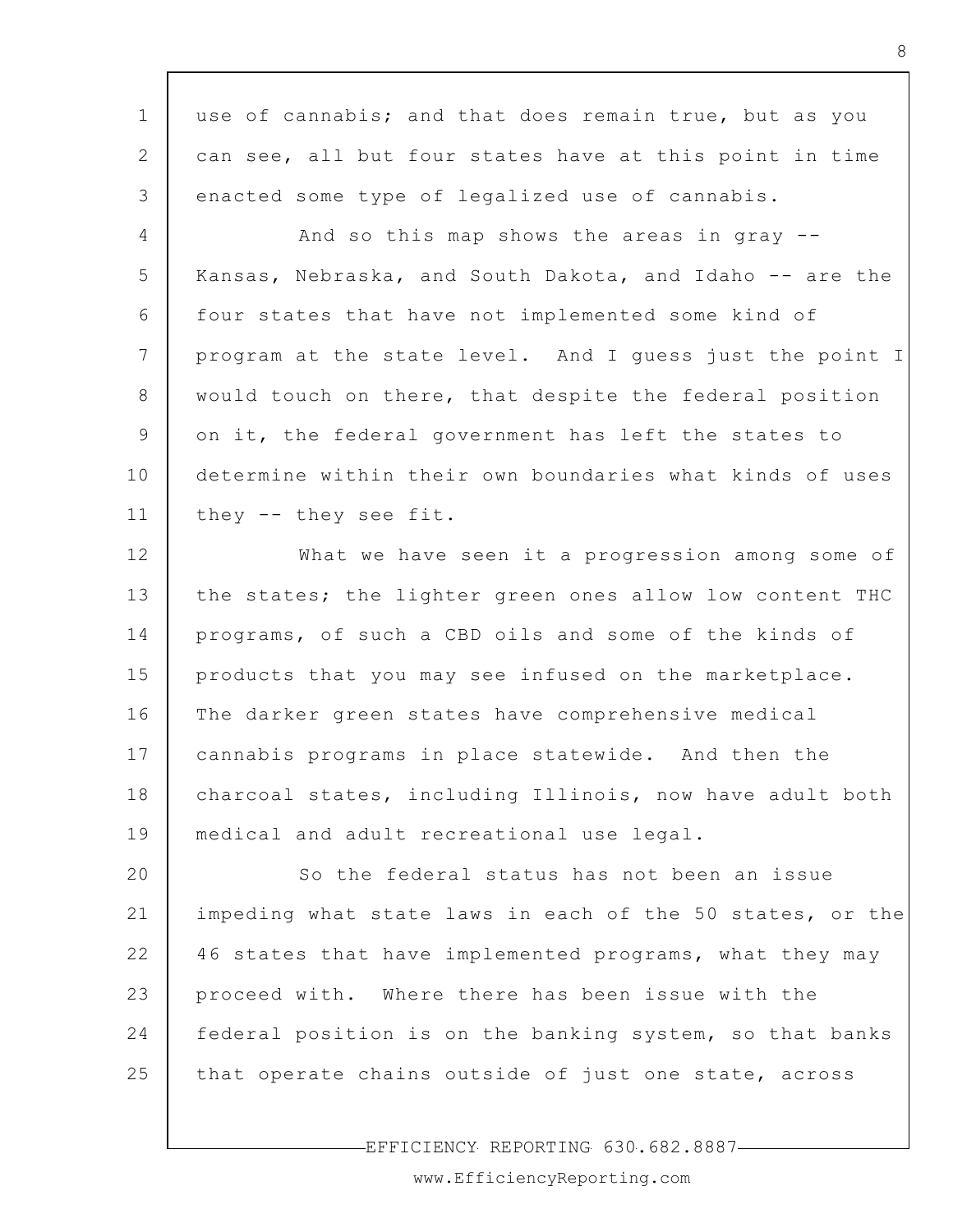1 2 3 4 5 6 state lines, then do fall under federal law. The concerns with the federal position on the use of cannabis has really had a chilling effect on those banks that don't want to run afoul of federal law, so they have not been willing to deal -- to provide banking service to a lot of the cannabis-related businesses.

7 8 9 10 11 12 That has been addressed in the State of Illinois by recent legislation that the State put in place after it legalized cannabis, so that banks that operate only in Illinois have protections from any kind of prosecution. And that should address the banking issue for businesses that set up and operate within our state.

13 14 15 16 At the federal level there was a bill passed along the similar lines from the House that's now going over to the Senate, we don't know how that will end up. But I did want to speak to that aspect of it.

17 18 19 20 21 22 And then it  $--$  maybe a little bit regionally, you can see in the southern states, more still just along the lines of medical cannabis program; while midwest, northeast and western states, it has progressed more towards the full-fledged comprehensive medical programs, and in some cases the recreational use.

23 24 25 Quickly I'll just touch on what the law in Illinois allows. The general uses that -- rule is that public use of cannabis remains prohibited. A public

EFFICIENCY REPORTING 630.682.8887

www.EfficiencyReporting.com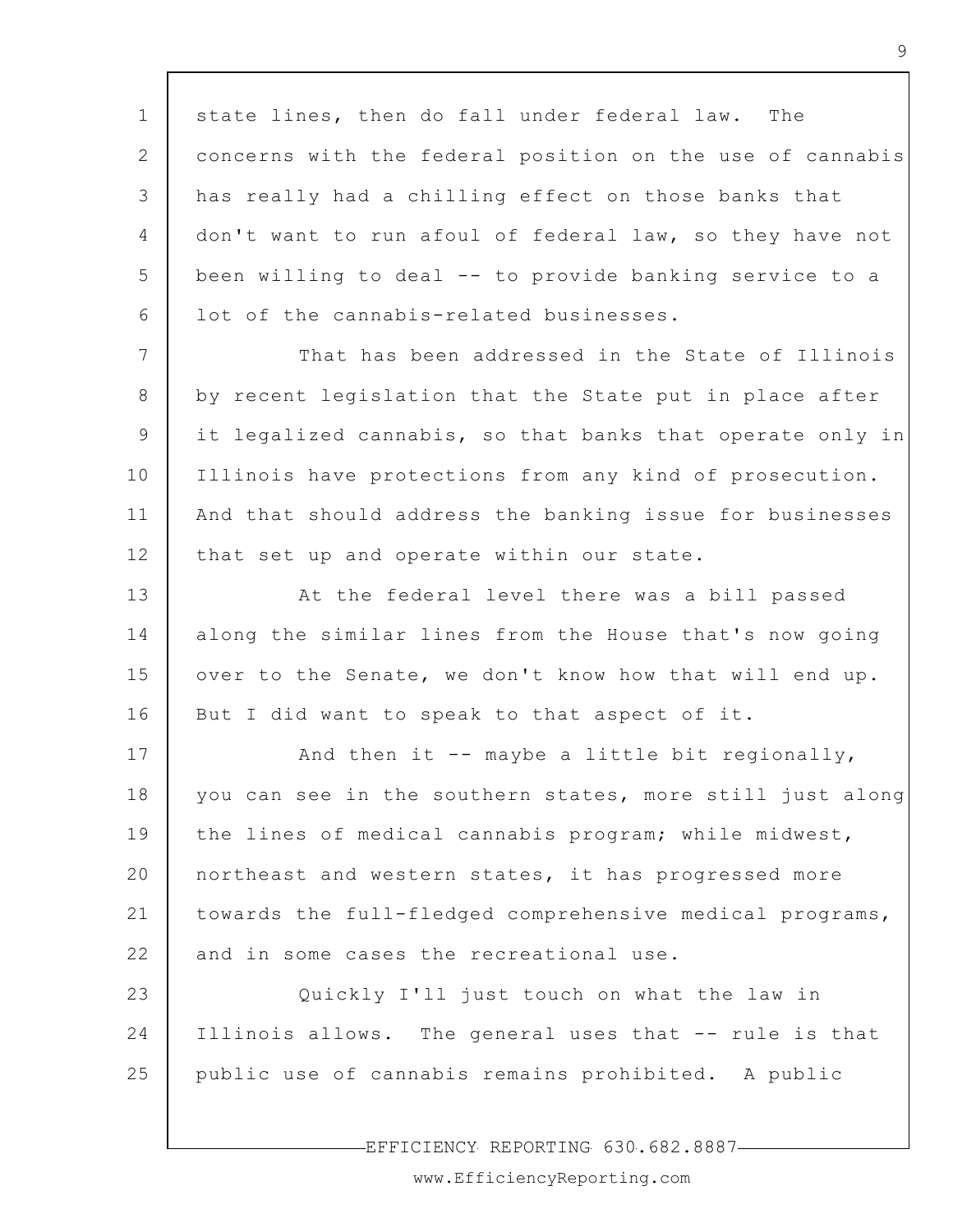| $\mathbf{1}$    | place is defined as any place where a person could be     |
|-----------------|-----------------------------------------------------------|
| 2               | reasonably expected to be observed by others. So          |
| 3               | standing in your driveway will not be a legal place to    |
| 4               | use cannabis.                                             |
| 5               | Sitting on your back porch, as best we can                |
| 6               | ascertain from what the experts are saying, will be       |
| $7\phantom{.0}$ | allowable. Certainly within the confines of your own      |
| 8               | home as well.                                             |
| 9               | We expect $--$ and all towns, certainly in                |
| 10              | Winfield, there's going to be some sort of getting used   |
| 11              | to what the new law is; and we may get many phone calls   |
| 12              | of about people who are smelling marijuana in the next    |
| 13              | yard over and the police will have to, you know, work     |
| 14              | through that case by case. But that is going to be        |
| 15              | something legal under the law, that somebody on their     |
| 16              | back patio may take use of it, but going out into the     |
| 17              | street in a public places remains illegal.                |
| 18              | Also it is certainly illegal near school                  |
| 19              | grounds; you cannot drive under the influence. Medical    |
| 20              | patients cannot transfer to nonmedical patients. It is    |
| 21              | not legal for use by a law enforcement officer or someone |
| 22              | on duty with a CDL license.                               |
| 23              | Going a step further, for motor vehicle use,              |
| 24              | cannabis cannot be used in a vehicle in motion, and it    |
| 25              | must be kept in a sealed container during any kind of     |
|                 |                                                           |
|                 | EFFICIENCY REPORTING 630.682.8887-                        |

 $\mathsf{r}$ 

www.EfficiencyReporting.com

 $\overline{\phantom{a}}$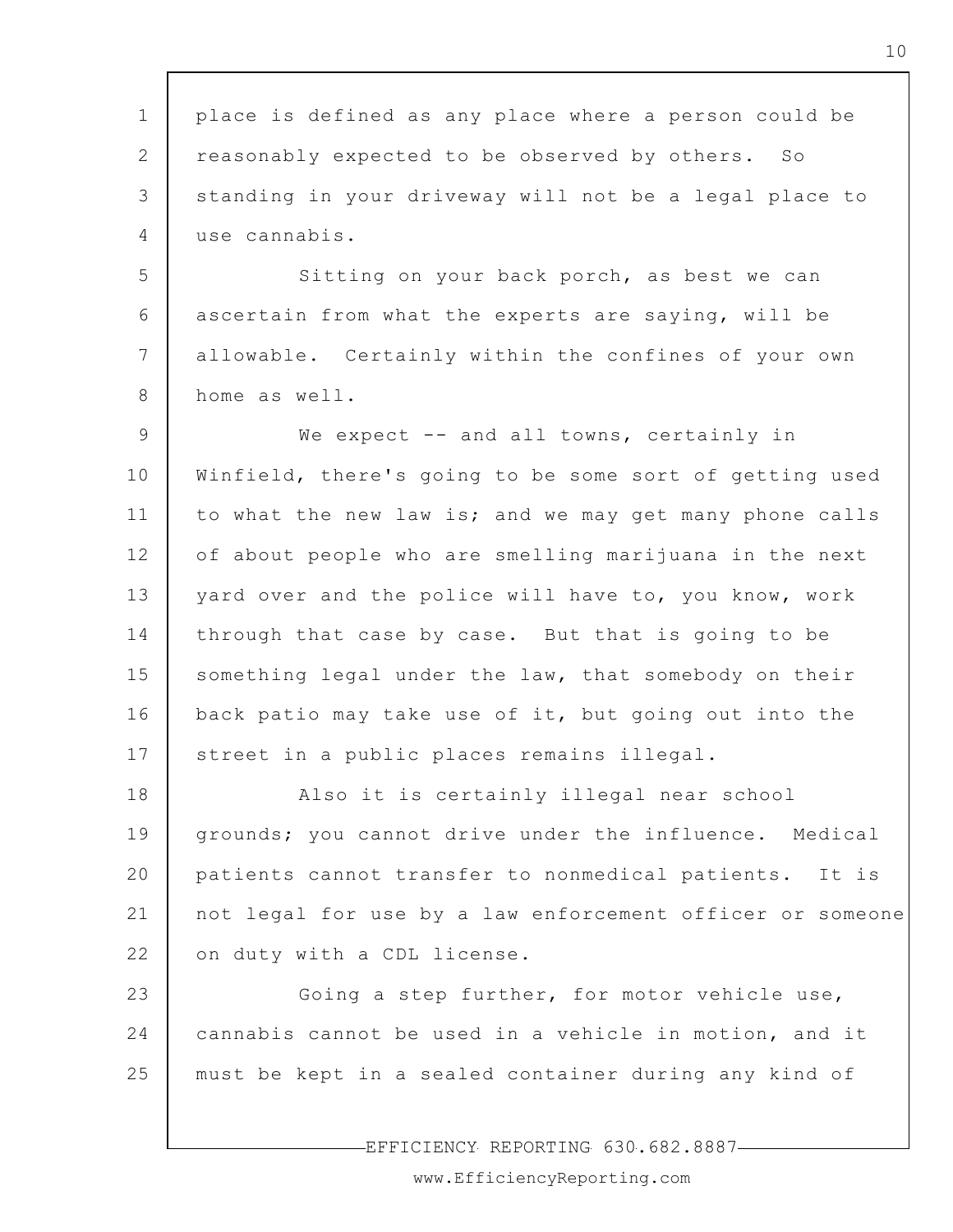1 2 3 4 5 6 7 8 9 10 11 12 13 14 15 16 17 18 19 20 21 22 23 24 25 transit. Use under the age of 21 remains illegal. There are no protections for parents hosting parties of underage kids as well. In general, the guiding principle in the new state law is to treat cannabis similar to how liquor violations are treated under the law. Touching -- turning to the revenue side, which really I believe is the driver at the state level, why the law has come into being, for state taxation all the taxes the state applies will be deposited into a new cannabis regulation fund. That will include a privilege tax for cultivation; so people that get permits to grow it will way 7 percent tax on their sale. For the purchase or excise tax -- so this is the place of sale for cannabis business, that sells it - there will be a 10 percent tax on lower levels of THC; a 20 percent tax on anything that's an infused product like a -- cookies or chocolates; and a 25 percent tax on anything with higher levels of THC gauged at 35 percent or higher. These are in addition to existing taxes. How those dollars will be spent by the State is allocated, for at least for the first five years of the program under the current law, is going to be split up between many different uses, which is not a surprise. For example, if you see somehow motor fuel taxes get

EFFICIENCY REPORTING 630.682.8887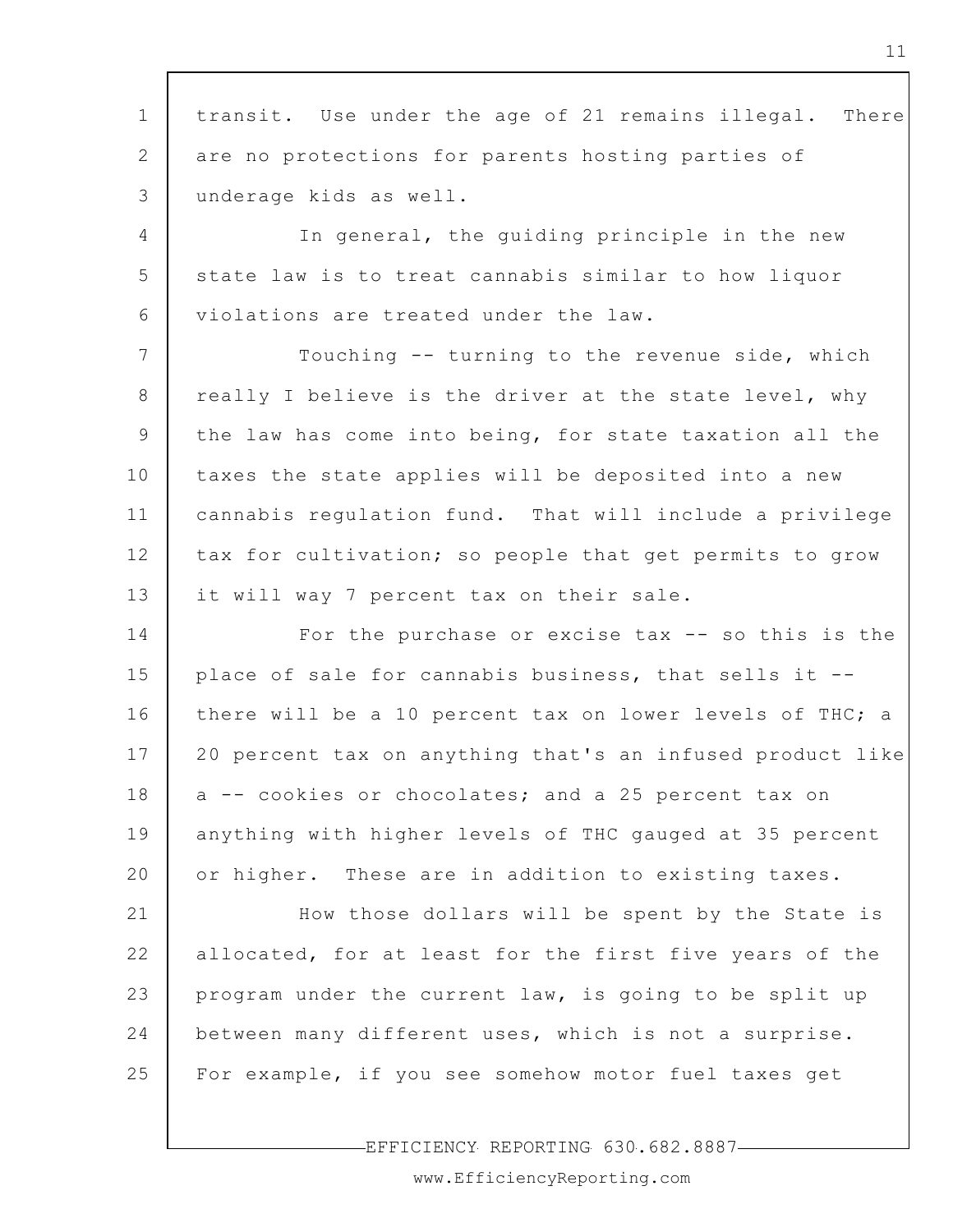| $\mathbf 1$ | split to, I think, 40 different entities for what you pay |
|-------------|-----------------------------------------------------------|
| 2           | at the pump.                                              |
| 3           | Under this program, first agencies responsible            |
| 4           | for administering adult cannabis programs will receive    |
| 5           | funding, second the state police and state attorneys will |
| 6           | receive funding for costs, and then the rest will be      |
| 7           | split up between drug treatment funds, 8 percent of the   |
| 8           | revenue will be transferred back to the local governments |
| 9           | through the local government distributive fund.<br>We     |
| 10          | estimate, based on projections, that might be \$30,000 a  |
| 11          | year that would come back to the Village of Winfield for  |
| 12          | use specifically with training for our police officers.   |
| 13          | Twenty percent of the revenue will be                     |
| 14          | transferred to a fund to support mental health and        |
| 15          | substance abuse services at local health departments.     |
| 16          | Twenty five percent will be transferred to the Recovery,  |
| 17          | Reinvest, and Renew Program for community reinvestment.   |
| 18          | Twenty five percent will be transferred to the State's    |
| 19          | general revenue fund, and the last 10 percent will be     |
| 20          | transferred to the budget stabilization fund, which is    |
| 21          | paying off all their unpaid bills.                        |
| 22          | The law allows for local government taxation              |
| 23          | under the municipal cannabis retailers occupation tax.    |
| 24          | Municipalities may enact a tax up to 3 percent.<br>It     |
| 25          | mentioned increments of a quarter cent, that simply means |
|             |                                                           |

EFFICIENCY REPORTING 630.682.8887

www.EfficiencyReporting.com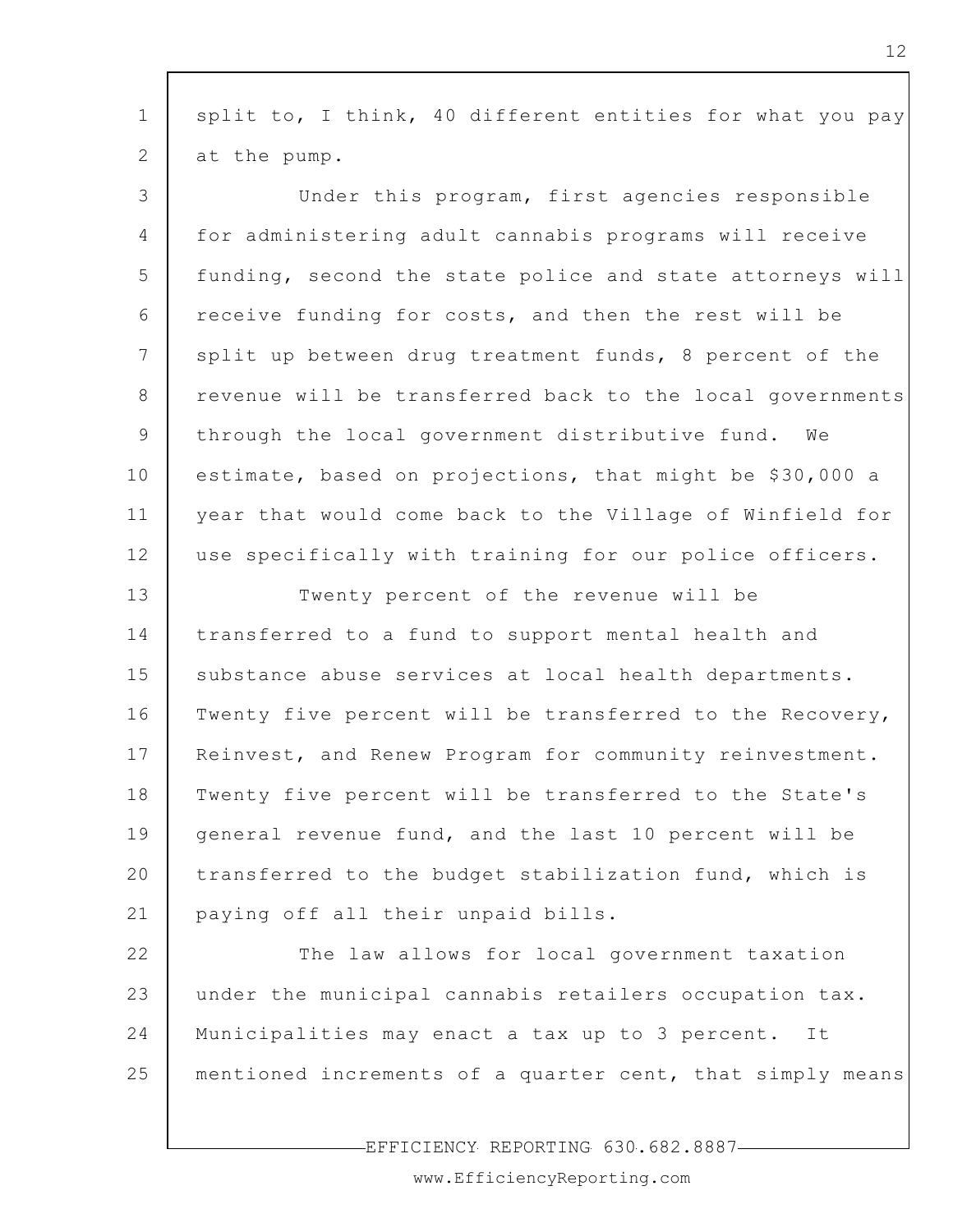| $\mathbf 1$ | you can't start off with a 2.1 percent. They want it in   |
|-------------|-----------------------------------------------------------|
| 2           | increments, wherever you go.                              |
| 3           | There has been, interestingly, some comment from          |
| 4           | the state legislators that pushed this through that they  |
| 5           | hope the local governments would not raise up to the 3    |
| 6           | percent, because that might hurt the marketplace after -- |
| 7           | after all the taxes the State has placed on it.           |
| 8           | The counties also have a similar ability to levy          |
| 9           | a local excise tax.                                       |
| 10          | Medical cannabis will be exempt from both state           |
| 11          | and local taxes.                                          |
| 12          | That wraps up the background information that             |
| 13          | had been presented to the Village Board. At the meeting   |
| 14          | on -- hearing on the 19th of September, the Village Board |
| 15          | talked in length about several aspects related to         |
| 16          | considering the regulation of cannabis sales within the   |
| 17          | village. There were a variety of points of view ranging   |
| 18          | from we're going to be dealing with likely more police    |
| 19          | issues with the legalization of cannabis -- which the     |
| 20          | chief certainly will be able to speak to questions that   |
| 21          | you may have. And I think we do expect we're going to     |
| 22          | have some training issues, and there's going to be an     |
| 23          | adjustment and transition period because it is coming.    |
| 24          | It has been legalized. It is going to be something that   |
| 25          | people will -- will adjust to under the new law, for      |
|             |                                                           |

EFFICIENCY REPORTING 630.682.8887

www.EfficiencyReporting.com

 $\mathbf{I}$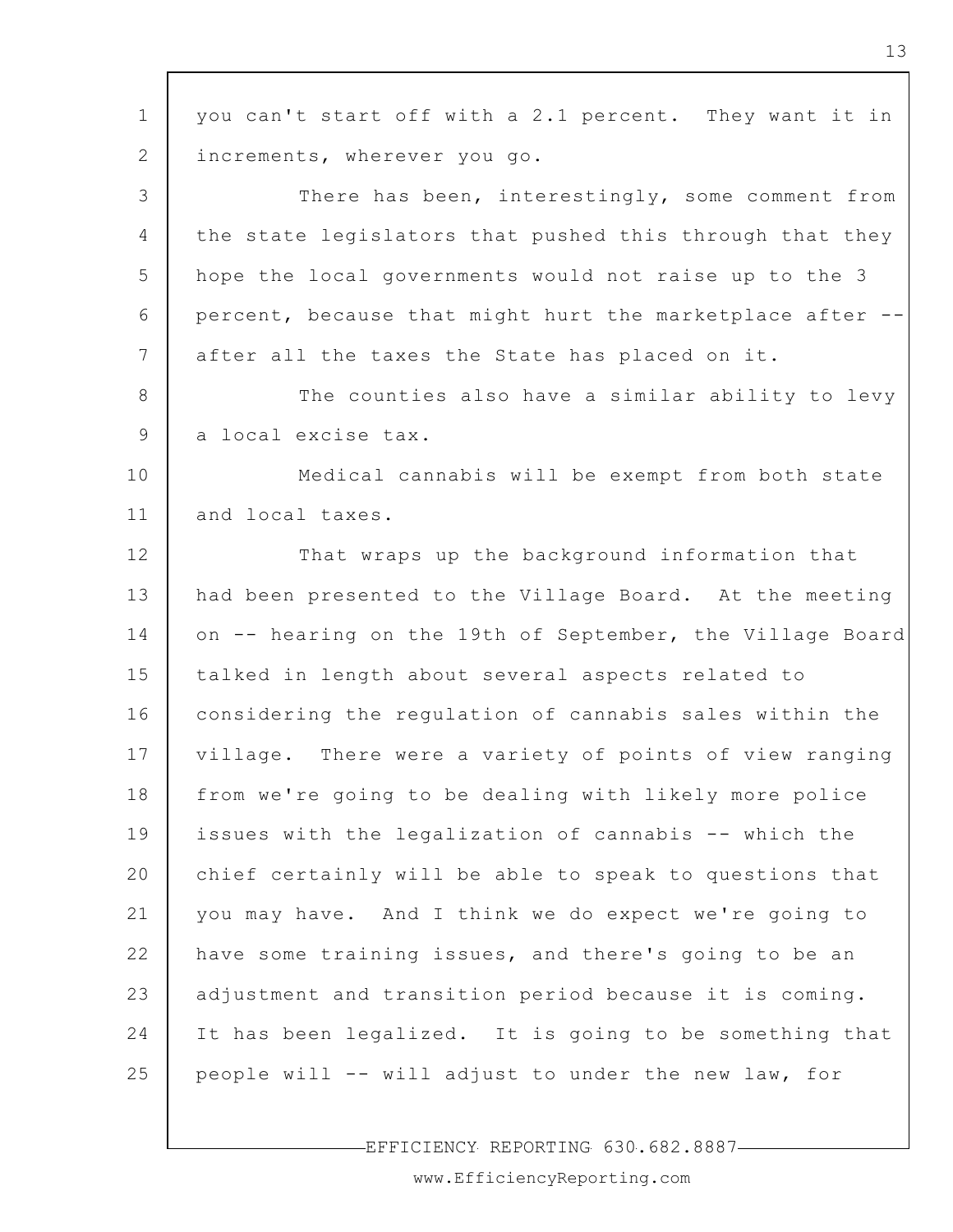better and worse.

1

2 3 4 5 6 There was also sentiment that it is coming, we are going to run into the cost associated with that, can the Village consider availing itself to the revenues that also are being made available under the state law to help offset some of those costs.

7 8 9 10 11 12 13 At the end of the discussion what the Board did direct staff to do is to continue developing research on the different options, but to look specifically, if the Village Board were to consider allowing regulated sale of cannabis within any portion of the village, that we review with the Plan Commission what zoning regulations would be most appropriate.

14 15 16 17 18 19 20 So the question posed for staff to take to the Plan Commission for a public hearing really is -- is not about whether to allow, it's in the event that the elected Village Board leaders were to move down the path to allowing cannabis sales, what recommended zoning regulations would the Plan Commission forward for consideration by the Board.

21 22 23 24 25 The last aspect I wanted to touch on is why is the Village Board and the Village staff looking closely at this. And it is entirely a financial matter. It's certainly not for kicks or anything beyond the bottom line situation that the Village is in financially.

EFFICIENCY REPORTING 630.682.8887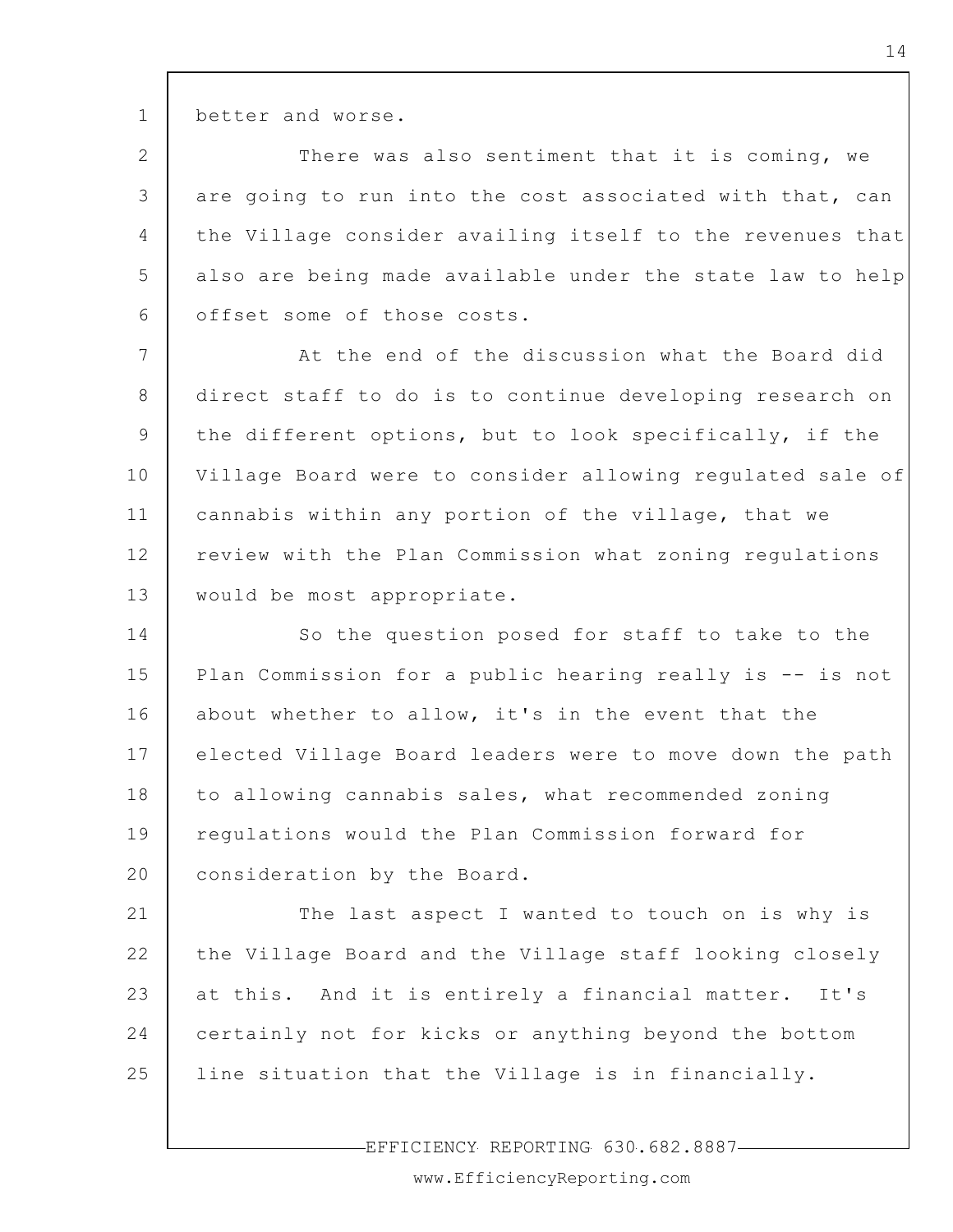1 2 3 4 5 6 7 8 9 10 11 12 13 14 15 16 17 18 19 20 21 22 23 24 25 And while I can tell you that today we are in as strong a position as we have ever been financially, I would at the same time, as the finance director as well has pointed out, would tell you that is still somewhat precarious. And we are a small town with very limited resources. We are essentially, for practical purposes, very much a bedroom community. And while that makes for a great place to live, it really stretches the available resources and sources of revenue to provide the services that our residents rely upon. I wanted to give you a little more insight into the information that the Village officials are aware as they look at this. And they don't -- I think I can speak for all the Board members, they don't relish the discussion, but understand there's some stark choices that the leadership of this community look at as we look on the horizon. Some key information to allow an informed discussion of Winfield's financial situation, I wanted to touch certainly. We are recognized as one of the most frugal municipalities in DuPage County and in the western suburbs. We have a limited number of options, as mentioned; which really come down to property taxes and sales taxes; and then some unique revenue generators that Winfield has in place through the grant program we have

EFFICIENCY REPORTING 630.682.8887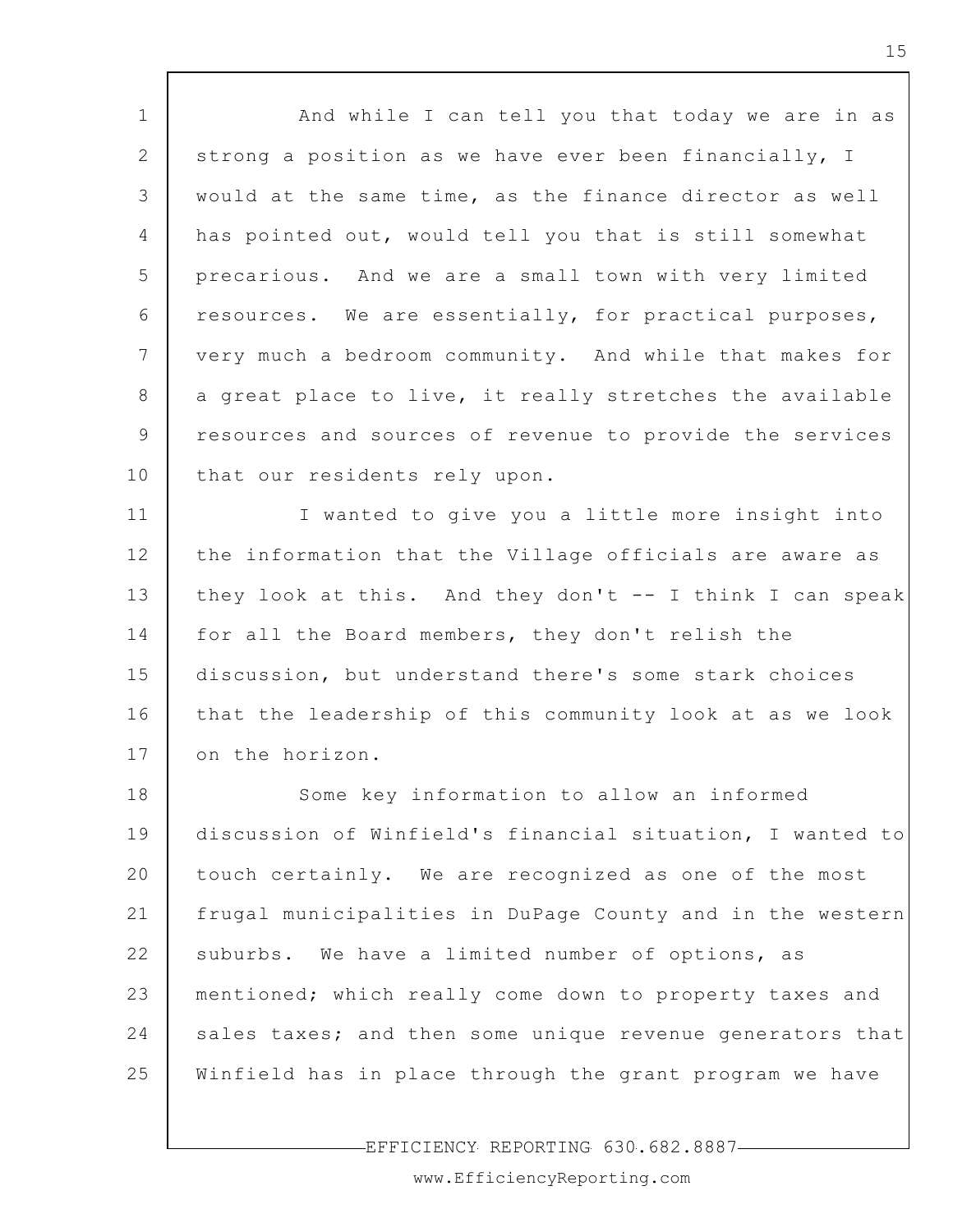| $\mathbf 1$  | been able to enter into with Central DuPage Hospital      |
|--------------|-----------------------------------------------------------|
| $\mathbf{2}$ | making some contribution towards the cost of running the  |
| 3            | village, as they -- they enjoy the use of much of our     |
| 4            | services; and also the red light camera on Roosevelt      |
| 5            | Road, which is a highly active location. All of the       |
| 6            | revenues generated by that support the cost of            |
| 7            | maintaining our Police Department. And that's in the      |
| 8            | realm of about half a million dollars a year that is      |
| 9            | generated by that and pays for -- for a number of our     |
| 10           | officers we're able to have on our force.                 |
| 11           | I wanted to talk a little bit more through each           |
| 12           | one of those sources so you understand what we're looking |
| 13           | at when we've got to figure out year by year how do we    |
| 14           | pay for what the Village needs to do.                     |
| 15           | First I'm going to take a quick look at property          |
| 16           | taxes. You probably have seen this if you read the        |
| 17           | popular Annual Financial Report that came this fall in    |
| 18           | your utility bill. But in case you missed this page,      |
| 19           | this is the common breakdown of your property tax dollar  |
| 20           | in Winfield and how it gets split up.                     |
| 21           | So every one dollar you pay in property taxes             |
| 22           | gets split a number of ways between all the taxing        |
| 23           | bodies, which will be on your property tax bill. And      |
| 24           | starting down at the bottom you've got some of the        |
| 25           | smallest ones, College of DuPage, and the library, and    |
|              |                                                           |

Г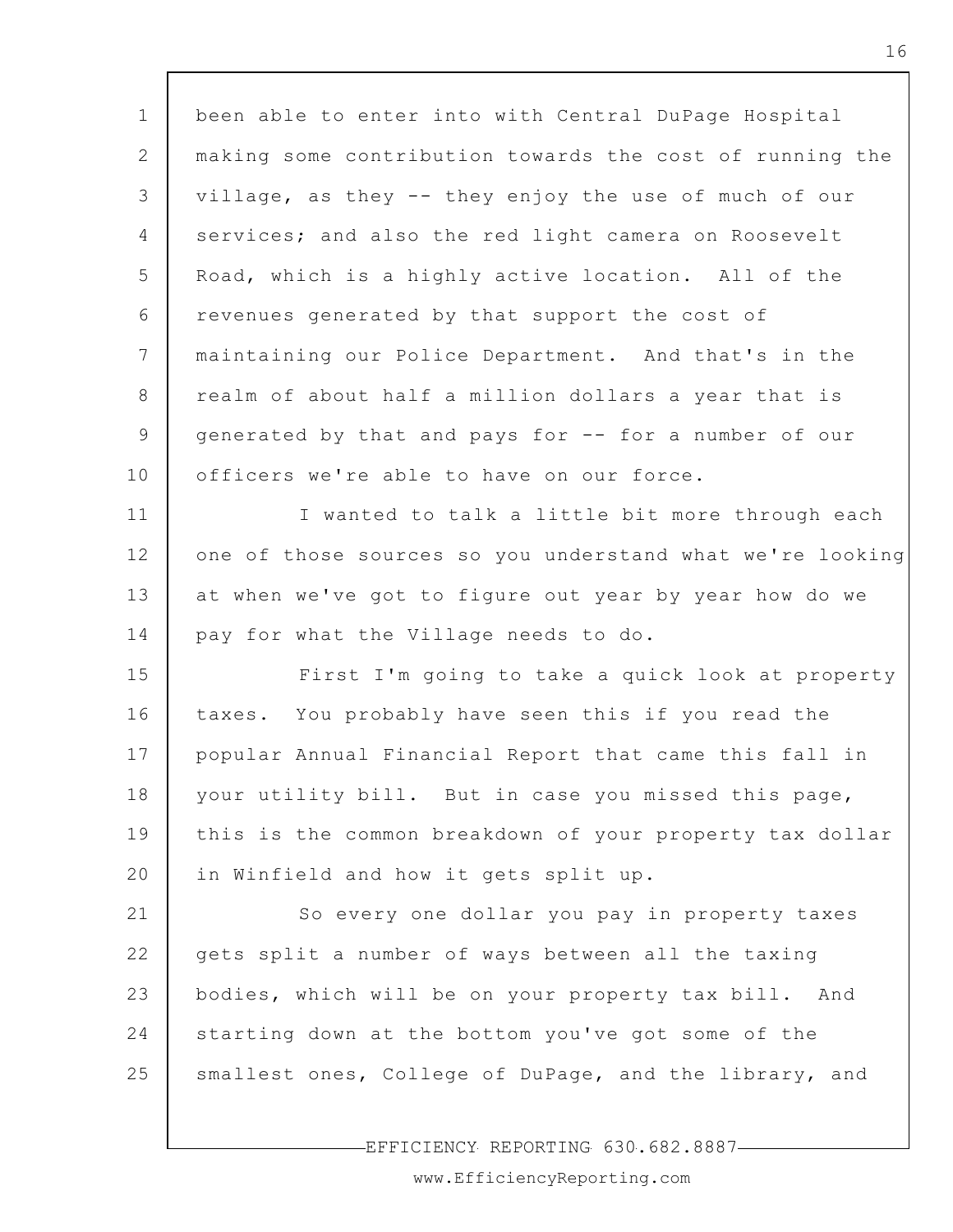1 2 3 4 5 6 7 8 9 10 11 12 13 14 15 16 17 18 19 20 21 22 23 24 25 the township, and then the village. So we're at .4, so four pennies -- four cents for each dollar you pay, four cents comes to the municipality. A lot of times people I think just think it's all one big taxing body, but in fact there's a division between all the different taxing powers. The Fire District is right at about the same taxing level. The Park District, interestingly, has a higher property tax rate than either the Fire District or the Village. And then of course, by far the largest taxing bodies are the schools. And certainly in the case of our local grade school system, it is -- they are - have a very healthy funding level. That's been set over the course of time by referendums that are passed by residents who -- you know, the government bodies will put the question to voters, and then in some cases it's supported, a strong persuasive case is made, and in other cases they're shot down. For example, we certainly are hearing that the Fire District continues to struggle with the funding to provide the services they need to, and is looking at another referendum drive. That would be their 10th referendum effort. In modern history they've never passed one. You know, they're saying they're in a very tough

EFFICIENCY REPORTING 630.682.8887

www.EfficiencyReporting.com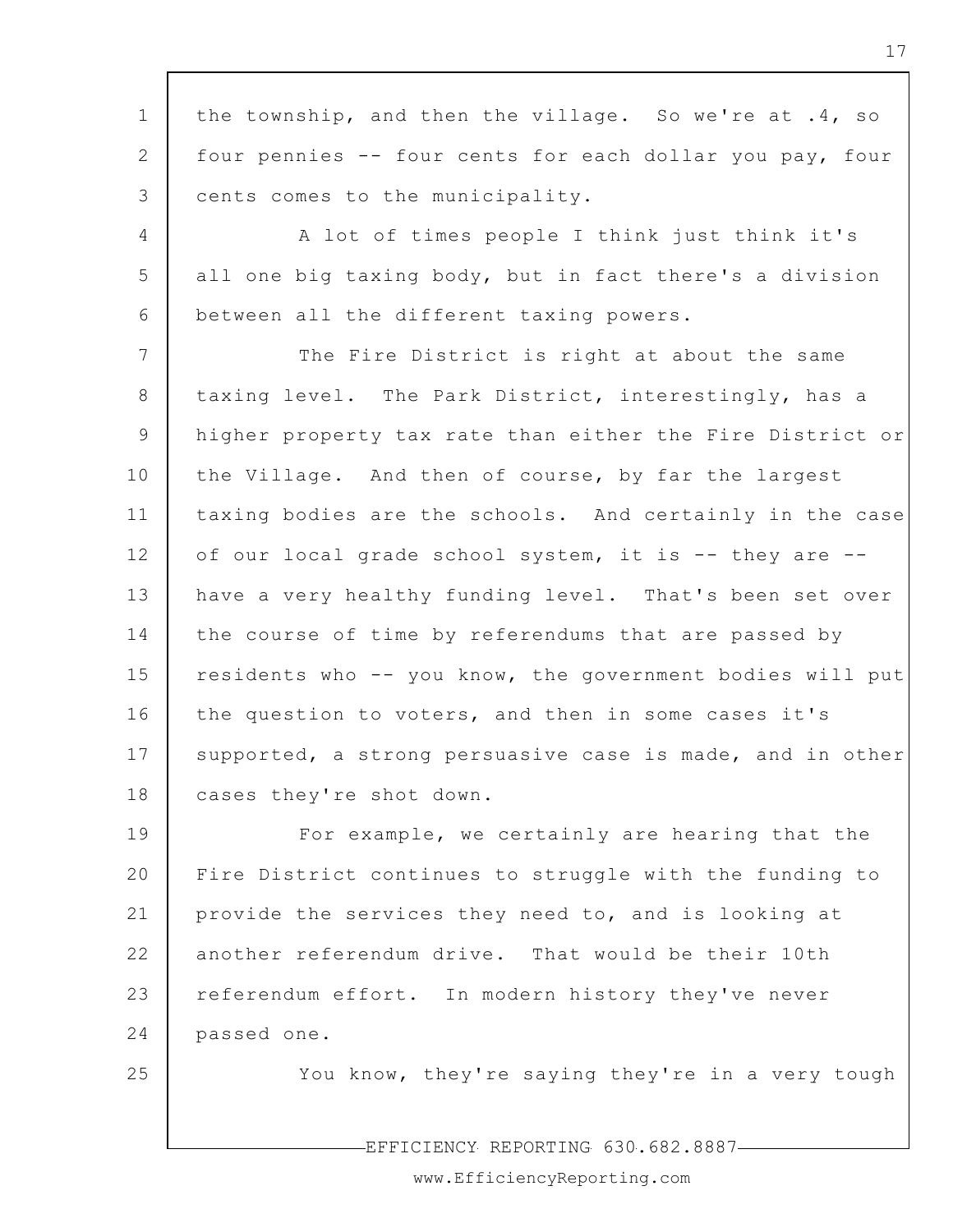1 2 3 4 5 6 7 8 9 10 11 12 13 14 15 16 17 18 19 20 21 22 23 24 25 situation, and I believe they're going to be looking to bring that case to the public. The Village is not looking to run a referendum; we're looking at where can we find the dollars we need to pay for services. But I just do point out this is a relatively small percentage of your dollar that comes to the municipality. Moving on, wanted to touch on how we stack up against surrounding towns. So this is municipal property tax rate, just for the municipality. Again, you see we're here near the bottom with our rate. The only surrounding municipalities that have lower rates actually enjoy some distinct advantages. Bloomingdale has Stratford Square Mall, which is a - over a million-dollar generator of sales taxes. While - there's malls as well or large shopping areas in Burr Ridge. Carol Stream has so many different manufacturing locations that they actually don't have a property tax in Carol Stream because they get so much sales tax. On the other hand, it's a much more industrial community as compared to raising your family in Winfield. So there's trade-offs. But the point I would just illustrate is we have really worked with a relatively low tax rate compared to

18

EFFICIENCY REPORTING 630.682.8887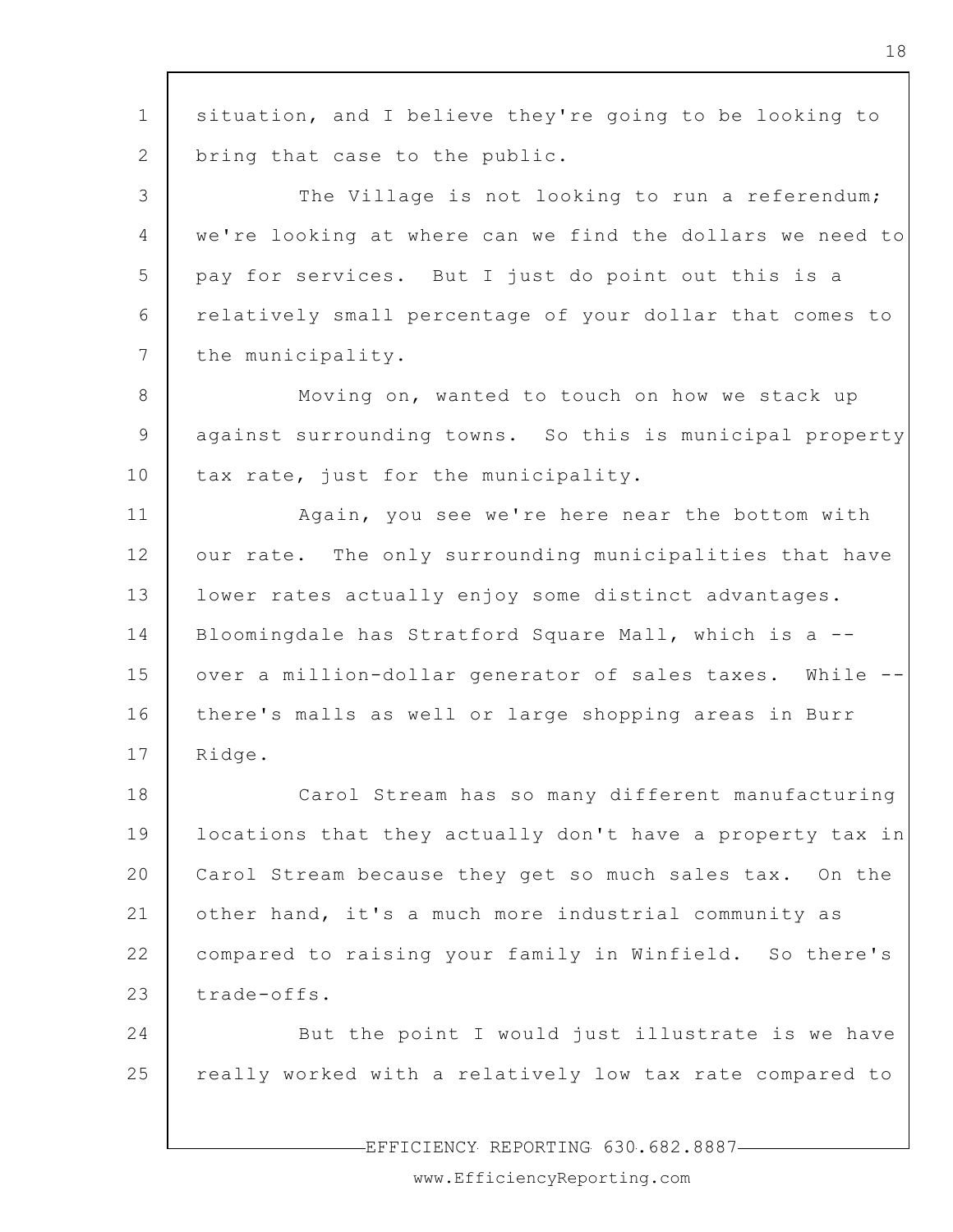1 2 3 4 5 6 7 8 9 10 11 12 13 14 15 the towns around us, compounded by the fact that we're a small entity, so we really work to stretch our dollars here. One more comparison, because we do think these are important to touch on, I want to look at the staffing level. Municipal employees per thousand residents, which is another good measure, again, we are at the bottom of the list. We have the leanest staff of all the comparison towns where we look at here. Carol Stream, Lisle, West Chicago are the next closest ones. Each of those towns is two, three, or four times larger than the village, so they have an economy of scale as well; whereas, as a smaller 10,000-person community, you have to have -- our community development department has two full-time split positions: Peter and the permit clerk.

16 17 18 19 20 21 22 We -- we couldn't operate that department without at least two people. He doesn't have an assistant. None of our department heads have a full assistant. And so it's pretty amazing, frankly, in my estimation, how we manage to take care of business without having someone to fall back on. We don't have people go down and wear a lot of hats here.

23 24 25 But again, another point of pride, but also a real point of stretching constantly with what resources we have available.

-EFFICIENCY REPORTING 630.682.8887-

www.EfficiencyReporting.com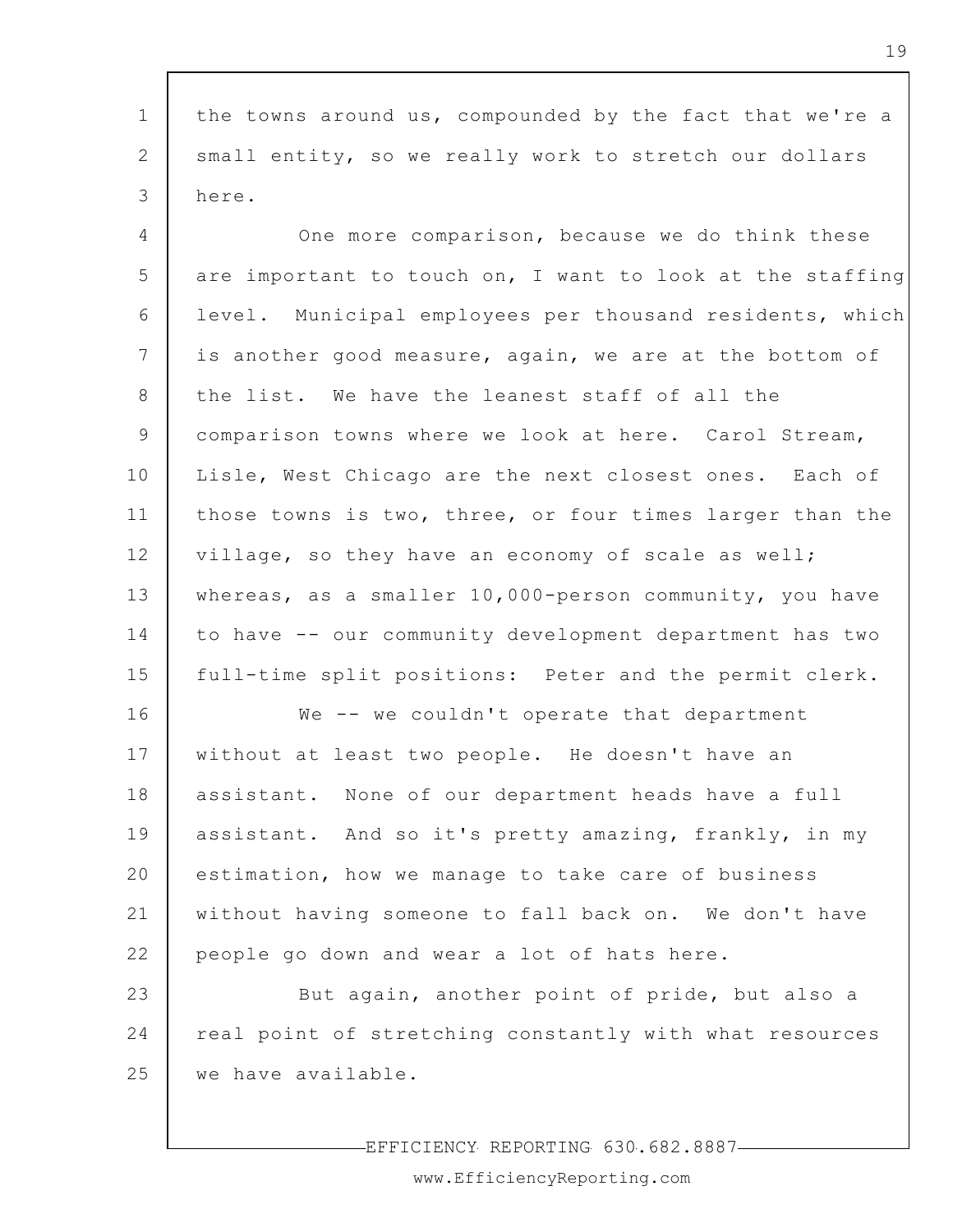| $\mathbf 1$    | Few final comments. I mentioned the staffing              |
|----------------|-----------------------------------------------------------|
| 2              | level with regard to -- and I guess -- I haven't set the  |
| 3              | slides -- with regard to the Community Development        |
| $\overline{4}$ | Department. We wouldn't be able to cut a position there.  |
| 5              | We have two full-time positions in Administration         |
| 6              | Department, which is myself and our executive assistant.  |
| 7              | We have eight positions -- or three full-time positions   |
| 8              | in our Finance Department. We have eight positions in     |
| 9              | our Public Works Department. All of them work in the      |
| 10             | field. We do not have a single office person.             |
| 11             | So I think we're the only municipality in the             |
| 12             | county that if you wanted to go talk to the Public Works  |
| 13             | Department, you come here, you talk to the clerk at       |
| 14             | Village Hall, also serves as the administrative staff for |
| 15             | the Public Works Department.                              |
| 16             | We have as lean a staffing in the Police                  |
| 17             | Department as we can safely maintain. There's a large     |
| 18             | percentage of the day when we only have two officers on   |
| 19             | patrol. And that's the minimum, because we need at least  |
| 20             | one able to back up the other when they get into a -- a   |
| 21             | challenging situation, which does happen even in a        |
| 22             | relatively safe town. And just as there's a delay before  |
| 23             | any other towns would be able to send help over.          |
| 24             | We're not always at two officers. Obviously on            |
| 25             | weekends we're able to staff a little larger, but we're   |
|                |                                                           |

EFFICIENCY REPORTING 630.682.8887

 $\mathsf{L}$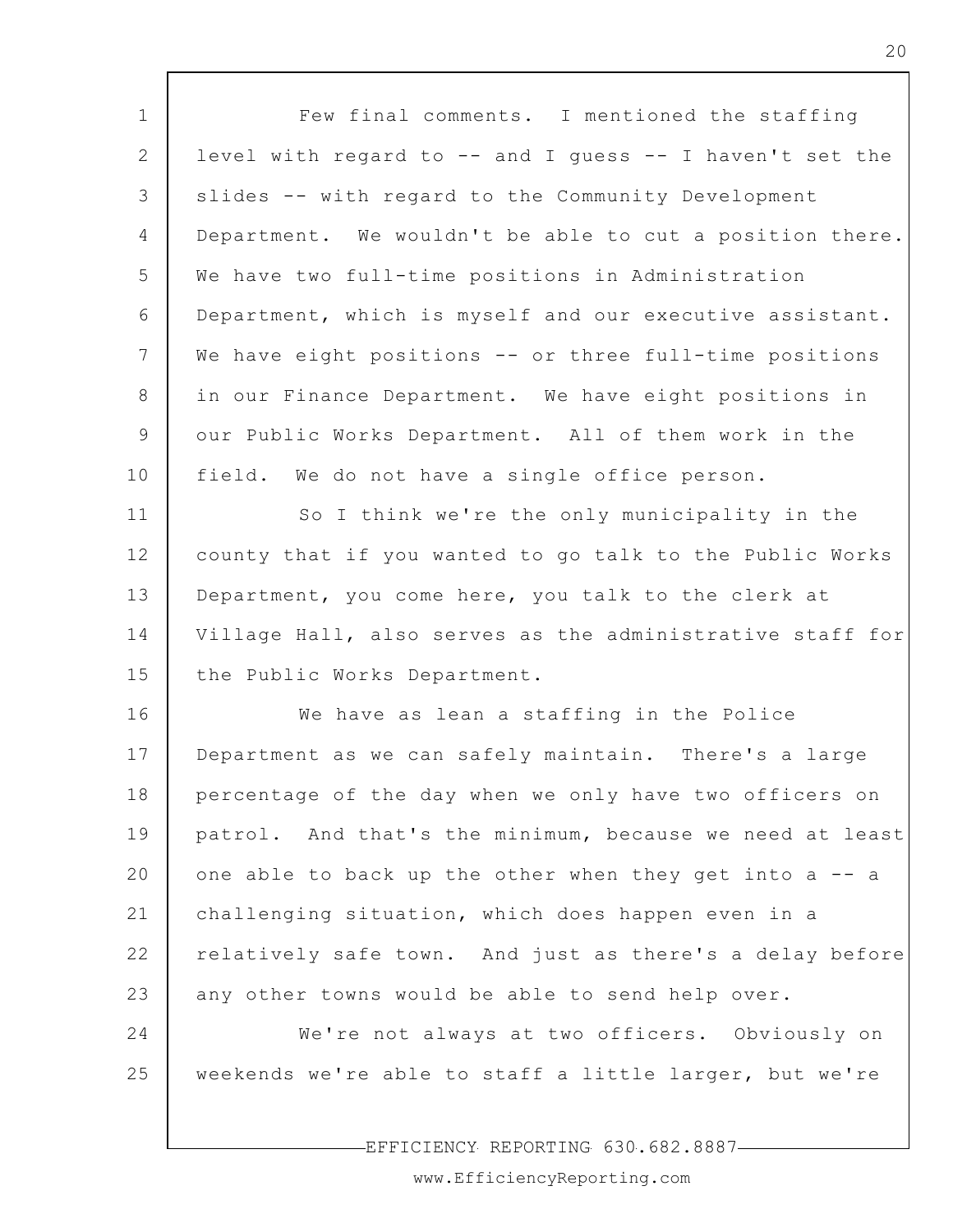| $\mathbf 1$     | as thin as we could. We could not reduce positions any    |
|-----------------|-----------------------------------------------------------|
| 2               | further and still be able to maintain a backup.           |
| 3               | And so again want to point to the level of                |
| 4               | resources we have. Also, some of the costs and            |
| 5               | challenges we have, the Police Pension Fund, just for     |
| 6               | one, the -- the property tax the Village brings in, about |
| $7\phantom{.0}$ | a million dollars a year, we spend more of that -- than   |
| 8               | that just funding the police pension for retirees,        |
| 9               | without even spending one dollar on an active officer.    |
| 10              | So just trying to give you a sense of scale on how tight  |
| 11              | it is with -- with our finances.                          |
| 12              | Okay. So I did want to talk briefly on a couple           |
| 13              | of the other sources behind property taxes, because we    |
| 14              | appreciate full and well people don't want to pay higher  |
| 15              | property taxes. Anywhere. And certainly not in            |
| 16              | Winfield.                                                 |
| 17              | Sales taxes is the one other clear opportunity a          |
| 18              | town has to offset some of the costs that can fall on     |
| 19              | homeowners. As a bedroom community, we really -- it's --  |
| 20              | homeowners are the lion's share of who owns property that |
| 21              | we are able to turn to for money for the basic services   |
| 22              | that the people need.                                     |
| 23              | We have a wildly successful regional hospital             |
| 24              | that is tax exempt, so they're not required to make much  |
| 25              | in the way of payments -- I will touch in a minute on the |
|                 |                                                           |
|                 | EFFICIENCY REPORTING 630.682.8887-                        |

 $\overline{\phantom{a}}$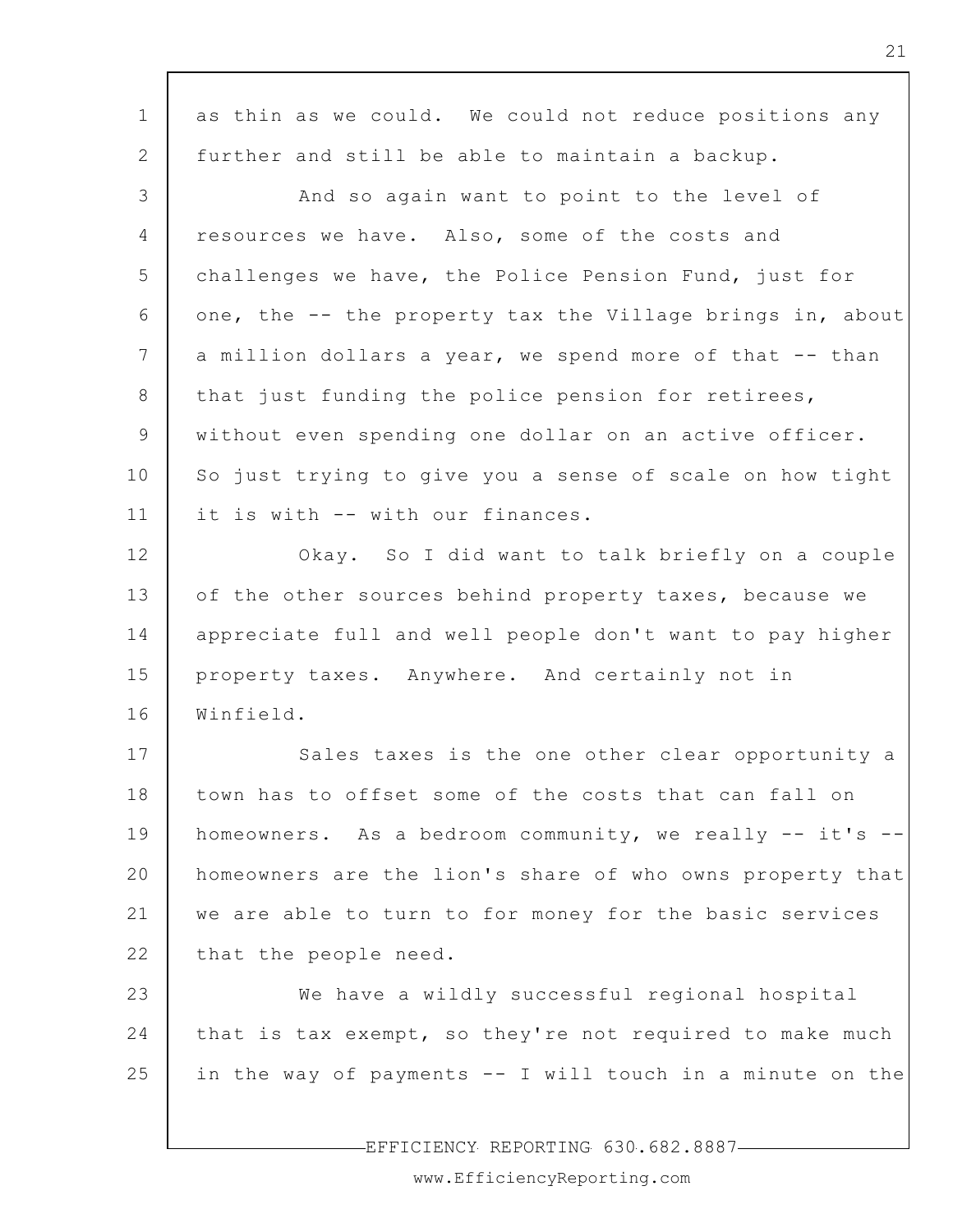| $\mathbf 1$    | grant that -- the short-term grant we enjoy at the        |
|----------------|-----------------------------------------------------------|
| 2              | moment.                                                   |
| 3              | But the sales tax opportunity is one that is --           |
| $\overline{4}$ | is obviously -- sounds ideal. That if we can get some     |
| 5              | big sales tax generators, that can give us some           |
| 6              | additional revenue.                                       |
| 7              | I would tell you, for the resources we have, we           |
| 8              | have worked diligently on both ends of town and in Town   |
| 9              | Center to attract what opportunities we can, but it is    |
| 10             | it is slow-going.                                         |
| 11             | And certainly what we see, many of you will               |
| 12             | recall, who have lived here longer, the divisive issue of |
| 13             | whether to commercialize Roosevelt Road. And that was     |
| 14             | finally put to rest under President Spande's              |
| 15             | administration about six years ago through a large-scale  |
| 16             | effort publicly to update the comp plan and hold public   |
| 17             | hearings, where it ultimately got to the decision, for    |
| 18             | financial reasons, we need to work to commercialize       |
| 19             | Roosevelt.                                                |
| 20             | We have endeavored since then to really set the           |
| 21             | table for development by assembling purchase options on   |
| 22             | most of the frontage up there, hiring a broker to work    |
| 23             | the marketplace; and do have the first large-scale        |
| 24             | project lined up with the Bucky's Super Station that now  |
| 25             | is a closed deal. They're nearly \$3 million into that.   |
|                |                                                           |

-EFFICIENCY REPORTING 630.682.8887-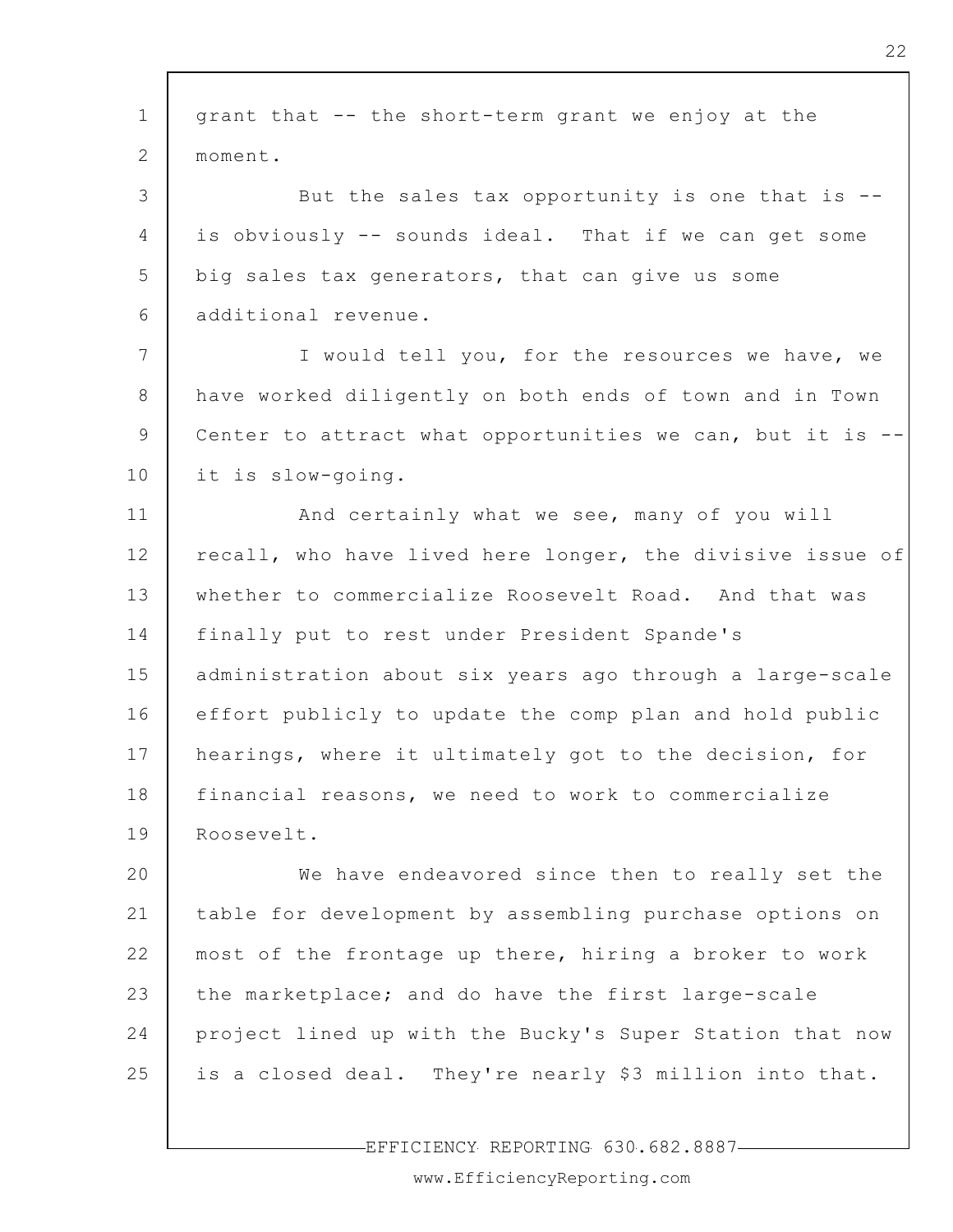1 2 They've purchased the property; we certainly expect that to follow through.

3 4 5 6 7 8 9 10 That said, we hoped that would have broken ground last year, let alone this year. And it looks like it will actually next year. So what I will tell you, that we went back and forth, we're squeezed repeatedly by that company before we got the deal done. And that's - that's no surprise. That's what private industry does when they can, they work to get the best deal they can from your town. Any town.

11 12 13 14 15 16 And so I guess the point I make is just counting on the sales tax, well, it's taken us over twice as long as we figured just to get to that project breaking ground, we expect, next spring. So by sometime in the later part of next year that should open up. That should increase our sales tax by at least \$150,000 a year.

17 18 19 20 We have the lowest sales tax amount of any municipality in DuPage County. So it's not too hard to have a large percentage increase when you're a smaller bedroom community.

21 22 23 24 25 But that -- that \$150,000 does not go that long a way. We certainly are -- are looking to commercialize along the north side, the three blocks between Winfield and Wynwood. I can tell you, despite claims to the contrary in years past, Costco is not pounding on our

EFFICIENCY REPORTING 630.682.8887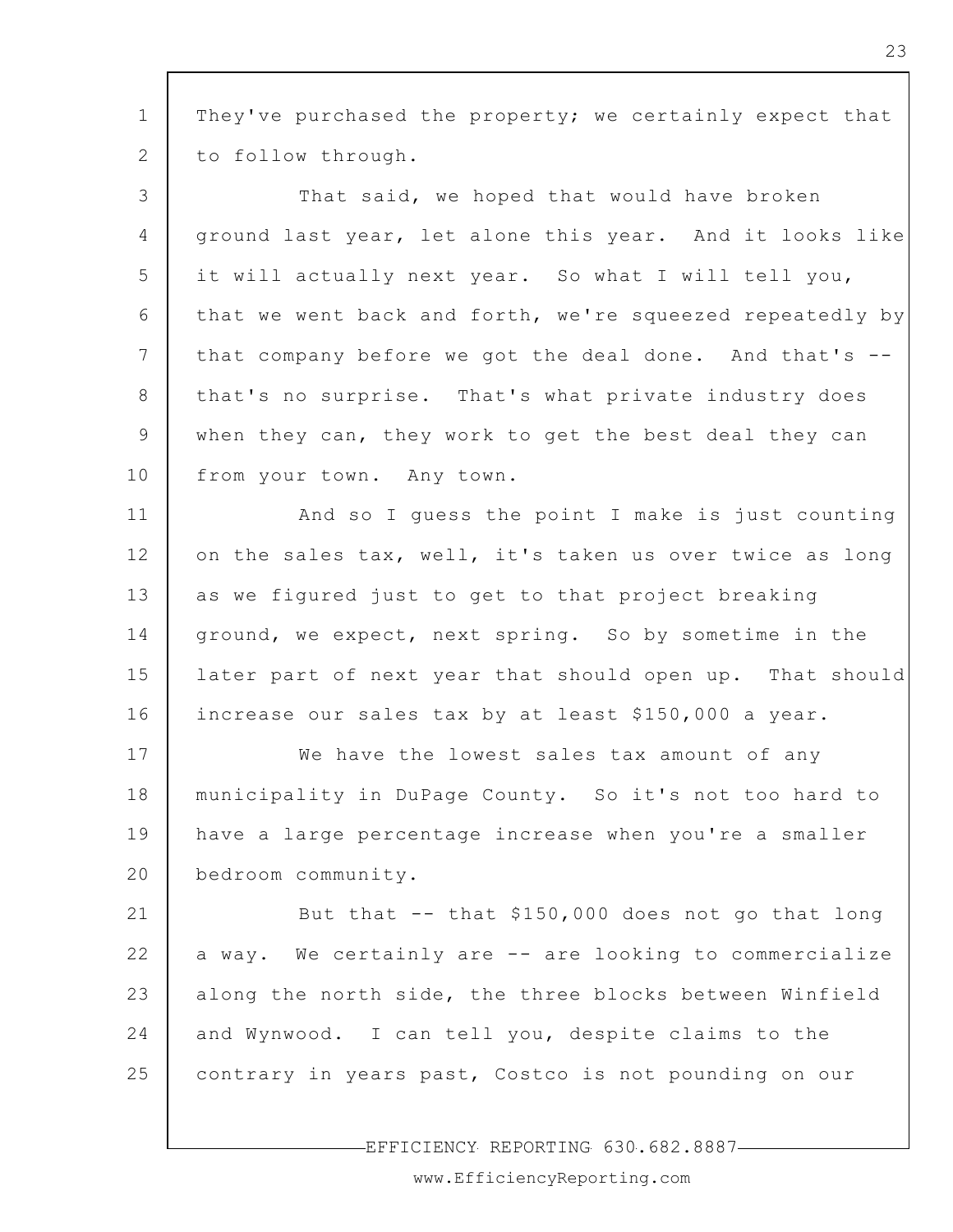1 2 3 4 5 6 7 8 9 10 11 12 13 14 15 16 17 18 19 20 21 22 23 24 25 door to come build there. We found -- we've had to work very hard to assemble it, because every property owner wants the best deal they can. So just getting to the purchase options was quite a feat to put that all together. We do have some entities in discussions, and would be hopeful in the next year to bring something forward. But that's not a done deal. And there's work yet to be done on it. So what we're finding is the marketplace has changed since the recession. Also with all the online sales, it's a different world than when we're all younger; the way brick and mortar would go up is a lot different in this day and age. We have made inroads getting up to North Avenue with the new -- the North Avenue Commerce Center opening up. That's going to be more property tax it generates than sales tax, however. And we have limited locations that -- beyond Roosevelt where there's clearly going to be opportunities for commercial retail sales. The other opportunity is certainly in Town Center. There again, I think I can stand here and tell you, it has been quite a tough negotiation with -- with Central DuPage, and actually now with Northwestern, it's downtown Chicago that we are

EFFICIENCY REPORTING 630.682.8887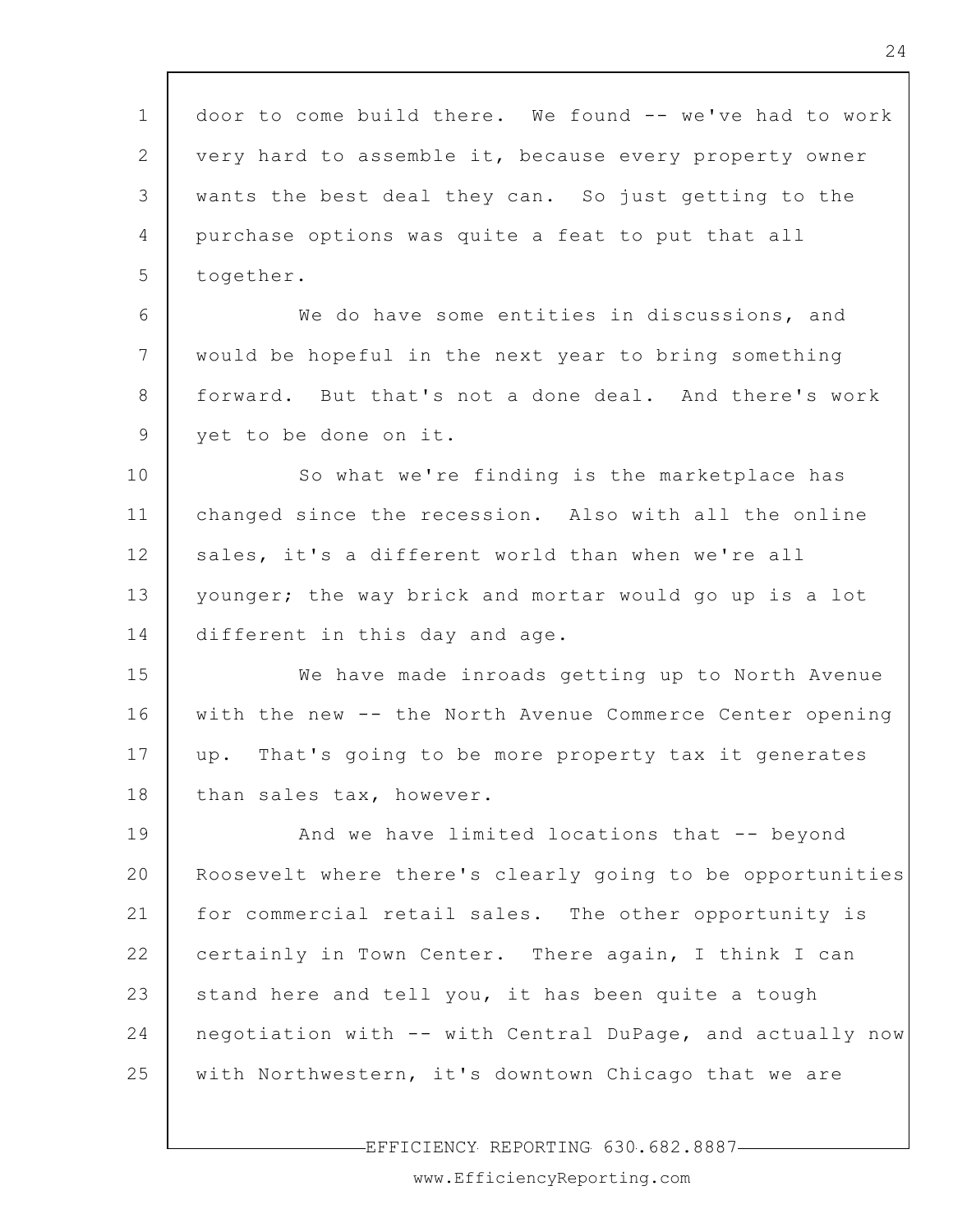| $\mathbf 1$     | trying to deal with. They -- they're holding out for the  |
|-----------------|-----------------------------------------------------------|
| 2               | best deal they can get from this community.               |
| 3               | And so it is -- been no easy task there. Our              |
| 4               | estimates are, if we're able to get a deal done, it would |
| 5               | probably support itself in terms of the sales tax that    |
| 6               | could be generated by those first-floor retail and        |
| $7\phantom{.0}$ | restaurant. Might eventually a full build-out yield       |
| 8               | 100,000 or \$200,000 a year in sales tax. But we would    |
| 9               | have a number of costs, including police protection that  |
| 10              | would offset. So that's not going to be a windfall. We    |
| 11              | would hope it would cover its own costs and create a      |
| 12              | destination for this community that -- that's more        |
| 13              | attractive and more of a draw.                            |
| 14              | But again, it's one of the trade-offs of being a          |
| 15              | bedroom community. There's not the same kind of sales     |
| 16              | tax opportunities that some of our surrounding towns have |
| 17              | to deal with.                                             |
| 18              | The last thing two things I'll touch on are the           |
| 19              | CHD grant and the red light camera. And with regards to   |
| 20              | the CHD grant, we're in year four of that five-year deal. |
| 21              | If you recall, we went at it for several years about how  |
| 22              | they were not making a fair contribution. We know that    |
| 23              | they have averaged between 150 million and 200 million    |
| 24              | dollars in profit each year. They finally agreed under    |
| 25              | the threat of us going for a Home Rule referendum, that   |
|                 |                                                           |

EFFICIENCY REPORTING 630.682.8887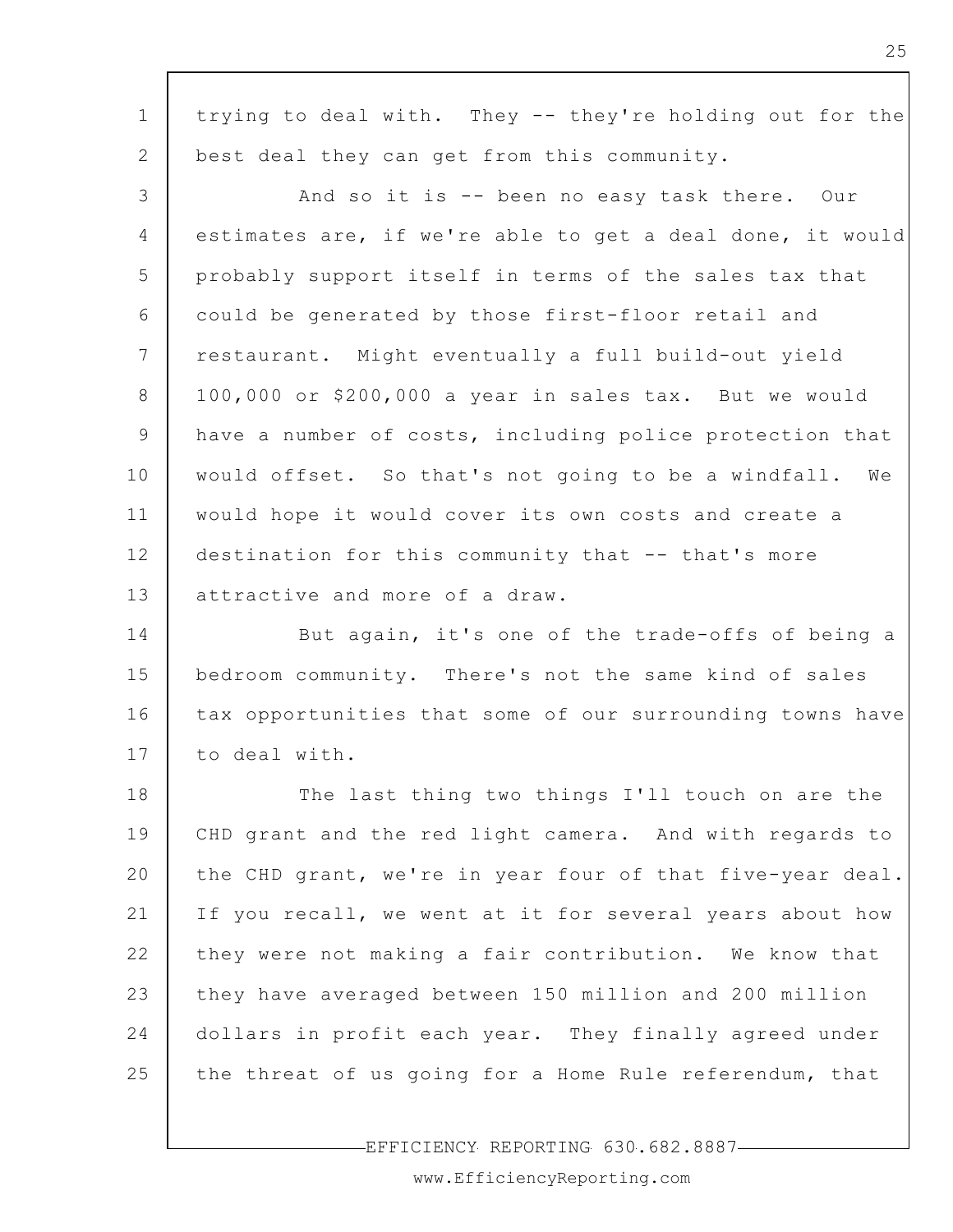1 2 3 4 5 6 7 8 9 10 11 12 13 14 15 16 17 18 19 20 21 22 23 24 25 might allow us to tax the hospital further, they finally agreed to pay \$900,000 a year to the Village a year for five years. Next year will be the fifth year of that. We are in negotiations. They're looking to lower that amount. And our costs are going up. So there's no easy answers, I guess would be if there's one thing you take out of it. That's why we're looking at the opportunity presented with the potential for business cannabis sales. The last item was the red light camera. That has been very productive up on Roosevelt. That intersection of Roosevelt Road and Winfield, that intersection has been scheduled for I think the better part of ten years now for expansion and improvements, because of the traffic flow. It's one of the higher traffic accident locations in the IDOT system. The State struggled for funding. And so they repeatedly pushed that back. As of now I believe it's set for construction three years out. We'll see if that moves back further. The State has finally approved a big capital improvement program that may allow that to finally happen. When that does happen, that light will be removed to allow for expansion of the intersection. That will trigger if we do look to reinstall it; you have to

EFFICIENCY REPORTING 630.682.8887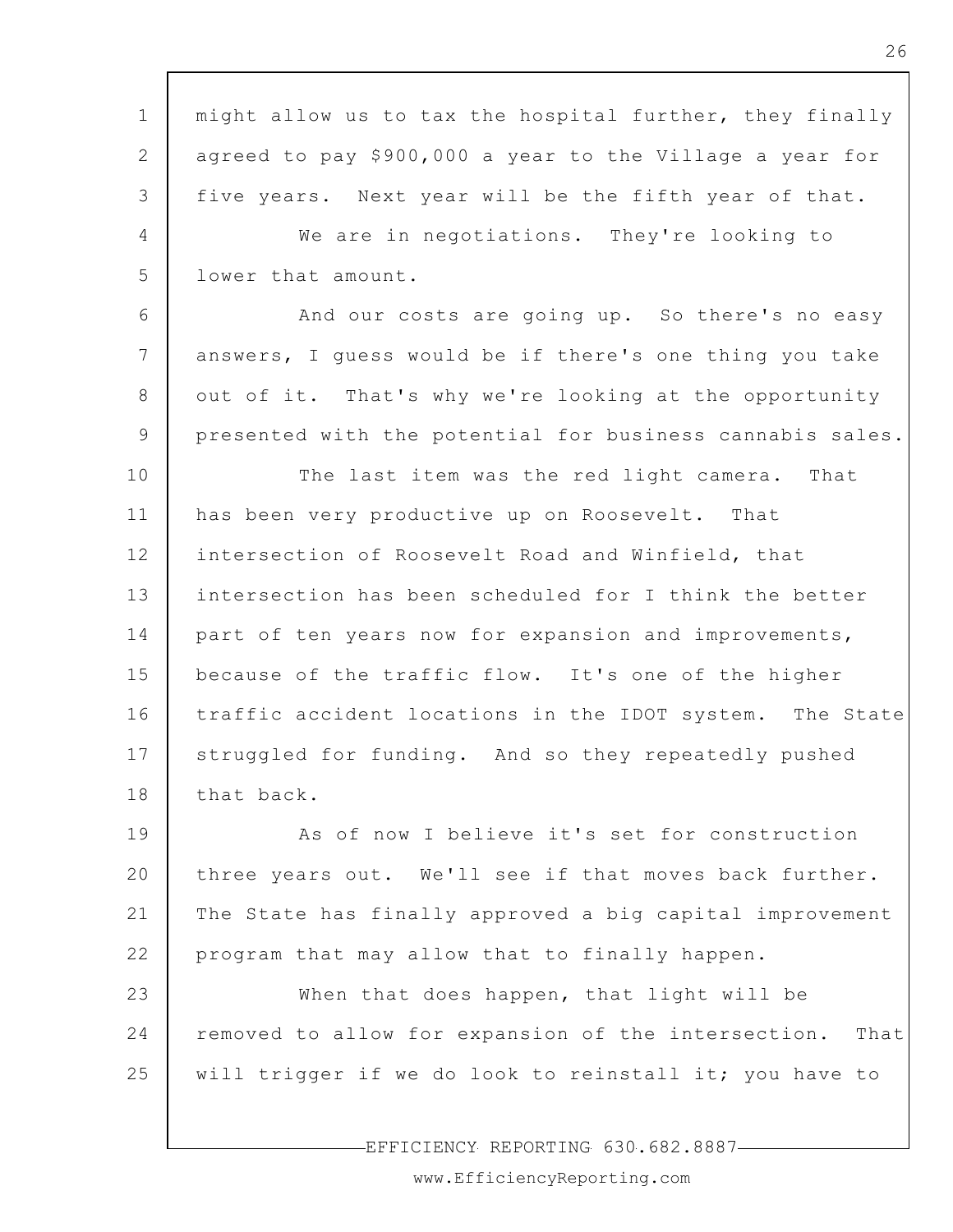| $\mathbf 1$     | go through three years of traffic studies before you can  |
|-----------------|-----------------------------------------------------------|
| 2               | apply to the State. And there's certainly no guarantee.   |
| 3               | In fact, the way the political head winds are             |
| 4               | going on red light camera -- I clipped the article for    |
| 5               | the board from the Herald this week -- that there is      |
| 6               | support growing for a statewide ban on red light cameras. |
| $7\phantom{.0}$ | And most people, no one likes -- I got a ticket in West   |
| 8               | Chicago -- don't like paying those. But that is           |
| 9               | something that supports our police services.              |
| 10              | If that goes away, that's a half million dollar           |
| 11              | hit to \$5 million general fund. That's 10 percent of our |
| 12              | revenue right there.                                      |
| 13              | So again, we have -- when we look down the                |
| 14              | line -- which we have an excellent finance director that  |
| 15              | has really got us into a more professionalized approach,  |
| 16              | not just looking a few years out, but five years and more |
| 17              | with our financial projections, what we see here, this is |
| 18              | with regard to our reserve position. We are today in a    |
| 19              | healthy position. We have half a year's worth of our      |
| 20              | budget -- a half year's budget in reserve. That's our     |
| 21              | rainy-day fund. So that \$5 million budget, we have over  |
| 22              | \$2 million in reserves.                                  |
| 23              | If we start seeing a further decline in our               |
| 24              | revenue sources, we will have to start tapping into our   |
| 25              | reserves.                                                 |
|                 |                                                           |

-EFFICIENCY REPORTING 630.682.8887-

┑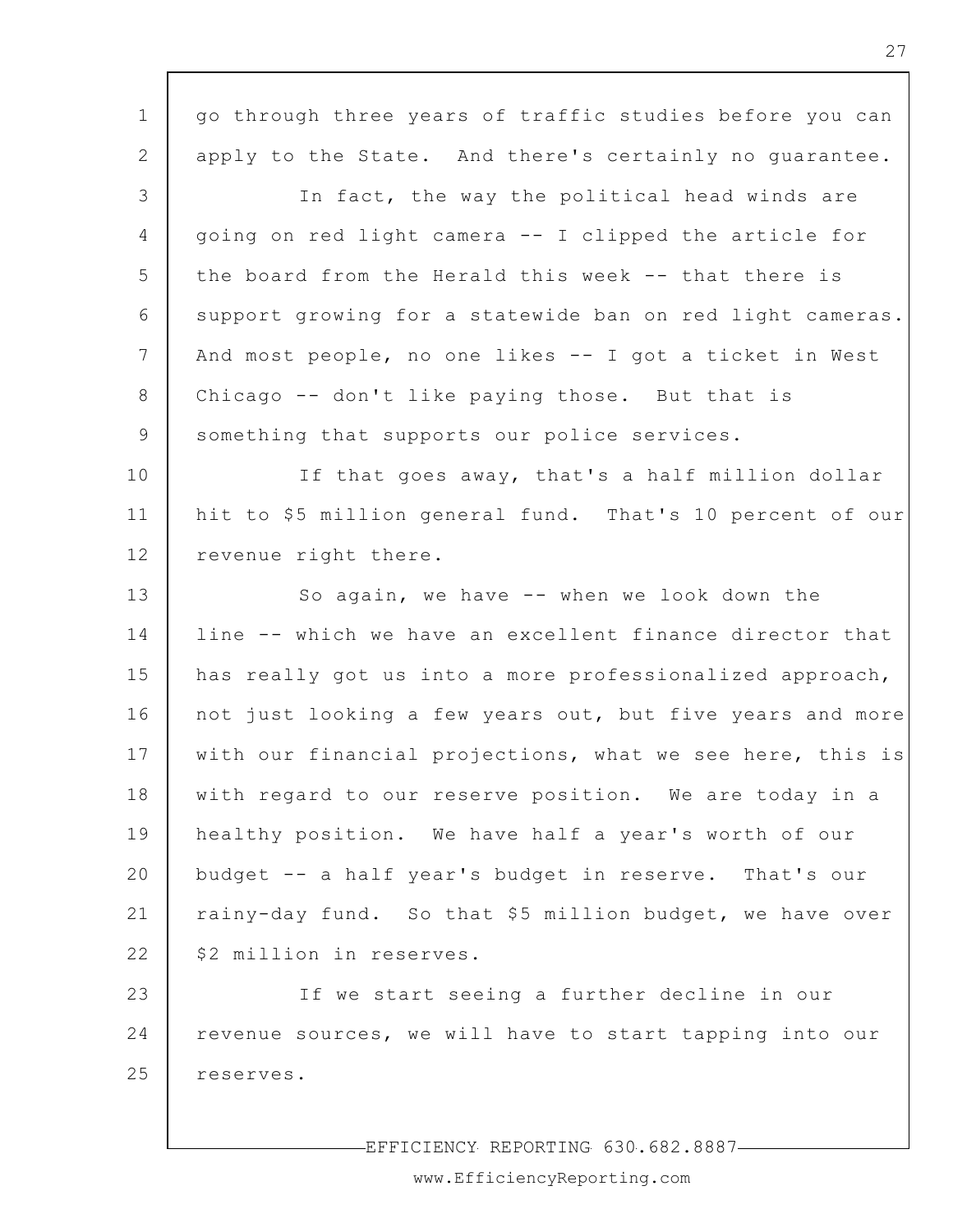1 2 3 4 5 6 7 8 9 10 11 12 13 14 15 16 17 18 19 20 21 22 23 24 25 This is a -- generally worst-case scenario showing if we are not able to extend the grant with the hospital and also have the red light camera go away in the year -- fiscal year '23, we're going to be dipping into our reserves, over the next five years. Now, that's worst case. I would optimistically say we should be able to work something out with the hospital. When we got real serious and threatened Home Rule, they finally compromised with us. And I would hope to think something along those lines could play out again. The red light camera, I'm less certain of. I think it's probably a better bet that that's going to go away later or sooner. What do we do if we start dipping into our reserves? Well, we would have some amount of time where that would keep us going at our levels, but we -- most of our departments, we're not in a position to lose staff and stay operational. The first place you would see us cutting back is road repair, which we worked long and hard to get up to speed. Actually, we took -- this last year, we didn't do any road projects because every road is less than 20 years old. So we took a year's worth of road funding,

EFFICIENCY REPORTING 630.682.8887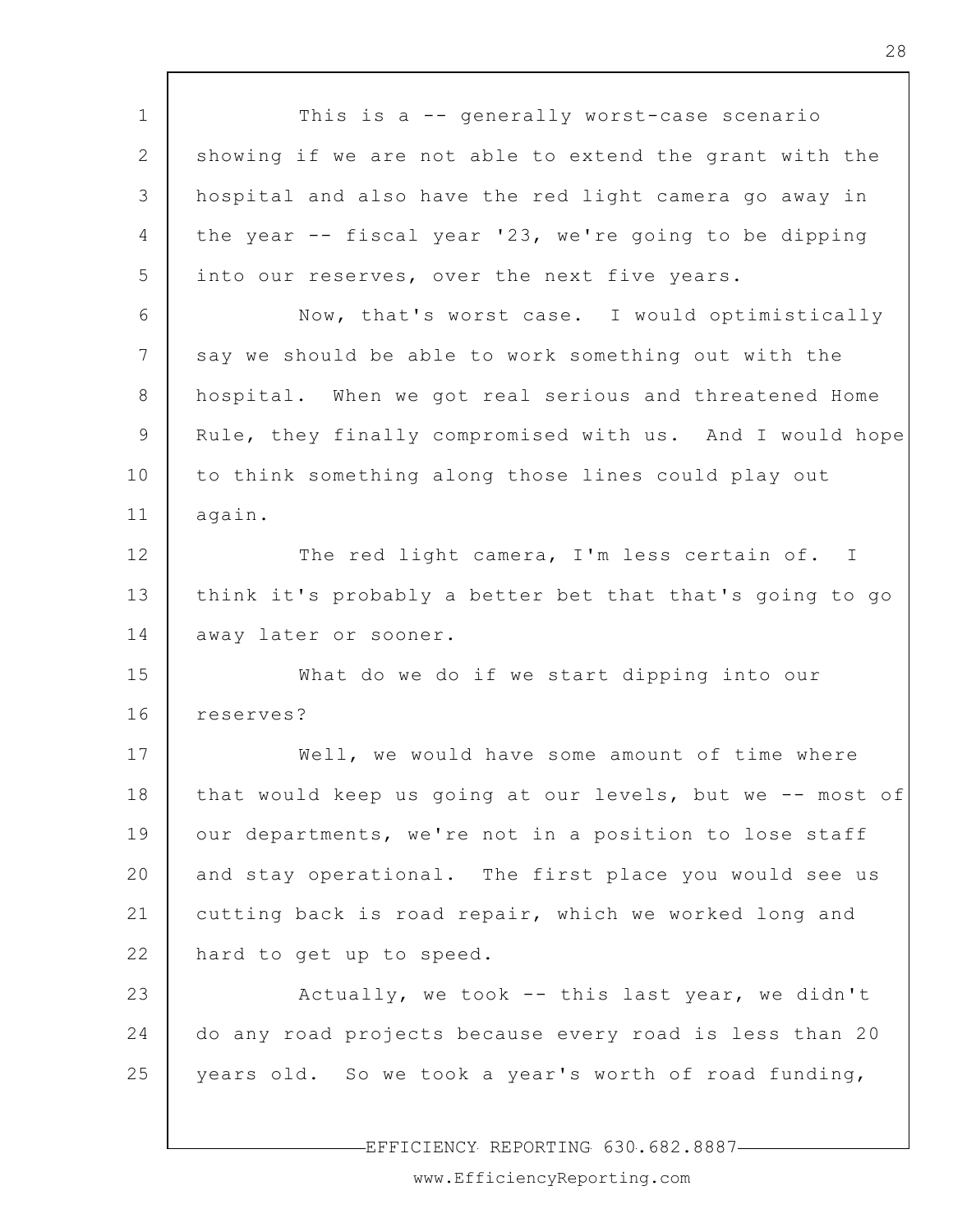1 2 3 4 5 6 7 8 9 10 11 12 13 14 15 16 17 18 19 20 21 22 23 24 25 EFFICIENCY REPORTING 630.682.8887 and we've essentially lock-boxed it. Because we know - if you remember, we did the big road bond five years ago and we fixed about a third of the roads, we know 20 years out we got a pig in the pocket coming when we're going to need more than a regular year's worth to fix them all. We're putting some of that money away now for what we know is about 15 years out. So we made that commitment. We could hang on a little longer if we start tapping those dollars. That's not wise. We put it away because we need it down the road. What you would see happening is we'd stop fixing the roads, by a matter of degrees, as we ran out of funding. And then I think inevitably the next big thing we looked at would be back talking about outsourcing the police services to the County Sheriff. So these are some stark things when we look at what potentially we face on the horizon. This is why the Village has taken a close look at what revenue source a dispensary on each end of town by the busy state routes could potentially generate half a million dollars or more each per year; and help speak to the limited options that we have. Thank you. CHAIRPERSON SKILLMAN: Okay. I would ask now at

www.EfficiencyReporting.com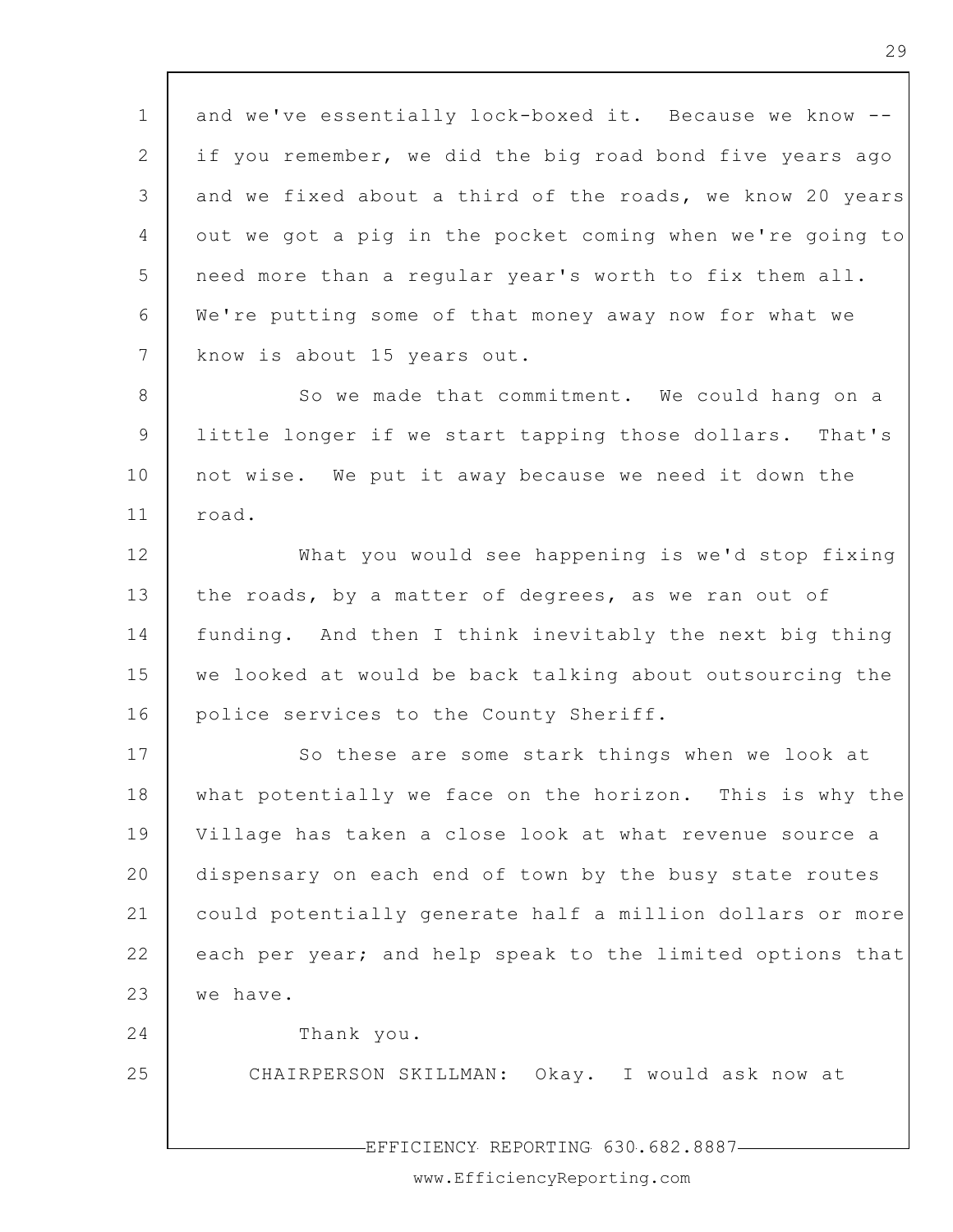| $\mathbf 1$     | this time, any of the commissioners have any questions    |
|-----------------|-----------------------------------------------------------|
| 2               | for Mr. Barrett pertaining to his presentation?           |
| 3               | No?                                                       |
| 4               | Okay. Thank you, sir.                                     |
| 5               | DENNIS ROHDE: Can I ask a question?                       |
| 6               | CHAIRPERSON SKILLMAN: Not yet. Hang on. Public            |
| $7\phantom{.0}$ | comment will come up at the end of their presentation.    |
| 8               | Mr. Peter Krumins.                                        |
| 9               | PETER KRUMINS: Okay. So as Manager Barrett stated,        |
| 10              | the Village Board has not made a decision whether to opt  |
| 11              | in or opt out. If they opt out of any cannabis-type       |
| 12              | business being allowed in the village, then the reason    |
| 13              | we're having this public hearing will really just be a    |
| 14              | good exercise. But if they opt out, then this ordinance   |
| 15              | that we're going to be talking about will not ever be     |
| 16              | implemented.                                              |
| 17              | If they choose to opt in, because of the fact             |
| 18              | that the state law goes into effect January 1st we're     |
| 19              | kind of under a time crunch. We want to have something    |
| 20              | in place that the Village Board can adopt if they choose  |
| 21              | to opt in before January 1st, because on January 1st, the |
| 22              | statewide ordinance goes into place.                      |
| 23              | If we haven't done anything, then a cannabis              |
| 24              | business could move into a commercial location, and we    |
| 25              | would not have regulated it in any way, shape or form.    |
|                 |                                                           |

 $\overline{\phantom{a}}$ 

EFFICIENCY REPORTING 630.682.8887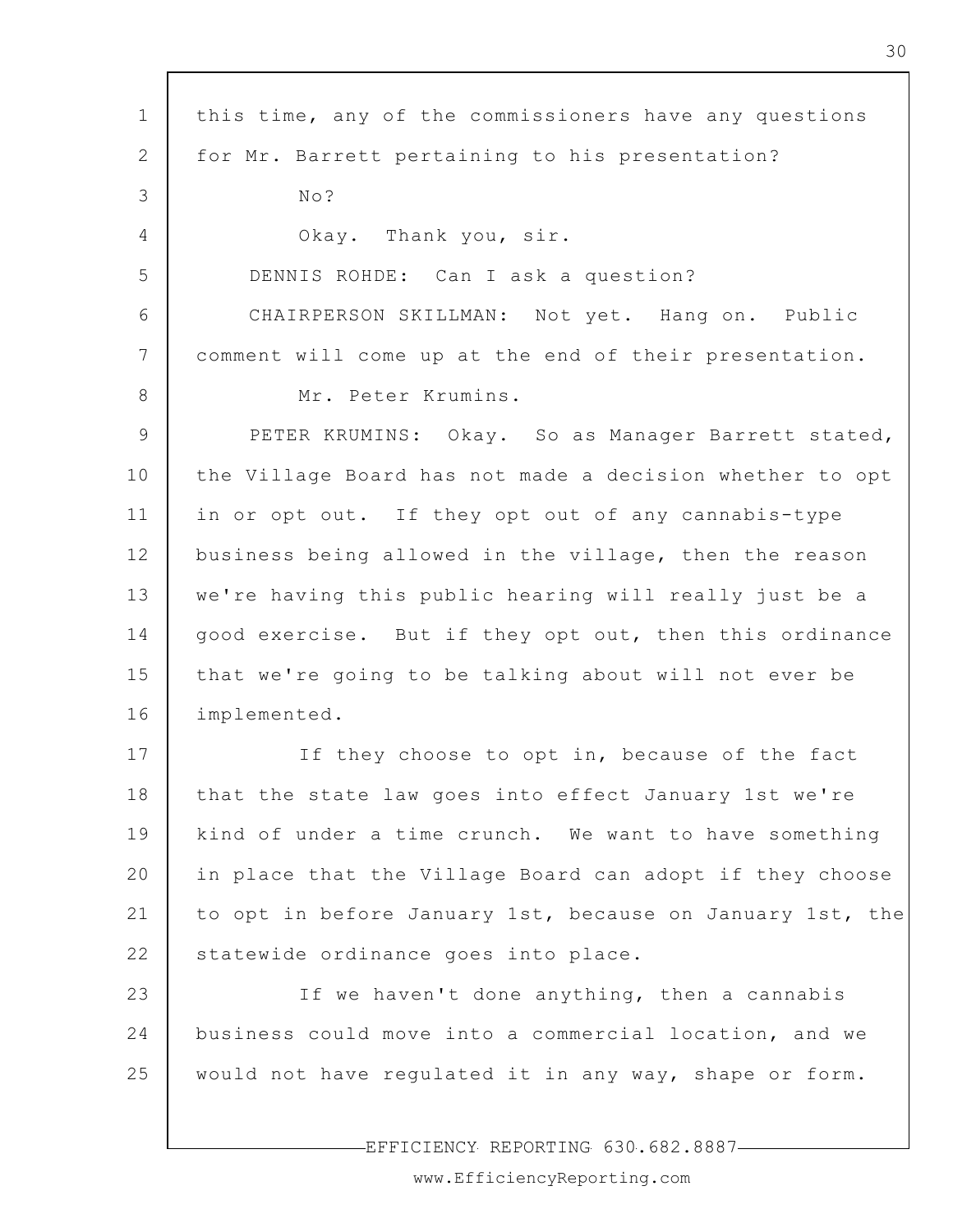| $\mathbf 1$     | So -- so we're talking about this, we're holding this      |
|-----------------|------------------------------------------------------------|
| $\mathbf{2}$    | public hearing kind of as a safety net to get something    |
| 3               | in place should the Village Board decide to opt in.        |
| 4               | And we talked about this, like Curt said, at the           |
| 5               | September 19th Village Board meeting and got some broad    |
| 6               | parameters of what an ordinance would look like, or        |
| $7\phantom{.0}$ | should look like, or suggested to look like by the         |
| 8               | Village Board, which is what was put in front of you,      |
| 9               | that obviously now will take your input and the public     |
| 10              | input and make recommended amendments if needed to the     |
| 11              | ordinance that is being discussed tonight.                 |
| 12              | So that's the first of the four things that I              |
| 13              | want to talk about, is that board hasn't decided whether   |
| 14              | to opt in or opt out.                                      |
| 15              | The ordinance we're talking about is what you              |
| 16              | should be talking about. It's -- although this -- all      |
| 17              | the information, the background information leading up to  |
| 18              | this is very helpful to understand why we're even talking  |
| 19              | about this, the Plan Commission, the Planning & Zoning     |
| 20              | Commission's only purpose is not to decide whether to opt  |
| 21              | in or opt out, you're just to decide if we opt in, what    |
| 22              | zoning regulations we would put on such a business.<br>And |
| 23              | as I said, if the Village Board opts out, then your        |
| 24              | recommendations will not be acted on and never become      |
| 25              | $law$ .                                                    |
|                 |                                                            |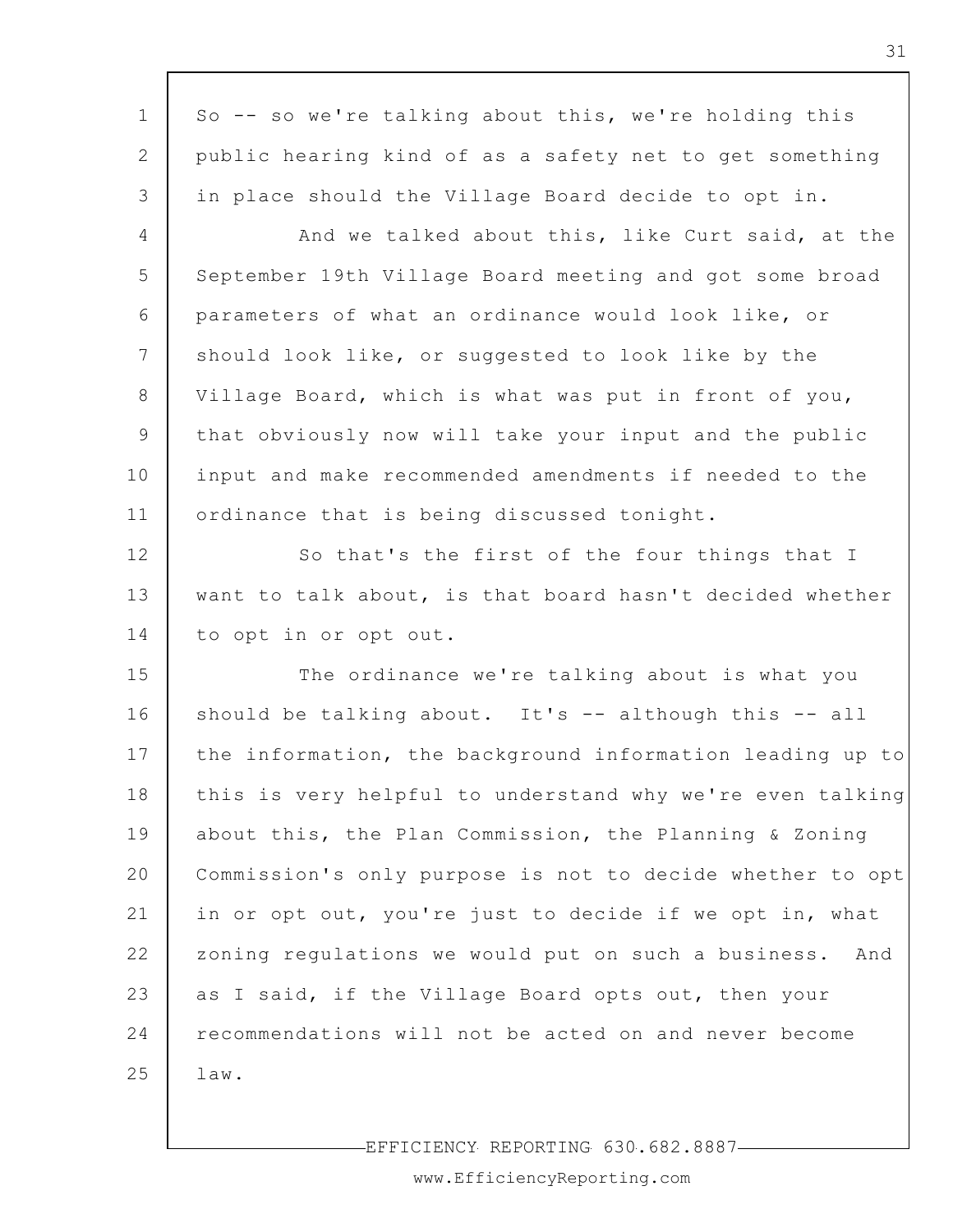| $\mathbf 1$    | So the attached ordinance that you guys have             |
|----------------|----------------------------------------------------------|
| $\mathbf{2}$   | been provided, it's actually based on a model ordinance  |
| 3              | provided by the Illinois Municipal League. And in the    |
| $\overline{4}$ | ordinance it provides various cannabis business-related  |
| 5              | definitions. The state law allows -- allows several      |
| 6              | types of cannabis businesses. Cultivation centers, which |
| 7              | are the large-scale industrial growing facilities. These |
| 8              | have to be completely enclosed so as you're driving down |
| 9              | the road, you won't see a cornfield here and a cannabis  |
| 10             | field here. You -- they have to be completely enclosed.  |
| 11             | They are a high utility user. And says here, and in many |
| 12             | other places I've read, that the odor can be a nuisance. |
| 13             | The craft grower is a smaller cultivation                |
| 14             | operator. They start at 5,000 square feet and then they  |
| 15             | can go up by 3,000-square-foot increments, depending on  |
| 16             | demand and other factors. They can also be reduced if    |
| 17             | the grower does not follow state law.                    |
| 18             | And the craft grower can actually be located             |
| 19             | with a dispensary. They can't be the same business, but  |
| 20             | they can be in the same building and be kind of like     |
| 21             | co-habitants of a -- of a location.                      |
| 22             | Dispensary, that's your retail location to go in         |
| 23             | and buy your cannabis. A processor is more of a light    |
| 24             | industrial manufacturing facility that extracts the      |
| 25             | chemicals and compounds. And they sell those to both the |
|                |                                                          |

EFFICIENCY REPORTING 630.682.8887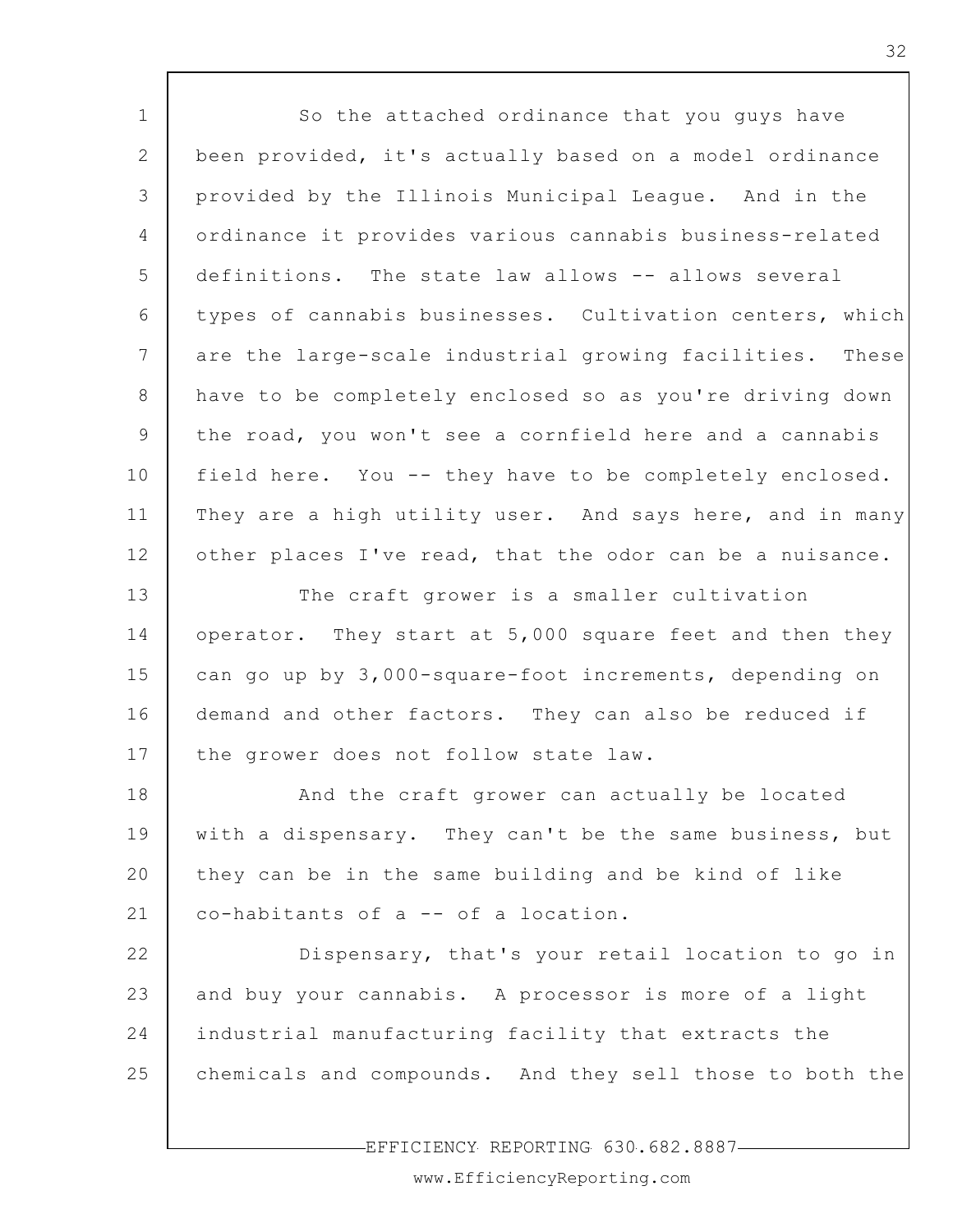1 dispensaries and the infusers.

2 3 4 5 6 7 An infuser is like it says here, similar to a commercial kitchen, like a bakery, a -- they prepare the gummies that have is cannabis infused into them. And those also can be located in the -- as an accessory or as a co-occupant of a dispensary, but they can't be the same business.

8 9 They -- so those are the type of businesses that are allowed under the state law.

10 11 12 13 14 15 16 What the ordinance provided to you does, it prohibits all of these except for the dispensary. Now, we've had some discussion that those other two businesses that could be, you know, co-located with a dispensary, the craft grower and the infuser, maybe we should have further discussion whether to allow those along with the dispensary.

17 18 19 20 21 22 23 24 25 And the other thing that the ordinance is, that you have does, is it makes a cannabis business a special use. So that means someone can't just find a commercial location and move into it. It's a special use. They have to come through the Plan Commission for a public hearing, and receive public comments, and then go onto the Village Board, who would then have to vote to approve that location. And through the special use the Village would put any specific conditions on that location that,

EFFICIENCY REPORTING 630.682.8887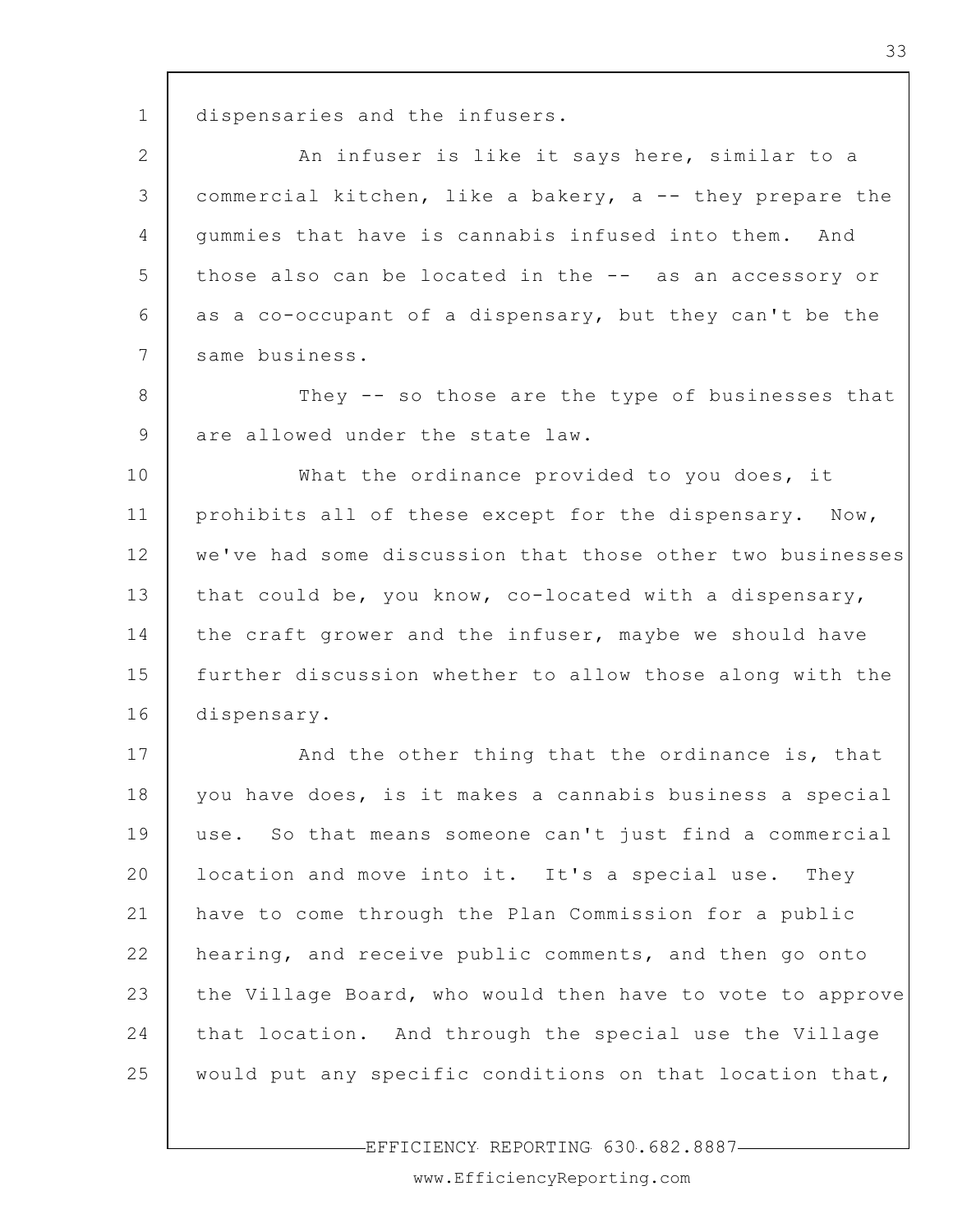1 2 3 4 5 6 7 8 9 10 11 12 13 14 15 16 17 18 19 20 21 22 23 24 25 you know, might not be relevant for every location, but we would look at that application in that location, and possibly there would be additional conditions put on it. And finally, the ordinance as written prohibits a cannabis business to be within 1,000 feet of a school or an existing daycare, whether it's a commercial or a home daycare. And so these black circles are the 1,000-foot buffer around existing locations of schools and daycares. And you can't put any of these businesses in residential district anyway, so all these residential districts that aren't covered are still prohibited. And what staff -- the feedback staff got during the public hearing at the -- at the Village Board was that they would like to see these businesses relegated to the outer corridors, so Roosevelt Road -- and so we would only allow a cannabis business in what is zoned RWPD, Roosevelt Road Corridor Planned Development, which is down in this corner -- and then annexation to the west could lead to more areas. But as far as what's actually in the village right now, it would be this area. And up along North Avenue-St. Charles Road, we have the North Avenue Commerce Center which is zoned SCPD, St. Charles Road Corridor, or these other two areas which are along the St. Charles Road Corridor are zoned

EFFICIENCY REPORTING 630.682.8887

www.EfficiencyReporting.com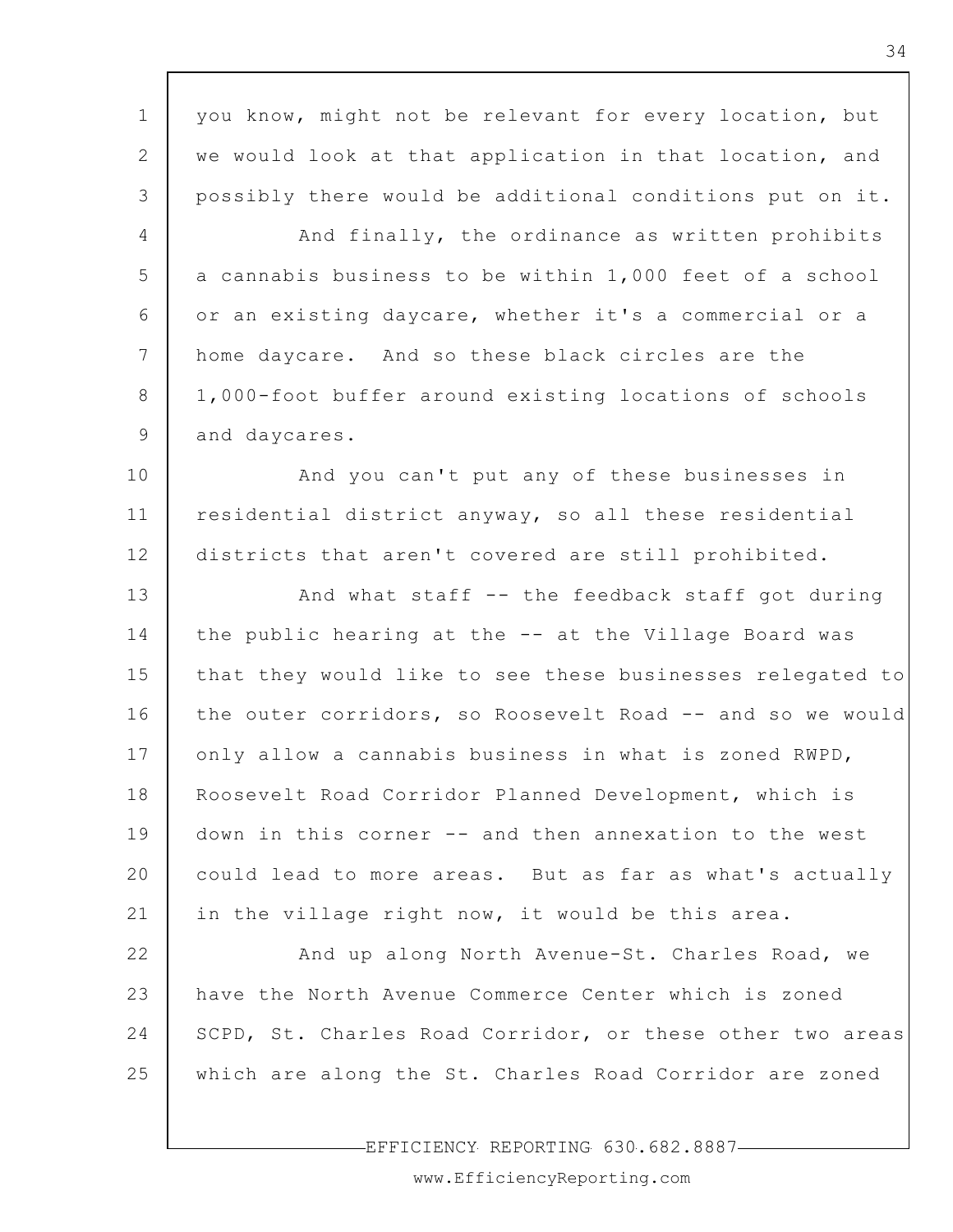| $\mathbf 1$     | B1, so it would be allowed in any B1 zoning district      |
|-----------------|-----------------------------------------------------------|
| $\overline{2}$  | which is along the St. Charles Road-North Avenue          |
| 3               | corridor. So in other areas of town where we have the B1  |
| 4               | zoning, it would not be allowed.                          |
| 5               | And $--$                                                  |
| 6               | COMMISSIONER KOVACS: Peter, where's the warehouse         |
| $7\phantom{.0}$ | that we changed the use on?                               |
| 8               | PETER KRUMINS: It would be that location right            |
| 9               | there.                                                    |
| 10              | COMMISSIONER KOVACS: That one? Okay.                      |
| 11              | PETER KRUMINS: And so that is the essence of the          |
|                 |                                                           |
| 12              | ordinance to regulate the location of -- of the possible  |
| 13              | cannabis business. And at this time as written,           |
| 14              | eliminating any other use but the dispensary, but open to |
| 15              | further discussion of those businesses that can co-locate |
| 16              | with the dispensary.                                      |
| 17              | With that, I'll take any questions.                       |
| 18              | Bill?<br>CHAIRPERSON SKILLMAN:                            |
| 19              | COMMISSIONER FAEDTKE: Peter, that 1,000-foot              |
| 20              | restriction, does that just take into account properties  |
| 21              | that are within Winfield, or does that include the        |
| 22              | perimeter?                                                |
| 23              | Say if there was a daycare center in                      |
| 24              | Carol Stream, would that -- within 1,000 feet of that.    |
| 25              | PETER KRUMINS: If there was daycare in -- daycare         |
|                 |                                                           |
|                 | EFFICIENCY REPORTING 630.682.8887-                        |

www.EfficiencyReporting.com

 $\overline{\phantom{a}}$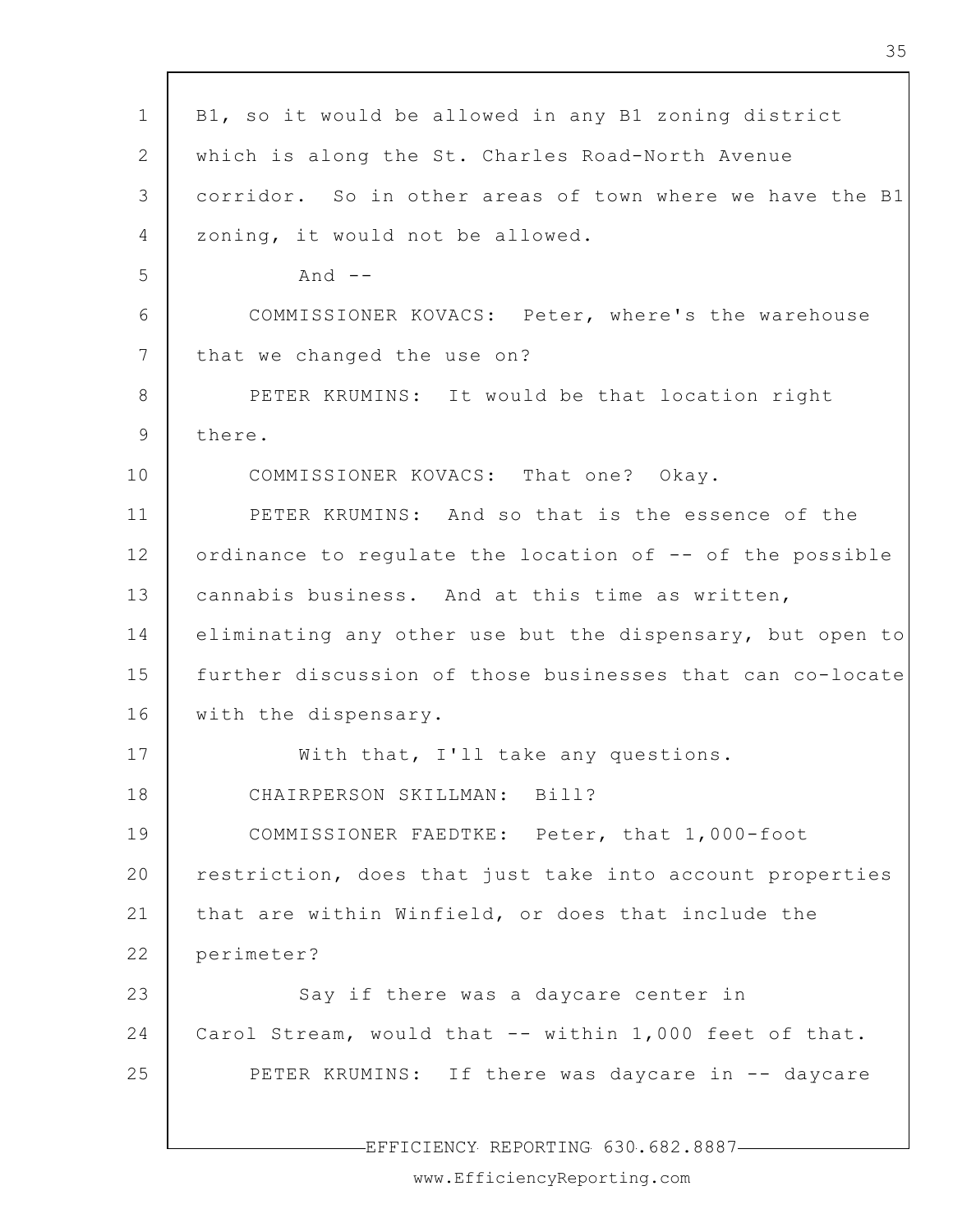1 2 3 4 5 6 7 8 9 10 11 12 13 14 15 16 17 18 19 20 21 22 23 24 25 in Carol Stream, it would take that into account. However, Carol Stream -- and I'm -- you know, should they allow it, they don't have to take that into account for us. They could put their own buffer at 500 feet, and be within 500 feet of one of our daycares. But as far as our ordinance goes, we say 1,000 foot of an existing daycare, and that's irrelevant of whether it's in our municipality or not. COMMISSIONER FAEDTKE: Okay. Thank you. CHAIRPERSON SKILLMAN: On this side? Hubert, have any questions for Peter? COMMISSIONER LOFTUS: Yeah. A couple. The 1,000-foot offset is from property line to property line, correct? PETER KRUMINS: Correct. COMMISSIONER LOFTUS: And the -- and I think you just answered my other question. Looking at North Avenue there's -- there's a church on the north side. But it's about 1,000 feet away from North Avenue. It's kind of a moot point because it's not in Winfield. So it would not  $he =$ PETER KRUMINS: Well, no --COMMISSIONER LOFTUS: -- subject to the regulations? PETER KRUMINS: It would be subject to the 1,000 feet, because we won't allow it within 1,000 feet. I

EFFICIENCY REPORTING 630.682.8887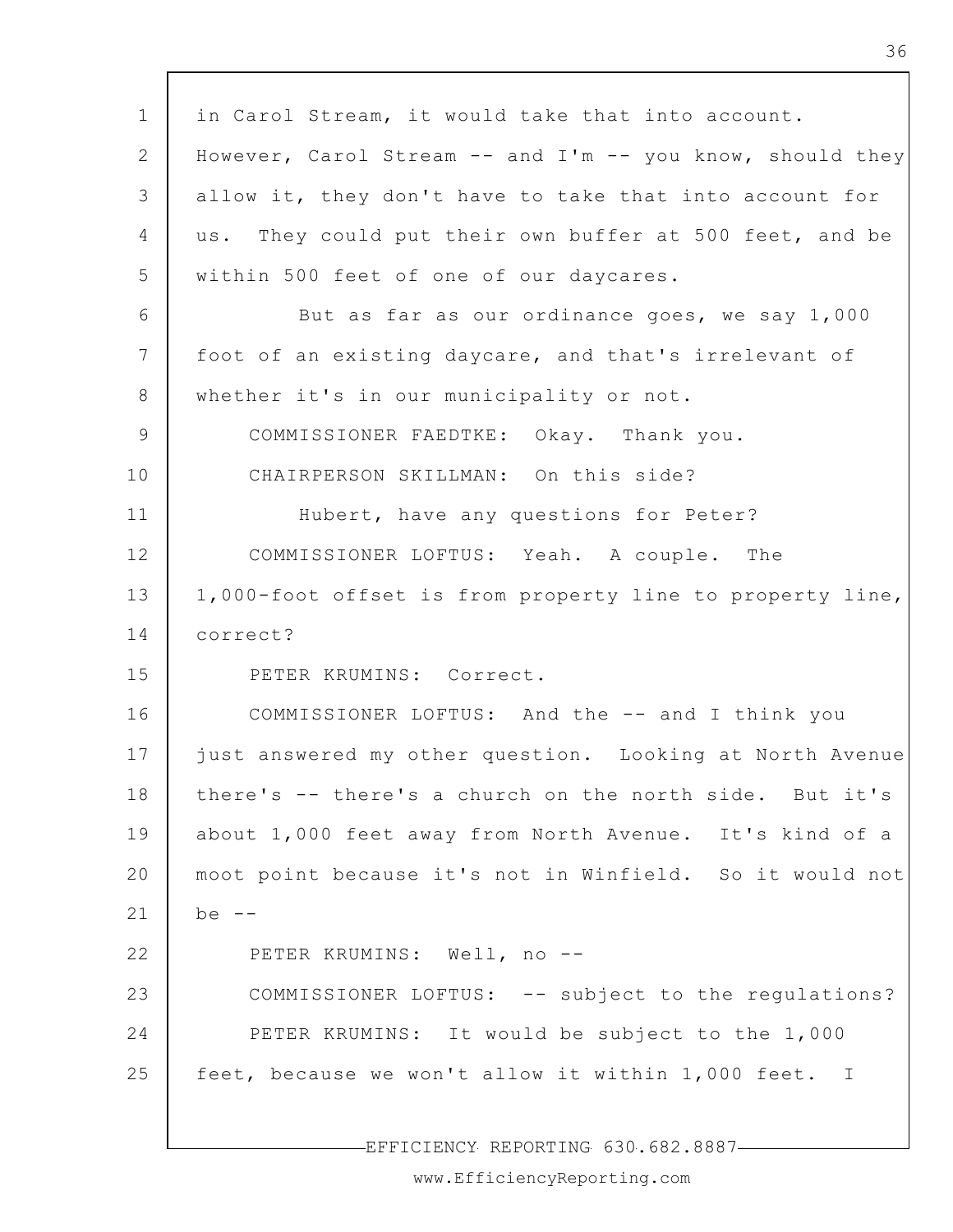| $\mathbf 1$     | don't know if that church has a daycare or not.           |
|-----------------|-----------------------------------------------------------|
| 2               | COMMISSIONER LOFTUS: I don't either. But, you             |
| 3               | know, it's a big place. I imagine it might.               |
| 4               | CHAIRPERSON SKILLMAN: Oh, they do. Yeah.                  |
| 5               | Wheaton $-$                                               |
| 6               | COMMISSIONER LOFTUS: The property line is right on        |
| $7\phantom{.0}$ | North Avenue. The church itself is maybe 1,000 feet       |
| 8               | away. So the question is for consideration, do we make    |
| 9               | the 1,000 foot from property line to property line, or    |
| 10              | from building to building?                                |
| 11              | Or -- just throwing that out there. It'sand               |
| 12              | the other way -- the other thing that crosses my mind is  |
| 13              | are these in strip malls?                                 |
| 14              | I'm trying to get an idea of how big the                  |
| 15              | dispensaries typically are. I guess I can compare.        |
| 16              | VILL. MGR. BARRETT: We've seen something maybe            |
| 17              | comparable to a Verizon phone store.                      |
| 18              | CHAIRPERSON SKILLMAN: I looked online at some             |
| 19              | stores in Colorado, and they're small. They're fairly     |
| 20              | small. They range in size, actually, from fairly small    |
| 21              | to a Verizon store or -- certainly not -- possibly as big |
| 22              | as the Apple store in Naperville.                         |
| 23              | COMMISSIONER LOFTUS: Okay. So a logical place             |
| 24              | would be a strip mall-type -- as opposed to a             |
| 25              | free-standing building.                                   |
|                 |                                                           |

EFFICIENCY REPORTING 630.682.8887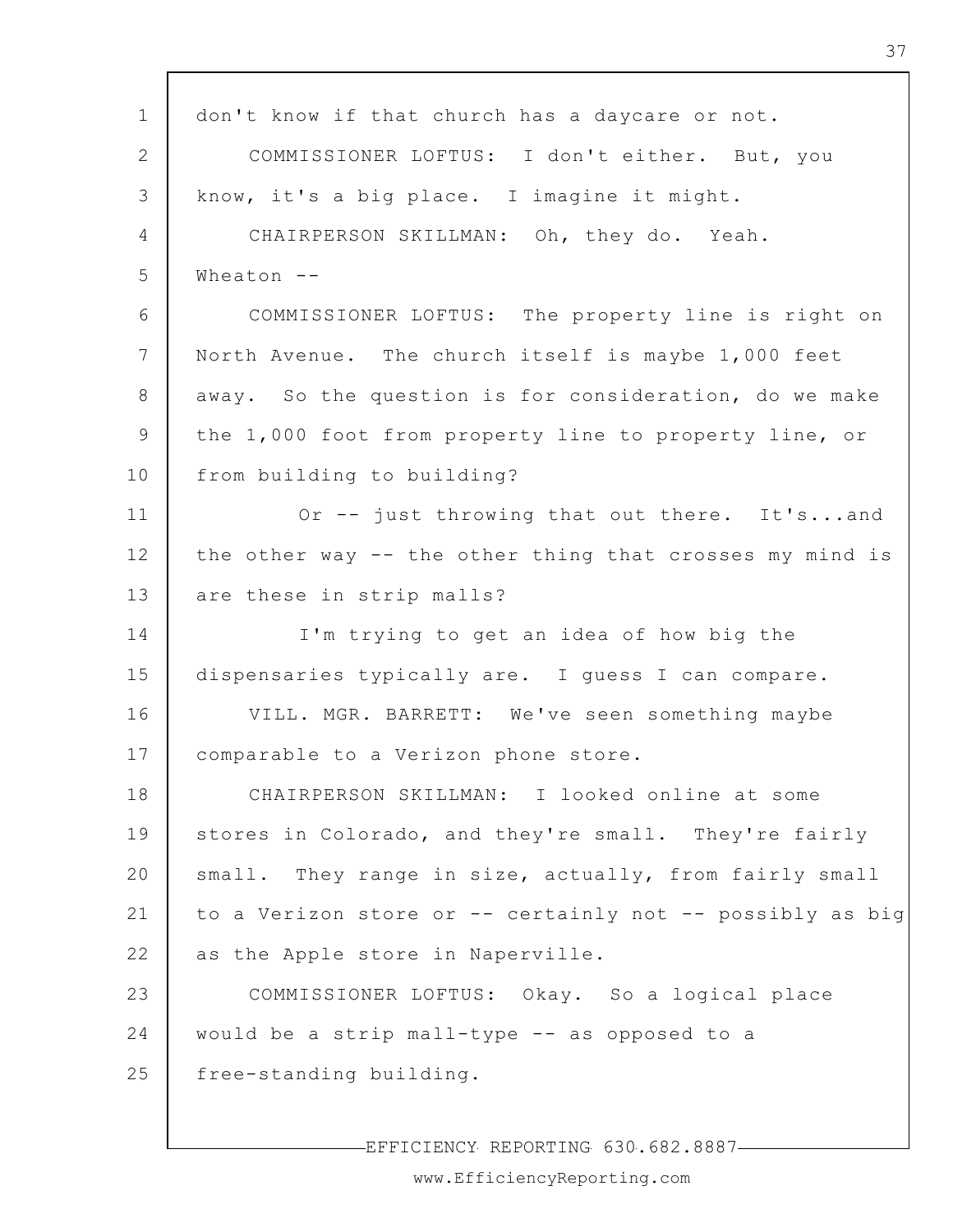1 2 3 4 5 6 7 8 9 10 11 12 13 14 15 16 17 18 19 20 21 22 23 24 25 VILL. MGR. BARRETT: Correct. And you're building-to-building concerns probably is one to consider. COMMISSIONER LOFTUS: Right. In the strip mall as well, because you could have a large property, one owner that, you know, maybe would go by property line, it's a lot easier to disqualify the whole property. VILL. MGR. BARRETT: Right. COMMISSIONER LOFTUS: As opposed to where you actually locate the facility. So something to maybe talk through. CHAIRPERSON SKILLMAN: Uh-huh. Good. Bill, do you have a question? Bill Kovacs? COMMISSIONER KOVACS: Not necessarily for Peter, but it goes to our handout here. CHAIRPERSON SKILLMAN: Okay. Let's -- is it the zoning-related? COMMISSIONER KOVACS: Right. CHAIRPERSON SKILLMAN: Okay. COMMISSIONER KOVACS: I don't want to put Kathy on the spot, but  $-$ -CHAIRPERSON SKILLMAN: Oh, let's do. COMMISSIONER KOVACS: -- in the memo -- in the memo to the city under "the village may not," you've got, number one, prohibit home cultivation. And then in this

EFFICIENCY REPORTING 630.682.8887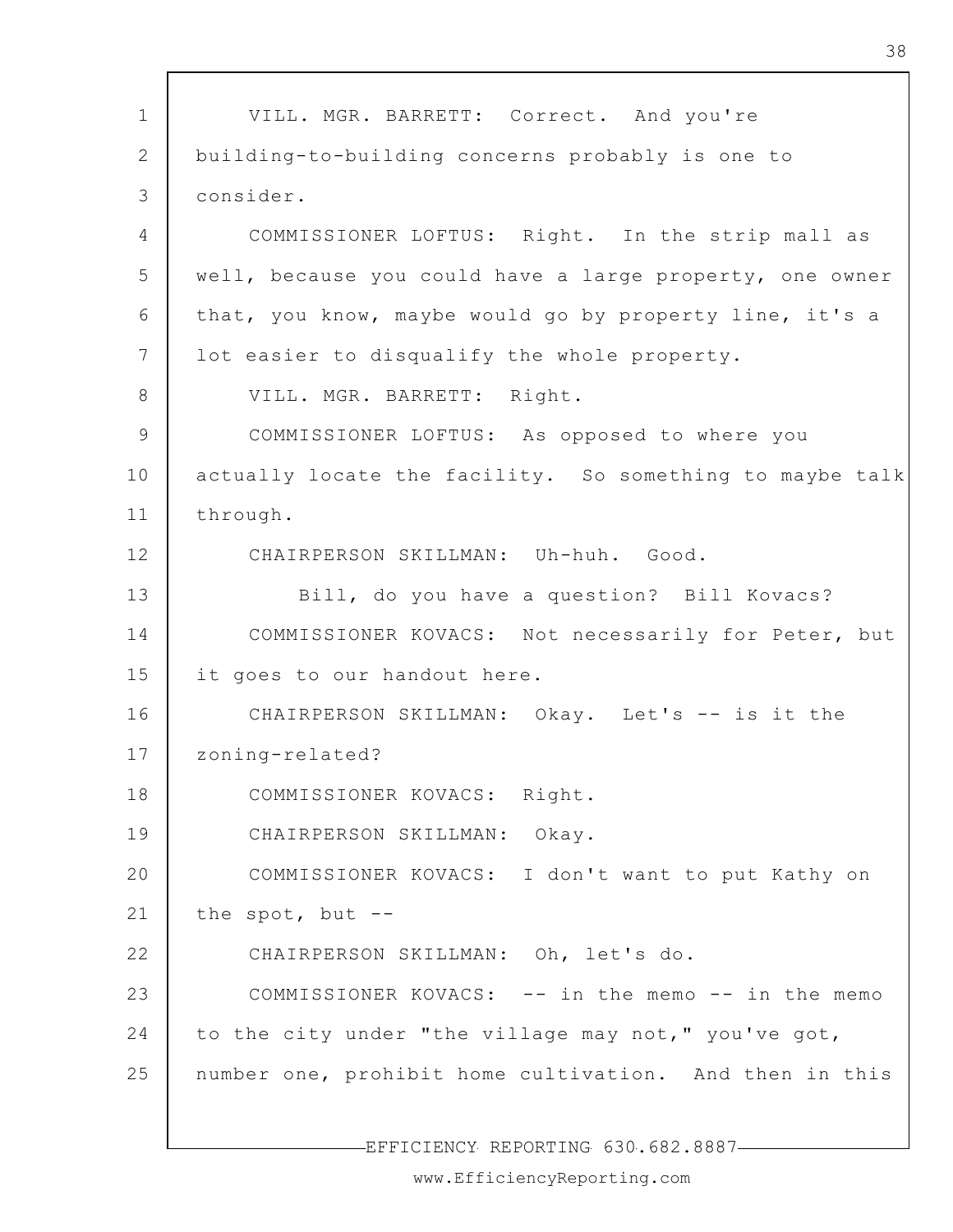| $\mathbf 1$     | page, the attachment, it just says home grown limited.   |
|-----------------|----------------------------------------------------------|
| 2               | Which is right?                                          |
| 3               | ATTORNEY ELLIOTT: Correct. The state regulates           |
| 4               | home growing. They have restrictions on what you can do  |
| 5               | with home growing. The cannabis statute does not allow   |
| 6               | the local government to regulate home growing at all.    |
| $7\phantom{.0}$ | That's -- it -- it's preempted by the state as far as -- |
| 8               | COMMISSIONER KOVACS: It's pre -- you're saying it's      |
| 9               | preempted.                                               |
| 10              | ATTORNEY ELLIOTT: Correct.                               |
| 11              | COMMISSIONER KOVACS: Okay. It wasn't obvious to me       |
| 12              | that you were talking about a preemption.                |
| 13              | ATTORNEY ELLIOTT: Yes.                                   |
| 14              | COMMISSIONER KOVACS: It's already not possible --        |
| 15              | ATTORNEY ELLIOTT: Right.                                 |
| 16              | COMMISSIONER KOVACS: -- under the state statute,         |
| 17              | except if you've got a home -- unless you're home-grown  |
| 18              | limited to medical.                                      |
| 19              | ATTORNEY ELLIOTT: Correct. Right.                        |
| 20              | COMMISSIONER KOVACS: Okay. So that overrides the         |
| 21              | ordinance entirely.                                      |
| 22              | ATTORNEY ELLIOTT: Yes.                                   |
| 23              | COMMISSIONER KOVACS: That's what I wasn't clear on.      |
| 24              | ATTORNEY ELLIOTT: Yes. But again, not just anybody       |
| 25              | can grow pot; you have to have a medical card.           |
|                 |                                                          |

 $\mathsf{r}$ 

-EFFICIENCY REPORTING 630.682.8887-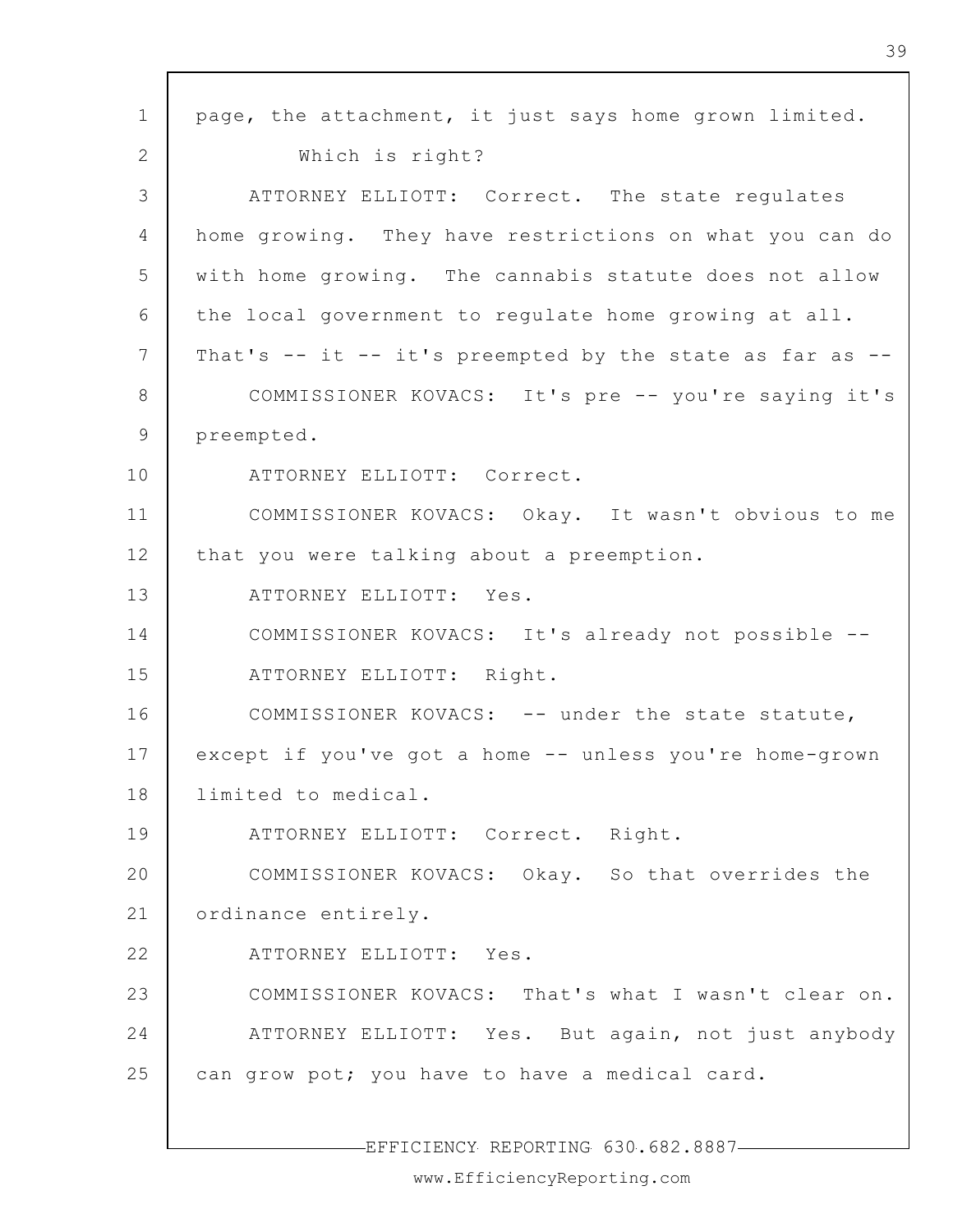1 2 3 4 5 6 7 8 9 10 11 12 13 14 15 16 17 18 19 20 21 22 23 24 25 EFFICIENCY REPORTING 630.682.8887 COMMISSIONER KOVACS: Okay. ATTORNEY ELLIOTT: And there's restrictions on that. You can't grow it outside. So even people with medical cards, they can't start planting marijuana plants out in their garden; no. It has to be inside. COMMISSIONER KOVACS: Okay. So that's why we don't have to deal with it in the ordinance, because the statute -- ATTORNEY ELLIOTT: Yeah. I think it's only five plants. I think. COMMISSIONER KOVACS: That's why I wasn't clear. ATTORNEY ELLIOTT: Yeah. We can't regulate it at all. COMMISSIONER KOVACS: Okay. CHAIRPERSON SKILLMAN: Henry, you have a question? COMMISSIONER PITTNER: Nothing for me. CHAIRPERSON SKILLMAN: I have a question regarding the 1500 feet versus 1,000. I'm slightly confused. 1500 feet is the State requirement from one store to another store. ATTORNEY ELLIOTT: It's a separation between licenses -- CHAIRPERSON SKILLMAN: Just stores. ATTORNEY ELLIOTT: Yes. CHAIRPERSON SKILLMAN: Except the ones that are

40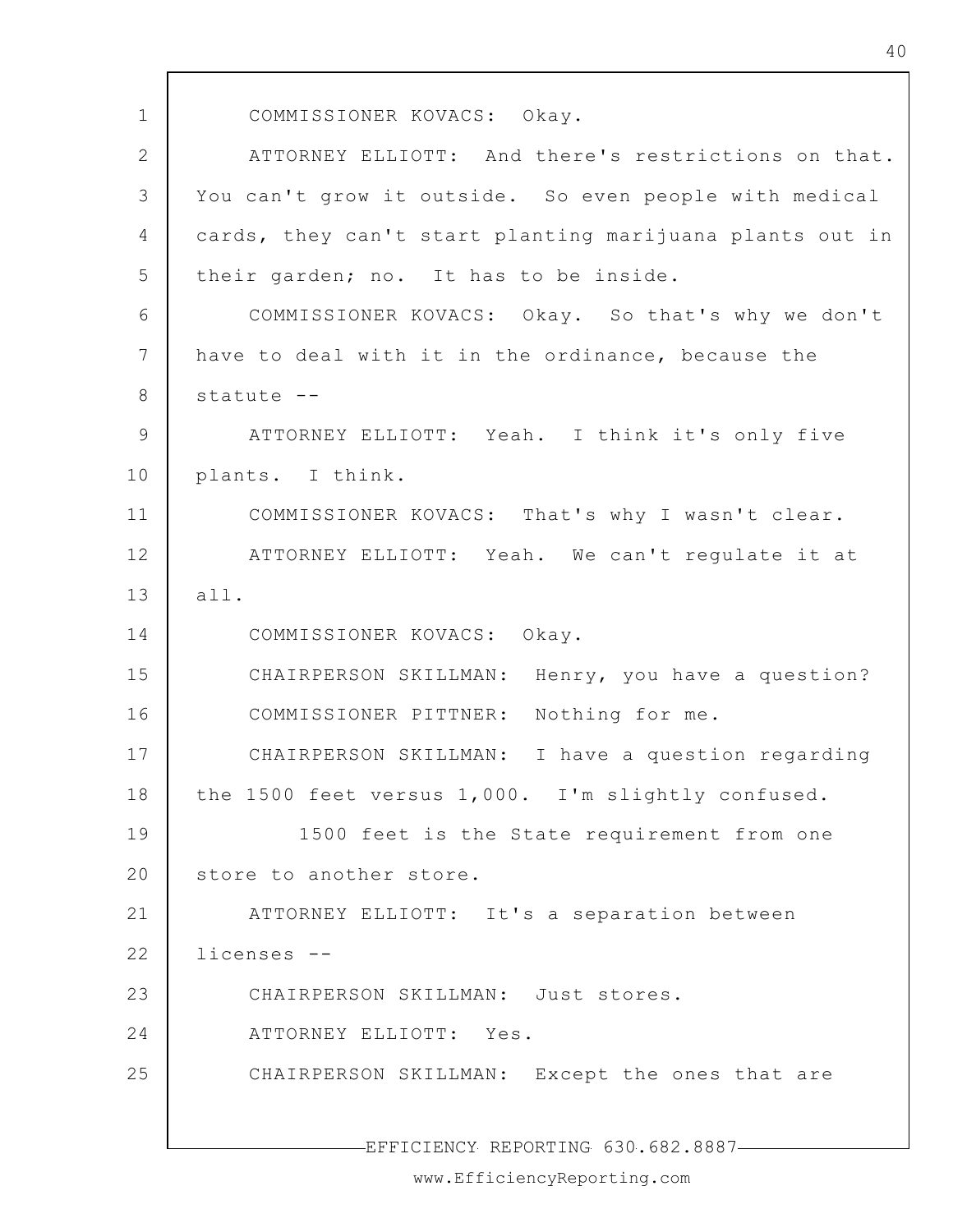1 2 3 4 5 6 7 8 9 10 11 12 13 14 15 16 17 18 19 20 21 22 23 24 25 co-habitating; right? No, from store to store. ATTORNEY ELLIOTT: From dispensary to dispensary; correct. CHAIRPERSON SKILLMAN: Okay. But we could -- the Village here could -- while crafting this ordinance - could reduce it to 500 feet; right? We don't have to --PETER KRUMINS: Not the distance between dispensaries. CHAIRPERSON SKILLMAN: But the -- from --PETER KRUMINS: But from schools and daycares. CHAIRPERSON SKILLMAN: Okay. From daycares. COMMISSIONER PITTNER: Or we would increase it. CHAIRPERSON SKILLMAN: Yeah. PETER KRUMINS: And just a clarification on that part. The -- the distance you measure is 1,000 feet from the property line of the school or the daycare. So if that 1,000 feet goes into like half of a shopping mall, then the half that's further out of a -- the 1,000 feet I believe would be able to have a -- a cannabis business in it. So it's not -- the -- it's measured from the lot line of the thing you're trying to protect, not the property that you're trying to put something into. COMMISSIONER LOFTUS: So it's lot line to building,

EFFICIENCY REPORTING 630.682.8887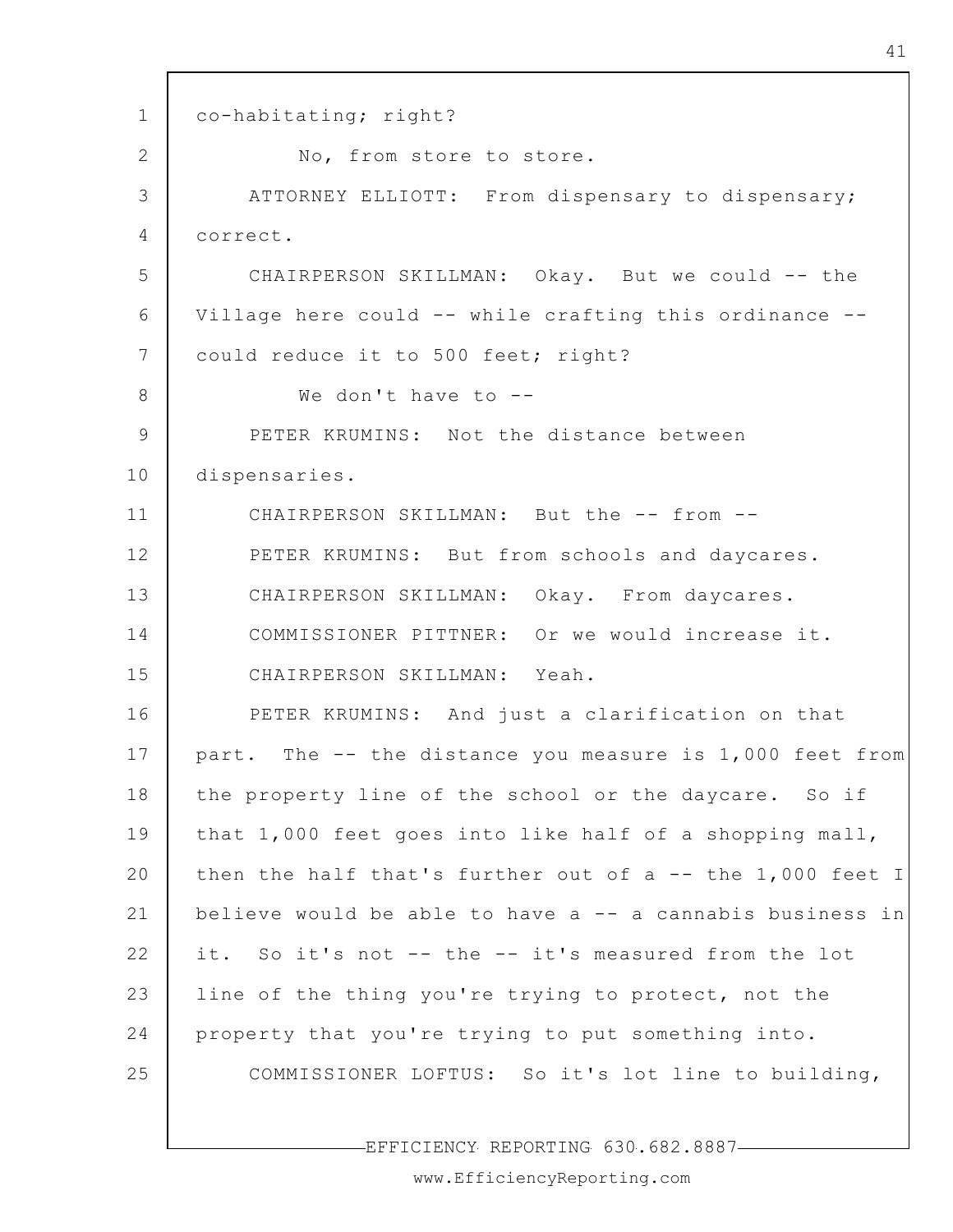1 2 3 4 5 6 7 8 9 10 11 12 13 14 15 16 17 18 19 20 21 22 23 24 25 facility? Lot line of the school -- PETER KRUMINS: It's lot line of -- yeah. COMMISSIONER PITTNER: Lot line to whatever -- ATTORNEY ELLIOTT: To that building; correct. COMMISSIONER LOFTUS: The actual building. PETER KRUMINS: Yeah. ATTORNEY ELLIOTT: Or portion of the building. Yeah. Just so you know the distance requirements, I mean, they're just taken from the model ordinance the Illinois municipality created. You're free to set the distance requirements or make recommendations as you see fit for our community. CHAIRPERSON SKILLMAN: Okay. ATTORNEY ELLIOTT: They basically just set up a template for you to work off of. CHAIRPERSON SKILLMAN: So as -- since we're doing - we will do it as a special use, do we have any flexibility at the time of special use of what the -- if we build it into the ordinance, do we have flexibility at the time of special use? ATTORNEY ELLIOTT: I don't believe -- I mean, you're going to want to have a set of standards. And if you have distance requirements, you're not going to be able to change those.

EFFICIENCY REPORTING 630.682.8887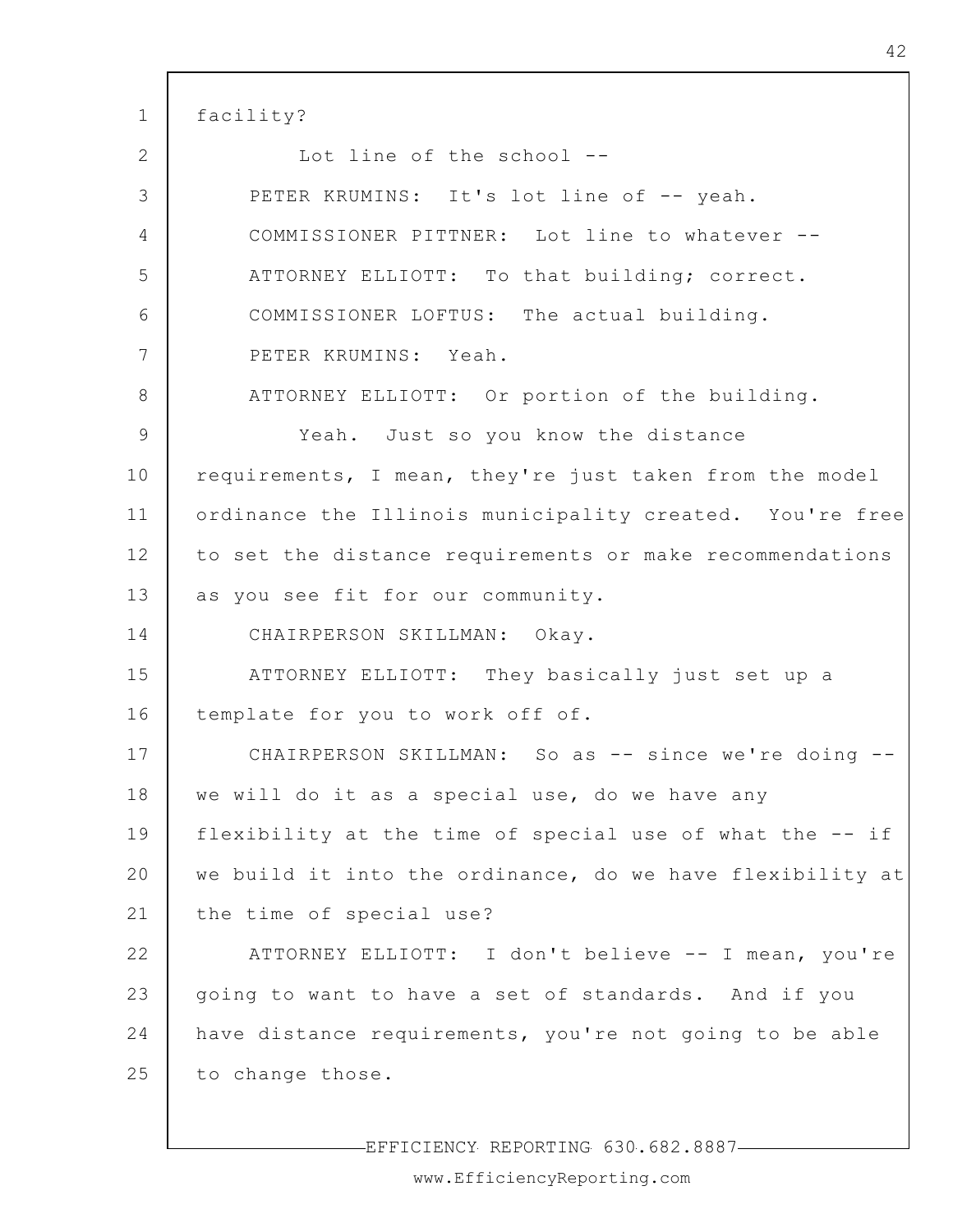| v   |
|-----|
| . . |

CHAIRPERSON SKILLMAN: Okay.

2 3 4 5 6 7 8 9 10 11 12 13 14 15 16 17 18 19 20 21 22 23 24 25 ATTORNEY ELLIOTT: But you will have your -- you know, your general criteria that we have for all special use permits. And if for some reason there are negative factors, you know, in it beyond distance requirements or other things, then you could deny it on that basis. So those are like the only ones that you really can't set in stone, the factors that we always have, you know, what's the benefit to the community, what's the harm to the surrounding people, because those are site-specific. And so you can look at that; but your general criteria would have to remain the same. CHAIRPERSON SKILLMAN: Okay. PETER KRUMINS: So I mean, in theory you could eliminate any distance buffer requirement at all. And if you keep these zoning districts as where you want them, and then look at it in that case on a case-by-case basis, whether there's a reason to say, oh, it's too close, like right next door is a daycare. So we don't -- if you can find justification to not approve that special use. But you would have to have -- CHAIRPERSON SKILLMAN: Say that again, please? So we could leave that distance question out -- ATTORNEY ELLIOTT: Right. What Peter is saying is all these things, again, are just part of the template.

EFFICIENCY REPORTING 630.682.8887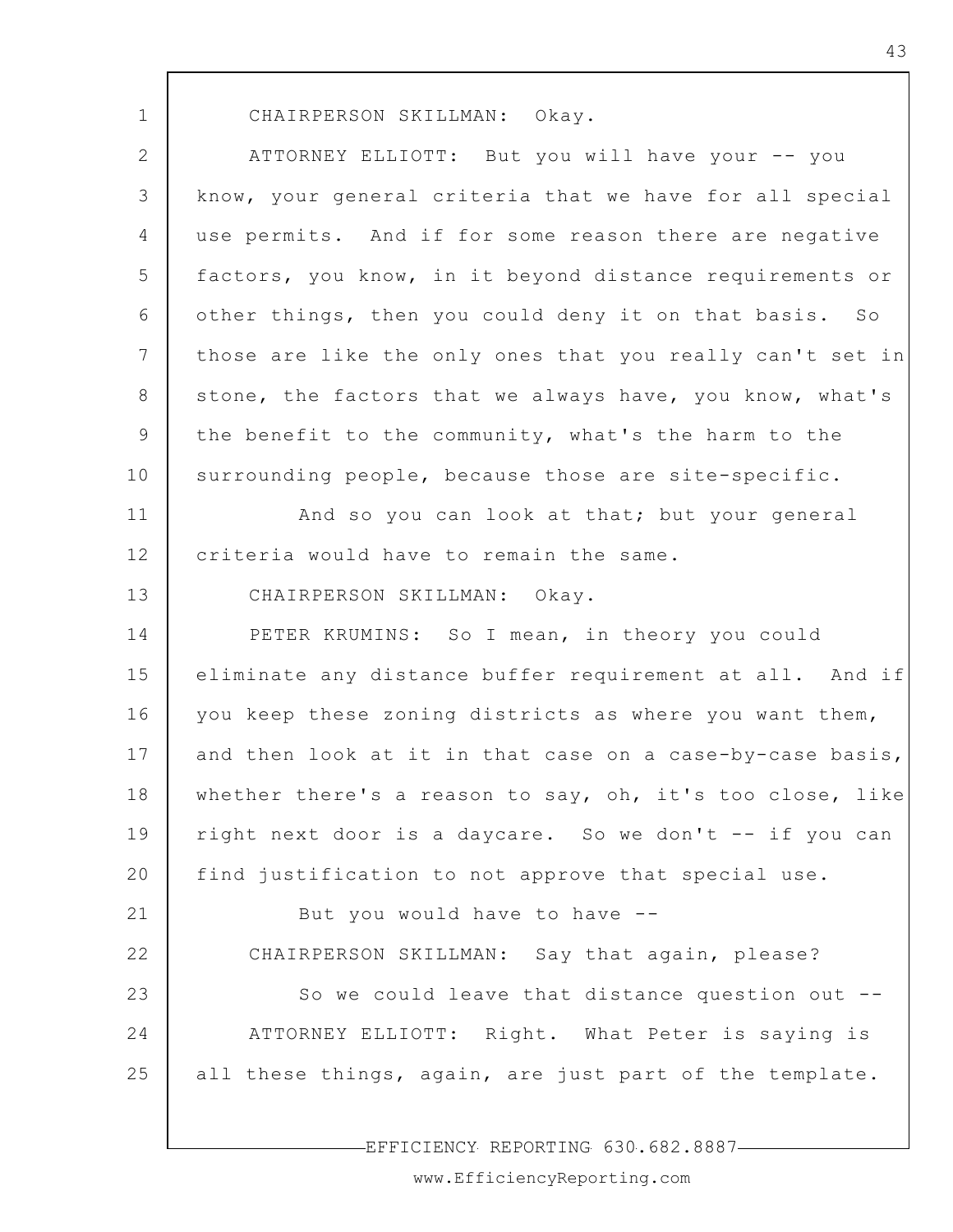| $\mathbf 1$     | You don't have to use distance requirements; you could   |
|-----------------|----------------------------------------------------------|
| 2               | limit it by area. And it's -- as you can see, the one of |
| 3               | the recommendations is extremely limited area.           |
| 4               | CHAIRPERSON SKILLMAN: Right. Okay.                       |
| 5               | If the commissioners have no other question for          |
| 6               | Peter, I'd like to ask Chief Schar to come up.           |
| $7\phantom{.0}$ | If you're finished, Peter?                               |
| 8               | Finished?                                                |
| 9               | PETER KRUMINS: Sure.                                     |
| 10              | CHAIRPERSON SKILLMAN: For the moment?                    |
| 11              | PETER KRUMINS: No more questions, then I'll finish.      |
| 12              | CHAIRPERSON SKILLMAN: For the moment. Chief, do          |
| 13              | you have a presentation, or are you                      |
| 14              | CHIEF SCHAR: I do not have a presentation. The           |
| 15              | Village Manager covered the entire presentation, but we  |
| 16              | felt it would be beneficial for me to answer any         |
| 17              | questions the Commission may have. So that's why I'm     |
| 18              | here.                                                    |
| 19              | CHAIRPERSON SKILLMAN: Okay. Very good. And we'll         |
| 20              | start with the Commission, and we'll get to the audience |
| 21              | once the Commission is gone through.                     |
| 22              | Gentlemen, any questions for Chief Schar?                |
| 23              | COMMISSIONER FAEDTKE: Have there been any reports        |
| 24              | from other towns in, let's say, Colorado or California   |
| 25              | where it's legal in terms of a lot more police           |
|                 |                                                          |

 $\Gamma$ 

-EFFICIENCY REPORTING 630.682.8887-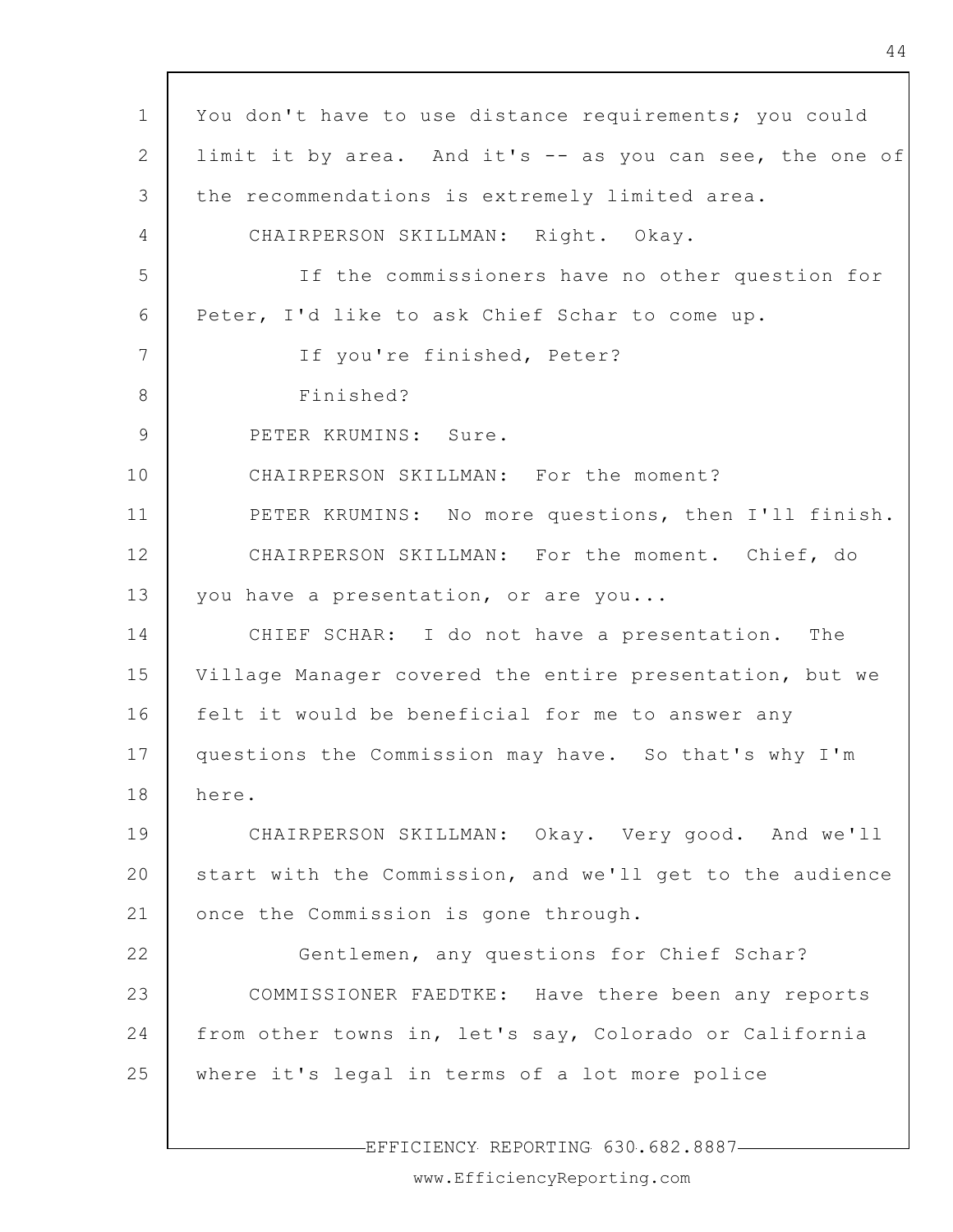involvement? CHIEF SCHAR: Well, because of the fact that there's very limited data because of the amount of years it's

1

2

3

4 5 6 been unlawful there, so to see a significant trend data-wise, you usually want ten years of data, and there isn't ten years of data available.

7 8 9 10 11 12 What they are seeing and what we're using as very loose guidelines is there is an increase in DUIs associated with marijuana use. They are seeing in California -- one reliable study, in my opinion -- saw an increase of anywhere between 7.7 and 9.1 DUIs over a calendar year, strictly related to cannabis.

13 14 15 So that doesn't mean their DUI arrests went up that much, it means their cannabis DUI arrests went up that much.

16 17 CHAIRPERSON SKILLMAN: It might have been -- alcohol may have gone down.

18 19 20 21 CHIEF SCHAR: May have, may have not. They didn't look at that. What they're saying is the number of people arrested strictly for using cannabis and driving went up by that amount after they had made it legal.

22 23 24 25 So as far as other types of crime, there are no reliable statistics out there at this point. What you're going to see from anecdotal experience, the general crimes that are associated with the use of cannabis are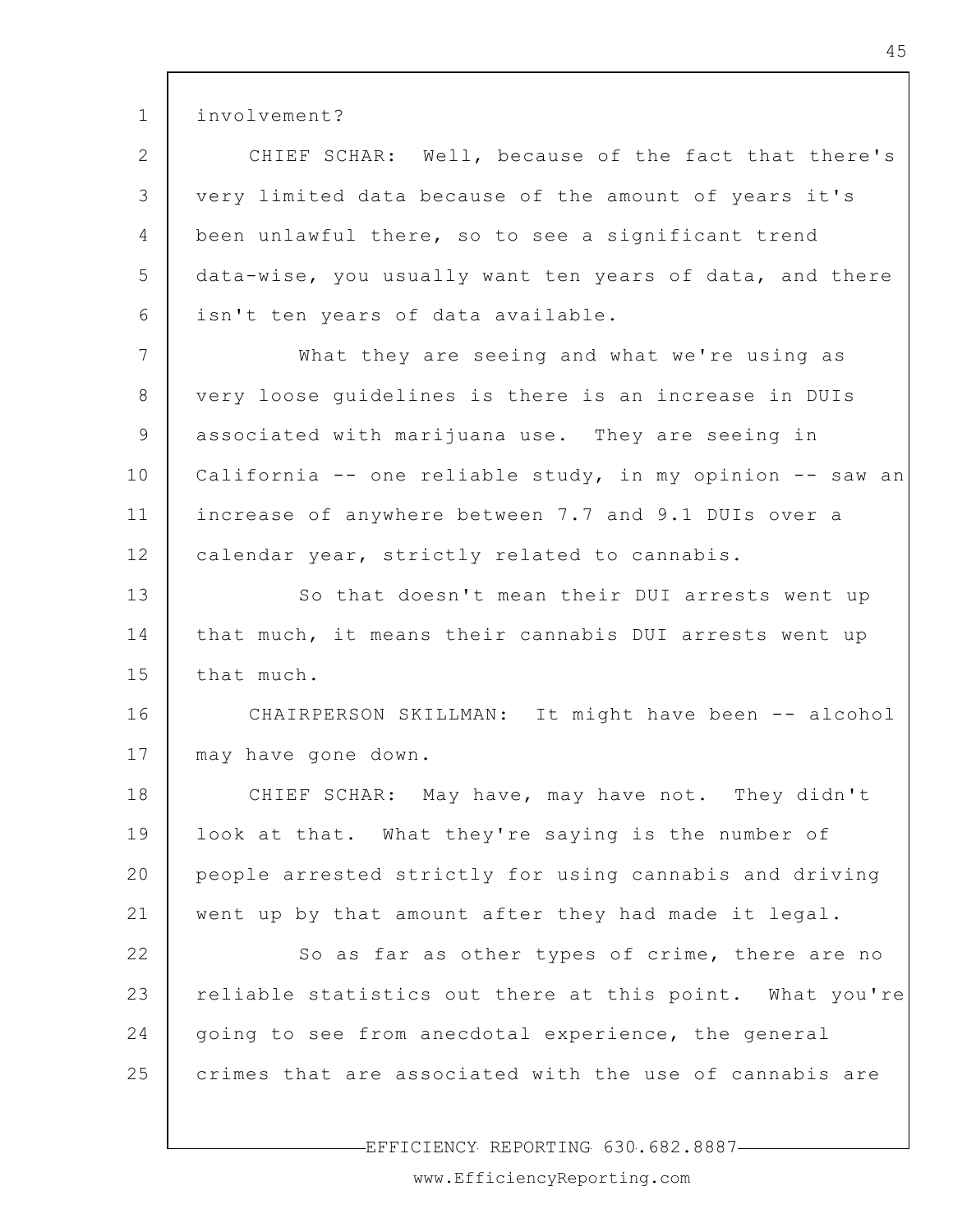1 2 3 4 5 6 7 8 9 10 11 12 13 14 15 16 17 18 19 20 21 22 23 24 25 EFFICIENCY REPORTING 630.682.8887 person and property crimes. Users who are addicted will -- and if they don't have a -- a lawful money stream, they're going to pick-pocket people, they're going to strong-arm people; they're going to commit burglaries, robberies and assaults to get what they can to finance their habit. I have no reliable data as to what amount of that may go up in any area where these are located at this point. But that's what you generally can find happening. But there's no -- nothing indicating that it's happening throughout these areas that have already predone that. Those are the types of crimes we would consider to be on the look out for. Those are the types of crimes that are generally impacted in a positive way by omni-presence. So in other words, us driving by, people seeing our squad cars, people seeing us stop there and do business checks, which would become a part of our routine if they're put in place. Just like we do with all the bars here in town. That lessens the likelihood that the criminal will think that's a high -- high likelihood target. Does that answer your question? COMMISSIONER FAEDTKE: Thank you. CHAIRPERSON SKILLMAN: Anyone -- Henry, do you have

www.EfficiencyReporting.com

46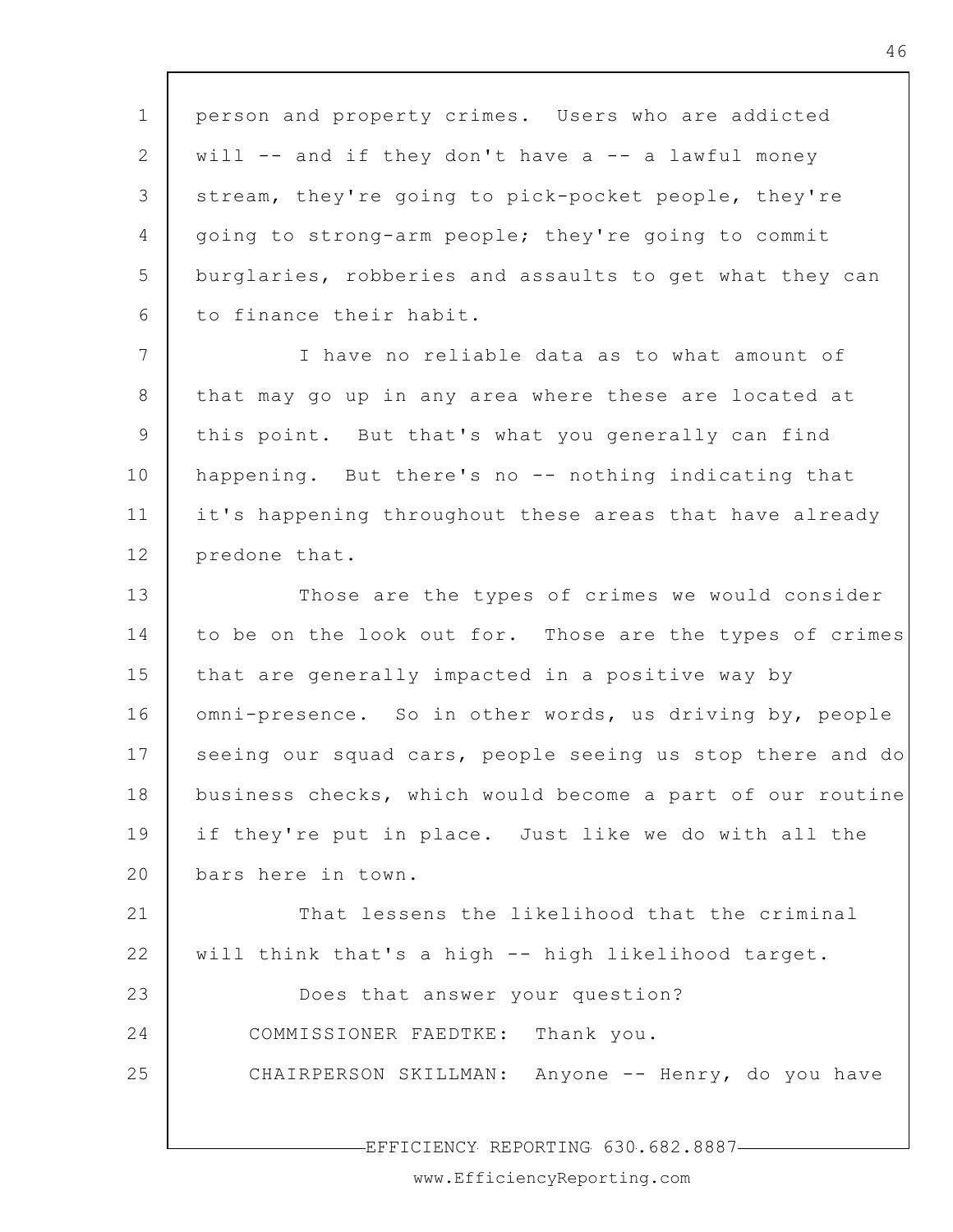| $\mathbf{1}$    | a question?                                               |
|-----------------|-----------------------------------------------------------|
| $\overline{2}$  | COMMISSIONER PITTNER: Yeah, I actually have one.          |
| 3               | Chief, if the -- if the Village says no to it,            |
| $\overline{4}$  | you'd still have the same effect from other communities   |
| 5               | or other people getting cannabis legally somewhere else,  |
| 6               | coming into town, using it the way they would like to in  |
| $7\phantom{.0}$ | their own home, and then if they're leaving, and they're  |
| 8               | a DUI because of the cannabis, you'd still have to deal   |
| 9               | with it.                                                  |
| 10              | CHIEF SCHAR: Yes.                                         |
| 11              | COMMISSIONER PITTNER: So that doesn't really change       |
| 12              | the equation whether we have a dispensary or not per se,  |
| 13              | because people that want to use it legally,               |
| 14              | recreationally, are still going to go get it. They're     |
| 15              | still going to use it within the borders of our town      |
| 16              | and -- and even people that are passing through, you've   |
| 17              | got to deal with them one way or the other.               |
| 18              | CHIEF SCHAR: Yes; that would be an accurate               |
| 19              | statement. There are still going to be people --          |
| 20              | residents in town who can use it legally who are going to |
| 21              | purchase it elsewhere and bring it in. We'll be dealing   |
| 22              | with those people, whether it's in their cars or on their |
| 23              | property, if we get a phone call, as the Village Manager  |
| 24              | mentioned. And there will be an increase in the people    |
| 25              | who are using it legally and transporting it legally      |
|                 |                                                           |

 $\Gamma$ 

EFFICIENCY REPORTING 630.682.8887

www.EfficiencyReporting.com

٦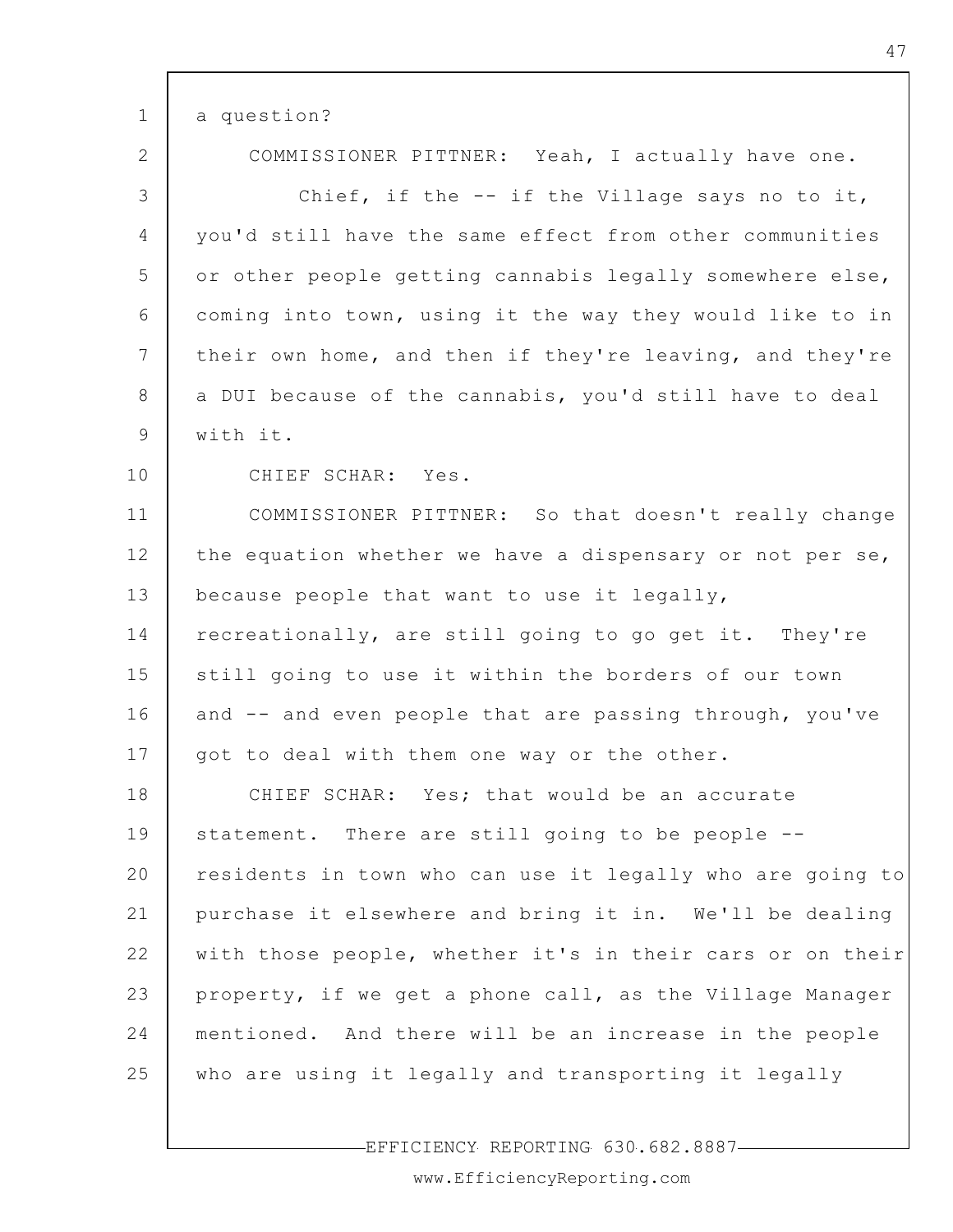1 2 3 4 5 6 7 8 9 10 11 12 13 14 15 16 17 18 19 20 21 22 23 24 25 that we'll have contacts with, that we'll have to investigate those stops a little bit farther. Yes. So... COMMISSIONER PITTNER: There really isn't any - there isn't a greater impact if you have a dispensary in town because the dispensary is there per se. CHIEF SCHAR: I would agree with a slight caveat in that it will be up to the Board to regulate whether the dispensary will allow on-site use or not. My recommendation would be to not allow that type of use, obviously; because you don't want somebody hanging out the dispensary for two hours, smoking, and then getting into their car to drive home. So assuming that it were allowed but not with on-site use, I would agree with that statement 100 percent. COMMISSIONER PITTNER: And second question I had was regarding any information you have from anywhere else where recreational is. Are there a lot more incidents happening at dispensaries that -- where you're not allowed to smoke or anything like that, or -- do you know of any statistics? CHIEF SCHAR: Again, I have no direct data, because the studies are still in process. But I have not -- I try and follow the news in those locations as much as I

EFFICIENCY REPORTING 630.682.8887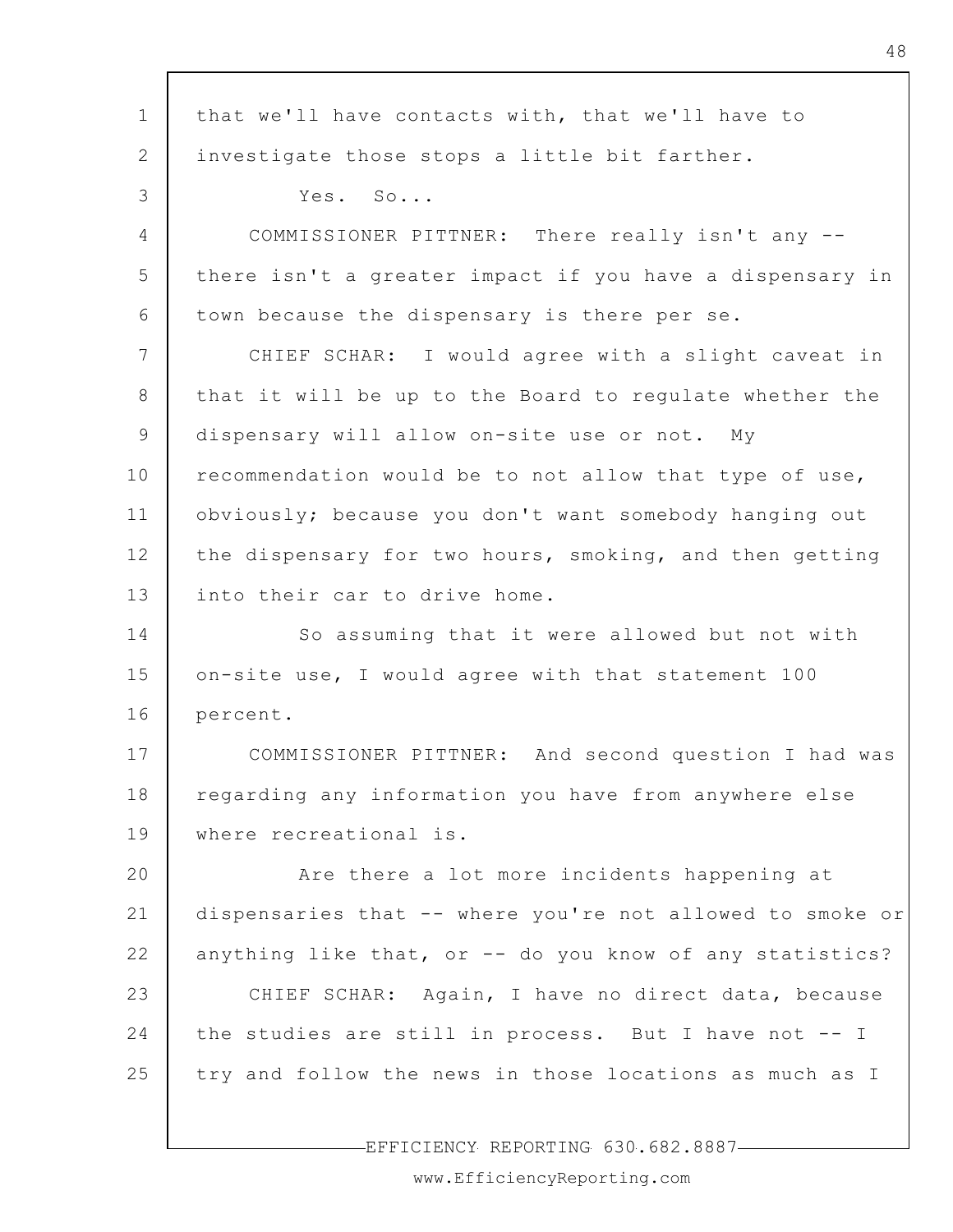| $\mathbf 1$     | can, and I have not seen an increase of those areas being |
|-----------------|-----------------------------------------------------------|
| 2               | held up more or people being strong-arm robbed in their   |
| 3               | parking lots, things of that nature.                      |
| $\overline{4}$  | COMMISSIONER PITTNER: Yeah.                               |
| 5               | CHIEF SCHAR: There is no data I'm aware that shows        |
| 6               | that.                                                     |
| $7\phantom{.0}$ | COMMISSIONER PITTNER: Would you assume it would be        |
| 8               | the same as going to Bucky's to get some beer and things  |
| 9               | like that?                                                |
| 10              | CHIEF SCHAR: Exactly. Because what the law                |
| 11              | requires for them to put in security-wise, they are not a |
| 12              | good environment to target people in. So                  |
| 13              | ATTORNEY ELLIOTT: Right. Chief's probably aware of        |
| 14              | this as well, but there are extensive -- there are --     |
| 15              | many of them now in the legal places are cash businesses. |
| 16              | So though generally have armed security.                  |
| 17              | COMMISSIONER PITTNER: Right.                              |
| 18              | ATTORNEY ELLIOTT: Going to be like trying to rob a        |
| 19              | bank.                                                     |
| 20              | CHIEF SCHAR: Close circuit televisions, inside and        |
| 21              | outside. They have taped cameras everywhere that are      |
| 22              | very high quality. So that if the person does flee the    |
| 23              | scene, you're -- they're fairly successful in being able  |
| 24              | to identify them later.                                   |
| 25              | COMMISSIONER PITTNER: Right. That's it for me.            |
|                 |                                                           |

 $\mathsf{r}$ 

-EFFICIENCY REPORTING 630.682.8887-

www.EfficiencyReporting.com

 $\mathbf{r}$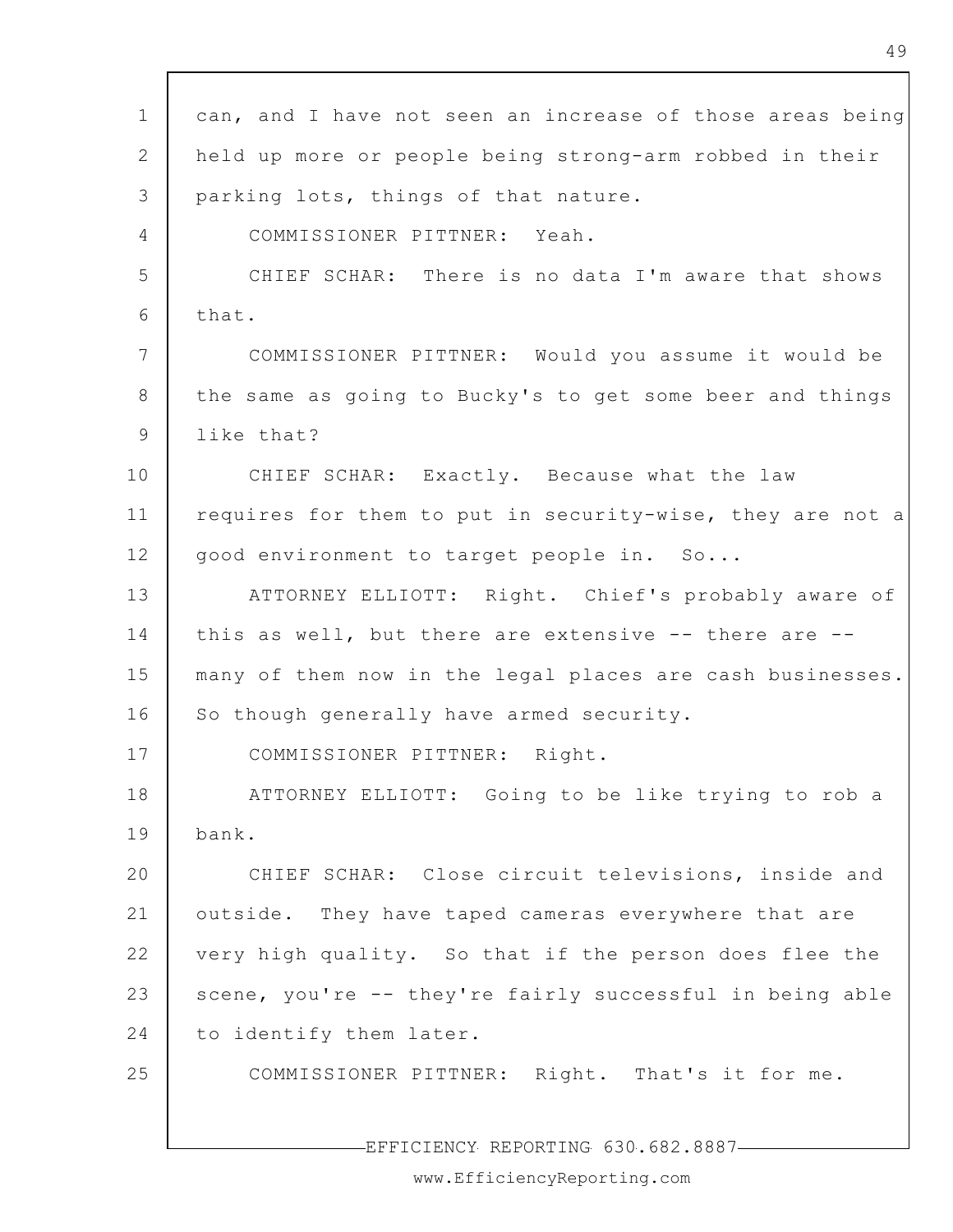1 2 3 4 5 6 7 8 9 10 11 12 13 14 15 16 17 18 19 20 21 22 23 24 25 CHAIRPERSON SKILLMAN: Hubert, questions? COMMISSIONER LOFTUS: No. Covered them all, Henry. CHAIRPERSON SKILLMAN: Good. I have a couple questions regarding, first of all, what -- what does - maybe this is for Kathy. What does a legal purchase look like? What will happen? What's the scenario of a legal purchase? What does the product look like? CHIEF SCHAR: Would you like me to take that? CHAIRPERSON SKILLMAN: How is it transported, and all that? ATTORNEY ELLIOTT: If you will -- CHIEF SCHAR: If somebody goes in to make a purchase, they will be prescreened in the business. They'll have to show identification to prove they're 21 years of age. Once they're prescreened and pass all those, they move into the next part of the store. And that is where they will shop, if you will, for what products they want. Once the product is picked, they pay. And they generally then are let out a different door, quite honestly, so that it's like moving through the system. And the people -- there's generally speaking most of them have a policy of no more than three customers in the

EFFICIENCY REPORTING 630.682.8887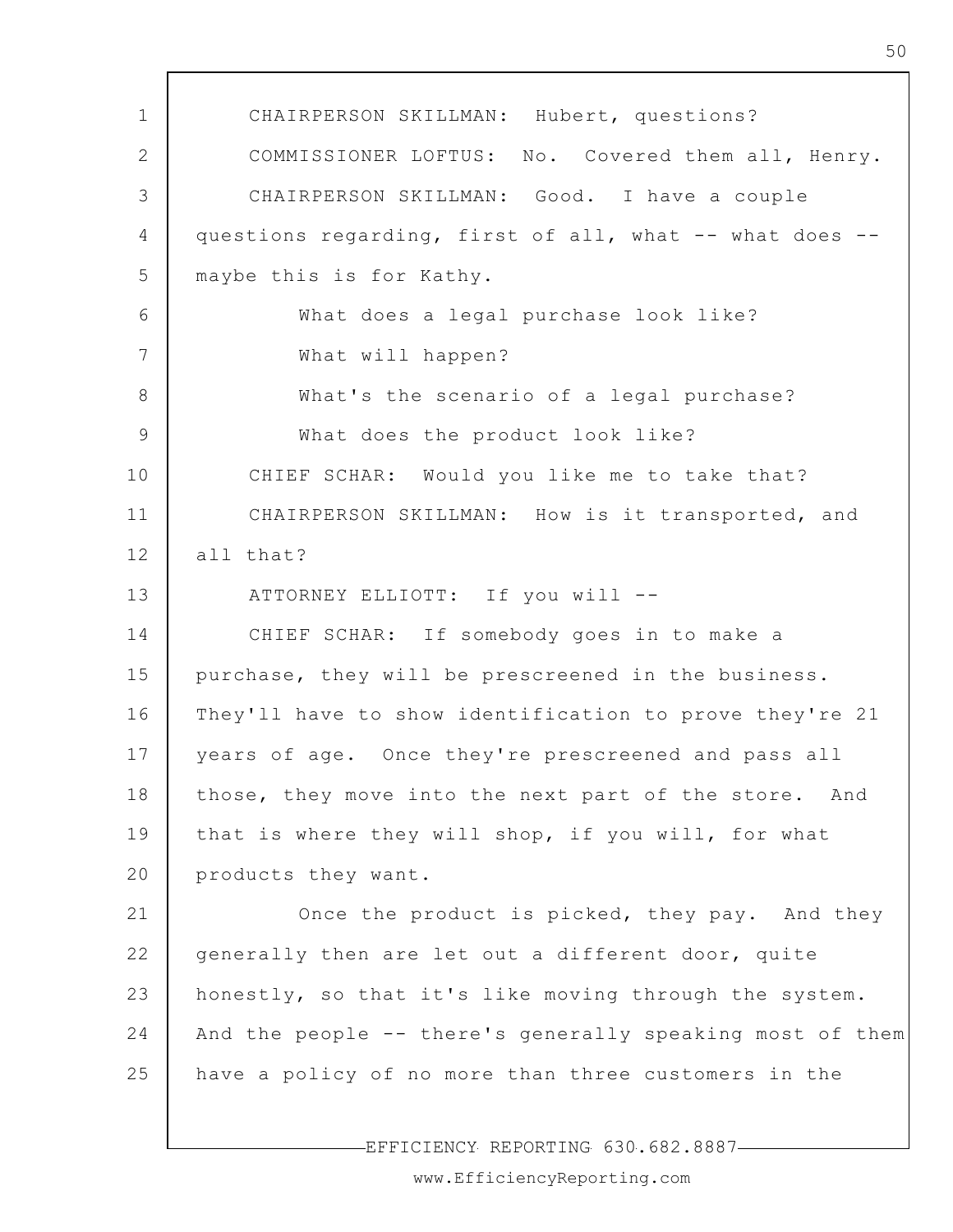1 2 3 4 5 6 7 8 9 10 11 12 13 14 15 16 17 18 19 20 21 22 23 24 25 store at any given time. They normally have a buzz-in procedure, it's not unlike a fine diamond store. And so there -- again, everything inside and out is taped so that they can be aware of everything that's going on. Does that answer your question? CHAIRPERSON SKILLMAN: Uh-huh. ATTORNEY ELLIOTT: Also, there -- the product is sealed and -- and labeled, and they're not allowed to transport it with the seal broken. Sort of like alcohol. CHIEF SCHAR: Oh; yes. I apologize. I did not actually answer that part of your question. I apologize. It is sealed hermetically to keep the smell in. So if it -- if they open it as they're leaving the store and then get in their car and happen to get pulled over for some reason, the officers are going to hopefully recognize that, if they have the experience. And then that gives them probable cause to do what officers do. CHAIRPERSON SKILLMAN: What kind of training do you foresee for the department? Either whether it's a dispensaries here or not. CHIEF SCHAR: Well, yeah, there's definitely going to be training coming up in the future. There's already a -- an amount of training that's incorporated into our

-EFFICIENCY REPORTING 630.682.8887-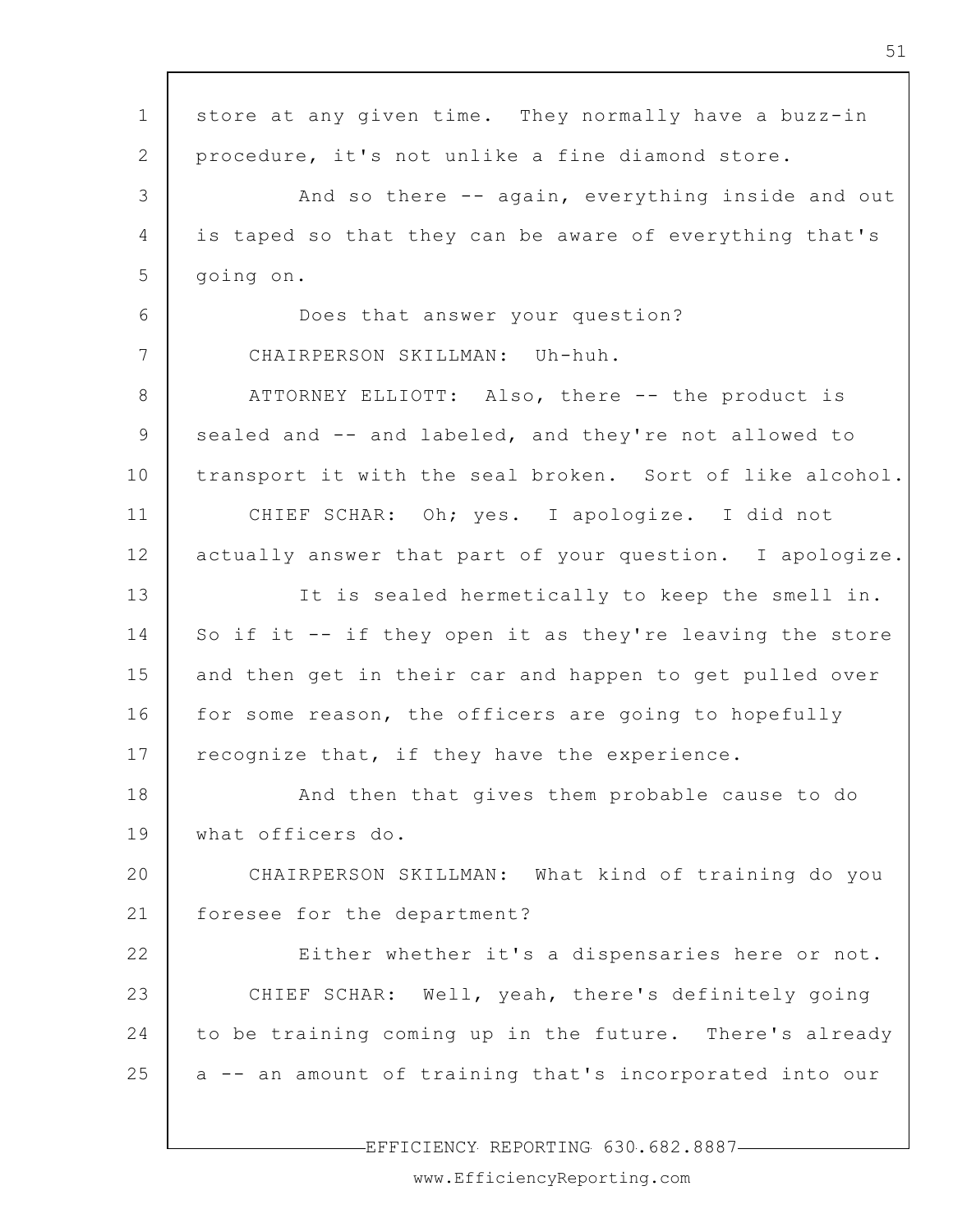| $\mathbf 1$     | DUI training. That's going to have to increase because    |
|-----------------|-----------------------------------------------------------|
| 2               | the state law has been passed. Whether or not we allow    |
| 3               | one into town, all officers are going to need to get      |
| 4               | further education on proper certified field tests that    |
| 5               | are useable for the detection of cannabis consumption.    |
| 6               | Unfortunately, currently there are no -- for DUI          |
| $7\phantom{.0}$ | we have -- almost everybody is probably familiar with the |
| 8               | breath test. That is a certified, sanctioned test in the  |
| 9               | State of Illinois. It's been expertly reviewed, and it's  |
| 10              | accepted by the courts.                                   |
| 11              | They have made that machine small enough that we          |
| 12              | have several out in the squad cars that are not           |
| 13              | certified, but they are preemptively certified so that we |
| 14              | can further our investigation if we get a certain result  |
| 15              | in those.                                                 |
| 16              | There's no such test currently for cannabis.              |
| 17              | The only test for cannabis is blood or saliva.            |
| 18              | Sowe don't have those in the car. So there's              |
| 19              | going to need to be -- they're working on developing      |
| 20              | those. How close they are is anyone's guess.              |
| 21              | But we do not currently have, other than looking          |
| 22              | at the pupil of someone's eye, how they follow -- very,   |
| 23              | very basic road tests right now. That will be             |
| 24              | increasing, and the type of training that we'll need to   |
| 25              | do to train all of our officers will -- will be coming,   |
|                 |                                                           |

 $\Gamma$ 

EFFICIENCY REPORTING 630.682.8887

 $\overline{\phantom{a}}$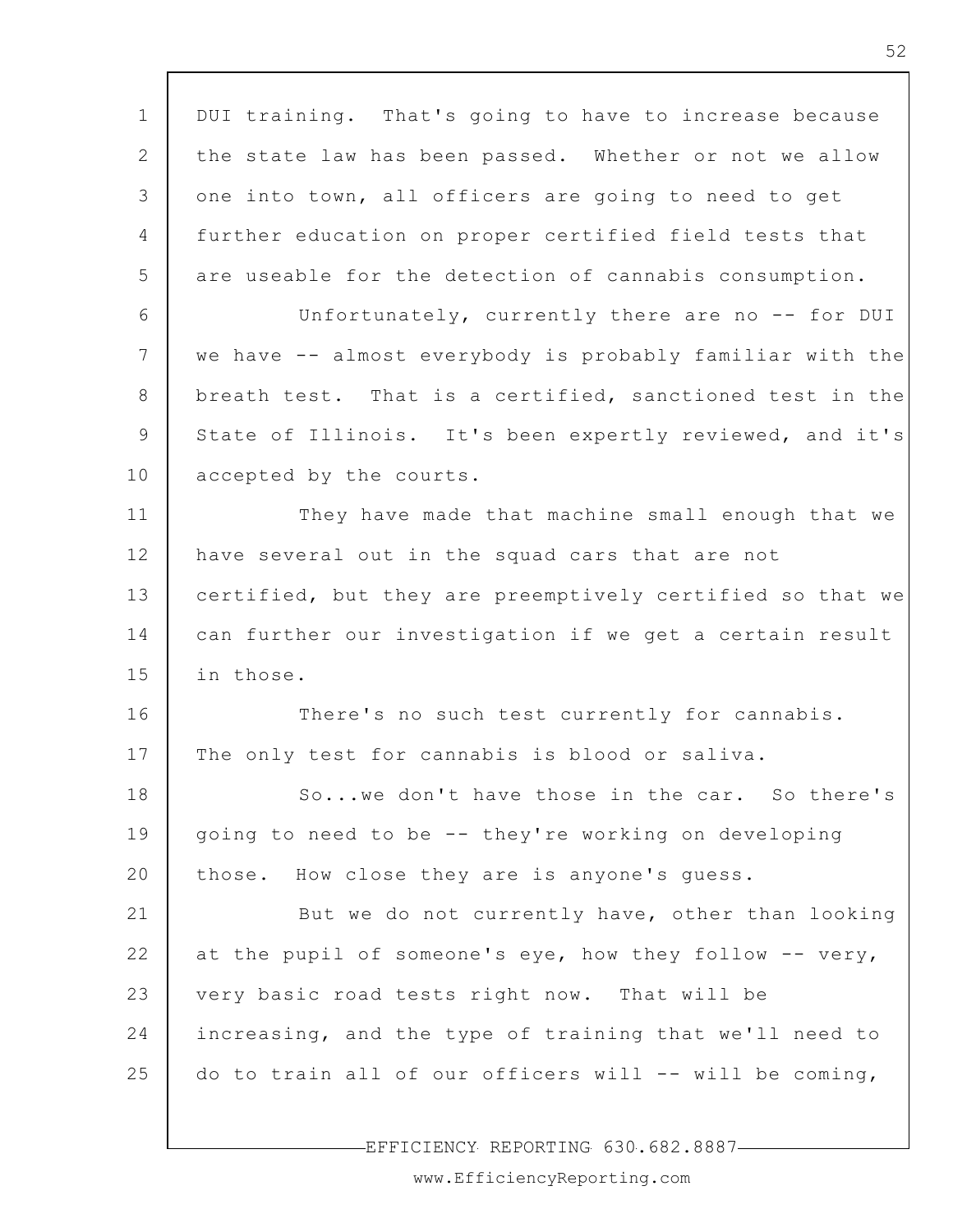1 2 3 4 5 6 7 8 9 10 11 12 13 14 15 16 17 18 19 20 21 22 23 24 25 I'm sure, in the very near future. CHAIRPERSON SKILLMAN: Okay. And I have I think just one more. Well, I have lots of questions pertaining to -first of all, one thing that just for information, any of the cannabis sold for processed in the state has to be grown in the state. ATTORNEY ELLIOTT: Correct. CHAIRPERSON SKILLMAN: So there's a lot of rules. Actually, Kathy, would you mind going through a couple of those things like that. What happens if -- what do you think would happen -- and please stay there, Chief. CHIEF SCHAR: No problem. CHAIRPERSON SKILLMAN: What do you think would happen if the growers, the cultivators are producing more than the supply? In the state of Illinois. ATTORNEY ELLIOTT: I don't see that happening for a number of years, because what's typically happened in other places where they've legalized it is initially there have been shortages, because they have to come up to speed very quickly. And our state law requires that whatever supply is available, has to first go to the medical card people, the medical sales before they can do

EFFICIENCY REPORTING 630.682.8887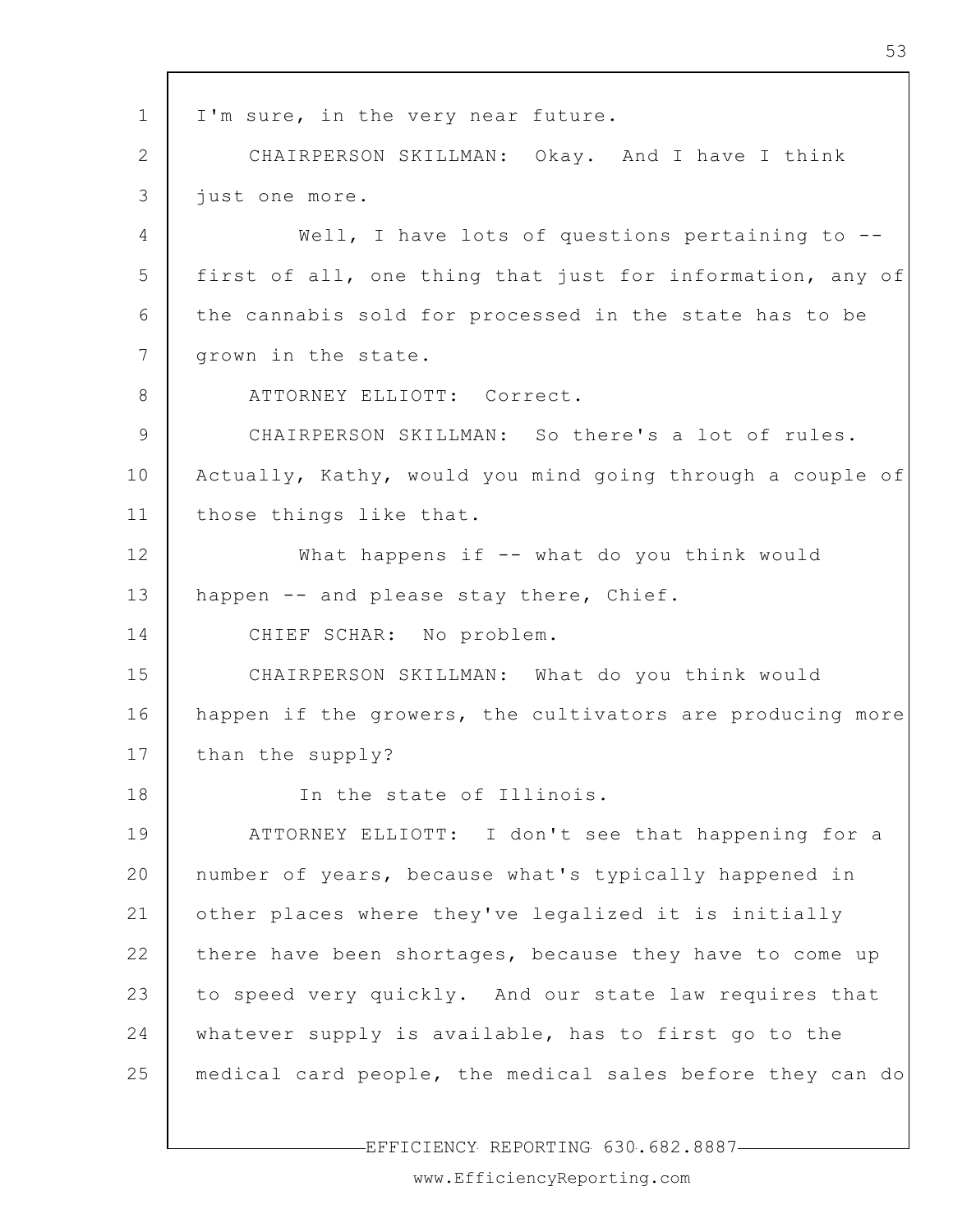the recreational sales.

1

21

2 3 4 5 6 7 8 9 So...I mean, I would think what's going to take at least ten years, because they're rolling out licenses, you know, gradually for everything. The wholesale grower, the craft -- everything is like a rolling thing on -- you know, they're not going to be at capacity on how many they plan to issue for quite a while. So...I see that taking quite a while before they get to market saturation.

10 11 12 13 14 15 16 CHIEF SCHAR: Not necessarily -- it would be a bad business model to -- to grow more than they're allowed to legally sell. My guess would be is if -- if it's not able to be sold within the confines of the law, it would be collected by the state and disposed of just like we dispose of the cannabis we collect for illegal -- from illegal uses. So...

17 18 19 20 ATTORNEY ELLIOTT: Yeah. There's nothing in the statute now that would allow them to sell it out of state. I mean -- but you know, I mean, that could change.

CHAIRPERSON SKILLMAN: Yeah. Okay.

22 23 24 25 For the chief, what do you think the legal sales -- whether it's -- we have a dispensary here or not -- what do you think the legal sales of marijuana is going to do to the illegal sale of marijuana?

EFFICIENCY REPORTING 630.682.8887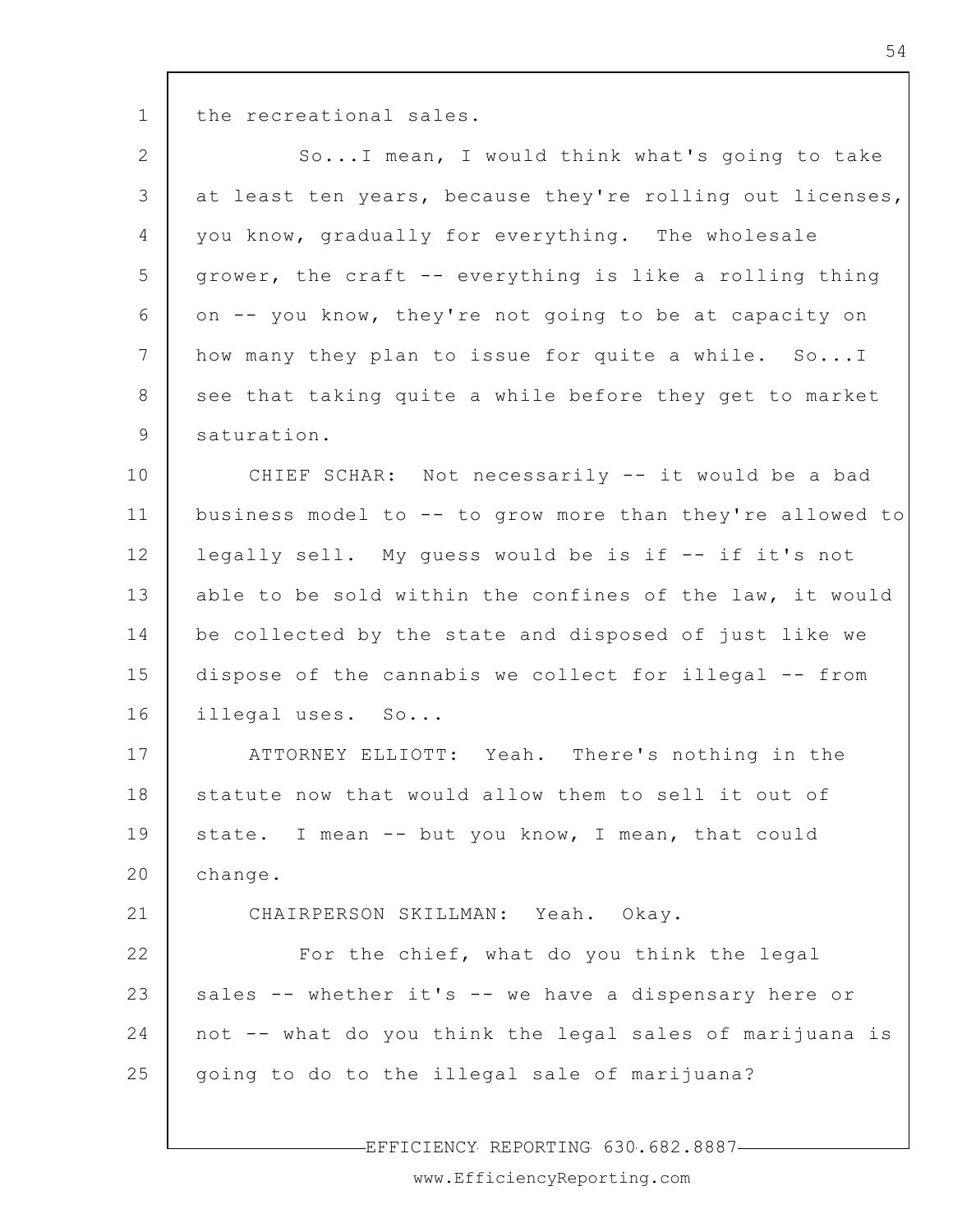1 2 3 4 5 6 7 8 9 10 11 12 13 14 15 16 17 18 19 20 21 22 23 24 25 How -- I have an article here -- CHIEF SCHAR: I believe there will be -- I'm sorry, go ahead. CHAIRPERSON SKILLMAN: I have an article here from Cranes about what legal pot means for your local dope dealer. And the guy that's being featured is -- just from a couple months ago -- says he's going to continue to sell it illegally. CHIEF SCHAR: Right. CHAIRPERSON SKILLMAN: So what happens if you -- if someone is using the product legally but it was obtained illegally? CHIEF SCHAR: I think what you're going to see, there will be a slight drop-off in illegal sales. Because those of -- those users who are adults and can afford to, will go to a legal supplier and be able to pay the taxes that are going to be attached throughout all these different laws. The people who are under 21 who can't legally use it, will continue to frequent illegal sales -- sellers, as will those who don't have a higher standard of living and don't want to pay those taxes. So it will not kill the cannabis trade, illegal cannabis trade by making this legal in Illinois. CHAIRPERSON SKILLMAN: How does the decriminalization work?

EFFICIENCY REPORTING 630.682.8887

www.EfficiencyReporting.com

55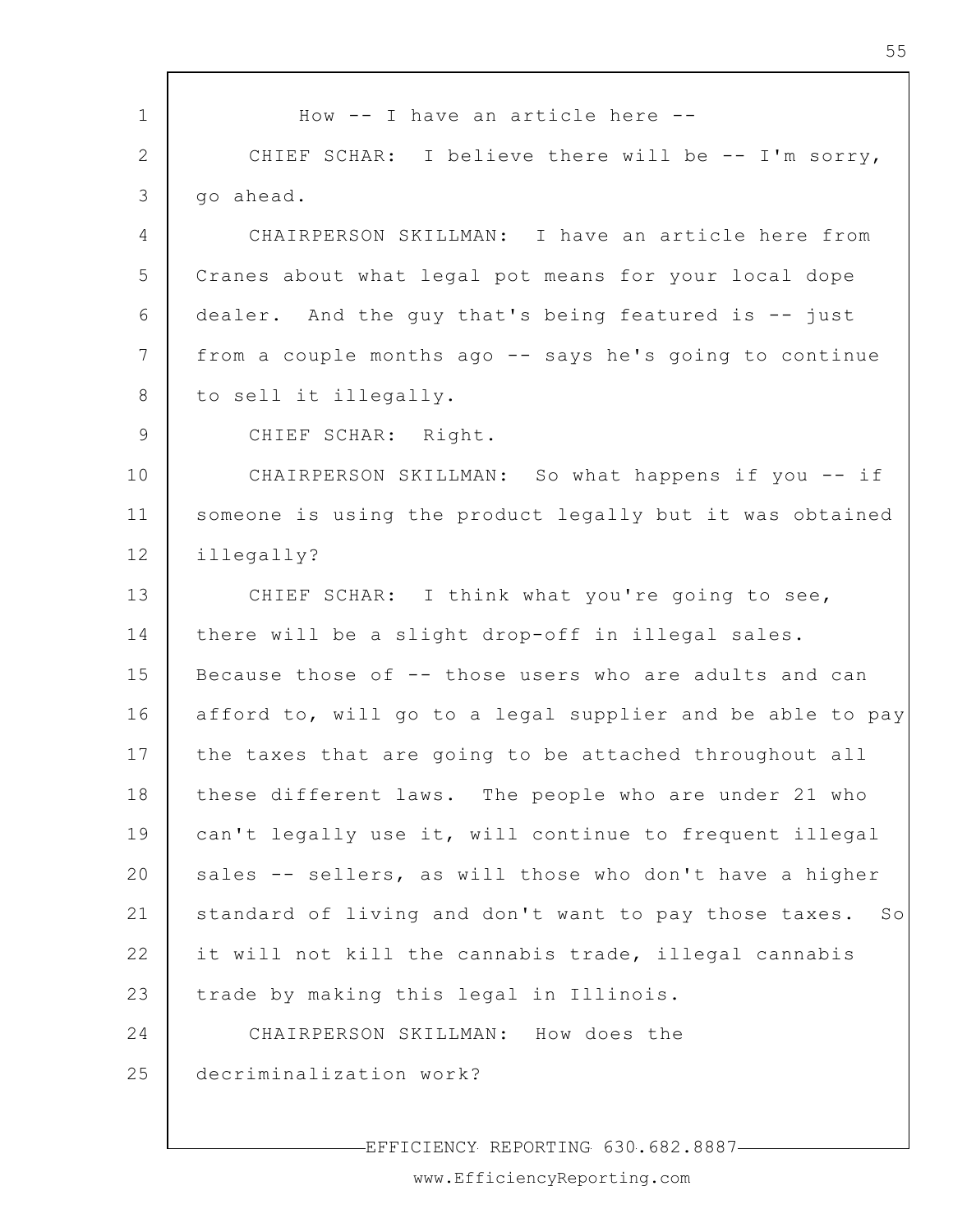| $\mathbf 1$           | Not for people who might be -- have sentences            |
|-----------------------|----------------------------------------------------------|
| $\mathbf{2}^{\prime}$ | reduced, but for people who do the scenario I just       |
| 3                     | mentioned?                                               |
| 4                     | They're using it legally, but they've purchased          |
| 5                     | it illegally?                                            |
| 6                     | CHIEF SCHAR: If we were to catch them in the             |
|                       |                                                          |
| $7\phantom{.0}$       | process of buying it illegally, they would still be      |
| 8                     | arrested for possessing that cannabis because it's not   |
| 9                     | legal cannabis.                                          |
| 10                    | There are a number of administrative changes to          |
| 11                    | the law as far as how long we're allowed to keep those   |
| 12                    | records now. Just like before this was all passed, about |
| 13                    | a year and a half ago they changed the administrative    |
| 14                    | laws on how long we could keep juvenile records for      |
| 15                    | cannabis arrests.                                        |
| 16                    | So by legalizing it, they have taken away all            |
| 17                    | those -- those reports that if they would have been      |
| 18                    | legal, in about eight years those reports all have to be |
| 19                    | gone.                                                    |
| 20                    | But otherwise there will really be no change in          |
| 21                    | the administration of law, if I'm understanding your     |
| 22                    | question correctly.                                      |
| 23                    | CHAIRPERSON SKILLMAN: Okay. Thank you.                   |
| 24                    | Did you have another question?                           |
| 25                    | All right. Thank you. That's all for the                 |
|                       |                                                          |
|                       | EFFICIENCY REPORTING 630.682.8887-                       |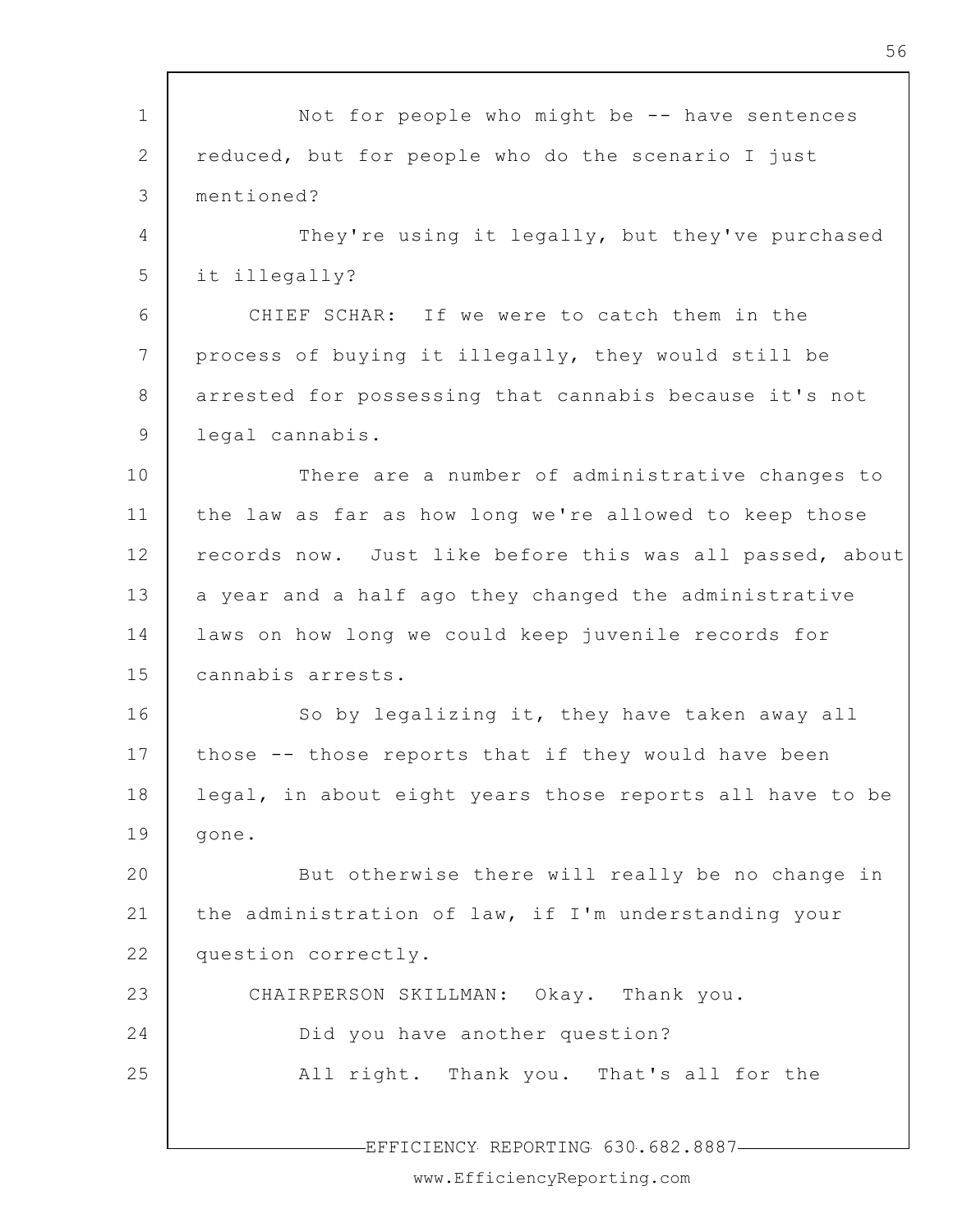1 2 3 4 5 6 7 8 9 10 11 12 13 14 15 16 17 18 19 20 21 22 23 24 25 EFFICIENCY REPORTING 630.682.8887 Commission at the moment. At this point I want to open up for public comment. We're open for public comment. If you want to make a statement, have a question, anything you want to say about this, please come to the podium. If you have been sworn, come on up. If you haven't been sworn and still want to make a statement, we'll have to swear you in first. So come on up, please. Just keep in mind that our purview here is the zoning ordinances. We do have a few members of the Village Board here who will be voting on whether to allow this dispensaries or not. So they're listening to your opinions too. Thank you. Your name, please. DENNIS ROHDE: Dennis Rohde, R-o-h-d-e. I live at 0 South 724 Cleveland in Winfield. I have a question of Mr. Barrett about the hospital. That hospital's never been a nonprofit as long as I've lived here. You said they made like \$250 million last year. Why don't we just sue them instead of being nice to them and have them declared a non -- a for-profit

57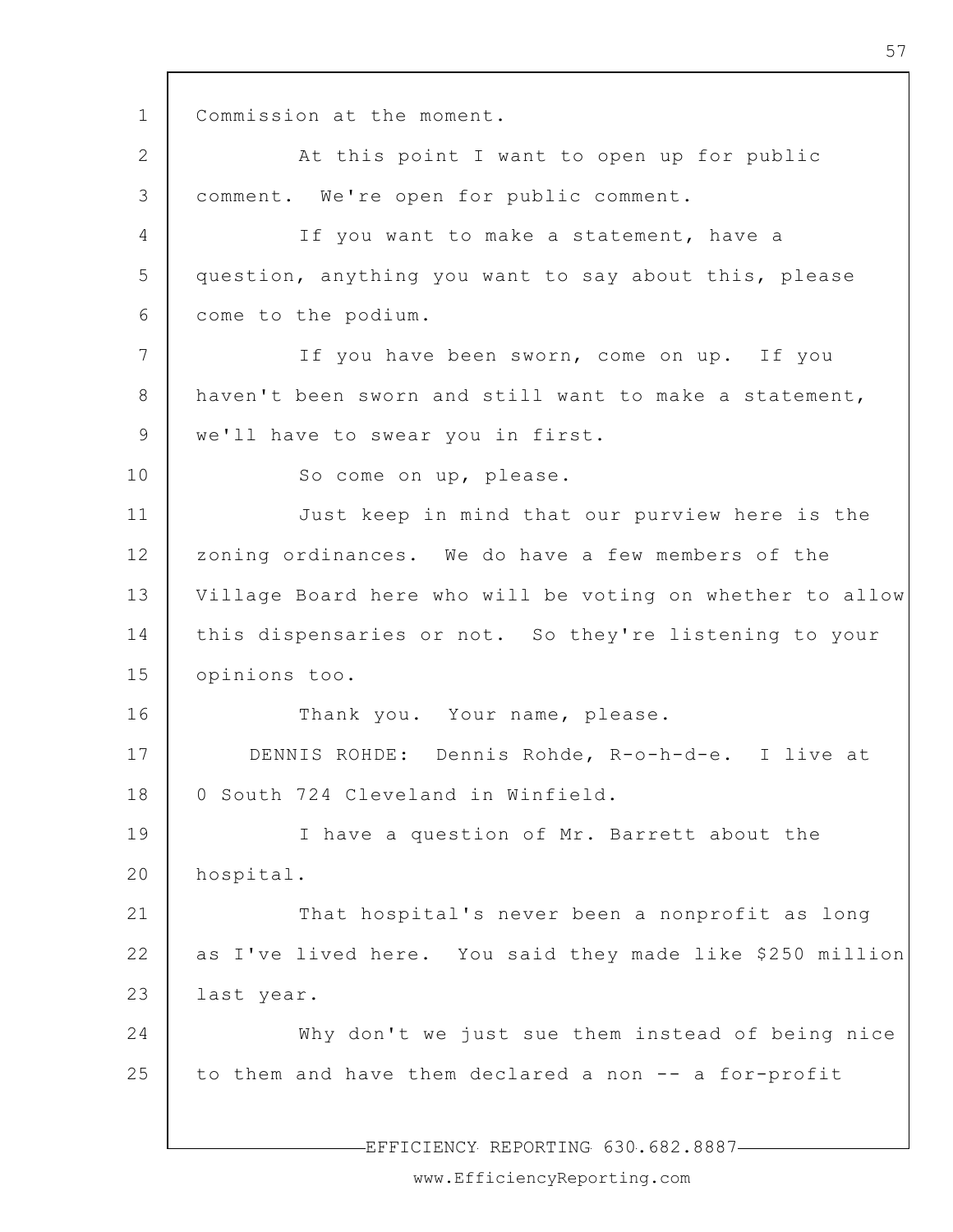1  $\mathcal{P}$ 3 4 5 6 7 8 9 10 11 12 13 14 15 16 17 18 19 20 21 22 23 24 25 hospital, and then we'd have all kinds of money coming from them? ATTORNEY ELLIOTT: Actually, I can answer that. VILL. MGR. BARRETT: Sure. And I said between 150 and 200 million is what we said. ATTORNEY ELLIOTT: They meet the requirements of the state law for not for profit. They are allowed to maintain reserves. Not for profit in Illinois means that you don't have shareholders and you don't pay dividends. That's all it means. DENNIS ROHDE: Well, can't you take them to court and get that changed? This is stupid law. VILL. MGR. BARRETT: They got the law made. CHAIRPERSON SKILLMAN: The American hospital association. Very powerful lobby in Springfield. DENNIS ROHDE: You walk into that place and it smells like money, so it's insane. CHAIRPERSON SKILLMAN: Yes, sir. DENNIS ROHDE: So can we write to somebody in Springfield and change -- CHAIRPERSON SKILLMAN: Yeah, go right ahead. ATTORNEY ELLIOTT: Please talk to your legislators. DENNIS ROHDE: My other point is as far as I know, Naperville said no to this. Carol Stream just said no.

EFFICIENCY REPORTING 630.682.8887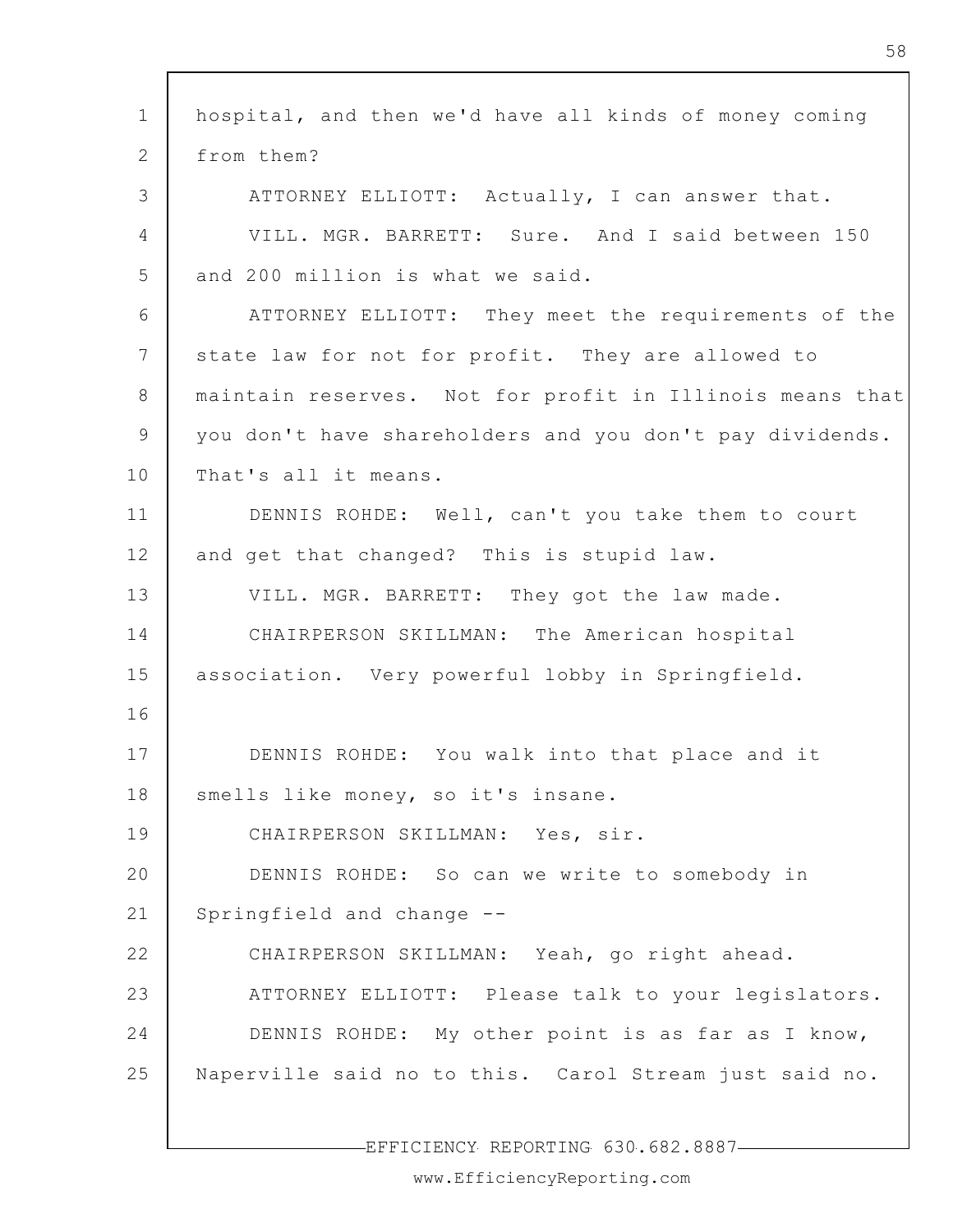1 Warrenville has said no.

| $\mathbf{2}$    | Downers Grove said no. Lisle said no. So we               |
|-----------------|-----------------------------------------------------------|
| 3               | can approach this in two different directions. One is     |
| 4               | saying Winfield is the only town in southwest DuPage      |
| 5               | that's going to sell marijuana. And put a little          |
| 6               | marijuana leaf on our Winfield logo and go into business. |
| $7\phantom{.0}$ | Or we can look at it as it's morally wrong and the        |
| 8               | government should not be in the drug business. We should  |
| 9               | not be in the lottery business, we should not be in the   |
| 10              | casino brings and we definitely should not be in the drug |
| 11              | business.                                                 |
| 12              | It's -- you know, its a pie in the sky money.             |
| 13              | There's no guarantee.                                     |
| 14              | When you started the lottery, they said it's all          |
| 15              | going to go to the schools, so our property taxes would   |
| 16              | stay low.                                                 |
| 17              | That was a lie.                                           |
| 18              | They built the tollways, when the bonds were              |
| 19              | paid off, no more tolls.                                  |
| 20              | That was a lie.                                           |
| 21              | We live in -- I believe it's either the second            |
| 22              | or third-most corrupt state in the nation.                |
| 23              | Springfield steals everything they get, they              |
| 24              | give it to their friends, they give it to their political |
| 25              | buddies. There's no guarantee we're going to get this     |
|                 |                                                           |

-EFFICIENCY REPORTING 630.682.8887-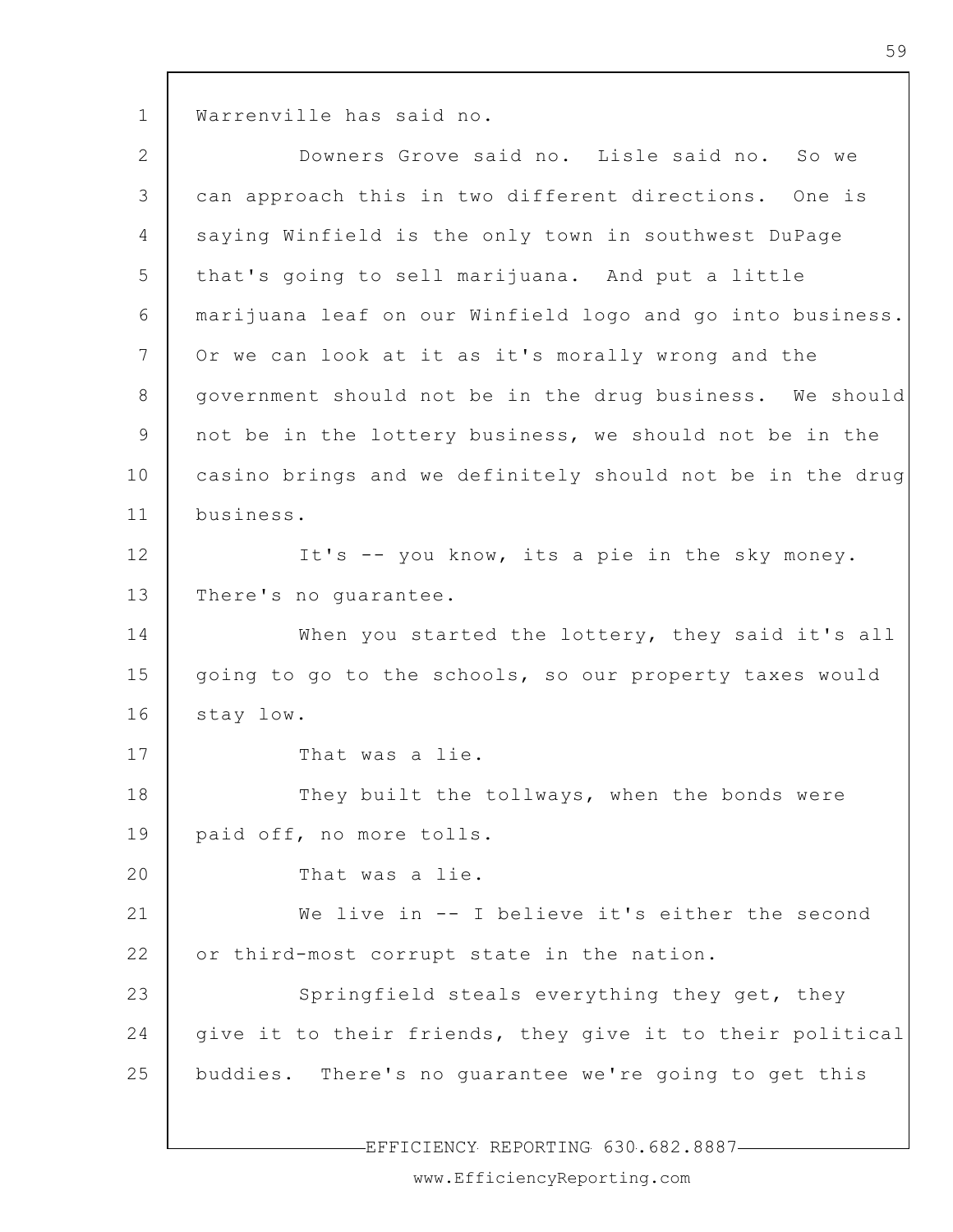| $\mathbf 1$   | money. And aside from the fact that it's -- we shouldn't  |
|---------------|-----------------------------------------------------------|
| 2             | be in the drug business, it's insane.                     |
| 3             | Now, they're having groups of people throughout           |
| 4             | the years who have said let's sell all drugs. Let's sell  |
| 5             | heroin, let's sell amphetamines, let's make it cheap, put |
| 6             | the drug dealers out of business. And since it's going    |
| 7             | to be legal, it won't be as enticing as something that's  |
| 8             | illegal. People always like to get something that's       |
| $\mathcal{G}$ | forbidden.                                                |
| 10            | The -- that's not going to happen with this. If           |
| 11            | I were going to start a business and they said, you're    |
| 12            | going to have a 40 percent sales tax before you even      |
| 13            | start, I would say that's nuts, I'm note going to do it.  |
| 14            | So it's -- it makes no sense. And beside that,            |
| 15            | as I said before, government should not be selling drugs. |
| 16            | And it's just -- it's just totally, totally wrong. And    |
| 17            | so please do not do it.                                   |
| 18            | Every other suburb around here is saying no to            |
| 19            | this, so Winfield should also say no.                     |
| 20            | I have one question. Has anybody even shown any           |
| 21            | interest in coming to this town?                          |
| 22            | CHAIRPERSON SKILLMAN: For the dispensaries?               |
| 23            | DENNIS ROHDE: For the dispensary. Anything?               |
| 24            | Yeah.                                                     |
| 25            | CHAIRPERSON SKILLMAN: Peter, have you had any             |
|               |                                                           |
|               | EFFICIENCY REPORTING 630.682.8887-                        |

www.EfficiencyReporting.com

60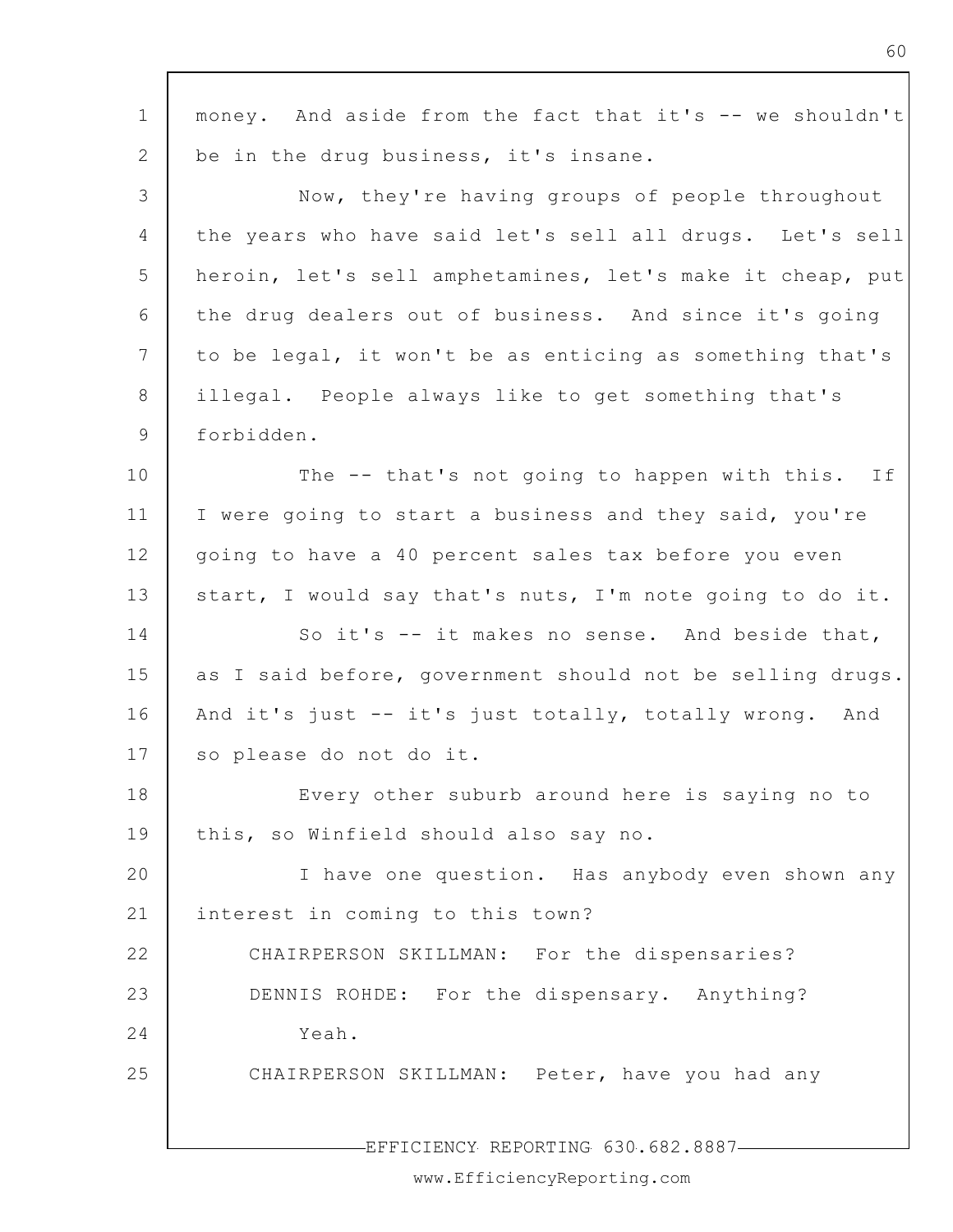1 inquiries.

| $\mathbf{2}$    | PETER KRUMINS: I mean, we haven't passed a law            |
|-----------------|-----------------------------------------------------------|
| 3               | saying whether we would allow it or not. I had one        |
| $\overline{4}$  | inquiry from a company in Colorado asking what our status |
| 5               | was and -- you know, that's -- that's about it.           |
| 6               | CHAIRPERSON SKILLMAN: Okay. Thank you.                    |
| 7               | DENNIS ROHDE: So this may be a moot thing.                |
| 8               | CHAIRPERSON SKILLMAN: It could. And this --               |
| 9               | this -- our efforts tonight could be moot if the Board    |
| 10              | votes it down. So we -- we still have to do the proper    |
| 11              | procedures in case they vote it -- in favor of it.        |
| 12 <sup>°</sup> | DENNIS ROHDE: They -- and they have had some              |
| 13              | studies in Colorado -- I just read it in the most recent  |
| 14              | AARP newsletter, marijuana-related traffic fatalities has |
| 15              | risen since they've been in business for, like, five      |
| 16              | years now, and they have gone up every year since they've |
| 17              | allowed marijuana sales.                                  |
| 18              | So if you want a stoner to hit your kid or your           |
| 19              | grand kid and put them in the hospital or worse, up to    |
| 20              | you.                                                      |
| 21              | CHAIRPERSON SKILLMAN: Okay. Thank you.                    |
| 22              | DAN JANOWICK: Hi. My name is Dan Janowick, 0N261          |
| 23              | Winfield Road.                                            |
| 24              | CHAIRPERSON SKILLMAN: Excuse me one second, Dan.<br>I.    |
| 25              | neglected to mention that we ask you to stay to three     |
|                 |                                                           |

EFFICIENCY REPORTING 630.682.8887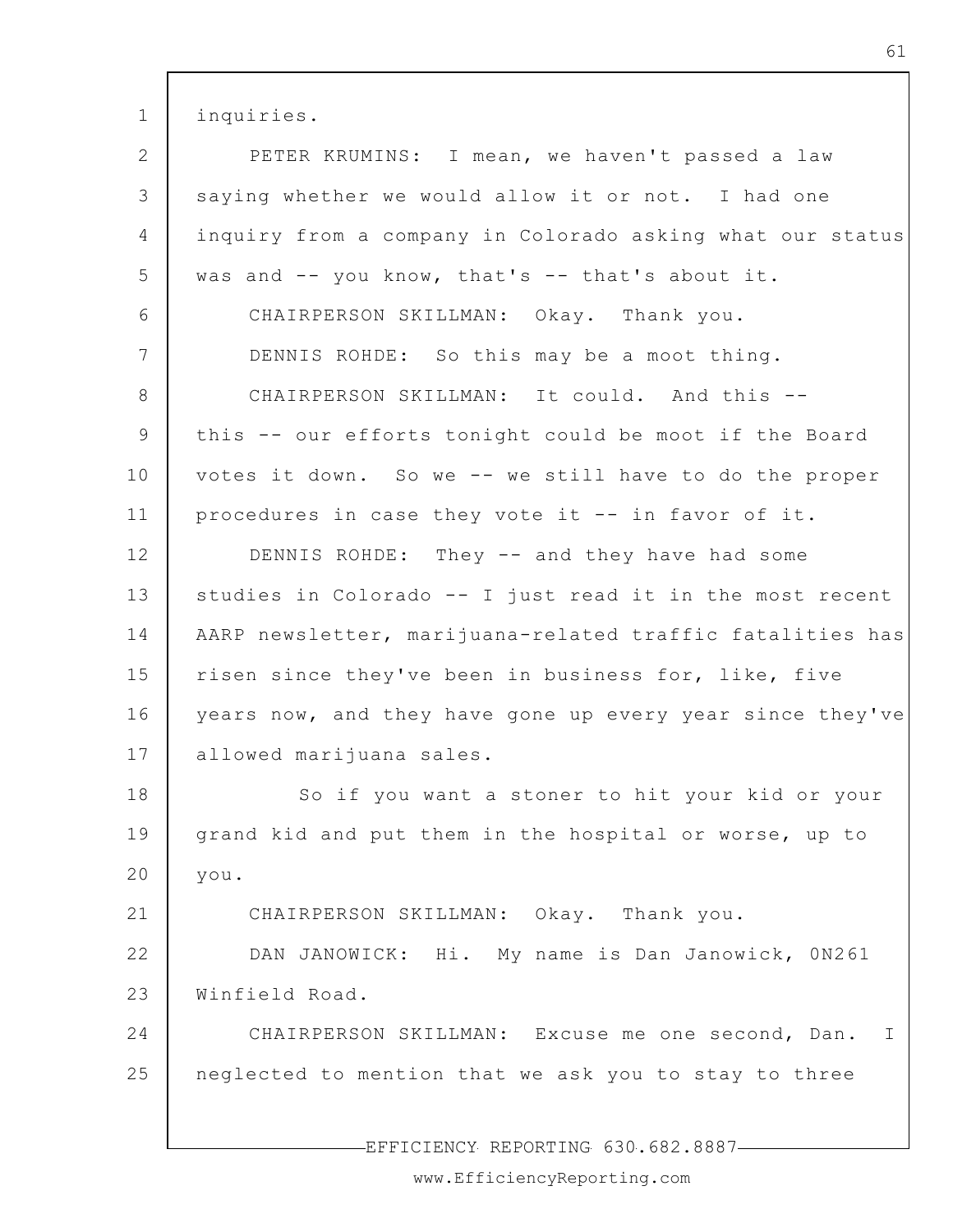| $\mathbf 1$     | minutes; and Mr Rohde was close to that.                             |
|-----------------|----------------------------------------------------------------------|
| $\mathbf{2}$    | DAN JANOWICK: Promise to stay to that.                               |
| 3               | THE COURT REPORTER: Spell your last name.                            |
| 4               | DAN JANOWICK: J-a-n-o-w-i-c-k.                                       |
| 5               | I was going to say, I think the presentation                         |
| 6               | tonight was great. So thanks for all the information.<br>$\mathbf I$ |
| $7\phantom{.0}$ | think that the -- the two things that are often hit on               |
| 8               | the most as I listen to this conversation and listen to              |
| 9               | the conversation of lots of other village boards, the                |
| 10              | morality issue comes up a lot.                                       |
| 11              | And I personally think that it's -- that's not                       |
| 12              | what the Village Board or the Planning Commission is                 |
| 13              | really voting on. It's legal. So people can go to the                |
| 14              | State and say they dislike that and they're against it;              |
| 15              | but it's legal in the State of Illinois.                             |
| 16              | A vote by the Village Board, by the Plan                             |
| 17              | Commission in any way, shape, or form isn't going to                 |
| 18              | change that. So that the -- kind of the antiquated that              |
| 19              | marijuana, cannabis is bad, is really I think -- just                |
| 20              | that. It's antiquated.                                               |
| 21              | And I think if we look at statistics on alcohol                      |
| 22              | use and -- and I sat at a Plan Commission meeting, I                 |
| 23              | sat -- or listened to a Village Board meeting and heard              |
| 24              | the jokes about the new bar at the old dentist office.               |
| 25              | People at the Village Board talked about, gosh, I can't              |
|                 |                                                                      |

-EFFICIENCY REPORTING 630.682.8887-

62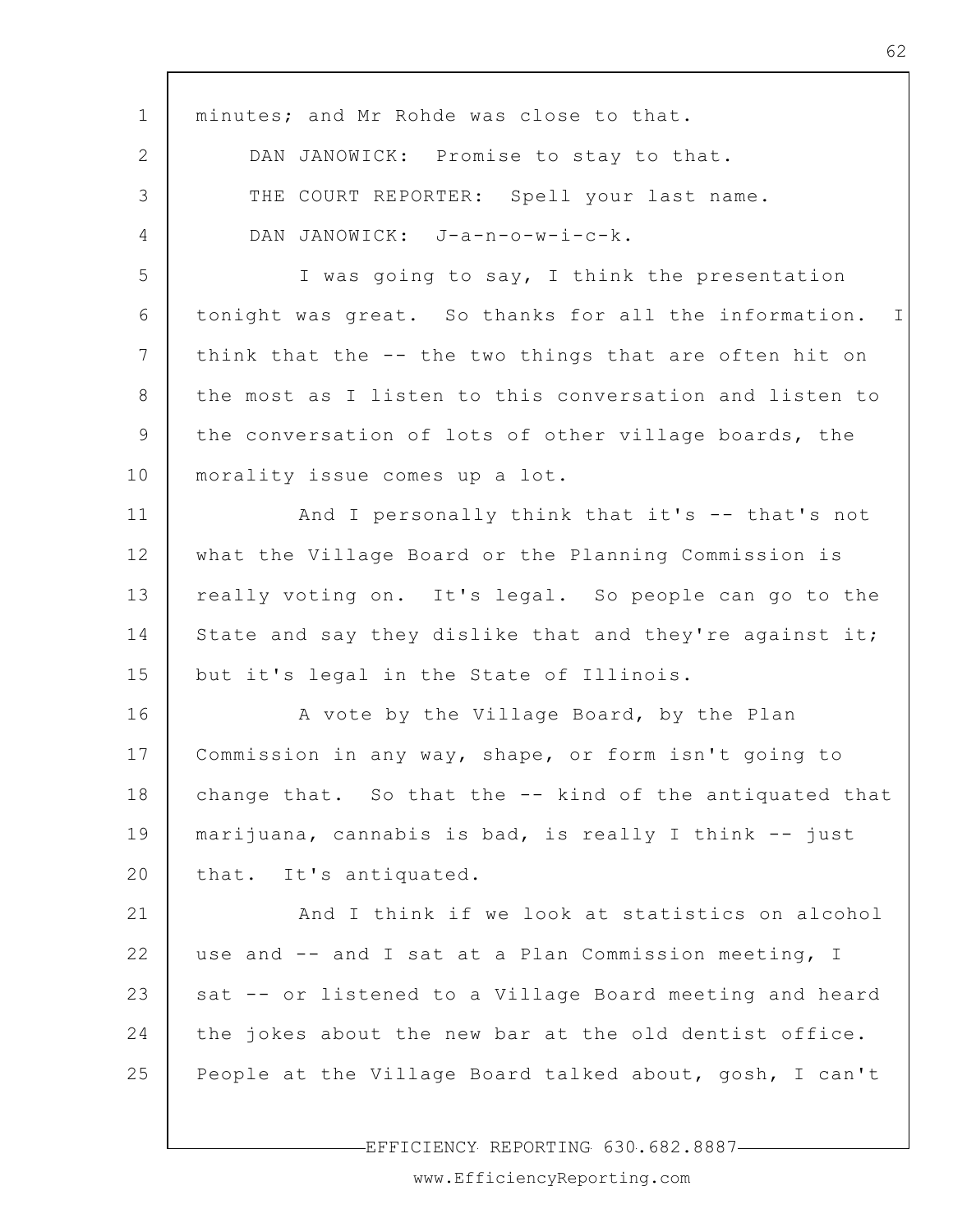| $\mathbf 1$    | wait to get a Margarita. And when they allowed alcohol    |
|----------------|-----------------------------------------------------------|
| 2              | at the burrito place by Tony Steamers, it was a joke;     |
| 3              | right?                                                    |
| $\overline{4}$ | And for me personally I'd liken the same thing.           |
| 5              | Alcohol ask a drug. Marijuana is -- is categorized as a   |
| 6              | drug. I think that the -- the way the Village looks at    |
| 7              | it, the way the Village Board has looked at that drug in  |
| 8              | the past, the way the Plan Commission looks at it, seems  |
| 9              | like it should be an easy thing.                          |
| 10             | I think as was brought up, any of the costs that          |
| 11             | the Village will incur because of illegal marijuana use   |
| 12             | is -- or because of legal marijuana use is costs that     |
| 13             | they're going to incur whether there's dispensaries in    |
| 14             | Winfield or not. So I don't think that there's a cost     |
| 15             | aspect to this that we should be worried about.           |
| 16             | I'd finally say that the -- or already almost             |
| 17             | finally, the allowance for the special zoning is really   |
| 18             | made for a place like us because we get to say exactly    |
| 19             | where it goes. There's no $-$ it's not going to spring up |
| 20             | in place we don't want it. You get to say, like the       |
| 21             | little circles on the map here, little shapes, it's       |
| 22             | perfect because you get to put it exactly where you want  |
| 23             | it, away from -- if you want it away from people, you     |
| 24             | want it on your busiest roads, the law allows us to do    |
| 25             | exactly that.                                             |
|                |                                                           |

EFFICIENCY REPORTING 630.682.8887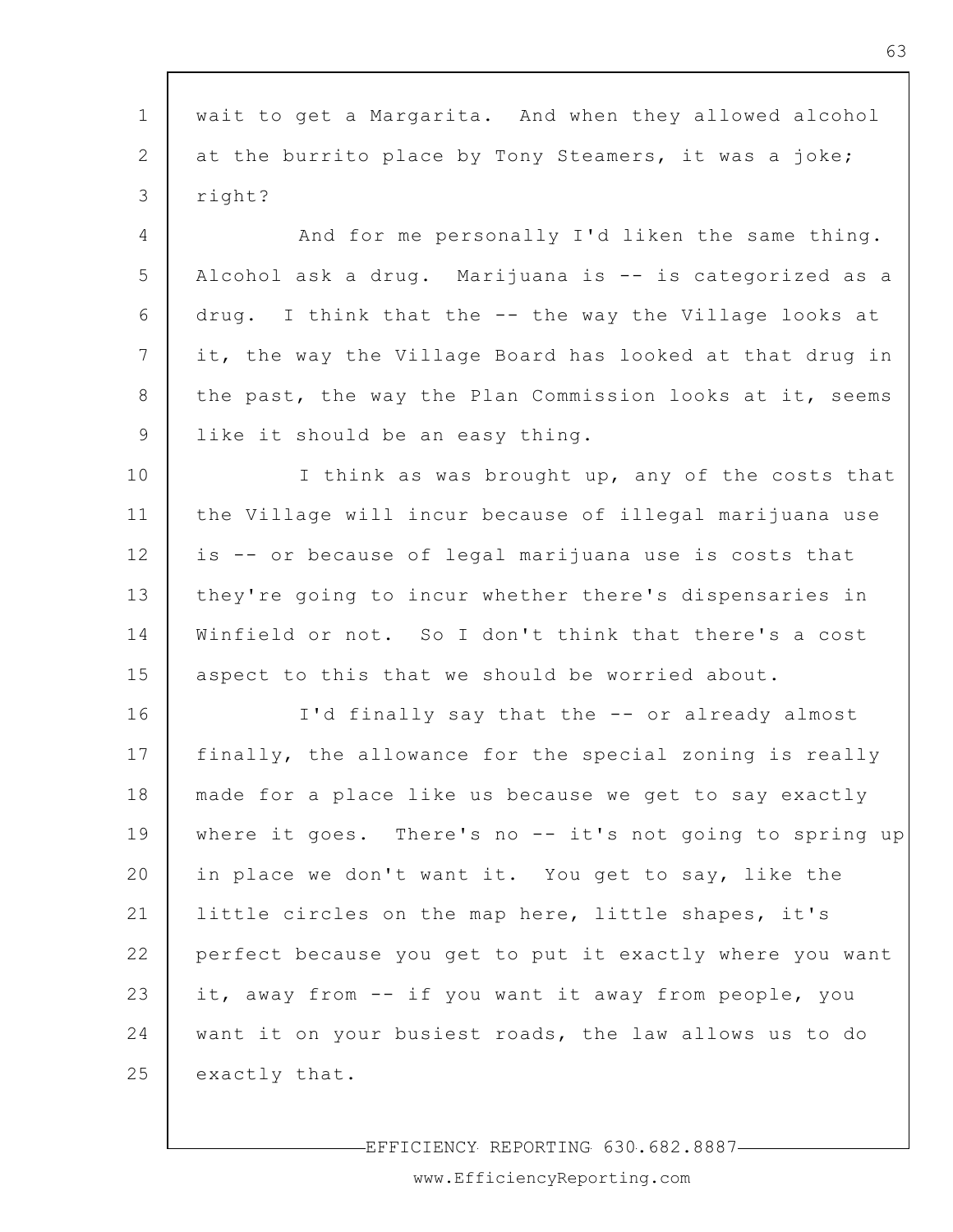1 2 3 4 5 6 7 Lastly, I think the focus on the money is good, and that's where my heart would lie with it too, focus on the positive financial aspects. And I think the Village has the opportunity to capitalize on the stigma against cannabis, and I think that that's for -- for Winfield to be ahead of the curve on something that would be really encouraging to see them adopt.

8 9 10 11 12 13 14 15 16 And I'll also say I have a -- in January I'll have a 13-year-old. So I looked a lot into how does -in Colorado and some of the states in the west, Colorado being the most longest adopting of the legalizing marijuana. So the stats in the first five years there is teen marijuana use went down, because it's not cool if mom and dad are doing it, teenagers don't want to do it. But the teenage use in Colorado is below the national average in the first five years that it's been

17 legal in Colorado.

18

21

So thank you.

19 20 CHAIRPERSON SKILLMAN: Thank you. With nine seconds to spare.

All right. Name please.

22 23 JOSEPH STOCKMAN: Joseph Stockman. I live at 27W150 Williams Street. Obviously in Winfield.

24 25 (The witness was duly sworn.) JOSEPH STOCKMAN: Yes, I do.

EFFICIENCY REPORTING 630.682.8887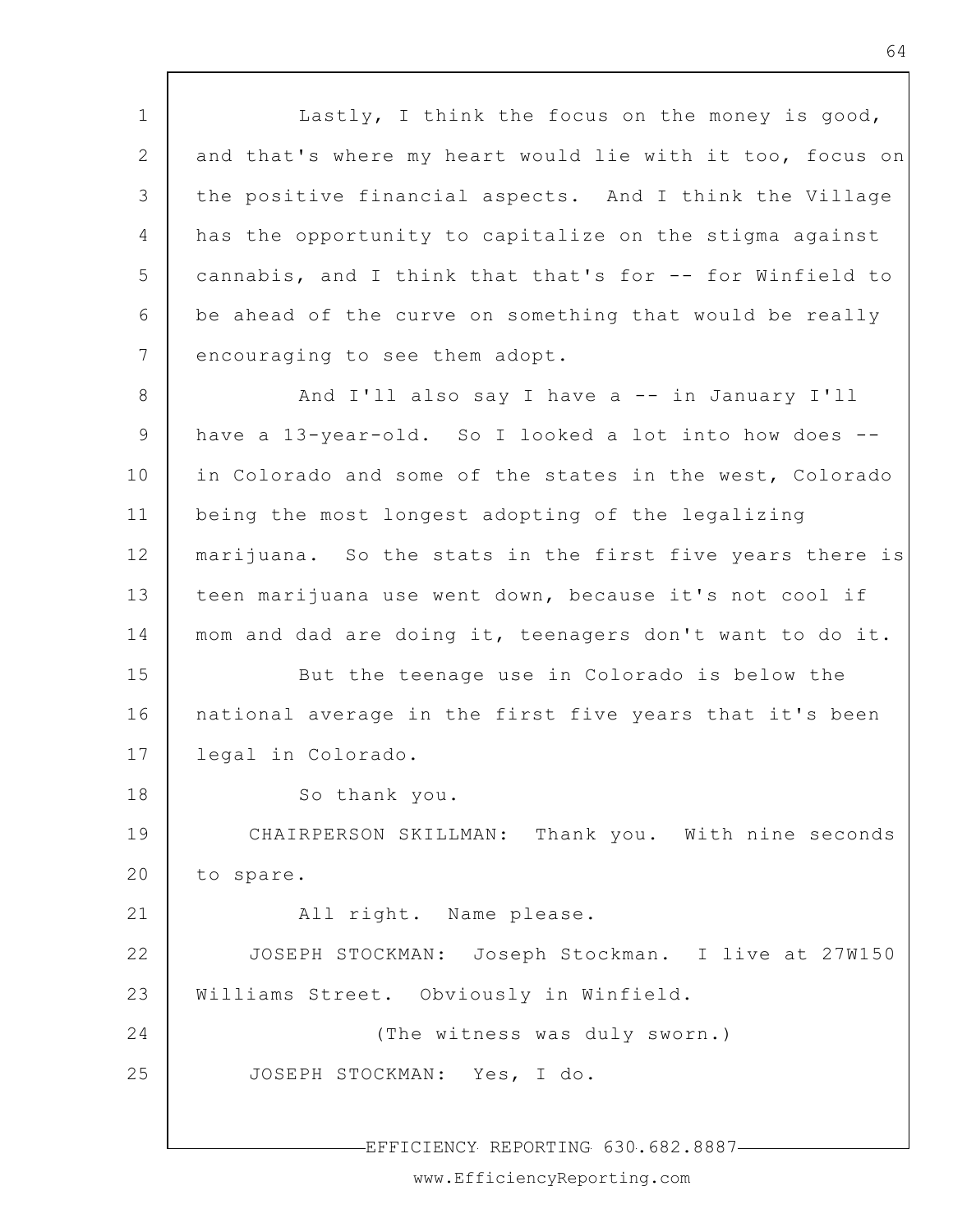1 2 3 4 5 6 7 8 9 10 11 12 13 14 15 16 17 18 19 20 21 22 23 24 25 EFFICIENCY REPORTING 630.682.8887 Just wanted to address a couple points on this. I'm an attorney, so I have some dealings with concerning the red light issue, the red light cameras and things of that sort. The general view is that they're very unpopular and they likely are going to go away. There have already been disputes about having a third-party vendor being involved and the constitutionality of that. So there's a good chance that revenue is going to be gone. And from what you all have said, we're somewhat limited what we can get revenue from. And some of the numbers that you gave out earlier as far as how much money we could potentially get out of this, I mean, it's -- it was more than what Bucky's could give us or other areas could give us. Also, I think something that hasn't really been touched on very much is that the marijuana that would be sold through the State, yes, it's heavily regulated, but it also is not tainted by other substances and things of that sort. It's far less likely to cause issues, you know. A lot of the marijuana that you see has issues with that. The -- I quess the last thing that really touched on it is -- somebody earlier talked about the taxes being involved and that nobody would want to be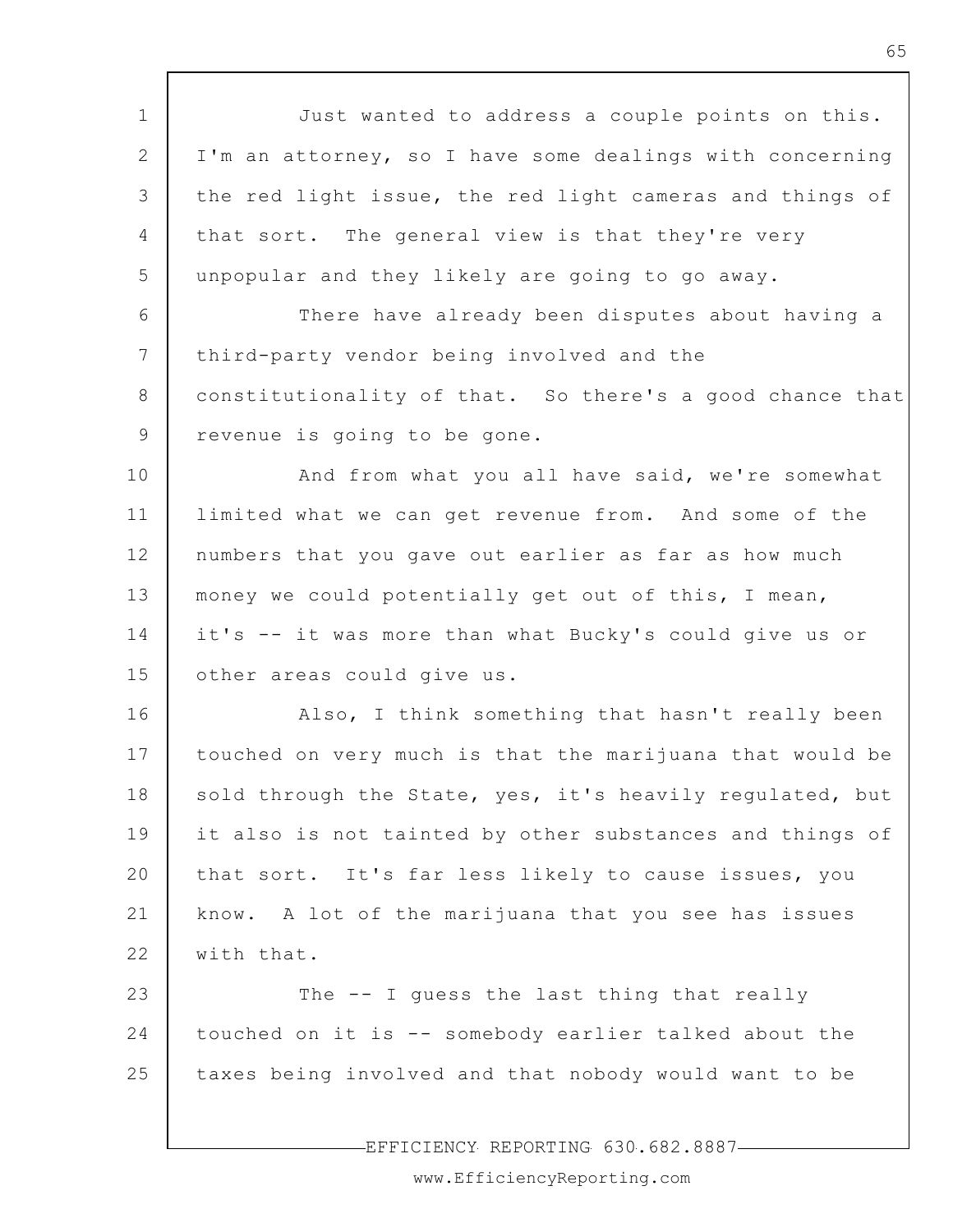1 2 3 4 5 6 7 8 9 10 11 12 13 14 15 16 17 18 19 20 21 22 23 24 25 involved in -- in that business. I've been to Colorado. I -- I don't smoke marijuana, but I've been to Colorado for other reasons, and it's extremely popular. The - the idea that the taxes are too high, I mean, people - if you go to a bar, the taxes through the liquor license, et cetera, all of that is very high to begin with. Gasoline has really high taxes. It's all still high demand. And that doesn't even touch on there can be other associate businesses that could be drawn into the area. And I don't mean just marijuana-based businesses. Restaurants, things of that sort, if that area has more foot traffic. I think all of those are things that aren't looked at. Nobody wants their property taxes to go up. Nobody wants anything of that sort. And I would argue that there's even a chance that our property values would go up with that, with it brought into the community. And most the neighbors I've talked to, when you get right down to it, when you look at the economic situation we have, most of them have -- have spoken. Finally, and the stigma that's associated with it has really started to dissipate. So thank you. CHAIRPERSON SKILLMAN: Okay. Could I ask you a question, sir?

EFFICIENCY REPORTING 630.682.8887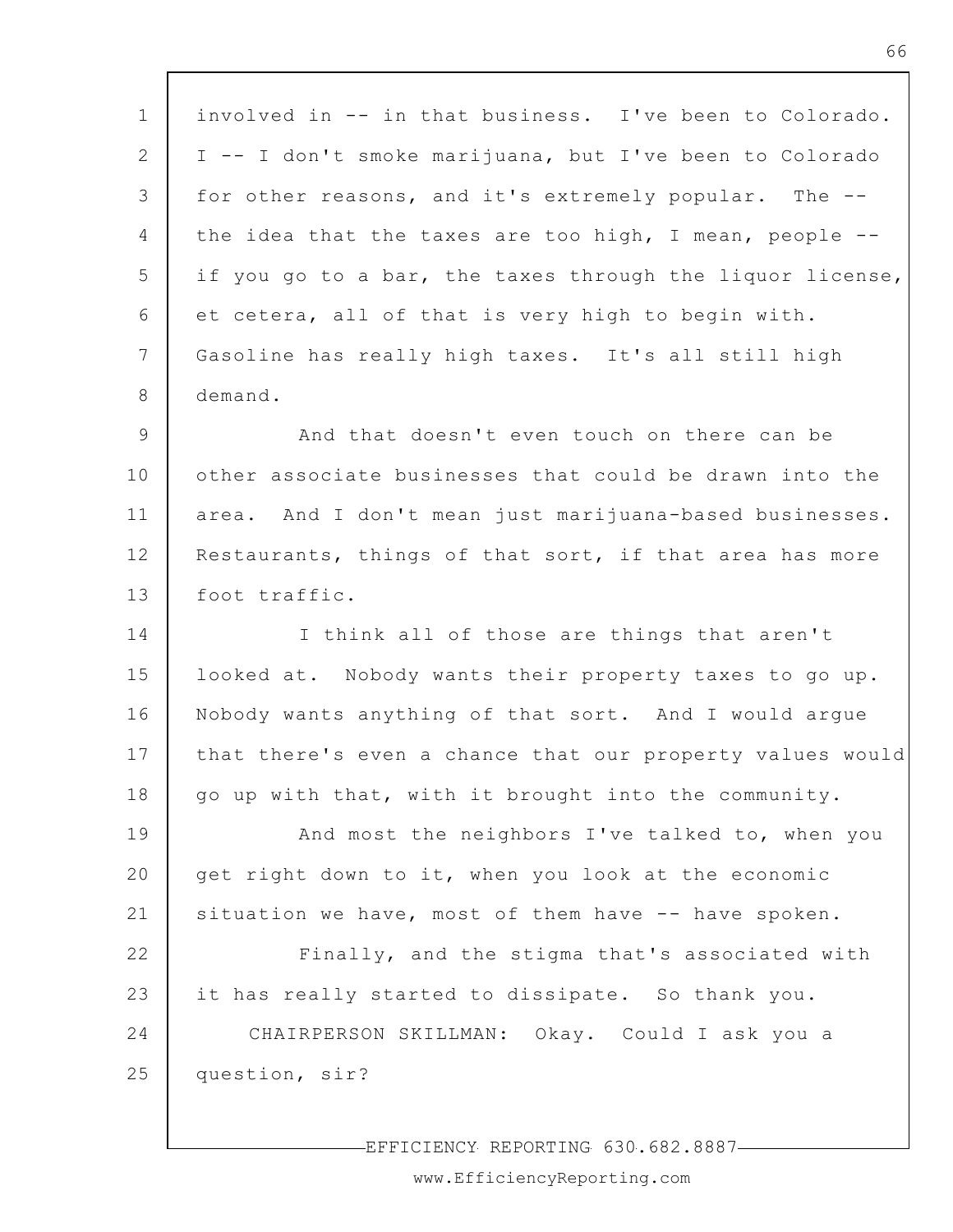1

JOSEPH STOCKMAN: Sure.

2 3 4 5 6 7 8 9 10 11 12 13 14 CHAIRPERSON SKILLMAN: What do you -- what's your view of the zoning question, as to where we would allow? JOSEPH STOCKMAN: I've had some dealing -- I grew up in Houston, Texas where the zoning was completely different. They had essentially no zoning; right. And there's pluses and minuses for it. I'll tell you, it's been better for their economy not having a zoning issue. The only thing is that if you come up with a comprehensive zoning, how you want to do it, it's very difficult to change it after the fact. At least it was when I was practicing in Texas. And I can understand that the stigma associated

15 16 17 18 19 20 with -- for example, an elementary school. You know, we have -- but if you look at it, we have a liquor store that's not very far from Winfield Elementary School. Things of that sort. I mean, especially if you all aren't going to allow it for on-site use, it doesn't seem to me that it's -- it's as big an issue.

21 22 23 24 25 You know, at first I also think that most likely, because everyone around here has voted it down, it's going to be -- there will be somebody that's interested in doing it. Regardless of whatever zoning restrictions you all choose to use.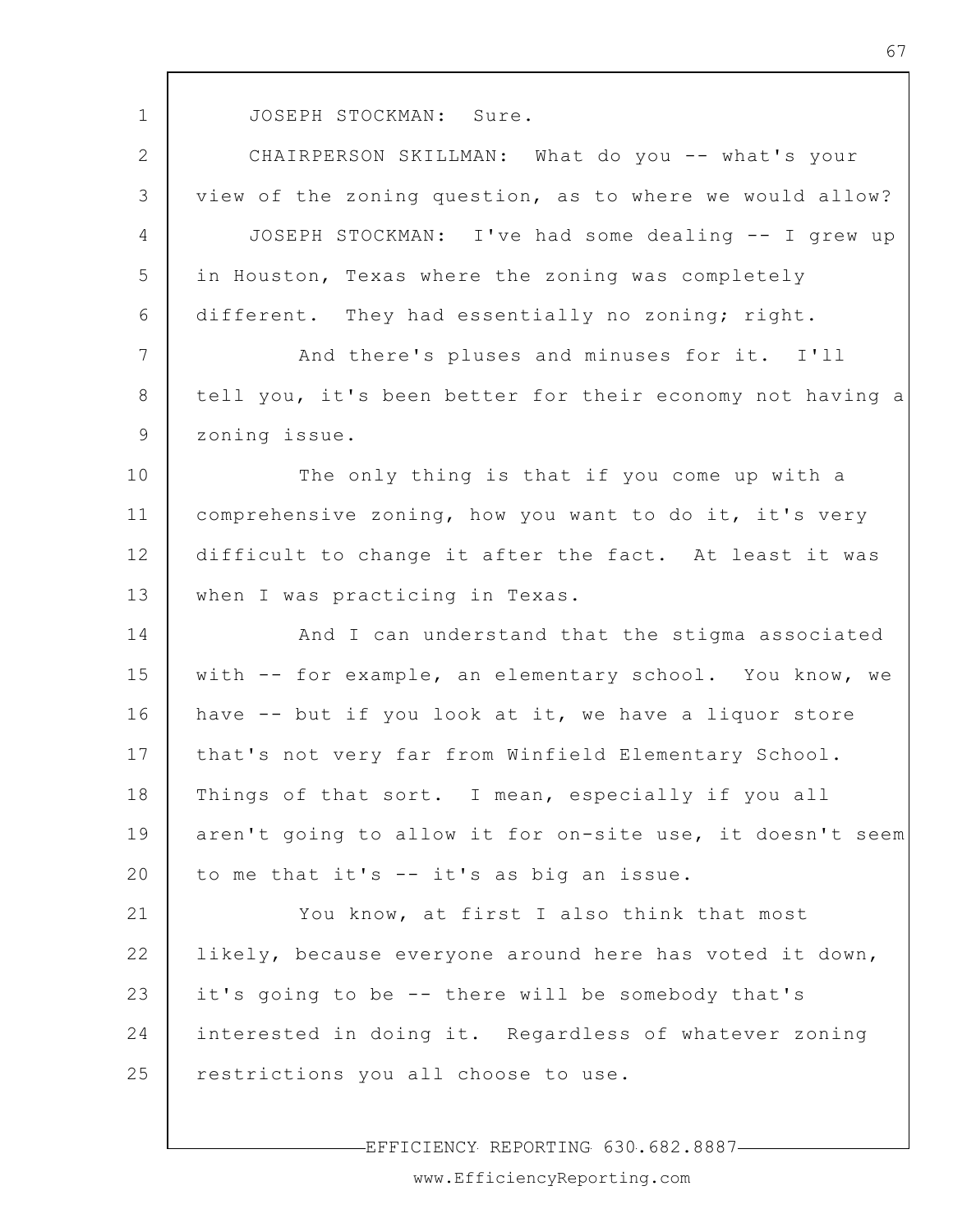1 2 3 4 5 6 7 8 9 10 11 12 13 14 15 16 17 18 19 20 21 22 23 24 25 CHAIRPERSON SKILLMAN: Good. Thank you. JOSEPH STOCKMAN: Thank you. CHAIRPERSON SKILLMAN: And if you would also - anyone who wants to speak, please add an opinion about the zoning if you have one. CARRIE MONROE: I do. My name is Carrie Monroe, I'm at 0 South 376 East. The first question I have was about the medical cards, how easy they are to get. Can people buy from the retail stores with using their medical cards, and are they exempt from the taxes? VILL. MGR. BARRETT: I don't think you need your medical card at the retail store -- at the recreational sales, but I --CARRIE MONROE: Now, it's tax-free, didn't you say? ATTORNEY ELLIOTT: Okay. I can answer that. VILL. MGR. BARRETT: It might be through the medical. ATTORNEY ELLIOTT: They're going to have to - they're going to have -- the medical cardholders will have to purchase it at the medical dispensaries to have the tax exempt. They're -- they're not -- medical dispensaries are also going to be allowed to have recreational ones, but they -- they can't -- they're separate licenses.

EFFICIENCY REPORTING 630.682.8887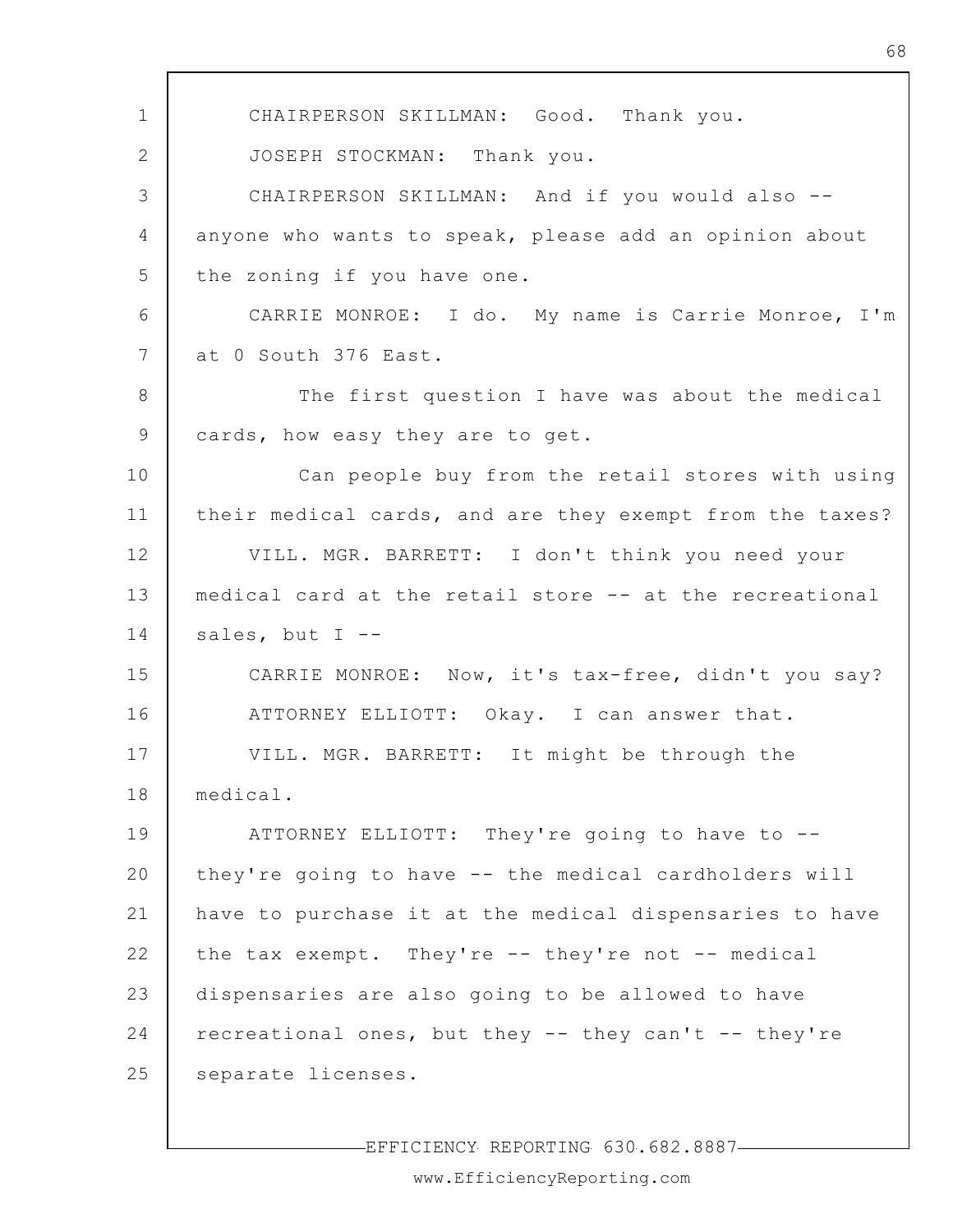1 2 3 4 5 6 7 8 9 10 11 12 13 14 15 16 17 18 19 20 21 22 23 24 25 CARRIE MONROE: Okay. And are you all talking specifically about the retail dispensaries, then? ATTORNEY ELLIOTT: Correct -- CARRIE MONROE: Or the medical-slash-retail? PETER KRUMINS: Retail. CHAIRPERSON SKILLMAN: Retail. CARRIE MONROE: Retail only. Okay. Second of all, do you see any liability issues to the town of Wheaton -- or town of Winfield if there's retail stores here and not in any of the surrounding towns? ATTORNEY ELLIOTT: Well, no. CARRIE MONROE: For allowing it. ATTORNEY ELLIOTT: No. CARRIE MONROE: The State will -- ATTORNEY ELLIOTT: Well, first of all, there's what's called the Tort Immunity Act, which says that any discretionary decision made by local governments is immune from liability. And this is clearly discretionary decision. CARRIE MONROE: Okay. A comment about Colorado that we've seen, when we were there, was they hand out cards with all the laws on it. And one of them said that if you were giving -- if you were buying this marijuana for somebody who was younger, under 21, it was a felony that

EFFICIENCY REPORTING 630.682.8887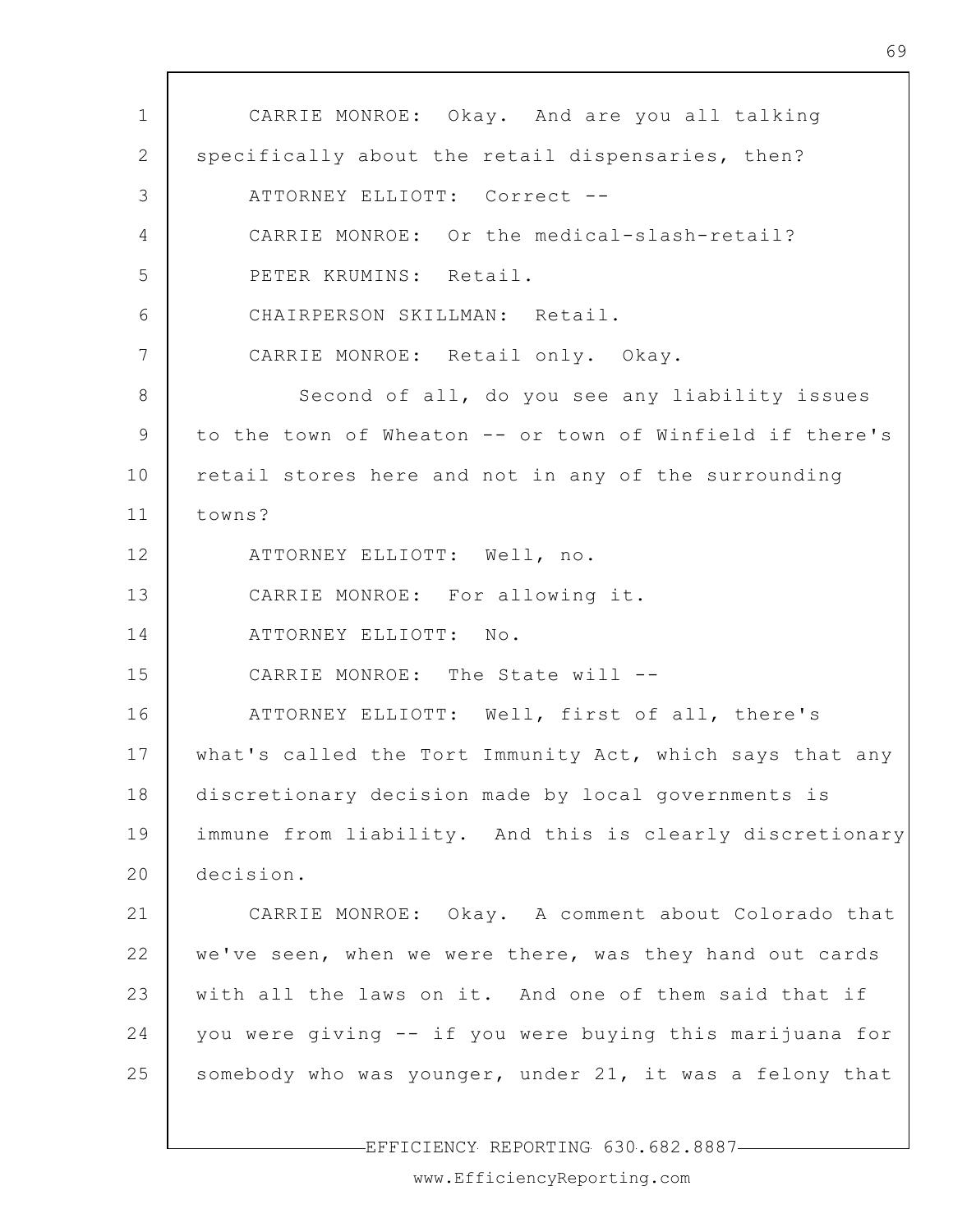1

you were committing.

2 3 Are these the same laws that the State of Illinois has?

4 5 6 7 8 9 10 11 12 13 14 15 16 17 18 19 20 21 22 23 24 25 I'm not familiar with the state laws. CHIEF SCHAR: I'm not -- I don't believe they've updated the law to make it a felony. It would be a misdemeanor based on the quantity that you can buy. CARRIE MONROE: So yeah, we were really surprised when we were reading that, we were like, wow, it's so  $-$ it's not illegal anymore, but if you are to give it to an underage kid, it was a felony. CHIEF SCHAR: I have not seen in the law where it's a felony. But I could be wrong. ATTORNEY ELLIOTT: I haven't seen any changes to that either. CARRIE MONROE: Okay. That's it. Thank you. CHAIRPERSON SKILLMAN: Thank you. Anyone else like to comment about cannabis dispensaries and the zoning of said dispensaries? DONNA BUCHHOLTZ: Hi. I'm Donna Buchholtz,  $B-u-c-h-h-o-l-t-z$  -- that's a curse -- 27 West 300 Williams. And I didn't come in here with a prepared statement, I've just been kind of scribbling notes as I'm sitting here, and I probably can't even read them. But the first thing I heard was financial, and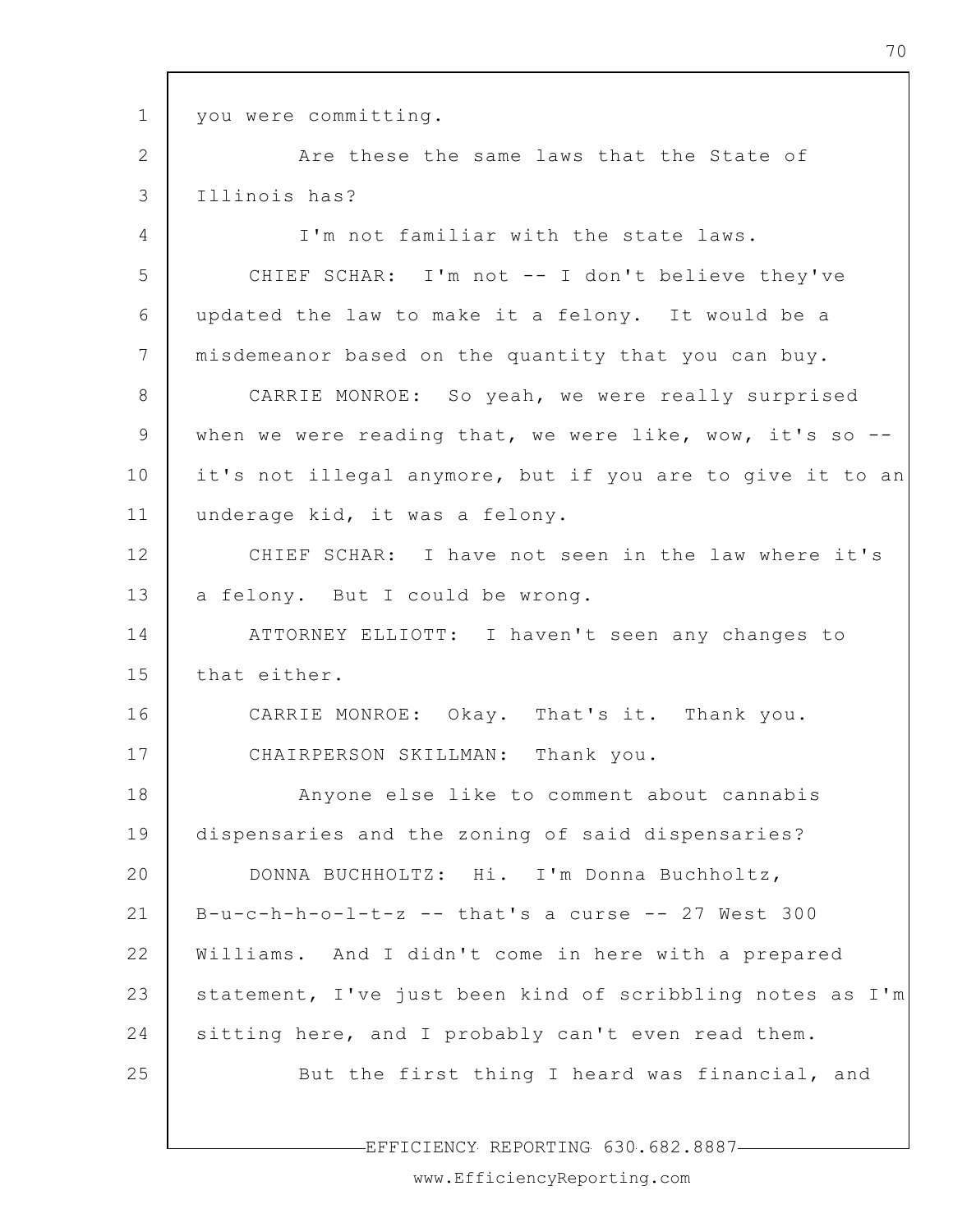| $\mathbf 1$     | money, and money coming into the Village; which is a     |
|-----------------|----------------------------------------------------------|
| 2               | great thing.                                             |
| 3               | But I've lived there 36 years. We've had the             |
| 4               | hospital. And at that time, way back when, they never    |
| 5               | contributed to Winfield.                                 |
| 6               | We didn't have, you know, the $-$ I don't see any        |
| $7\phantom{.0}$ | of the retail things here in the city -- or in the       |
| 8               | village really having ever grown. I mean, we have a lot  |
| 9               | of empty spaces in little shopping mall over here, and   |
| 10              | empty spaces now where the fuel company used to be.      |
| 11              | I just think all of our efforts to bring people          |
| 12              | in, it's almost like we're spinning our wheels. I        |
| 13              | haven't seen the growth in retail in Winfield that we've |
| 14              | tried to -- to get.                                      |
| 15              | And -- and can't -- and this thing with the              |
| 16              | cannabis, it -- all the other municipalities are saying  |
| 17              | There's got to be a reason, you know, why.<br>no.        |
| 18              | And I -- I'm just afraid that it's going to              |
| 19              | bring in, you know, $a - a$ group of people that we      |
| 20              | wouldn't necessarily want here in the village. There --  |
| 21              | and just -- we can't be threatened with higher property  |
| 22              | taxes and higher sales taxes just because we haven't     |
| 23              | brought in the revenue in other ways.                    |
| 24              | And you know, Bucky's is going to bring in               |
| 25              | money. The red light camera, if it's like three years    |
|                 |                                                          |

EFFICIENCY REPORTING 630.682.8887-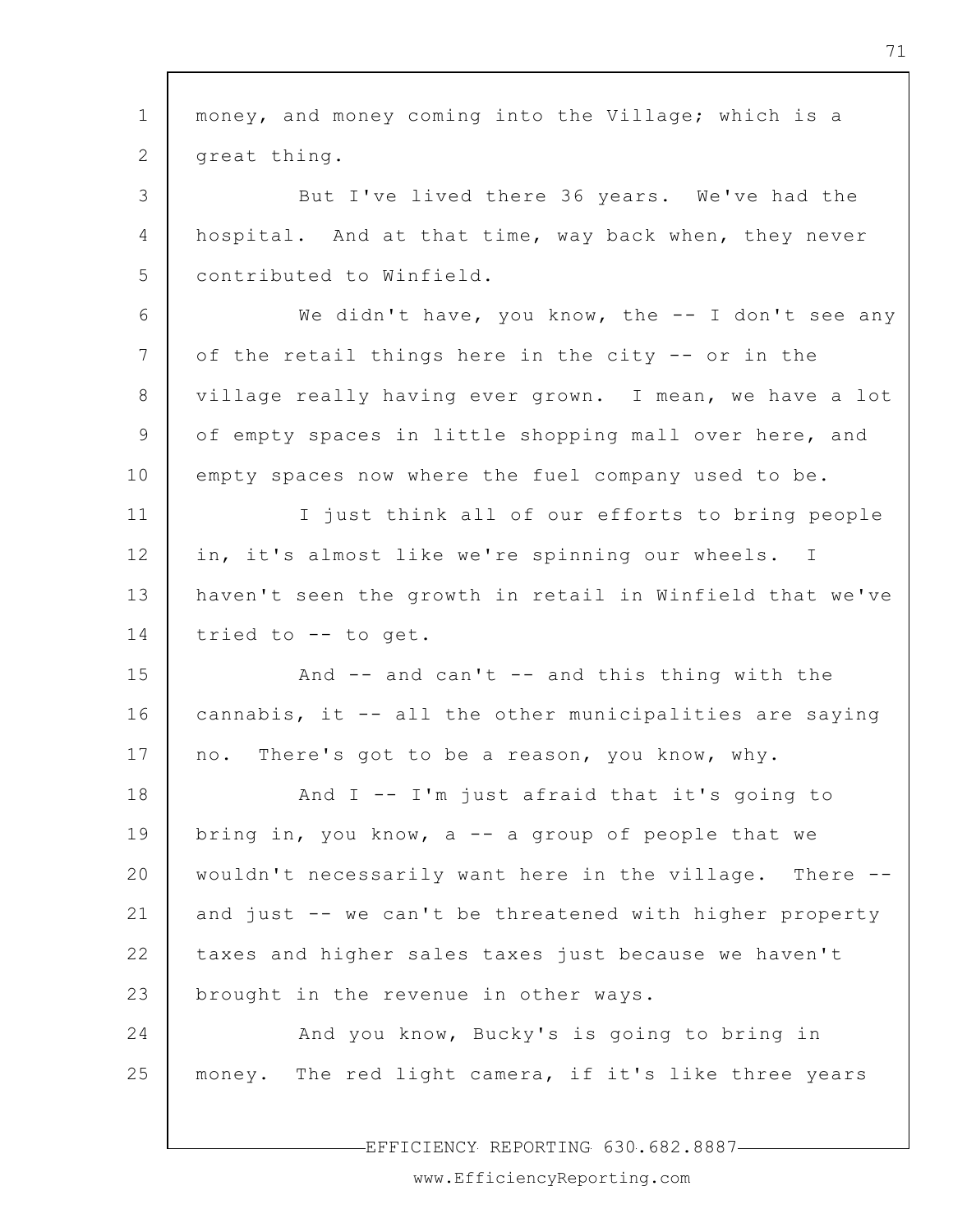1 2 3 4 5 6 7 8 9 10 11 12 13 14 15 16 17 18 19 20 21 22 23 24 25 EFFICIENCY REPORTING 630.682.8887 down the line before they even start to develop this part of Roosevelt Road, or IDOT, you know, does that, we've got three years yet with the cameras. We can enforce home rule on the hospital if we had to. I just don't think that -- I think whatever money it does bring in, we're just going to use it for a larger police, you know, presence; we're going to be subject to perhaps like -- I don't know, one of the fellows had said more burglaries into the homes if people are looking for money. They're going to look for, you know, the  $-$ - the cars to break into to get the money, because hey, the dispensary's right down the -- right down the block; so let's go see where we can get some money, if they don't have it themselves. I just really think it's going to be detrimental to Winfield. I really do. And you know, I've got a couple teenage kids, and I wouldn't want them to say, hey, let's go to grandma's house because we can buy -- we can get some weed, or dad can get some weed. I don't think Winfield -- I mean, Winfield is a -- to me is like a little haven amongst all this other stuff going on around us. And I like our town. And I really hate to see it change. So thank you. CHAIRPERSON SKILLMAN: Thank you.

www.EfficiencyReporting.com

72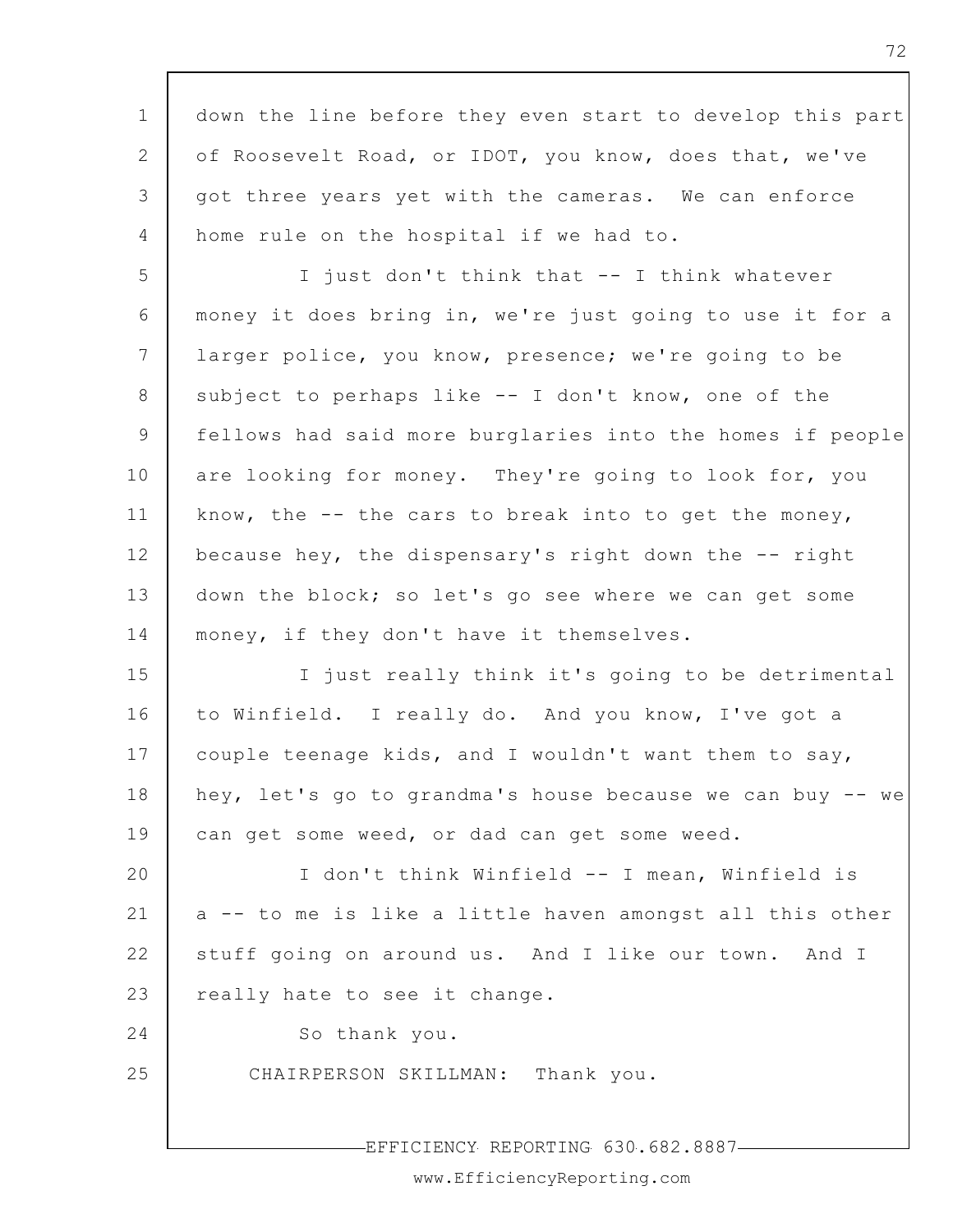1 2 3 4 5 6 7 8 9 10 11 12 13 14 15 16 17 18 19 20 21 22 23 24 25 EFFICIENCY REPORTING 630.682.8887 Anyone else? Address the board? The Commission? (The witness was duly sworn.) CATHY HOCHBERG: My name is Cathy Hochberg, 0S -- 0S676 Cleveland. It's hard to believe that in the 1970s I was a college student that would never believe that I would be testifying at a public hearing about weed. But we discuss with our city. But these are the changing times. This isn't an issue of legalization. It's already going to be legal on 1/1/20. You've already got people in the community that partake in Winfield, in Naperville, Lisle, and God knows, even Wheaton. As Mr. Barrett stated earlier, this is a financial decision. I -- my husband -- my husband and I have lived here for 16 years, we've seen a lot of proposals come across this city -- the village, including one that Mr. Barrett alluded to earlier, and that's the outsourcing of police. Which is something that, thank God, for the present time is off the table. I see no reason why we wouldn't want to have a dispensary here. We can tax it however we would want to tax it. In our travels we visited dispensaries in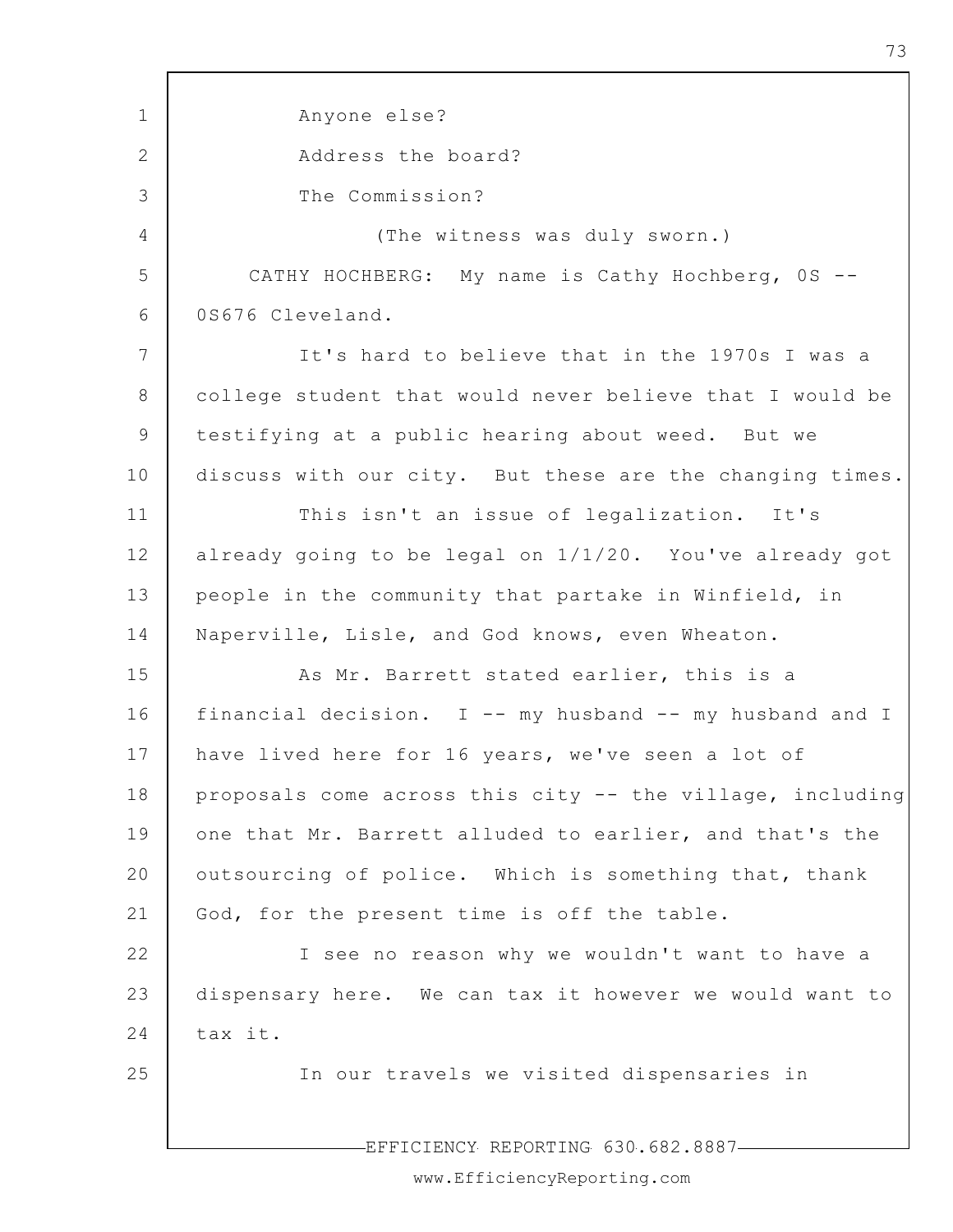1 2 3 4 5 6 7 8 9 10 11 12 13 14 15 16 17 18 19 20 21 22 23 24 25 EFFICIENCY REPORTING 630.682.8887 Oregon, purely as a field trip. As the chief indicated, they buzz you in. You show your I.D., you're buzzed in. And that's a very secure environment. They're not that -- they don't necessarily have flashing lights all over the place advertising that here we are, here we are. Many of them are very low key. You wouldn't necessarily know what they are unless you knew that that's where they are. So zoning, I really don't have a strong opinion of it. The State has the -- the requirement of 1500 feet between dispensaries. We can figure out whatever we want to do on the zoning issue. But I see no reason why we would want to pass up this opportunity. Thank you. CHAIRPERSON SKILLMAN: Thank you. Anyone else want to come up to offer a thought or opinion on this? Ask a question? Because once we close public comments, that will be the end of public comment. So going once...that's all you get. Okay. We'll close public comments for this portion of the public hearing. Now, I would like to have the Board of Commissioners discuss the zoning. What do we want to do with -- what would our recommendation to the Village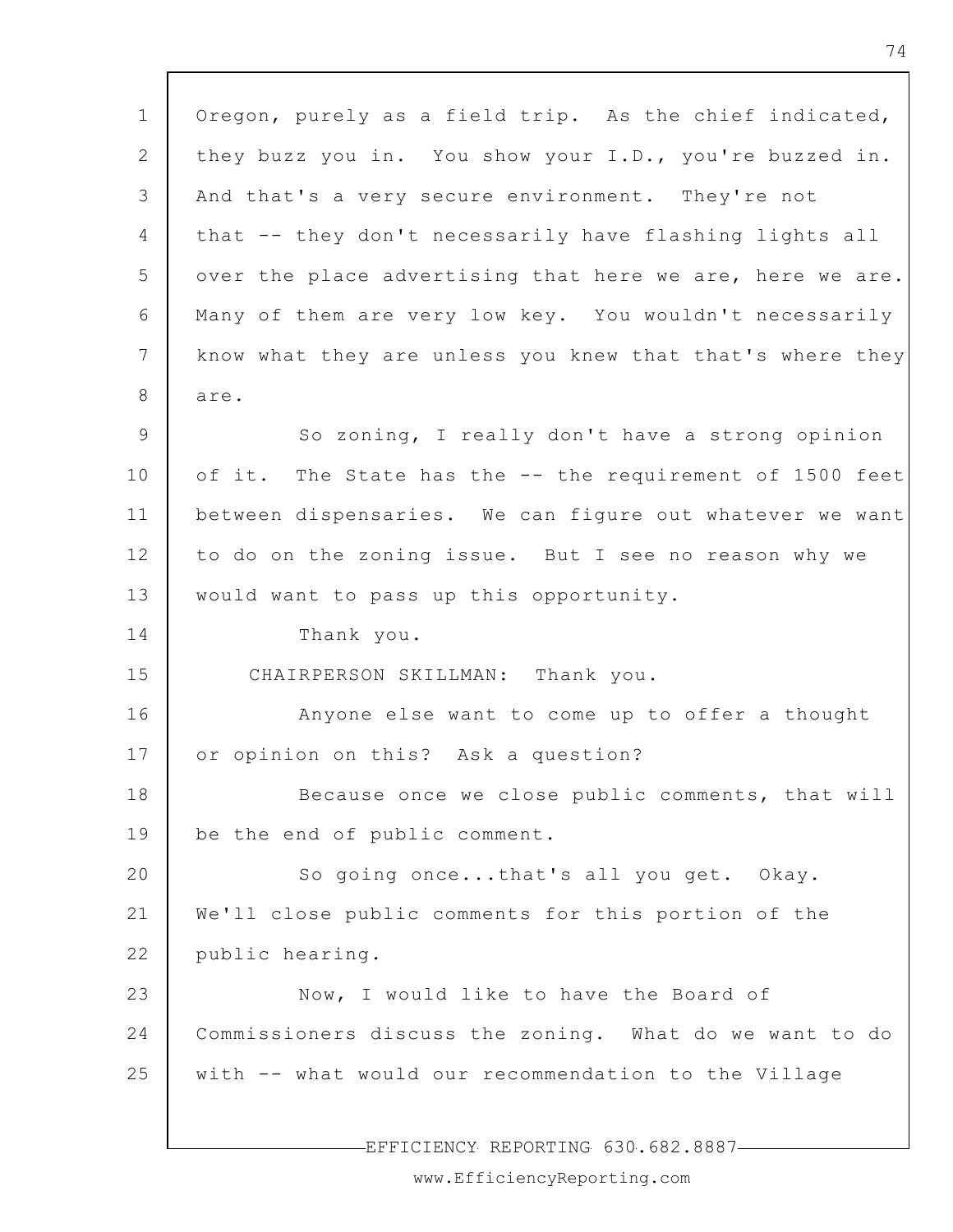1 2 3 4 5 6 7 8 9 10 11 12 13 14 15 16 17 18 19 20 21 22 23 24 25 Board be regarding the zoning? COMMISSIONER LOFTUS: I have one question maybe for Kathy. ATTORNEY ELLIOTT: Sure. COMMISSIONER LOFTUS: We're going down the special use process. So under a scenario where this all passes, and go through the special use permit, someone gets a dispensary opened -- and I think these things sometimes close and move around a little bit, from my understanding. So if it were to close, does the special use permit go with the operator? ATTORNEY ELLIOTT: No. COMMISSIONER LOFTUS: Does it stay with the property? ATTORNEY ELLIOTT: It stays with the property. COMMISSIONER LOFTUS: Okay. ATTORNEY ELLIOTT: And Peter, what, special use permits lapse in six months? PETER KRUMINS: I think it's 12 months. ATTORNEY ELLIOTT: 12 months? PETER KRUMINS: If your special use it not used in 12 months, then it lapses. But I would have to double-check for sure. COMMISSIONER LOFTUS: I was talking about the scenario where it actually opens up.

EFFICIENCY REPORTING 630.682.8887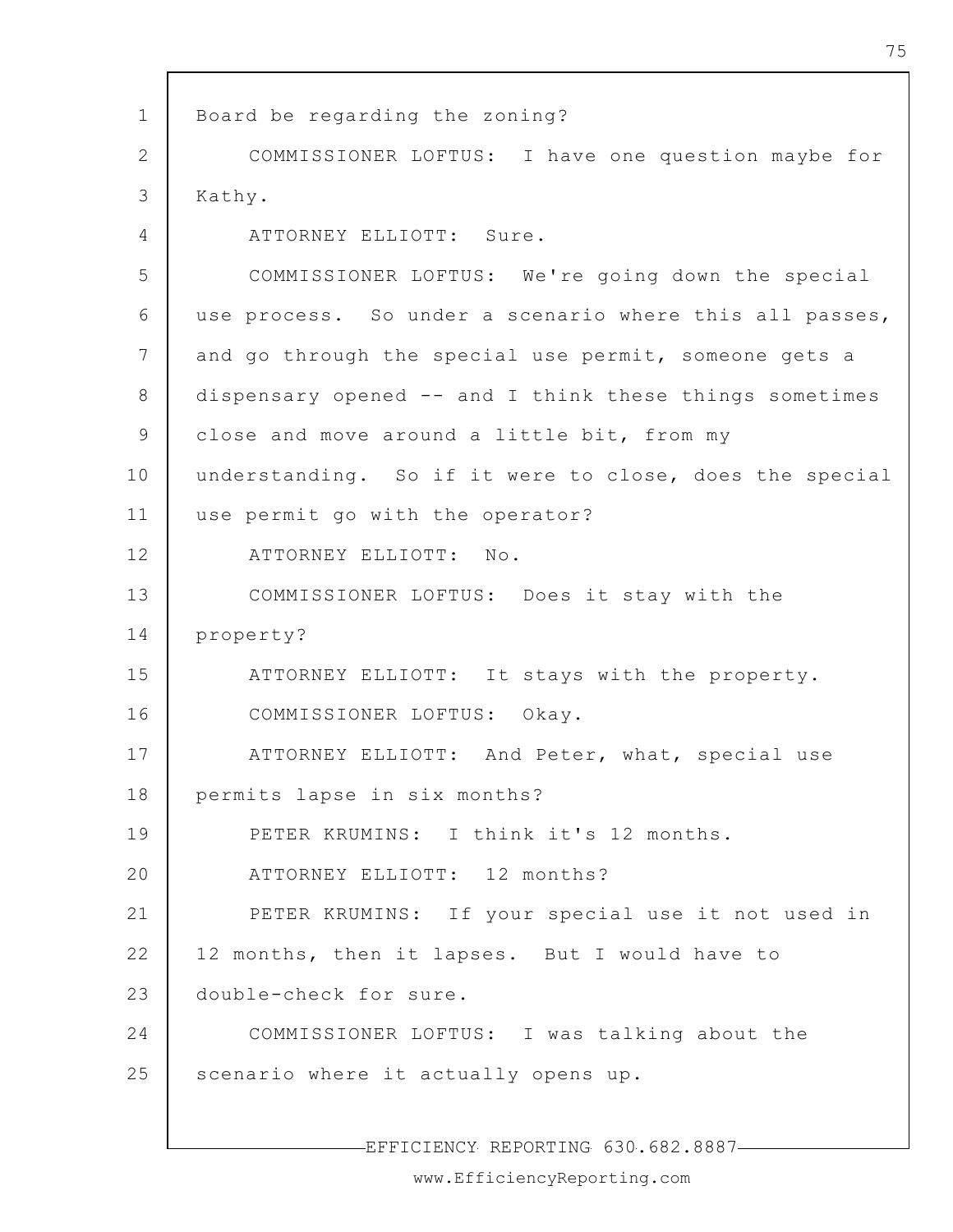1 2 3 4 5 6 7 8 9 10 11 12 13 14 15 16 17 18 19 20 21 22 23 24 25 ATTORNEY ELLIOTT: Right. COMMISSIONER LOFTUS: They're in business, they decide, well, there's another place that I'd rather do it. And obviously they have their license, so they can do that. So someone else with a license would have to come in. ATTORNEY ELLIOTT: Right. COMMISSIONER LOFTUS: But the zoning -- there's really no control -- if someone has a license and this has already got a special use permit, someone can pop right in that particular spot. That was my question. ATTORNEY ELLIOTT: Yes. COMMISSIONER PITTNER: It lays fallow for a year, then you can't. Then you got to come back. ATTORNEY ELLIOTT: Yeah. It would lapse at some point, but...yeah. If you're zoning for the use, not the particular owner. COMMISSIONER LOFTUS: Operator. ATTORNEY ELLIOTT: Right. CHAIRPERSON SKILLMAN: Do you know, does the state have any thoughts of transferring licenses, or does someone have to start all over? If -- a licensee goes out of business, and - but it's still in a -- a granted special use area, does that license transfer, or is that license dead, gone?

-EFFICIENCY REPORTING 630.682.8887-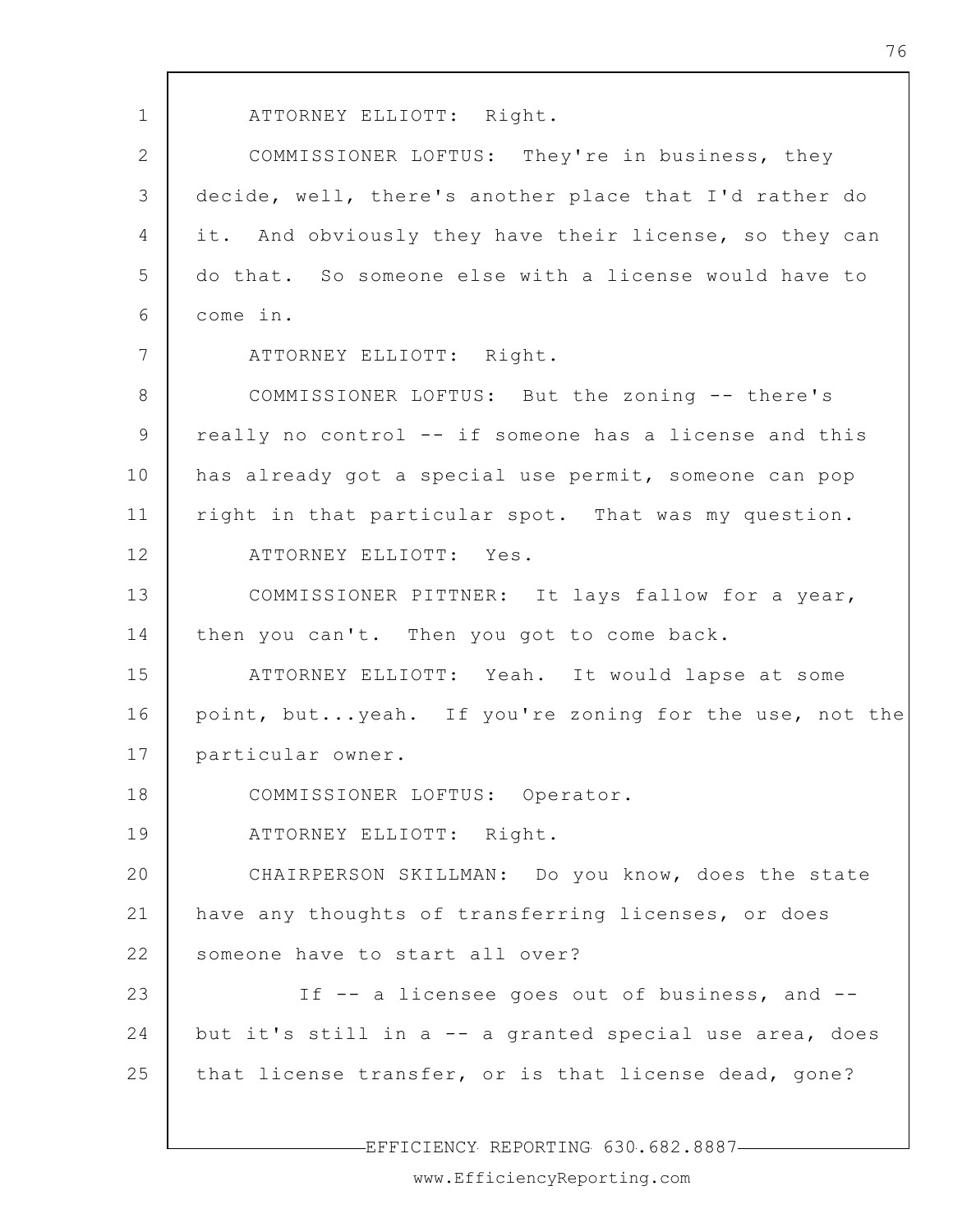1 2 3 4 5 6 7 8 9 10 11 12 13 14 15 16 17 18 19 20 21 22 23 24 25 ATTORNEY ELLIOTT: I don't know that they allow the -- I would have to research that. But as -- but even if they did allow transfers, you would -- you'd have to go through the same process to be -- to get a license. COMMISSIONER KOVACS: There's he got to be a change-of-control clause in the license. ATTORNEY ELLIOTT: Right. COMMISSIONER KOVACS: It would be just like gambling licenses where you could assign them, but the assignee has to meet the same licensing criteria. ATTORNEY ELLIOTT: Right. Right. CHAIRPERSON SKILLMAN: Okay. ATTORNEY ELLIOTT: And there are limited numbers, so...it's controlled by that, and then, you know, there's pretty strict background checks on issuing the permits. As well as all the criteria for operation, which, you know, we touched on a little bit the security and all that stuff. CHAIRPERSON SKILLMAN: Okay. So Commissioners, what are your thoughts on the location? Or let's -- I'm sorry. Let me back up. What are your thoughts on this draft ordinance? Is there anything we wanted to change in this draft -- recommend to the Village Board that would change in this draft ordinance?

EFFICIENCY REPORTING 630.682.8887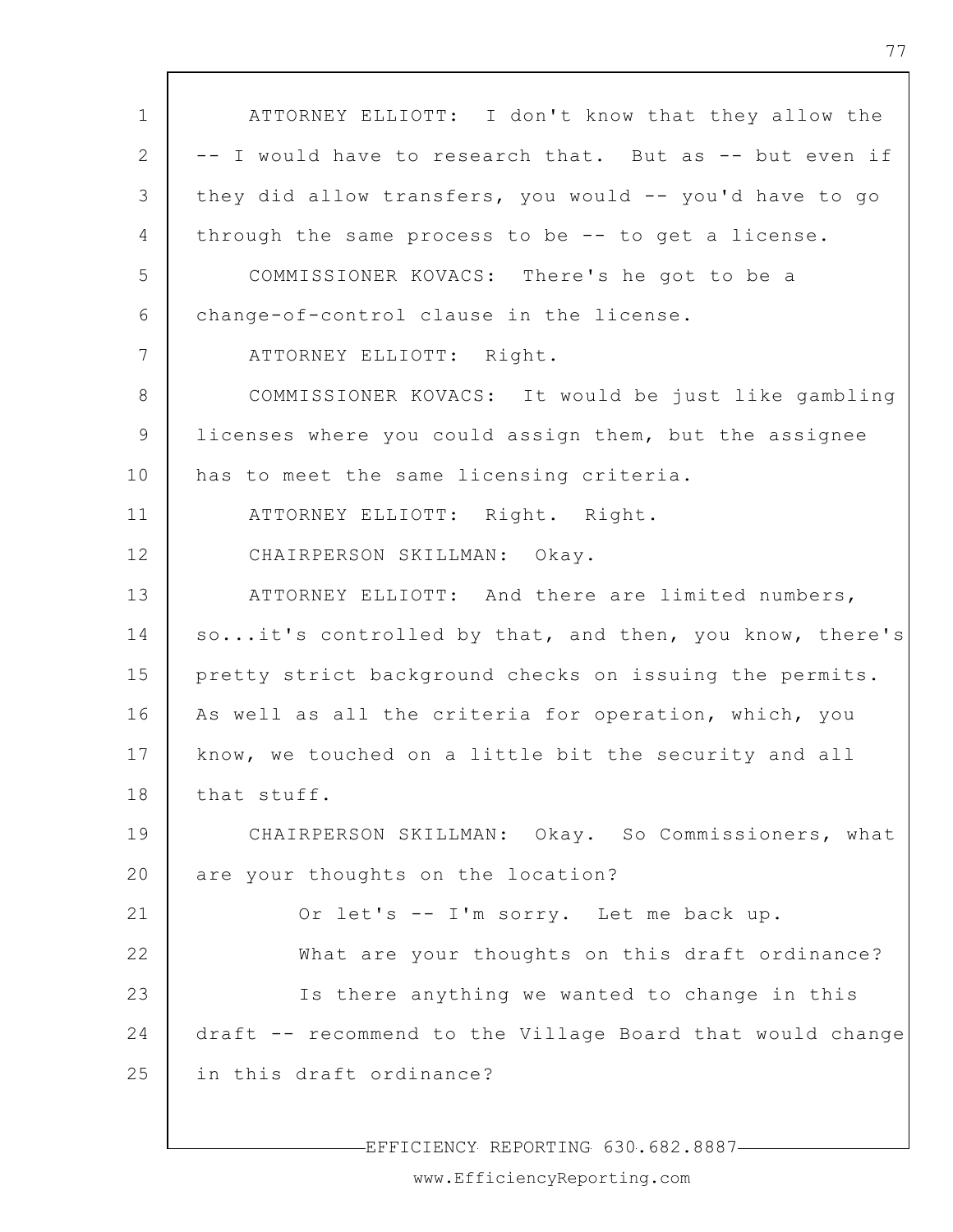1 2 3 4 5 6 7 8 9 10 11 12 13 14 15 16 17 18 19 20 21 22 23 24 25 COMMISSIONER FAEDTKE: My only concern is regarding the 1,000 feet. I'd almost like to take that out of there and then put the burden on the person applying to come in. Because we may have conditions where they're just within a few feet, and we may say, oh, no, that's too close to a school or -- you know, whatever the condition is. And make that as part of the special use as opposed to in the ordinance. COMMISSIONER LOFTUS: I agree. We don't have this large area that -- you know, we can't analyze every property. I mean, look at the map. It's very specific locations we're talking about. So if we're comfortable with those locations, I agree that that would be part of the special use process to identify how close it is to any school or anything else. And we could take that under consideration. ATTORNEY ELLIOTT: So just add it as a factor, you know, how close they are instead of having a specific distance requirement? COMMISSIONER LOFTUS: Yes. COMMISSIONER KOVACS: Seems to me the residential prohibition really deals with the issue pretty effectively. You know, in terms of Peter's map, the circles are all within the residential blue, and it's not

EFFICIENCY REPORTING 630.682.8887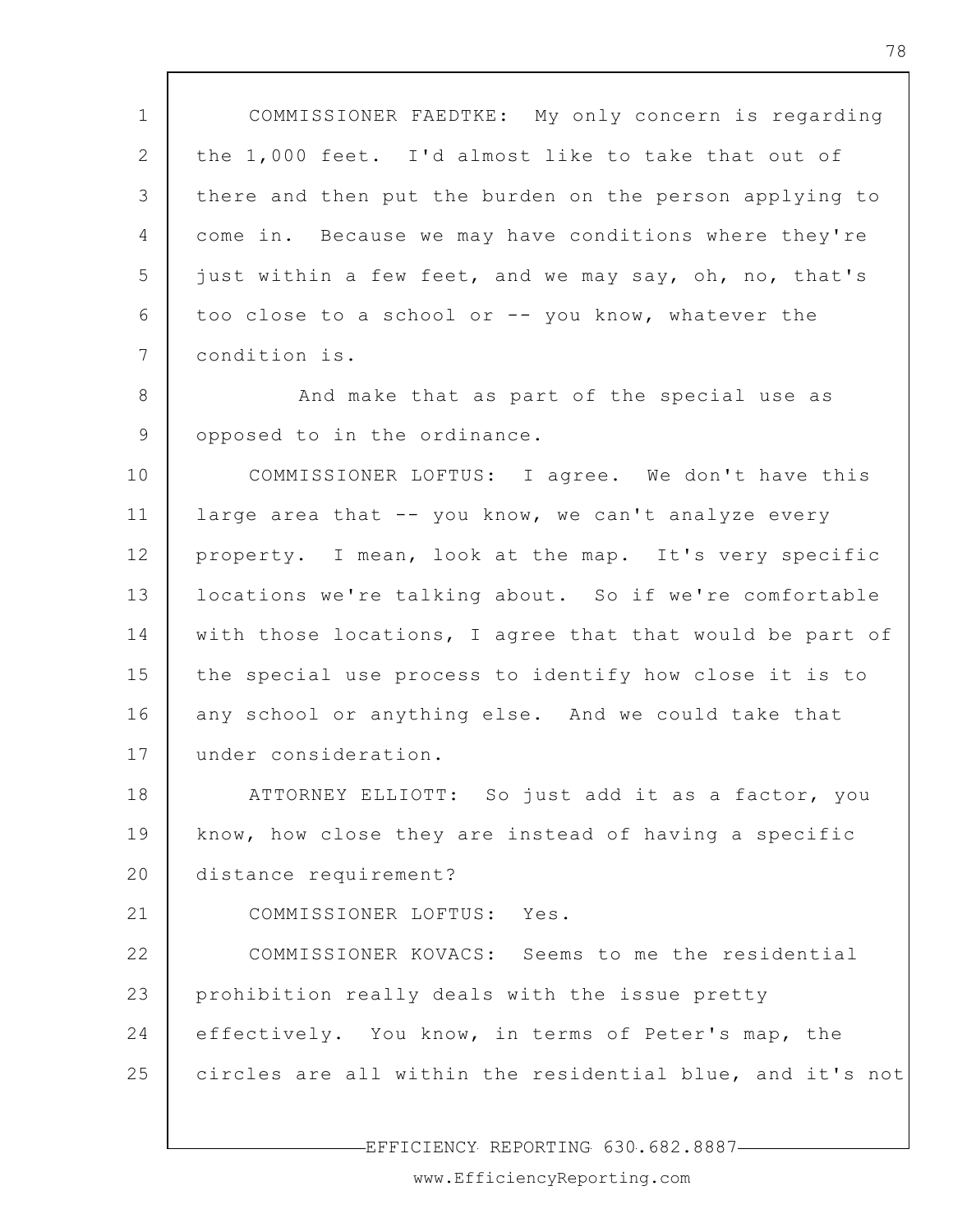1 2 3 4 5 6 7 8 9 10 11 12 13 14 15 16 17 18 19 20 21 22 23 24 25 permitted in the residential anyway. ATTORNEY ELLIOTT: Right. COMMISSIONER KOVACS: So again, I don't -- I think it's a complication we don't need, because of the residential prohibition. COMMISSIONER PITTNER: How far can a liquor store be from a school or daycare center? ATTORNEY ELLIOTT: 100 feet. COMMISSIONER PITTNER: So wouldn't that be the standard? I mean, it's the same situation. That should be at least the minimum standard. ATTORNEY ELLIOTT: Yeah. Sounds to be. COMMISSIONER PITTNER: If you're worried about the 5 -- 1,000 feet. Should be consistent; right? Shouldn't have a marijuana law different than an alcohol law in terms of location. PETER KRUMINS: So do you want to --COMMISSIONER PITTNER: In my opinion. PETER KRUMINS: -- just remove it altogether, or put the -- some kind of phrase that that it should be consistent with liquor store? CHAIRPERSON SKILLMAN: I would -- I would suggest we make it consistent with the liquor store. Or -- or remove it altogether, actually, but let -- I agree

EFFICIENCY REPORTING 630.682.8887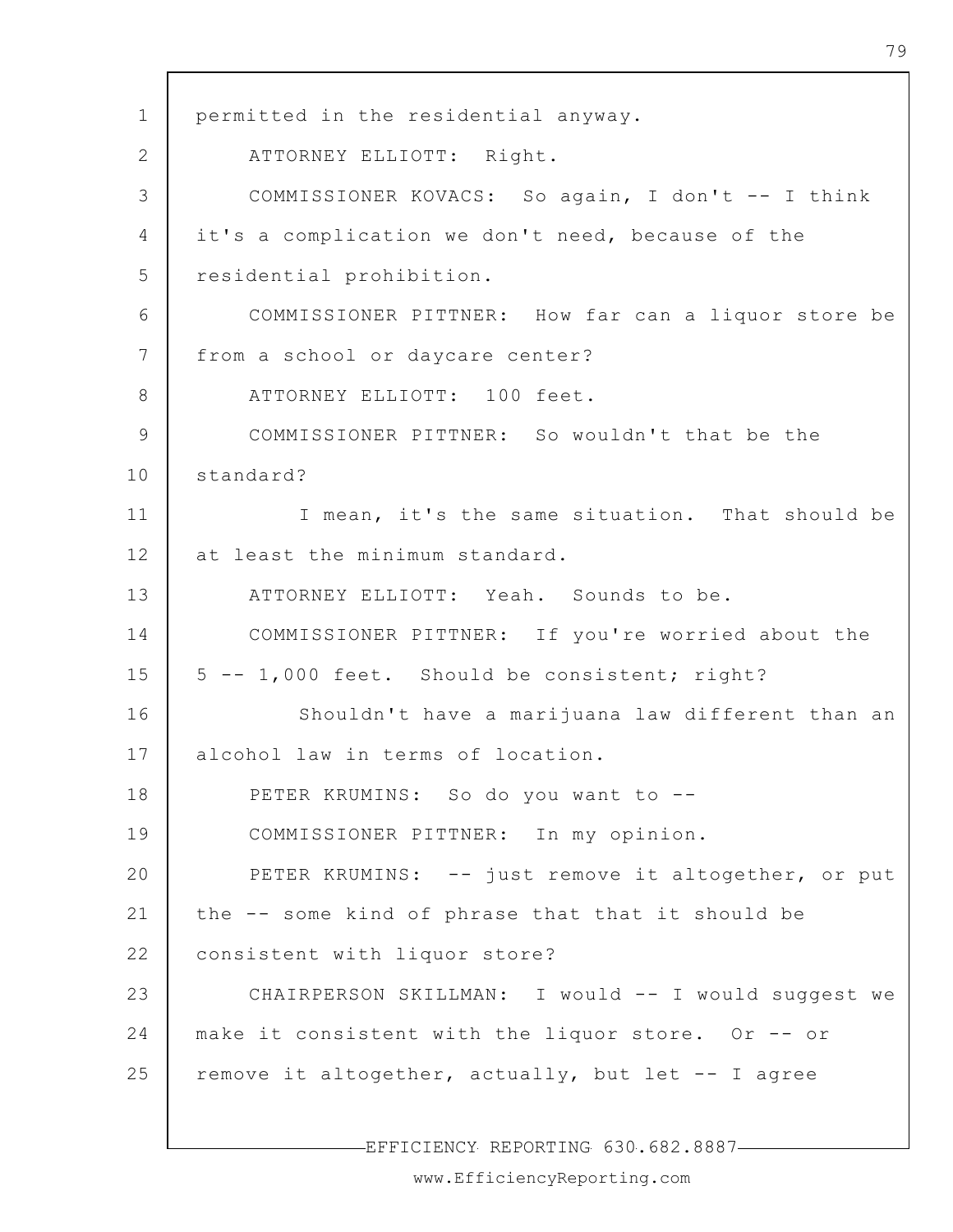1 2 3 4 5 6 7 8 9 10 11 12 13 14 15 16 17 18 19 20 21 22 23 24 25 with -- with Henry's stated it. PETER KRUMINS: Kind of have a standard during your special use. COMMISSIONER PITTNER: I think you need a standard. Unless you're not caring about a standard. If you really want to let it be right next to the daycare center, then let's let it happen that way, you know. And not have extra restrictions to them when they come to us to ask for the -- you know, the zoning change there. So to me it should be consistent. There's a consistent way of doing things, life is good, life is easy, and we move on. There's no -- no question about it whatsoever. PETER KRUMINS: Well, we -- I think we have a liquor store within 100 feet of a daycare. COMMISSIONER PITTNER: Yeah. PETER KRUMINS: It was there when I got to town, and it was -- COMMISSIONER PITTNER: But they'd have to come in front of this body, and the board would have to approve it. CURT BARRETT: And that could be grandfathered. ATTORNEY ELLIOTT: Right. COMMISSIONER PITTNER: There's methods to say, hey, you know, I'd really like to do this, you know, it's a

EFFICIENCY REPORTING 630.682.8887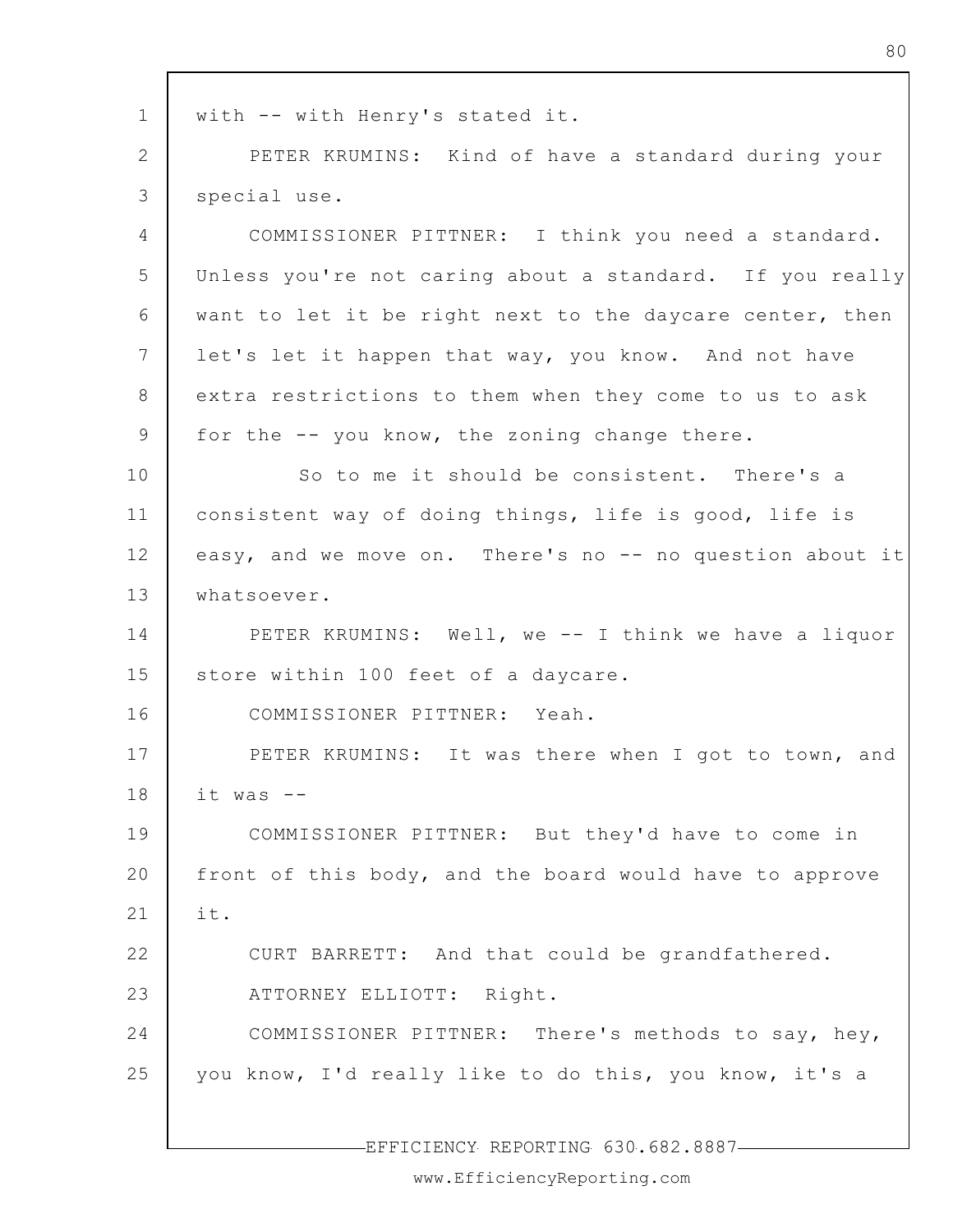| $\mathbf 1$<br>negative -- doesn't have any negative impacts, what do<br>you think?<br>2<br>3<br>And we get a chance to talk about it, then --<br>$\overline{4}$<br>then the Village Board gets a chance to decide, you know,<br>5<br>what they want to do. If they wanted to go less than,<br>6<br>so -- but I think it's a reasonable standard from, you<br>7<br>know, alcohol and -- and you know -- I don't know why<br>8<br>we'd make -- extend it; I don't know why we'd make it<br>9<br>less.<br>10<br>CHAIRPERSON SKILLMAN: Do we want to look at hours<br>11<br>of operations?<br>12<br>Or was that something we could also cover under<br>13<br>the special use?<br>14<br>It's from -- the state law is 6:00 a.m. to 10:00<br>15<br>p.m.<br>16<br>ATTORNEY ELLIOTT: You -- right.<br>17<br>PETER KRUMINS: Before we do that, let's take a step<br>back.<br>18 |  |
|-------------------------------------------------------------------------------------------------------------------------------------------------------------------------------------------------------------------------------------------------------------------------------------------------------------------------------------------------------------------------------------------------------------------------------------------------------------------------------------------------------------------------------------------------------------------------------------------------------------------------------------------------------------------------------------------------------------------------------------------------------------------------------------------------------------------------------------------------------------------------|--|
|                                                                                                                                                                                                                                                                                                                                                                                                                                                                                                                                                                                                                                                                                                                                                                                                                                                                         |  |
|                                                                                                                                                                                                                                                                                                                                                                                                                                                                                                                                                                                                                                                                                                                                                                                                                                                                         |  |
|                                                                                                                                                                                                                                                                                                                                                                                                                                                                                                                                                                                                                                                                                                                                                                                                                                                                         |  |
|                                                                                                                                                                                                                                                                                                                                                                                                                                                                                                                                                                                                                                                                                                                                                                                                                                                                         |  |
|                                                                                                                                                                                                                                                                                                                                                                                                                                                                                                                                                                                                                                                                                                                                                                                                                                                                         |  |
|                                                                                                                                                                                                                                                                                                                                                                                                                                                                                                                                                                                                                                                                                                                                                                                                                                                                         |  |
|                                                                                                                                                                                                                                                                                                                                                                                                                                                                                                                                                                                                                                                                                                                                                                                                                                                                         |  |
|                                                                                                                                                                                                                                                                                                                                                                                                                                                                                                                                                                                                                                                                                                                                                                                                                                                                         |  |
|                                                                                                                                                                                                                                                                                                                                                                                                                                                                                                                                                                                                                                                                                                                                                                                                                                                                         |  |
|                                                                                                                                                                                                                                                                                                                                                                                                                                                                                                                                                                                                                                                                                                                                                                                                                                                                         |  |
|                                                                                                                                                                                                                                                                                                                                                                                                                                                                                                                                                                                                                                                                                                                                                                                                                                                                         |  |
|                                                                                                                                                                                                                                                                                                                                                                                                                                                                                                                                                                                                                                                                                                                                                                                                                                                                         |  |
|                                                                                                                                                                                                                                                                                                                                                                                                                                                                                                                                                                                                                                                                                                                                                                                                                                                                         |  |
|                                                                                                                                                                                                                                                                                                                                                                                                                                                                                                                                                                                                                                                                                                                                                                                                                                                                         |  |
|                                                                                                                                                                                                                                                                                                                                                                                                                                                                                                                                                                                                                                                                                                                                                                                                                                                                         |  |
|                                                                                                                                                                                                                                                                                                                                                                                                                                                                                                                                                                                                                                                                                                                                                                                                                                                                         |  |
|                                                                                                                                                                                                                                                                                                                                                                                                                                                                                                                                                                                                                                                                                                                                                                                                                                                                         |  |
|                                                                                                                                                                                                                                                                                                                                                                                                                                                                                                                                                                                                                                                                                                                                                                                                                                                                         |  |
| 19<br>So was there a consensus of the Plan Commission                                                                                                                                                                                                                                                                                                                                                                                                                                                                                                                                                                                                                                                                                                                                                                                                                   |  |
| 20<br>on the distance requirement?                                                                                                                                                                                                                                                                                                                                                                                                                                                                                                                                                                                                                                                                                                                                                                                                                                      |  |
| 21<br>CHAIRPERSON SKILLMAN: I think so. Yeah.                                                                                                                                                                                                                                                                                                                                                                                                                                                                                                                                                                                                                                                                                                                                                                                                                           |  |
| 22<br>COMMISSIONER FAEDTKE: Yeah.                                                                                                                                                                                                                                                                                                                                                                                                                                                                                                                                                                                                                                                                                                                                                                                                                                       |  |
| 23<br>CHAIRPERSON SKILLMAN: I'm in agreement with it.                                                                                                                                                                                                                                                                                                                                                                                                                                                                                                                                                                                                                                                                                                                                                                                                                   |  |
| 24<br>Doing the same as the liquor.                                                                                                                                                                                                                                                                                                                                                                                                                                                                                                                                                                                                                                                                                                                                                                                                                                     |  |
| 25<br>COMMISSIONER LOFTUS: Same as the liquor.                                                                                                                                                                                                                                                                                                                                                                                                                                                                                                                                                                                                                                                                                                                                                                                                                          |  |
| -EFFICIENCY REPORTING 630.682.8887-                                                                                                                                                                                                                                                                                                                                                                                                                                                                                                                                                                                                                                                                                                                                                                                                                                     |  |

 $\Gamma$ 

www.EfficiencyReporting.com

٦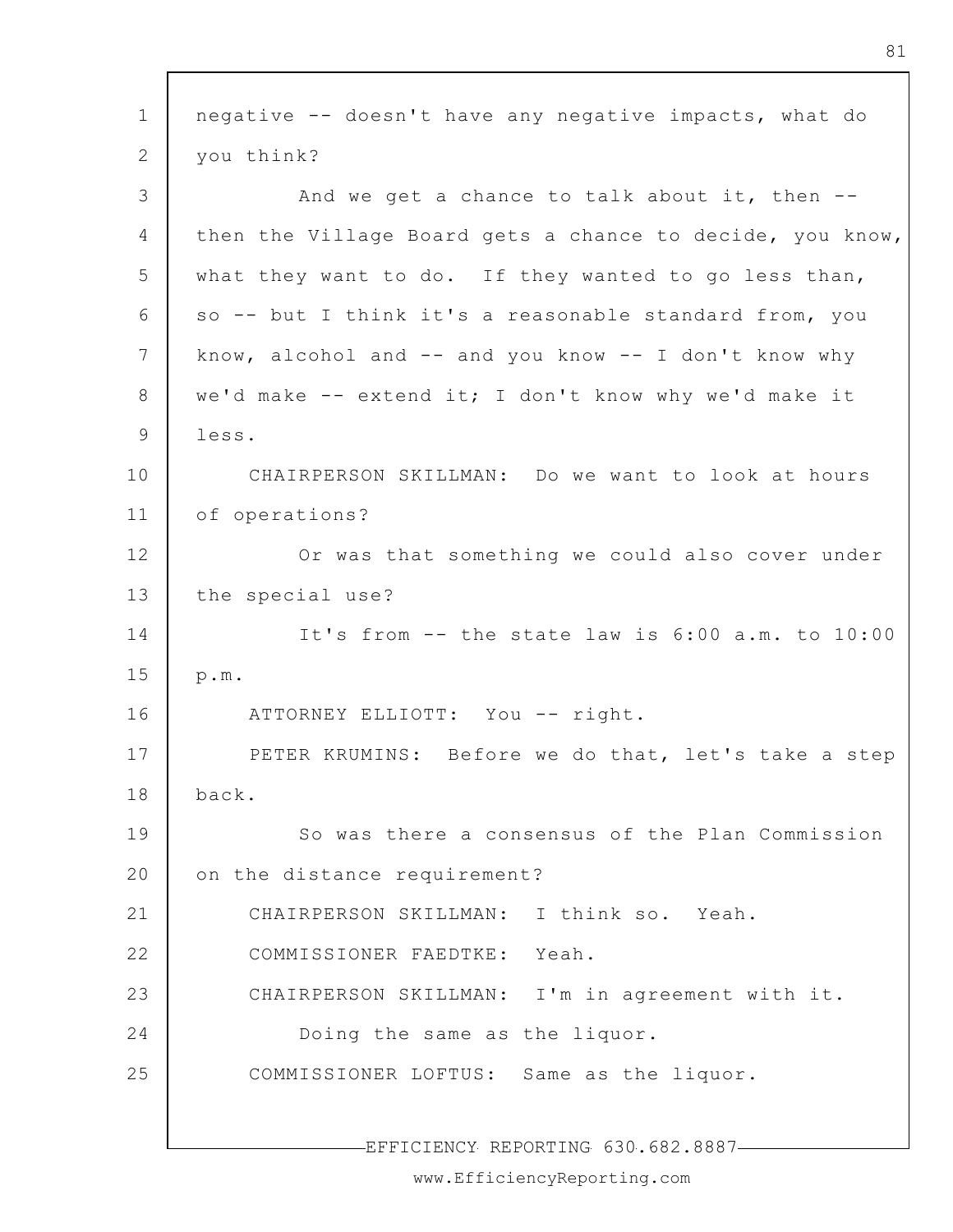| $\mathbf 1$     | ATTORNEY ELLIOTT: Okay. Okay. What --                    |
|-----------------|----------------------------------------------------------|
| 2               | CHAIRPERSON SKILLMAN: Hours of operation.                |
| 3               | ATTORNEY ELLIOTT: Hours of operation. You can do         |
| $\overline{4}$  | that either way. You can have a set standard, or you can |
| 5               | have it as a factor to review based on where they are.   |
| 6               | CHAIRPERSON SKILLMAN: You mean a location --             |
| $7\phantom{.0}$ | ATTORNEY ELLIOTT: Correct. But the thing is, if          |
| 8               | you -- if you -- preferably you would want to have a     |
| 9               | standard that would apply everywhere, because            |
| 10              | COMMISSIONER KOVACS: What's the --                       |
| 11              | ATTORNEY ELLIOTT:  it's not like, you know, bars         |
| 12              | where they're going to create noise and stuff where you  |
| 13              | might want to -- if they're closer to residential, you   |
| 14              | might want to, you know, restrict their hours. Then you  |
| 15              | might -- somewhere where nobody's going to hear them.    |
| 16              | I'm not sure you're going to have those same             |
| 17              | kind of issues, so I would probably recommend having a   |
| 18              | set standard for hours.                                  |
| 19              | COMMISSIONER KOVACS: What's the state law in liquor      |
| 20              | sales in a gas station?                                  |
| 21              | And the gas station goes in, it's going to --            |
| 22              | the State regulates liquor sales in the gas stations;    |
| 23              | right?                                                   |
| 24              | ATTORNEY ELLIOTT: No.                                    |
| 25              | COMMISSIONER KOVACS: That's 24/7 liquor sales in         |
|                 |                                                          |
|                 | EFFICIENCY REPORTING 630.682.8887-                       |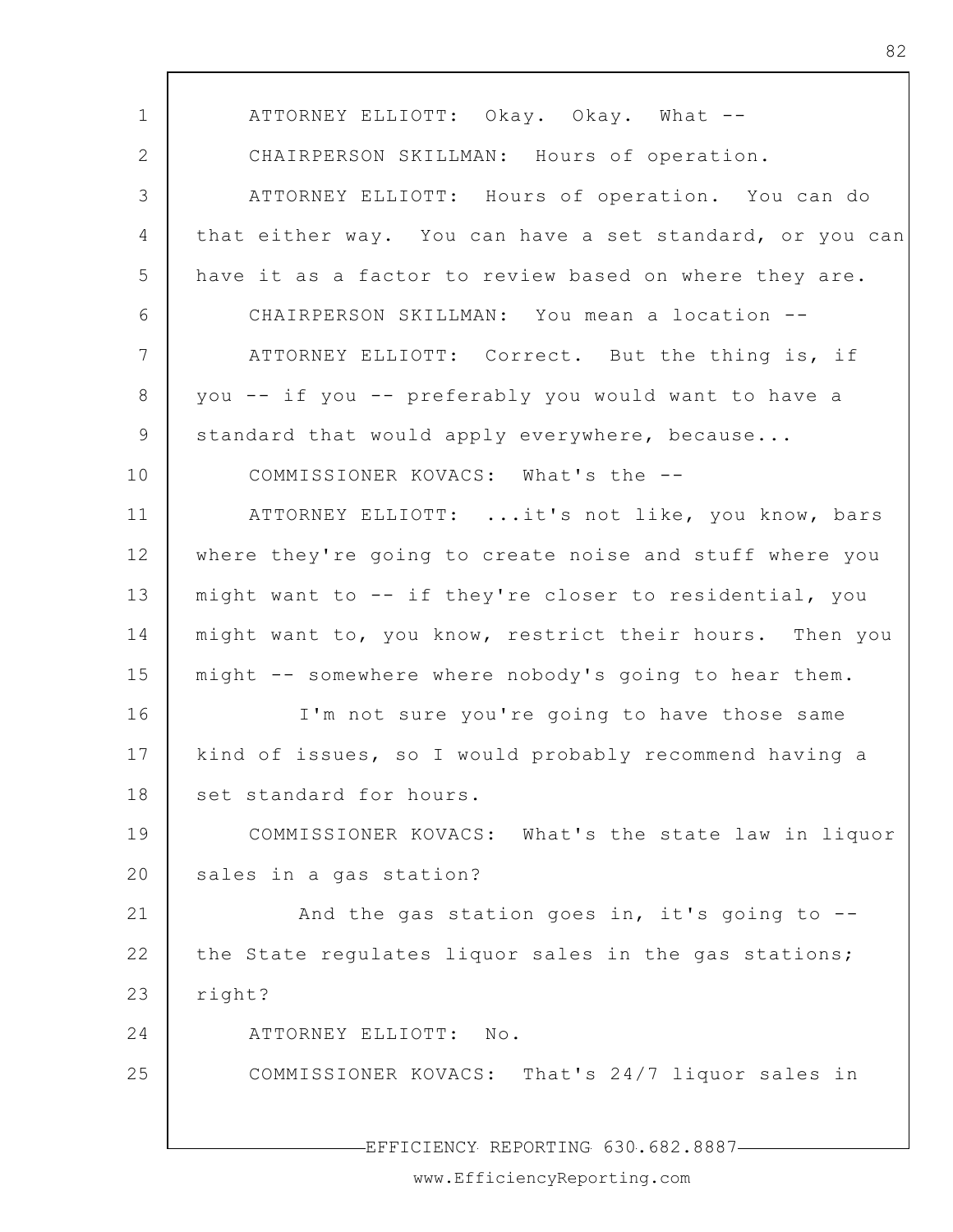1 2 3 4 5 6 7 8 9 10 11 12 13 14 15 16 17 18 19 20 21 22 23 24 25 the gas station? ATTORNEY ELLIOTT: The State doesn't regulate it. The Village regulates the hours. COMMISSIONER KOVACS: So what have we set for the Bucky's liquor sales? ATTORNEY ELLIOTT: I believe our liquor is 6:00 a.m. to -- is it 1:00 a.m., or 2:00 a.m.? PETER KRUMINS: I don't recall off the top of my head what  $-$ ATTORNEY ELLIOTT: I think later -- shorter hours on Sunday. COMMISSIONER KOVACS: I think Henry's comment about consistency again applies. ATTORNEY ELLIOTT: But the liquor hours are -- COMMISSIONER PITTNER: I think you'd love it. ATTORNEY ELLIOTT: The liquor hours are broader than what the State allows for marijuana sales. COMMISSIONER KOVACS: So it can't be symmetrical. Okay. ATTORNEY ELLIOTT: It can't be; right. CHAIRPERSON SKILLMAN: It's 6:00 a.m. to 10 p.m. ATTORNEY ELLIOTT: Right. And bars, obviously, stay open longer than 10:00 p.m. PETER KRUMINS: And we could be more restrictive, but we can't be less restrictive?

EFFICIENCY REPORTING 630.682.8887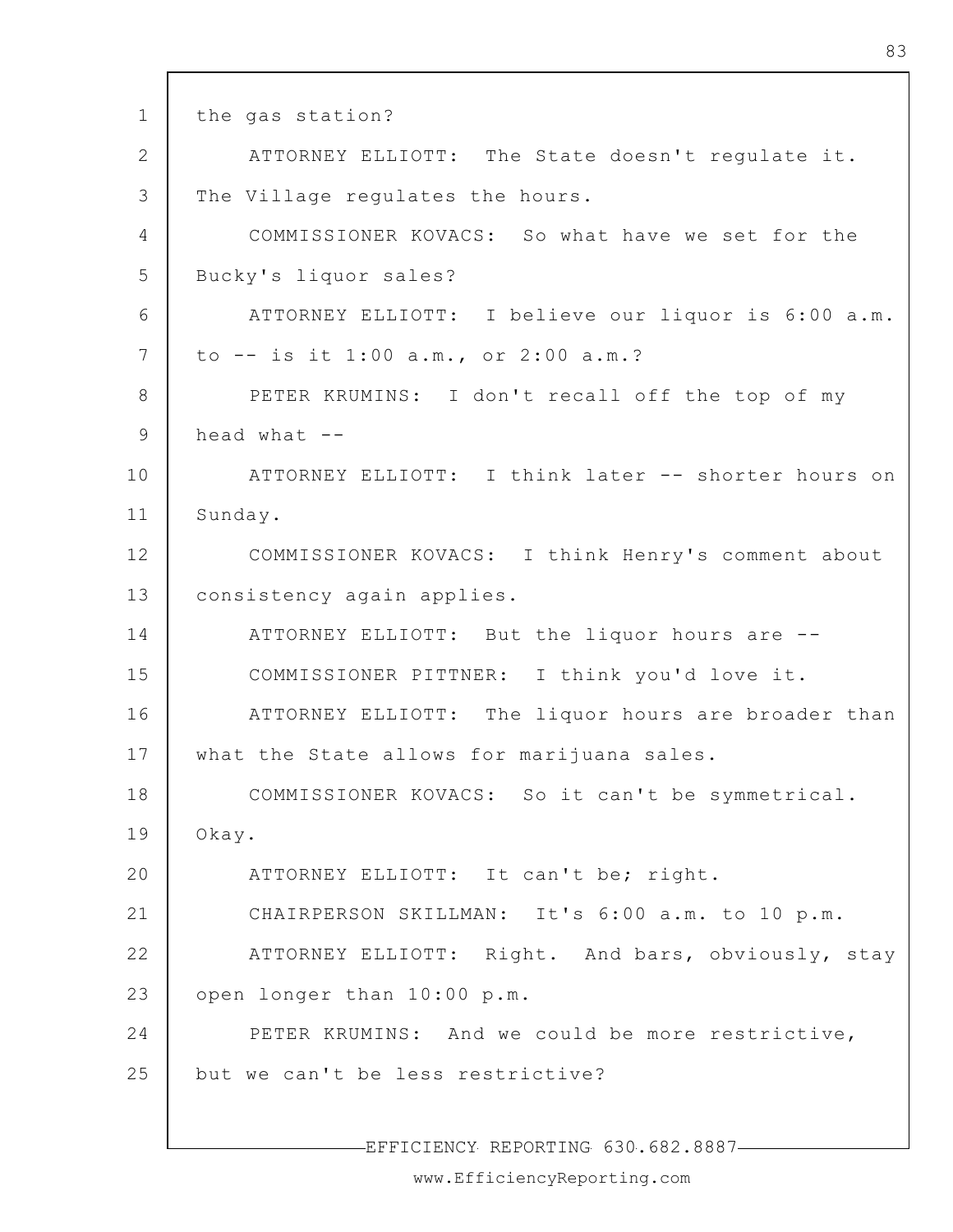1 2 3 4 5 6 7 8 9 10 11 12 13 14 15 16 17 18 19 20 21 22 23 24 25 ATTORNEY ELLIOTT: Correct. COMMISSIONER KOVACS: Can't be more expansive I think is the phrase. ATTORNEY ELLIOTT: Right. Right. CHAIRPERSON SKILLMAN: So what do you think about the hours? COMMISSIONER KOVACS: I think 6:00 to 10:00 is fine. CHAIRPERSON SKILLMAN: Bill? COMMISSIONER FAEDTKE: Yeah. COMMISSIONER LOFTUS: Yes. CHAIRPERSON SKILLMAN: I think 6:00 a.m. is too early, but I'll go along with the consensus on that one. COMMISSIONER PITTNER: Somebody getting up at 6:00. ATTORNEY ELLIOTT: That's the maximum, I'm not sure they would choose to be open. CHAIRPERSON SKILLMAN: Yeah. What else we looking at here? We have the district, the zoning district. It's being proposed that we look at North Avenue-St. Charles Road district, business district, and Roosevelt Road. Bill, what do you think of that? COMMISSIONER KOVACS: I think it's a logical place, where the yellow lines are. Fine with me. COMMISSIONER FAEDTKE: Agree.

EFFICIENCY REPORTING 630.682.8887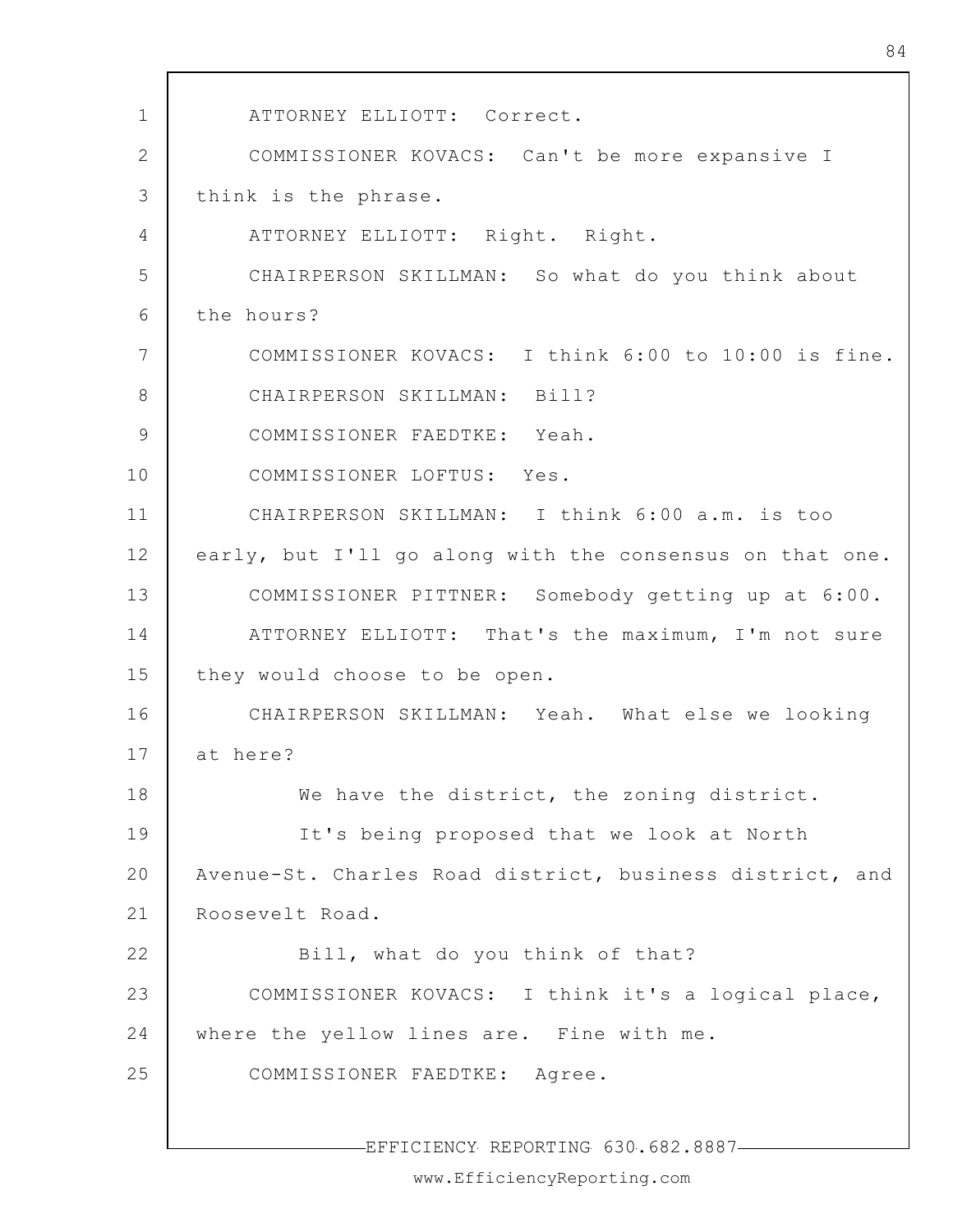| $\mathbf 1$    | CHAIRPERSON SKILLMAN: The Bills agree.                    |
|----------------|-----------------------------------------------------------|
| $\overline{2}$ | COMMISSIONER PITTNER: And tied to the Comprehensive       |
| 3              | Plan where we would anticipate the same uses along those  |
| 4              | corridors?                                                |
| 5              | COMMISSIONER KOVACS: Just another kind of dry             |
| 6              | cleaner.                                                  |
| 7              | COMMISSIONER PITTNER: Yeah. I want to be clear            |
| 8              | we're not just talking about the yellow areas if we annex |
| 9              | anything and things go on --                              |
| 10             | ATTORNEY ELLIOTT: Correct.                                |
| 11             | COMMISSIONER PITTNER: -- as long as they're in the        |
| 12             | same $--$                                                 |
| 13             | COMMISSIONER KOVACS: Zoning.                              |
| 14             | COMMISSIONER PITTNER: -- zoning and corridors.            |
| 15             | That's what we're looking for.                            |
| 16             | CHAIRPERSON SKILLMAN: Hubert?                             |
| 17             | COMMISSIONER LOFTUS: Yeah.                                |
| 18             | CHAIRPERSON SKILLMAN: I disagree completely on            |
| 19             | that. I think the only place we should allow it is on     |
| 20             | North Avenue and St. Charles Road.                        |
| 21             | And the reasons are, right now especially, the            |
| 22             | Roosevelt Road area is residential. And we were           |
| 23             | considering avoiding the residential areas. Geneva Road   |
| 24             | is off the map totally, because you know, the             |
| 25             | restrictions of the daycares, which is actually kind of   |
|                |                                                           |
|                | FFFICIFNCY REPORTING 630 682 8887                         |

-EFFICIENCY REPORTING 630.682.8887-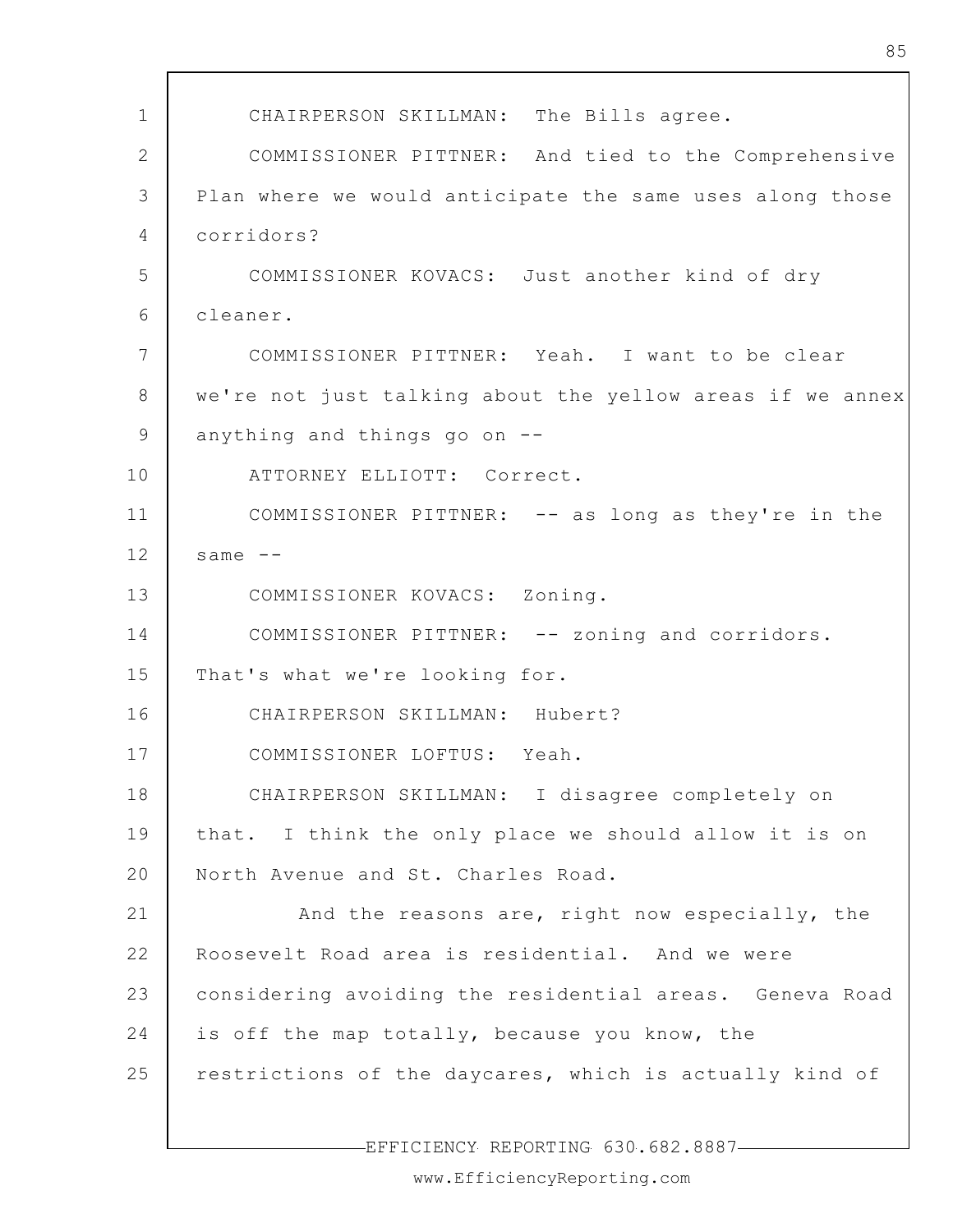| $\mathbf 1$    | moot if we -- if the Board accepts our recommendation of  |
|----------------|-----------------------------------------------------------|
| $\overline{2}$ | the same standard as a liquor store.                      |
| 3              | But primarily, we are looking for revitalized,            |
| $\overline{4}$ | brand-new, hopefully quality development on the           |
| 5              | properties that the Village has worked so hard to develop |
| 6              | along Roosevelt Road. And at this point in time I think   |
| 7              | allowing a cannabis dispensary or any cannabis use along  |
| 8              | that area would be detrimental to the development of --   |
| 9              | that we're looking at right now for Roosevelt Road. I --  |
| 10             | I can't express more how much I think it would be a       |
| 11             | mistake to put it along Roosevelt Road, at this point.    |
| 12             | Now, perhaps in one year, two years, three                |
| 13             | years, whatever it might take to get some development     |
| 14             | along Roosevelt, if we decide we want to enhance that     |
| 15             | development, or help fill empty spaces, then we could     |
| 16             | perhaps add Roosevelt Road as a zoning district for the   |
| 17             | cannabis dispensary. But that's -- I think it would be a  |
| 18             | serious mistake. And if -- you know, I will not vote to   |
| 19             | approve Roosevelt Road.                                   |
| 20             | So that's just $-$ -                                      |
| 21             | COMMISSIONER PITTNER: So if the commercial strip by       |
| 22             | the Bucky's at some point wants to get a dispensary, you  |
| 23             | would be against that?                                    |
| 24             | CHAIRPERSON SKILLMAN: I am against that. At this          |
| 25             | point in time.                                            |
|                |                                                           |

EFFICIENCY REPORTING 630.682.8887

86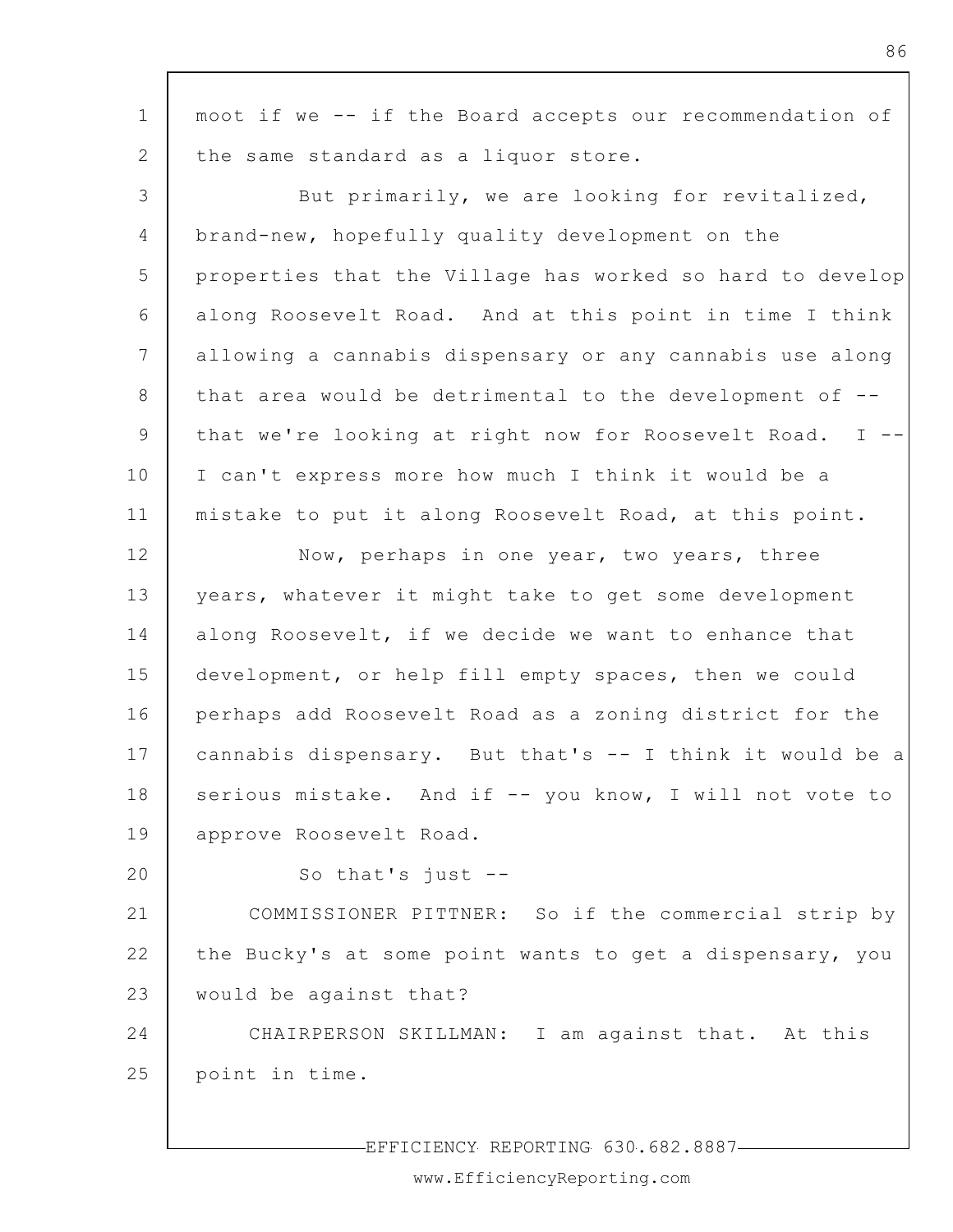1 2 3 4 5 6 If it comes to the point that we really want it there, then I would say we must include Geneva Road as well. Because to me I don't see much difference between Geneva Road development, a commercial area, and Roosevelt; except Geneva is already residential -- or is already commercial.

7 8 9 10 11 12 COMMISSIONER PITTNER: That's the problem with the diagram, now we've got the 1,000 foot everywhere. So if you reconfigured that to 10 percent of that, that may allow Geneva Road; and I would be all for it. You know, a couple open spots there, and -- you know, let's take advantage of it, for heavens sake.

13 14 CHAIRPERSON SKILLMAN: And who knows, we might even get an annexation.

15 16 17 18 19 COMMISSIONER PITTNER: Yeah. So I'd be -- I'd be in favor of, you know, any commercial area that -- that this should be allowed in. You know, based on the two corridors. And if the third one meets the criteria, why not? Why wouldn't you?

20 21 22 23 24 25 And there's a liquor store right now at Geneva Road, and I don't see any crime happening there. I don't know -- I don't know that I've seen the chief or a lot of cars out that direction. So, you know, I would have - you know, right down the street from me. I wouldn't care one bit. I think it would be appropriate.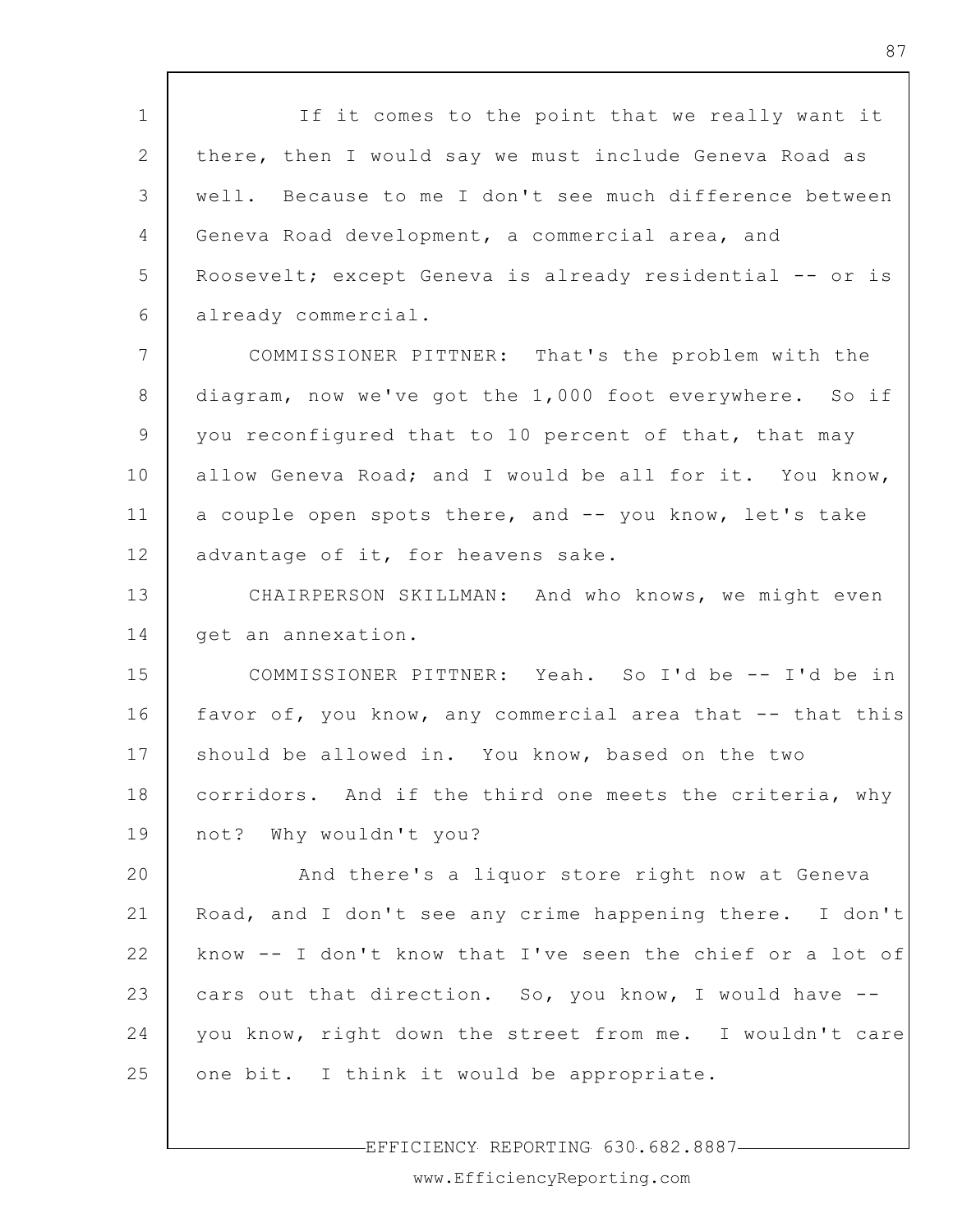1 2 3 4 5 6 7 8 9 10 11 12 13 14 15 16 17 18 19 20 21 22 23 24 25 COMMISSIONER LOFTUS: I would agree. You know, we're talking about this typical footprint is a strip mall. Right? And we've got a few of them there that are probably struggling, I would have to say. And when you really look at it from a tax revenue per the amount of space it's taking up, that's -- I feel like that's a great use in a strip mall. And if I had a concern about the dispensary in any way, I might think otherwise. But I honestly don't. CHAIRPERSON SKILLMAN: This side? Bill? COMMISSIONER FAEDTKE: My biggest concern now at this point is what that's going to do in terms of revenue. If we take half of this out. What's that going to do in terms of hurting our finances. There's a lot more traffic on Roosevelt Road. COMMISSIONER PITTNER: Yeah. PETER KRUMINS: Hold on. So are we discusses taking Roosevelt Road out, or are we discussing leaving Roosevelt Road and adding Geneva Road? CHAIRPERSON SKILLMAN: I think we're discussing any commercial area. COMMISSIONER PITTNER: Right. PETER KRUMINS: Okay. COMMISSIONER PITTNER: So my question is on the map

EFFICIENCY REPORTING 630.682.8887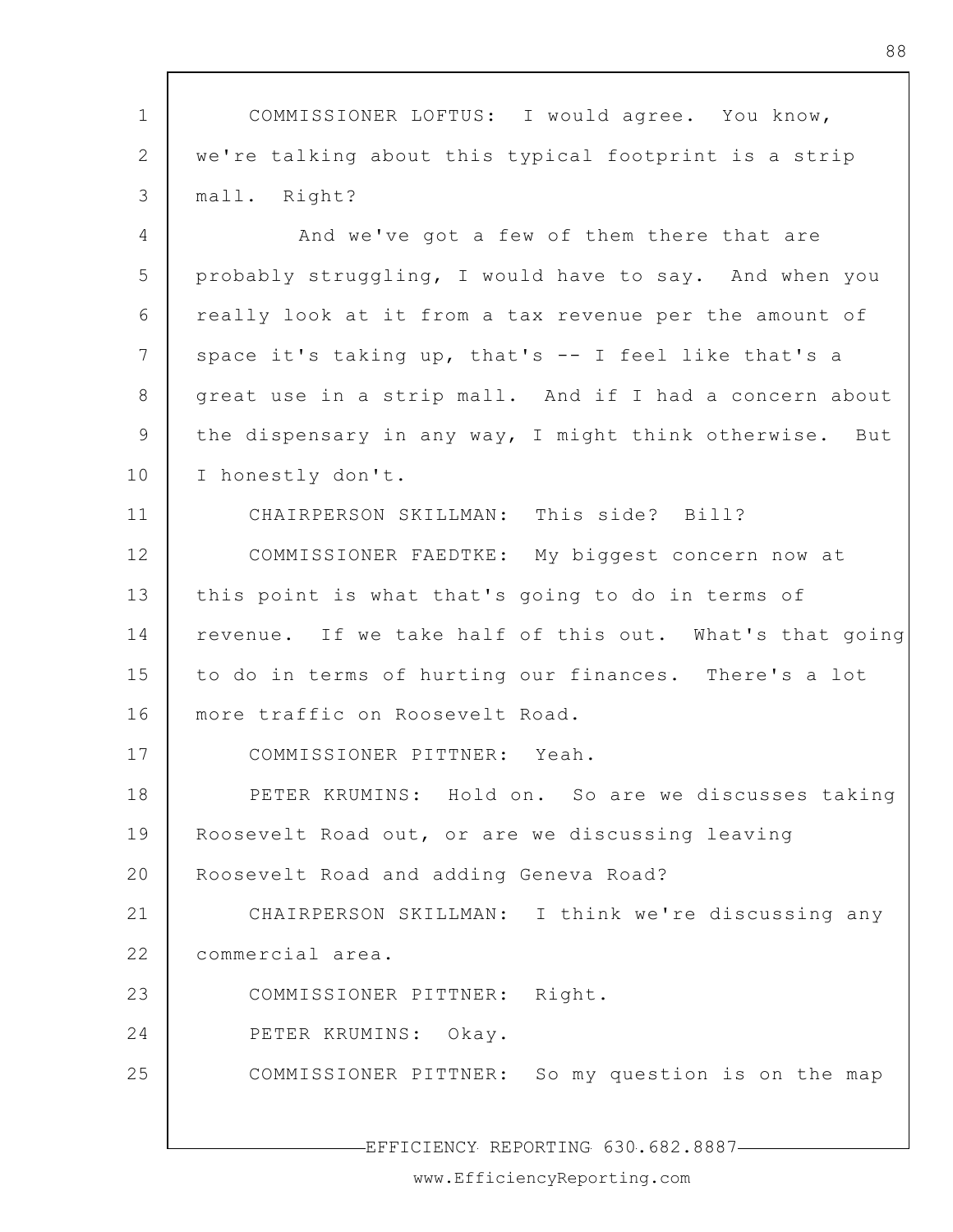1 2 3 4 5 6 7 8 9 10 11 12 13 14 15 16 17 18 19 20 21 22 23 24 25 up there, could you point out the areas that we haven't talked about in the two corridors so we can gauge what we're looking at, particularly on the Geneva Road piece? If that's an appropriate map up there, I assume. The red area? PETER KRUMINS: The red area. So right here is Prairie trail shopping center. Here's the one with Aurelio's. Up in this area on the south side is Winfield Commons. And if you were letting it go anywhere in - in -- including the 1,000 foot, that one would still be available, because it's just south of 1,000 feet. Then on the north side is the -- the CVS, Maciano's, those -- those businesses there. There's one strip mall right here on the east side of Pleasant Hill Road, which is not in the Village of Winfield. So you know, we don't -- we don't have any control over that. And then out here, although -- COMMISSIONER KOVACS: Is that Wheaton, or County? ATTORNEY ELLIOTT: County. PETER KRUMINS: Unincorporated. County. And out here is the -- COMMISSIONER KOVACS: Okay. PETER KRUMINS: -- Kingsland development, and it's zoned B-1. However, in their approving ordinance it has

EFFICIENCY REPORTING 630.682.8887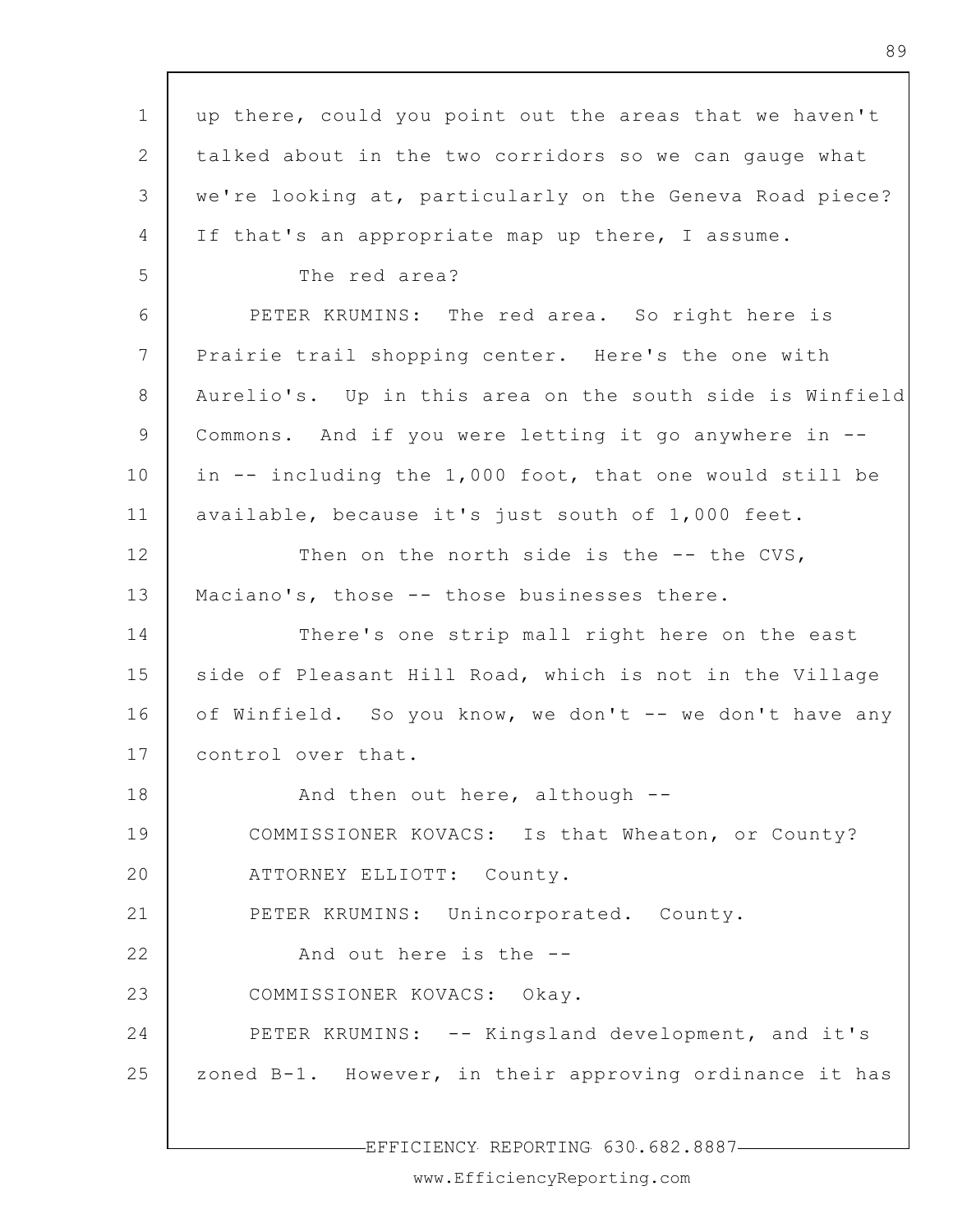| $\mathbf 1$     | a list of acceptable uses there, and they're all office         |
|-----------------|-----------------------------------------------------------------|
| 2               | and service-type things that are allowed there. So a            |
| 3               | retail cannabis dispensary would not be allowed there.          |
| 4               | CHAIRPERSON SKILLMAN: Okay. So Bill Faedtke, you                |
| 5               | said yes.                                                       |
| 6               | COMMISSIONER FAEDTKE: I would say yes to Roosevelt              |
| $7\phantom{.0}$ | Road and $-$                                                    |
| 8               | CHAIRPERSON SKILLMAN: To any commercial area.                   |
| $\mathcal{G}$   | COMMISSIONER FAEDTKE: And also Geneva Road too.<br>$\mathbf{I}$ |
| 10              | think we'd consider that.                                       |
| 11              | CHAIRPERSON SKILLMAN: Okay. Bill?                               |
| 12              | COMMISSIONER KOVACS: I would agree with any                     |
| 13              | commercial area. I think trying to micromanage it is a          |
| 14              | mistake. We have no idea, no way of knowing if rentals          |
| 15              | per square foot are going to stimulate just the kind of         |
| 16              | development we want on Roosevelt Road with an anchor            |
| 17              | tenant with a dispensary that would launch a nice               |
| 18              | high-end retail. Without data, you know, leased per             |
| 19              | square foot, return on investment, quality of structure,        |
| 20              | we can't micromanage.                                           |
| 21              | I think we just set the zoning and see what the                 |
| 22              | market brings us.                                               |
| 23              | CHAIRPERSON SKILLMAN: Okay.                                     |
| 24              | PETER KRUMINS: Okay. We got to be careful. Any                  |
| 25              | commercial area.                                                |
|                 |                                                                 |

 $\Gamma$ 

-EFFICIENCY REPORTING 630.682.8887-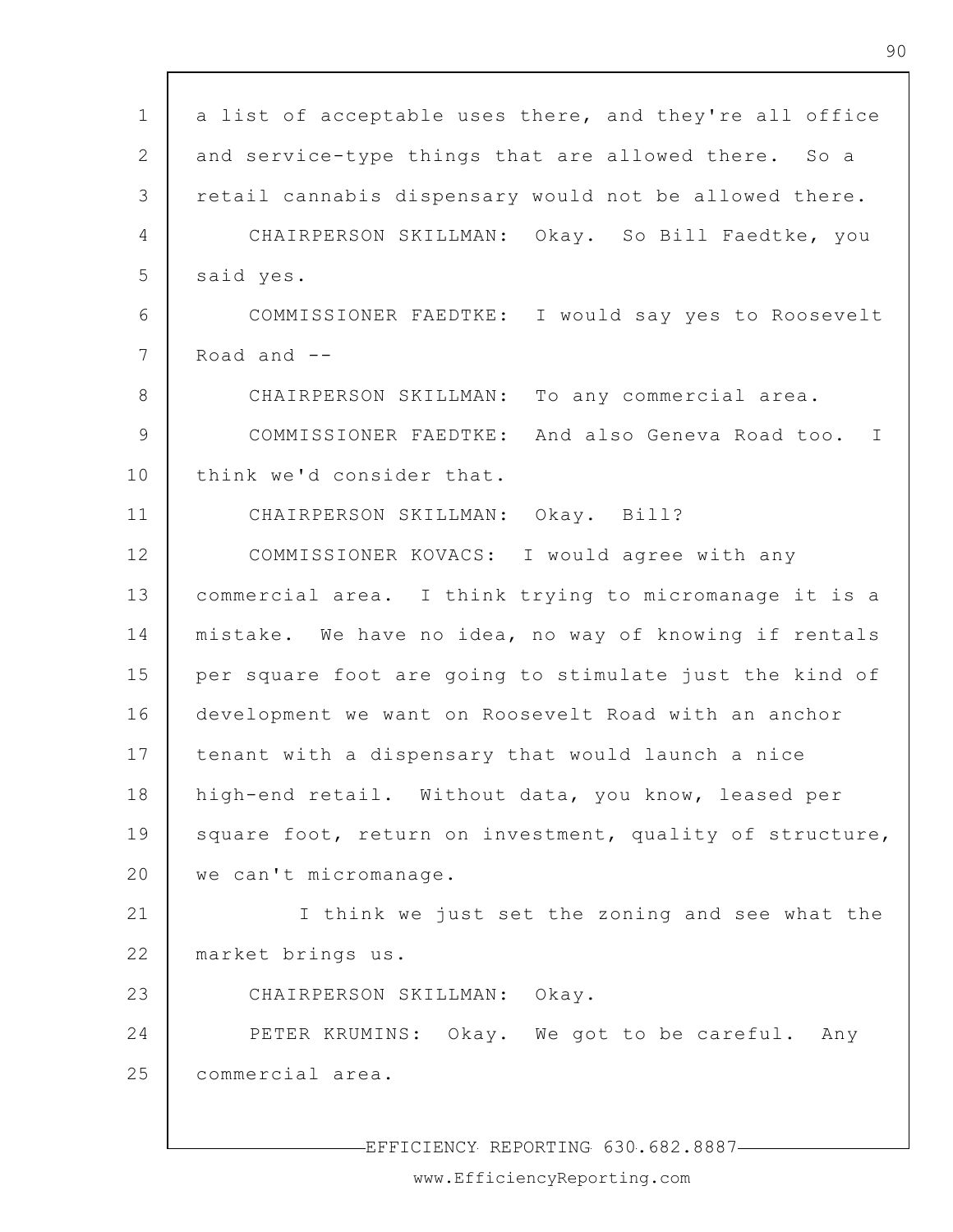1 2 3 4 5 6 7 8 9 10 11 12 13 14 15 16 17 18 19 20 21 22 23 24 25 Town Center? Yes or no? COMMISSIONER KOVACS: I'm yes. I'm in favor of it. CHAIRPERSON SKILLMAN: Okay. Bill? COMMISSIONER FAEDTKE: Yeah, I agree. COMMISSIONER PITTNER: I don't know why you'd limit it. If it's good in one area, it's good for everybody. You know. As long as it's in the right district. I don't know why you would discriminate. CHAIRPERSON SKILLMAN: Hubert? COMMISSIONER LOFTUS: I agree. Again, if I had a concern about safety or any negative impacts, I -- you know, think twice about it. But honestly I don't. And as Bill said, it could be a -- could spur development as a -- you know -- I think there's two potential opportunities. You -- you know, you have an anchor - sounds funny to talk about a small store being the anchor, but you could have -- that could drive development. But then also in the existing strip malls, you know, I see that as the most likely scenario. And those that operate these things, they're going to do it successfully. So I agree, micromanaging and telling them here and here, but not there, they're going to look at it globally and say, where is the best place that we can place this to be most successful?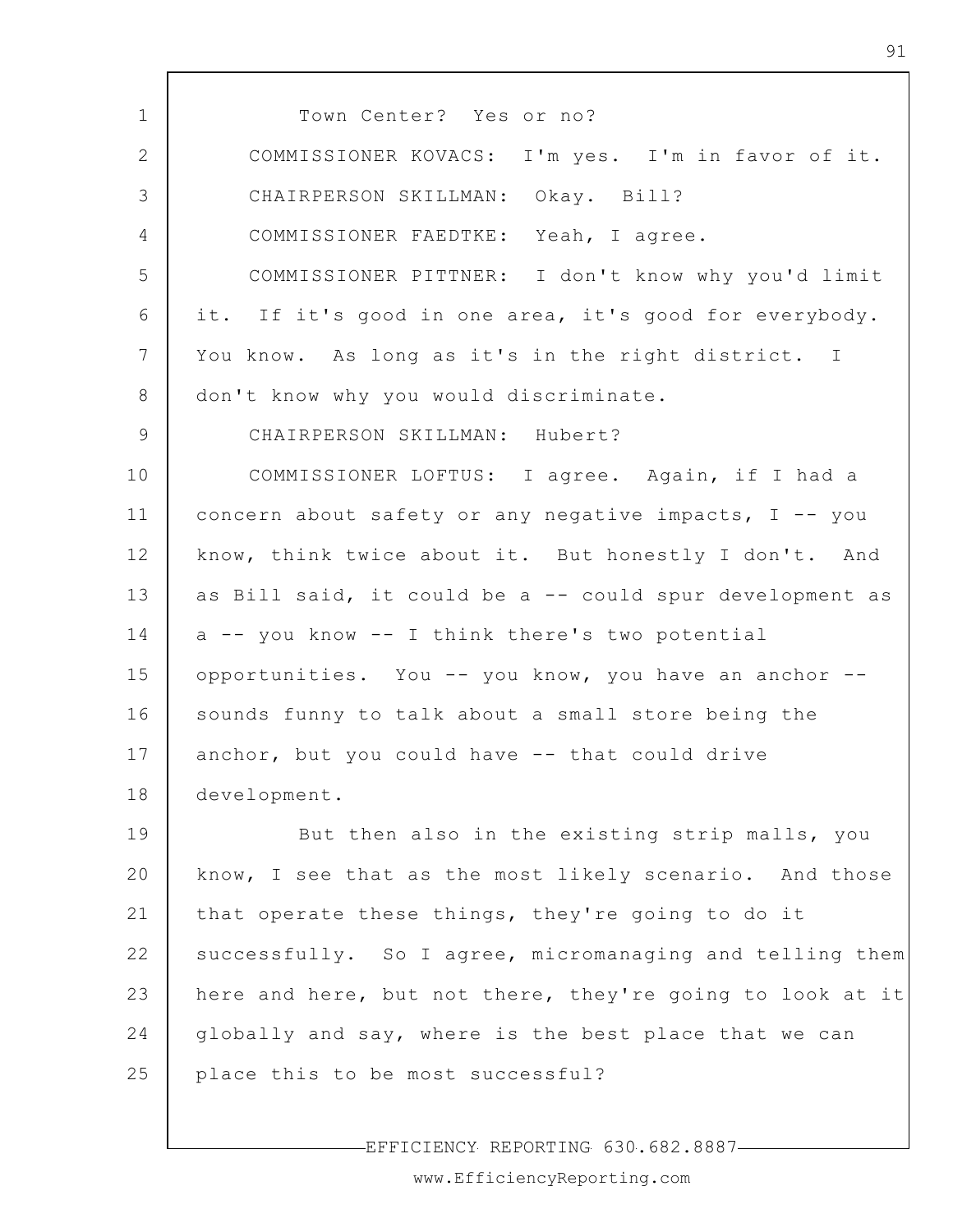1 2 3 4 5 6 7 8 9 10 11 12 13 14 15 16 17 18 19 20 21 22 23 24 25 EFFICIENCY REPORTING 630.682.8887 And giving a few options I think is a good thing. VILL. MGR. BARRETT: If I may. COMMISSIONER LOFTUS: -- to success. CHAIRPERSON SKILLMAN: Let me just say I'm a no vote on that issue. But yes, Mr. Barrett? VILL. MGR. BARRETT: This is a major investment for a company to come in and meet all the requirements for the license and the facility. So there's certainly - it's going to be making a business decision. And with regard to the Roosevelt discussion, you know, it really -- we know from the broker we've been working with, you know, you look at the 3-mile, 5-mile, 10-mile; and when you do that radius off North Avenue, you get into -- and Roosevelt, you're getting into two very distinctly different marketplaces. And you're -- to not include Roosevelt you're cutting tens of thousands of potential customers and the southern radius that might not be familiar with North Avenue but know Winfield Road or Roosevelt. And likewise on the other side of town. CHAIRPERSON SKILLMAN: Okay. You got that, Mr. Krumins? And I have one more fly for the ointment. Before -- before I think we pass -- pass to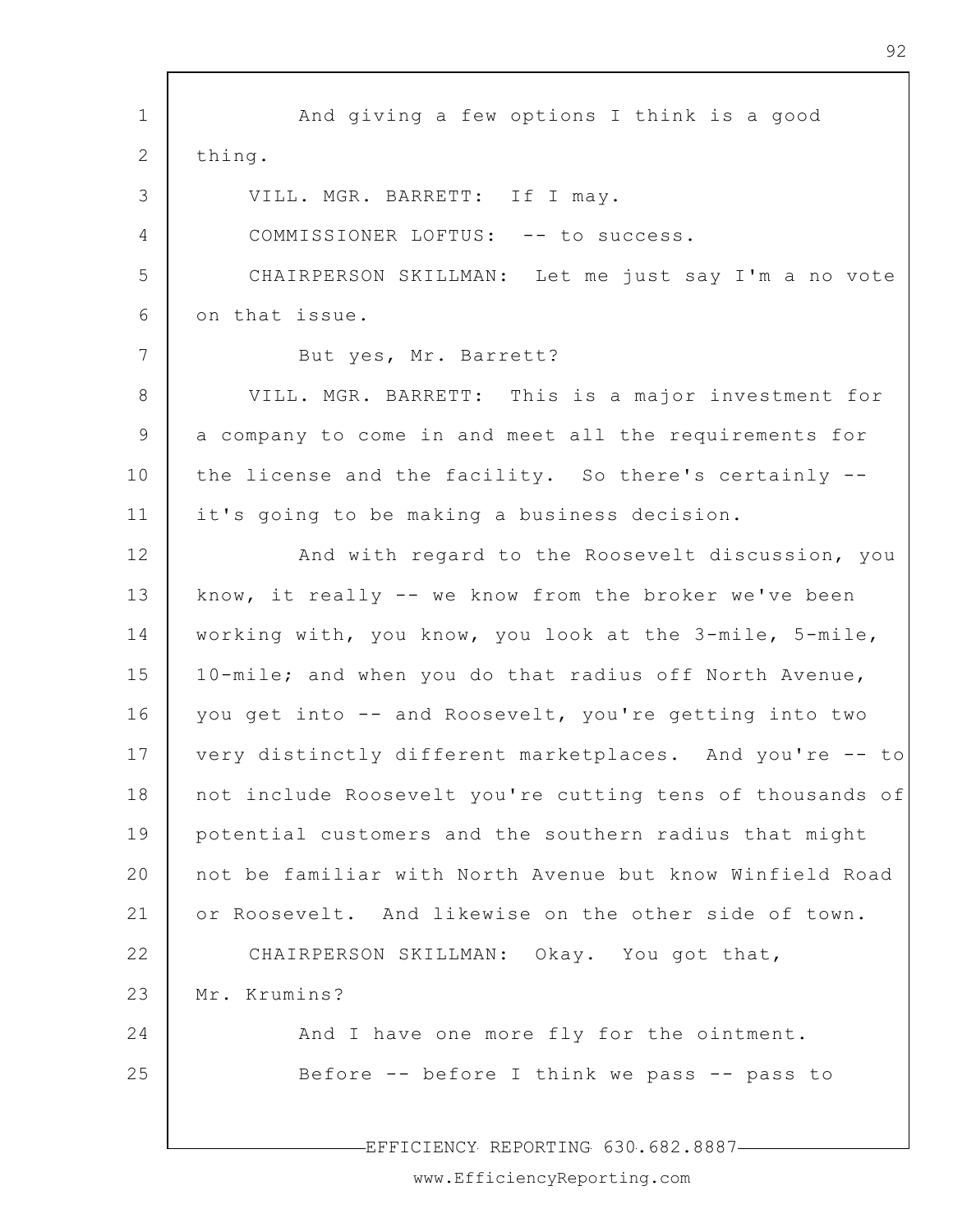1 2 3 4 5 6 7 8 9 10 11 12 13 14 15 16 17 18 19 20 21 22 23 24 25 Peter together for what we're saying here for the Board, for us to vote on. You good? PETER KRUMINS: Okay. You have another fly? CHAIRPERSON SKILLMAN: Yes, I do. We have four yeses and a no on opening it all up to the full -- full area, any commercial area. If you look at the uses that are allowed, we've got craft grower, cultivation center, dispensing organization, infuser organization, processing organization, transporting organization. And I think if we are allowing it, my opinion is that it should only be in North Avenue and St. Charles corridor. And with everything else we've talked about regarding the hours and the square -- the distance between things; but I would like to see us recommend to the Village Board that we add craft grower and the infuser organizations to the dispensing organizations. And again, I'm strictly for Roosevelt -- or not for Roosevelt, not for the whole village, but strictly for North Avenue. But I think if we add those two, those two are the ones that are allowed to be -- whatever you call them -- COMMISSIONER PITTNER: Co-located. ATTORNEY ELLIOTT: Do you want to say only

EFFICIENCY REPORTING 630.682.8887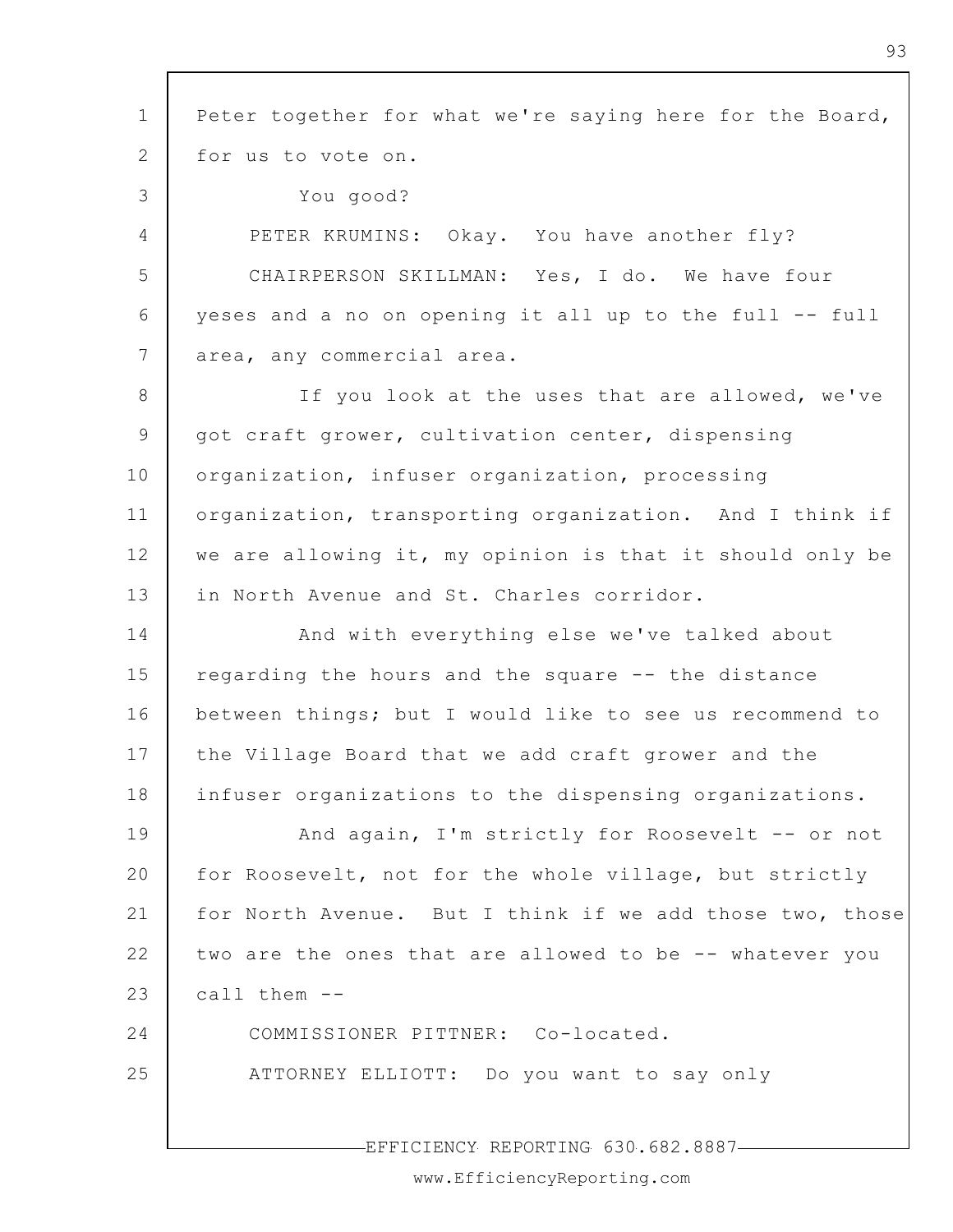1 2 3 4 5 6 7 8 9 10 11 12 13 14 15 16 17 18 19 20 21 22 23 24 25 co-located with a dispensary, or not? CHAIRPERSON SKILLMAN: Well, good question. No. Actually, not necessarily. The craft grower is 5,000 square foot or less. So we would certainly have space for that along the North Avenue-St. Charles Road Corridor. And the infuser is just like a little manufacturing organization that creates the stuff that is -- while it might -- my original thought -- excuse me -- is to include it with the dispensing organization so that a -- someone who's well financed could have a dispensary, and have an infuser, and have the craft grower. And that would be greater likelihood that we would get a quality -- quality business owner -- quality establishment. If they could even include a little bit more in there, and there's room and there's space. They'd have to build a building, they'd have to start from scratch if you're along North Avenue and St. Charles. So this could make it a little more worthwhile for someone to locate in that area if they could include the other two. So what do you think of that? COMMISSIONER FAEDTKE: I agree with that. VILL. MGR. BARRETT: Madam Chairman? If I could just build on that a little bit.

EFFICIENCY REPORTING 630.682.8887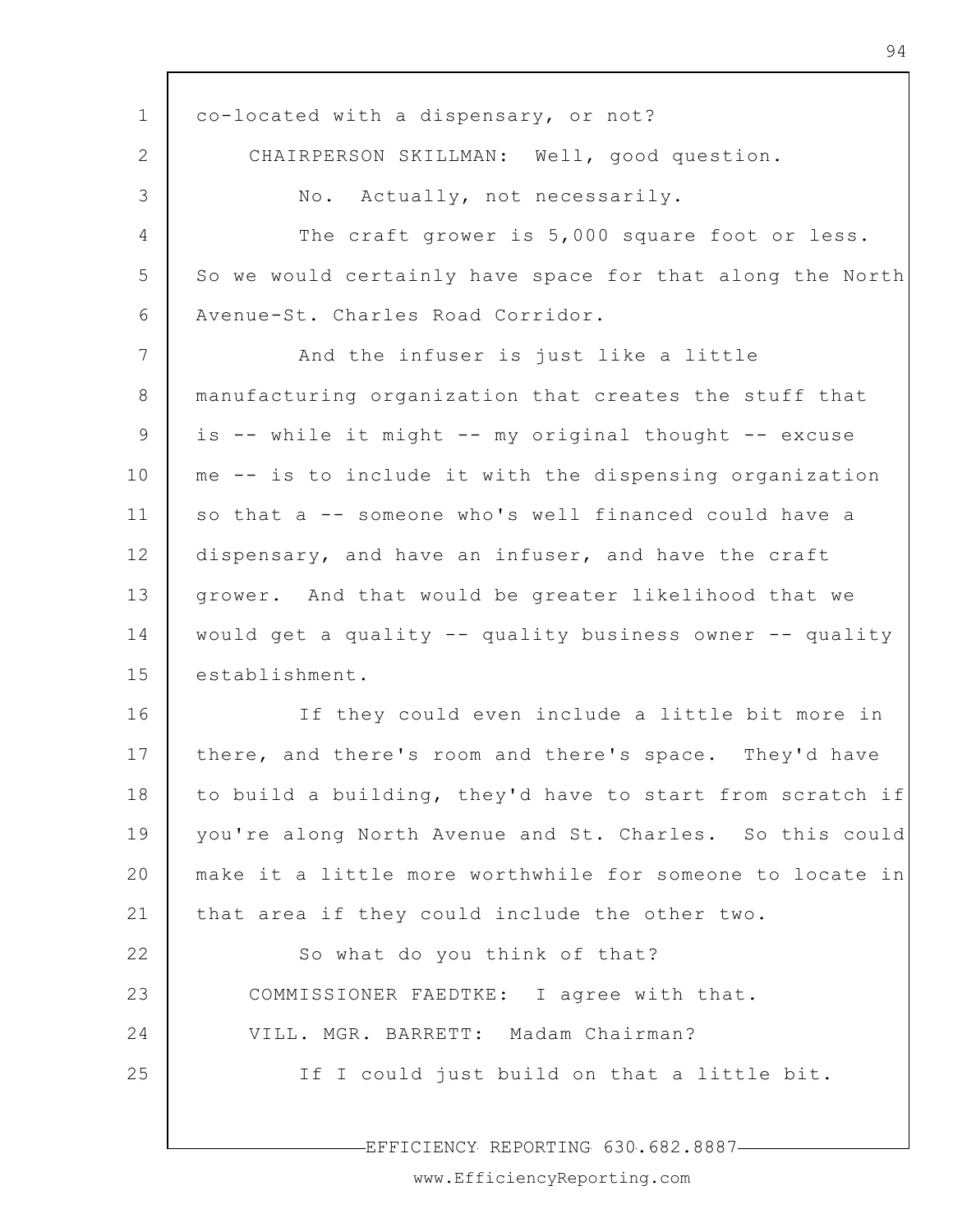CHAIRPERSON SKILLMAN: Yes.

2 3 4 5 6 7 8 9 10 11 12 13 14 15 16 17 18 19 20 21 22 23 24 25 VILL. MGR. BARRETT: Because actually, you pointed out -- and I think staff had not taken a close enough look at that -- a good analogy would be a craft brewer, which obviously we've seen those explode wildly. So it would be somebody who could make a name for themself for their type of cultivated product, which is proprietary and they're known for it. And also could have the dispensary. So it's a -- just like craft brewer, it's a craft cultivator. CHAIRPERSON SKILLMAN: Same with the infuser. And as I -- I looked at these websites for these dispensaries in Colorado, they have -- a larger dispensary has hundreds of products. Hundreds. Different -- there's three, I think -- three different levels of the strength of the THC. But there's -- there's an unlimited amount of products that they could produce. So if we added those two, I think we have the better likelihood of success. COMMISSIONER FAEDTKE: And you're saying only for St. Charles Road. CHAIRPERSON SKILLMAN: Yes. Yeah. So what do you -- so you said yes? COMMISSIONER FAEDTKE: Yeah, I agree. CHAIRPERSON SKILLMAN: Okay.

EFFICIENCY REPORTING 630.682.8887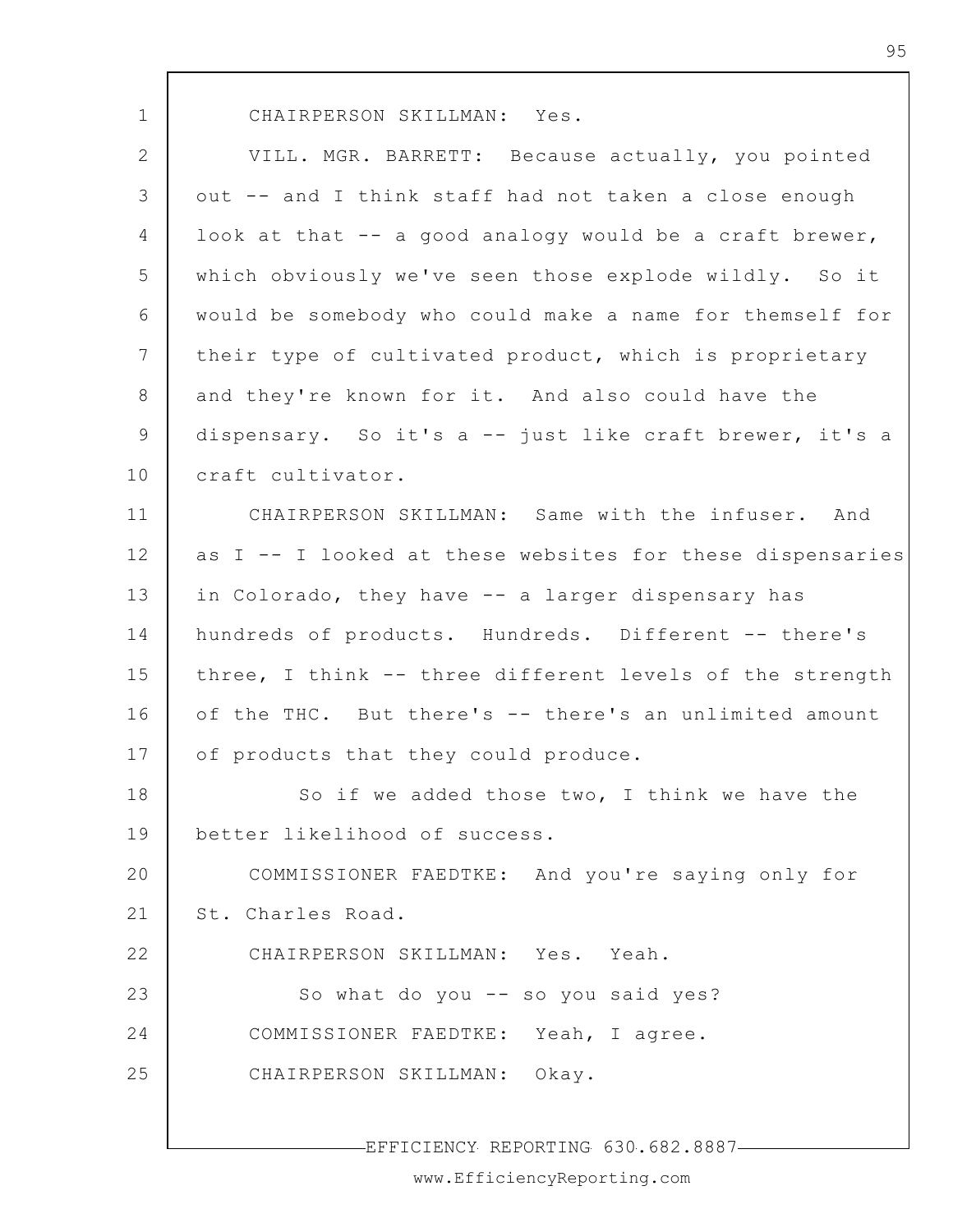1 2 3 4 5 6 7 8 9 10 11 12 13 14 15 16 17 18 19 20 21 22 23 24 25 ATTORNEY ELLIOTT: So are you saying you want to limit it to the -- COMMISSIONER FAEDTKE: For adding the craft grower and the infuser. ATTORNEY ELLIOTT: To the North Avenue and St. Charles Road Corridor? COMMISSIONER FAEDTKE: Right. CHAIRPERSON SKILLMAN: Or for anywhere. COMMISSIONER PITTNER: Is it even possible in the other sites to have, you know, an infuser organization that needed like 15,000 square feet? PETER KRUMINS: That would be up to a -- a -- a cannabis -- VILL. MGR. BARRETT: We have 14 acres on Roosevelt and... COMMISSIONER FAEDTKE: So are you suggesting just make it the whole town, anyplace -- COMMISSIONER PITTNER: No, no, I was just wondering if -- if there's anywhere else but that area that could support it? CHAIRPERSON SKILLMAN: I'm looking at each item separately at the moment. So we've got -- we've got a couple things. We've got the -- remove the 1,000-foot feet restriction, we've got the hours, we're just going to -- full standard

EFFICIENCY REPORTING 630.682.8887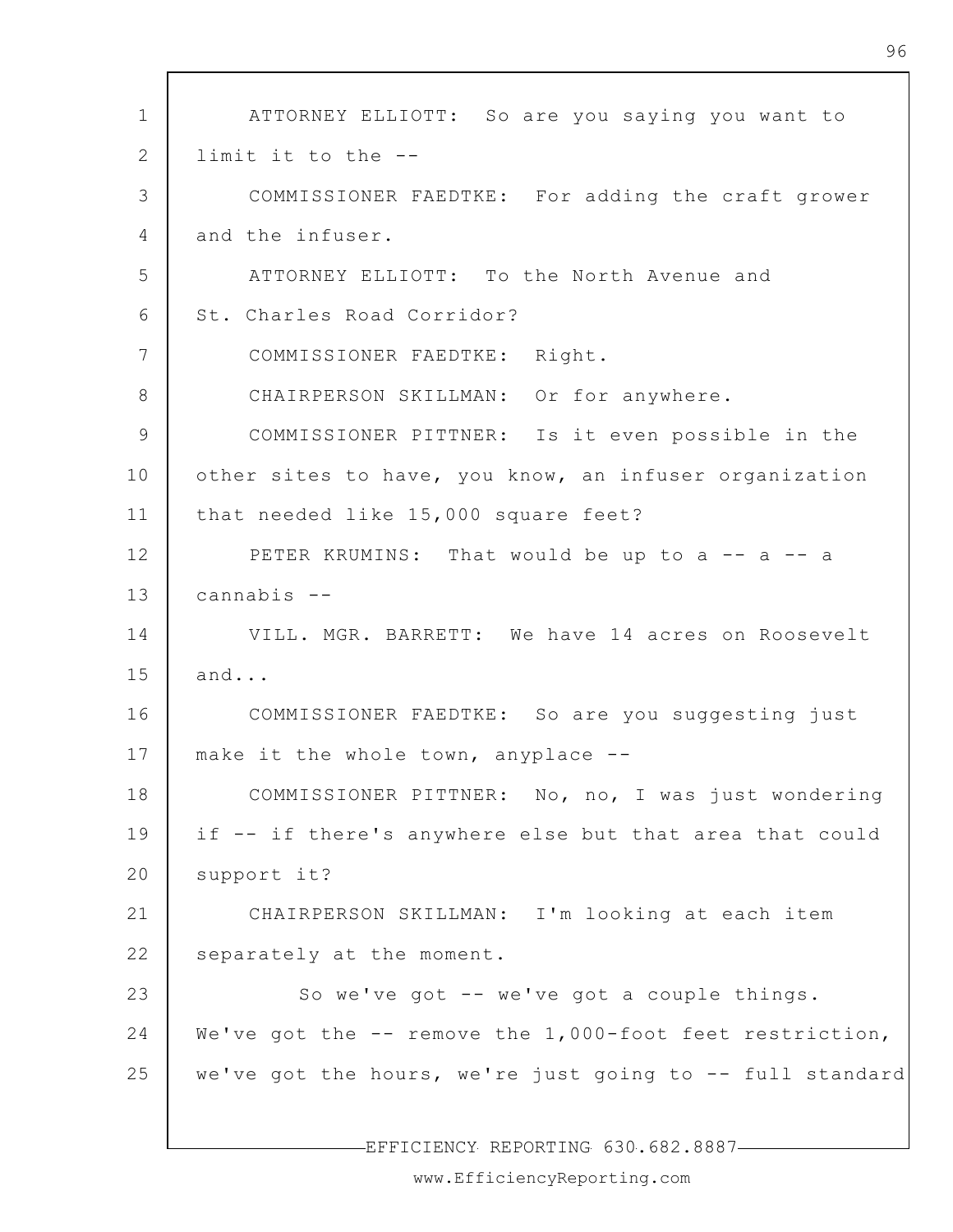1 2 3 4 5 6 7 8 9 10 11 12 13 14 15 16 17 18 19 20 21 22 23 24 25 of the liquor stores. Four out of five of us tonight are interested in any commercial area. And then I'm asking, you know, for any commercial area, if that's the majority, would we recommend to the Board that we add the craft grower and the infuser to the dispensary? Since the law does allow -- the state law allows them to  $-$ -COMMISSIONER PITTNER: I don't mind it, I was just trying to understand whether Geneva Road or -- you know, the properties available obviously on Roosevelt probably could support it. But it's a warehouse that you have to have to do these things. So...I don't think our properties on Geneva or on Roosevelt are situated for a warehouse. So I don't think it's possible in -- and I could be wrong, but I don't think it's possible to have it in those areas to grow with the kind of things you would need to grow, from what I've seen. CHAIRPERSON SKILLMAN: Could we create two different -- would we want to get into that - dispensaries only in any commercial area; and can we separate that out -- ATTORNEY ELLIOTT: Sure.

EFFICIENCY REPORTING 630.682.8887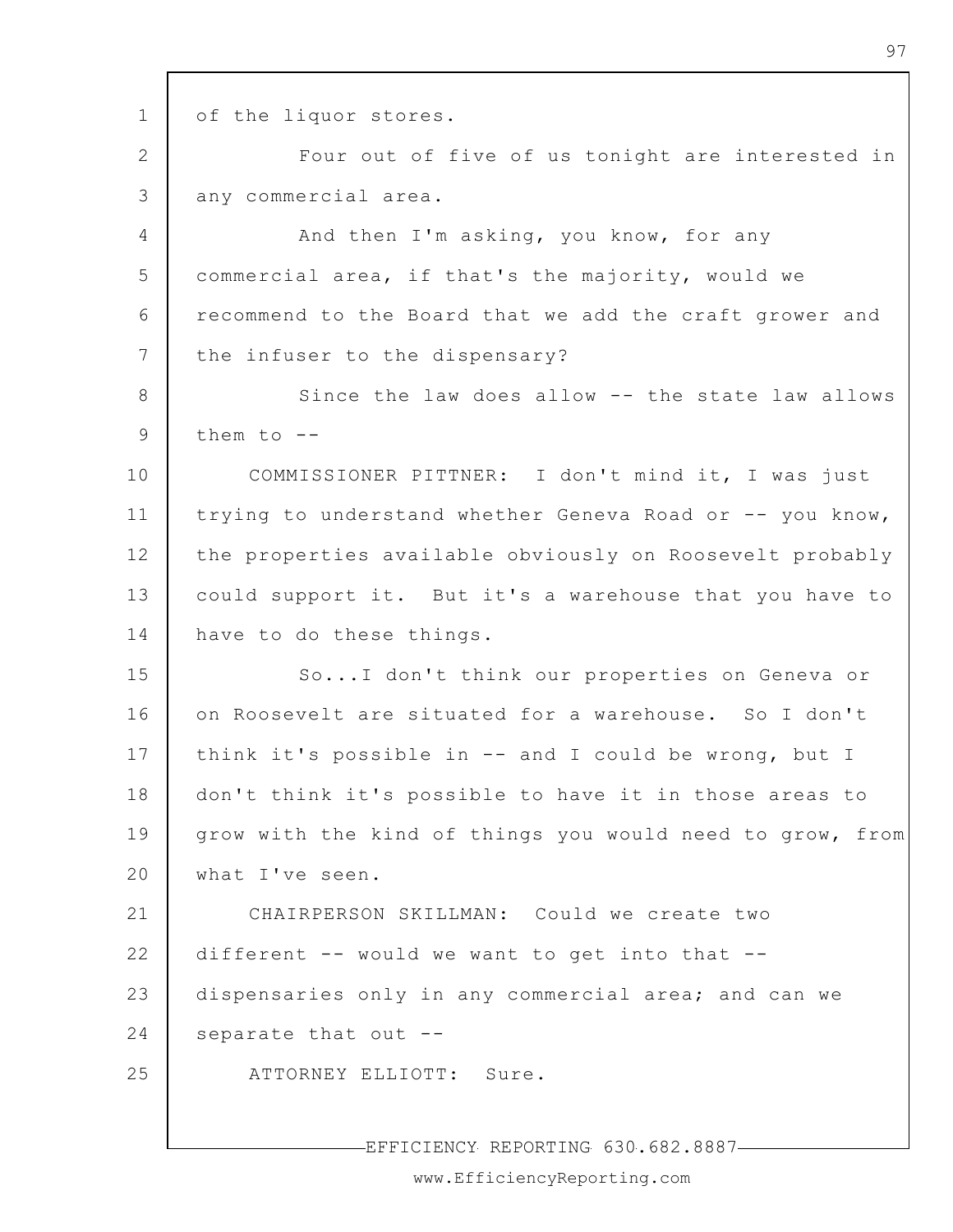1 2 3 4 5 6 7 8 9 10 11 12 13 14 15 16 17 18 19 20 21 22 23 24 25 CHAIRPERSON SKILLMAN: -- in any way? And have, then, the three that I mentioned on the North Avenue area. ATTORNEY ELLIOTT: Uh-huh. COMMISSIONER PITTNER: Right. We've already -- the ordinance as drafted has the two zones already. We probably have to add the third zone for everything else including, you know, the Town Center and Geneva Road for the dispensaries, and then within those categories I think you could say yes or no to the infuser or the craft grower component. And it's really -- the square footage is really restrictive almost to a point. But it does - that doesn't protect later if there's other additions to the...to the village. You know, if we annex other properties all of a sudden. But I think they -- the distinction is it's - really has to be like a warehouse to grow -- VILL. MGR. BARRETT: Probably is indoor. COMMISSIONER PITTNER: -- and diffuse. It's not a commercial type of a strip mall that you would be using. For that. CHAIRPERSON SKILLMAN: Right. Right. And there's exhaust. There would be exhaust fans that could be -- COMMISSIONER PITTNER: So I'd be -- I'd be in favor

98

EFFICIENCY REPORTING 630.682.8887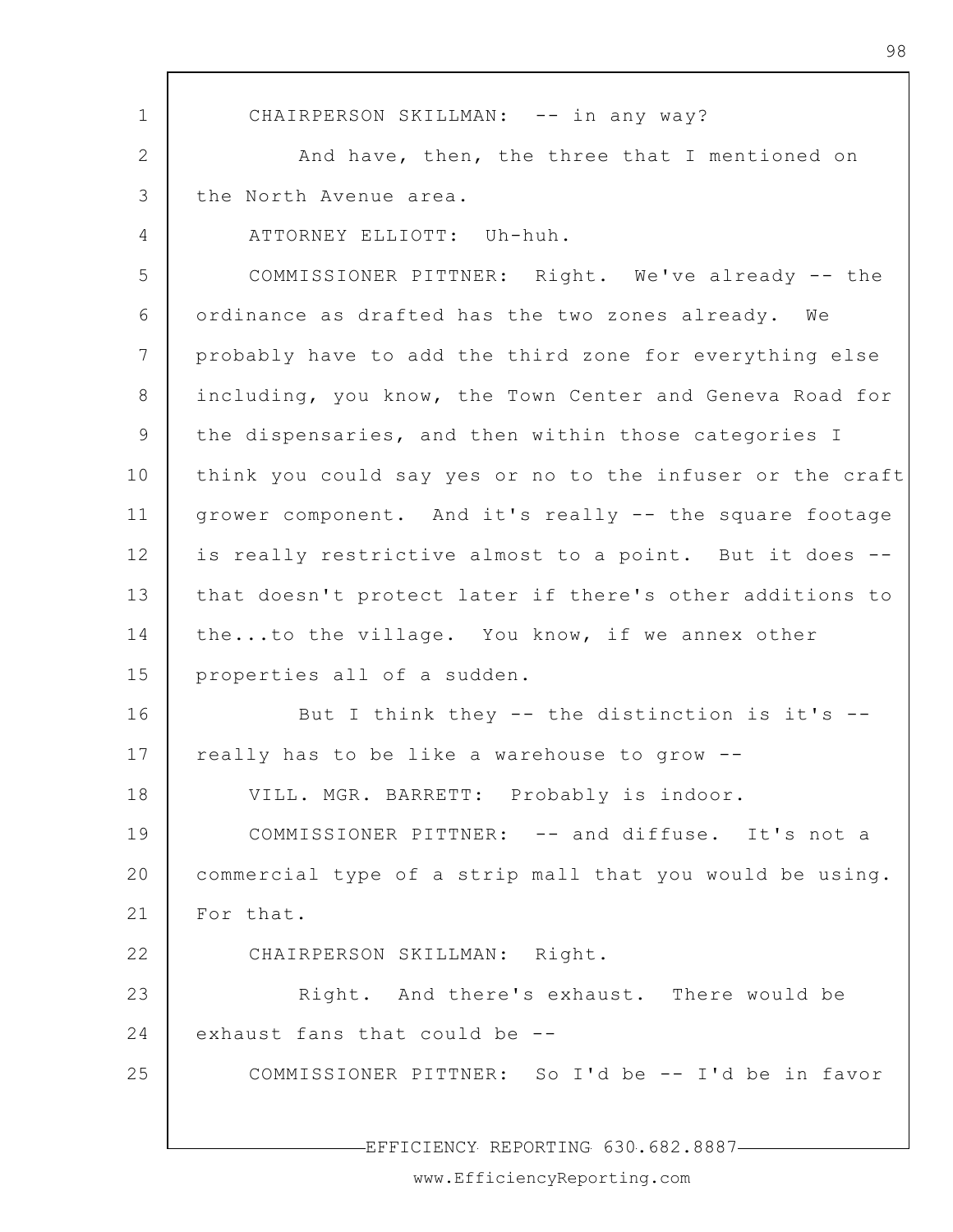1 2 3 4 5 6 7 8 9 10 11 12 13 14 15 16 17 18 19 20 21 22 23 24 25 EFFICIENCY REPORTING 630.682.8887 as you described it in the North Avenue-St. Charles Corridor, because I think that's really the only real area it could be done that way. CHAIRPERSON SKILLMAN: Okay. Hubert? COMMISSIONER LOFTUS: I agree that the craft grower -- what's the maximum square footage? ATTORNEY ELLIOTT: 14,000. CHAIRPERSON SKILLMAN: 5,000. PETER KRUMINS: Starts at 5,000, then they can add at 3,000-foot increments, but that's through the State that they would get additional space based on demand and other factors. CHAIRPERSON SKILLMAN: Okay. So up to 14,000? PETER KRUMINS: Right. CHAIRPERSON SKILLMAN: All right. COMMISSIONER LOFTUS: And the -- the level that - the cultivation centers I know there's issues with the smell, the odor. Because that's obviously now we're talking maybe 100, 200,000 square feet. Is that -- I guess if we're going to include that within the special use process, obviously they have to convince us that they've adequately addressed any issues -- ATTORNEY ELLIOTT: Right. CHAIRPERSON SKILLMAN: Ventilation issues, does the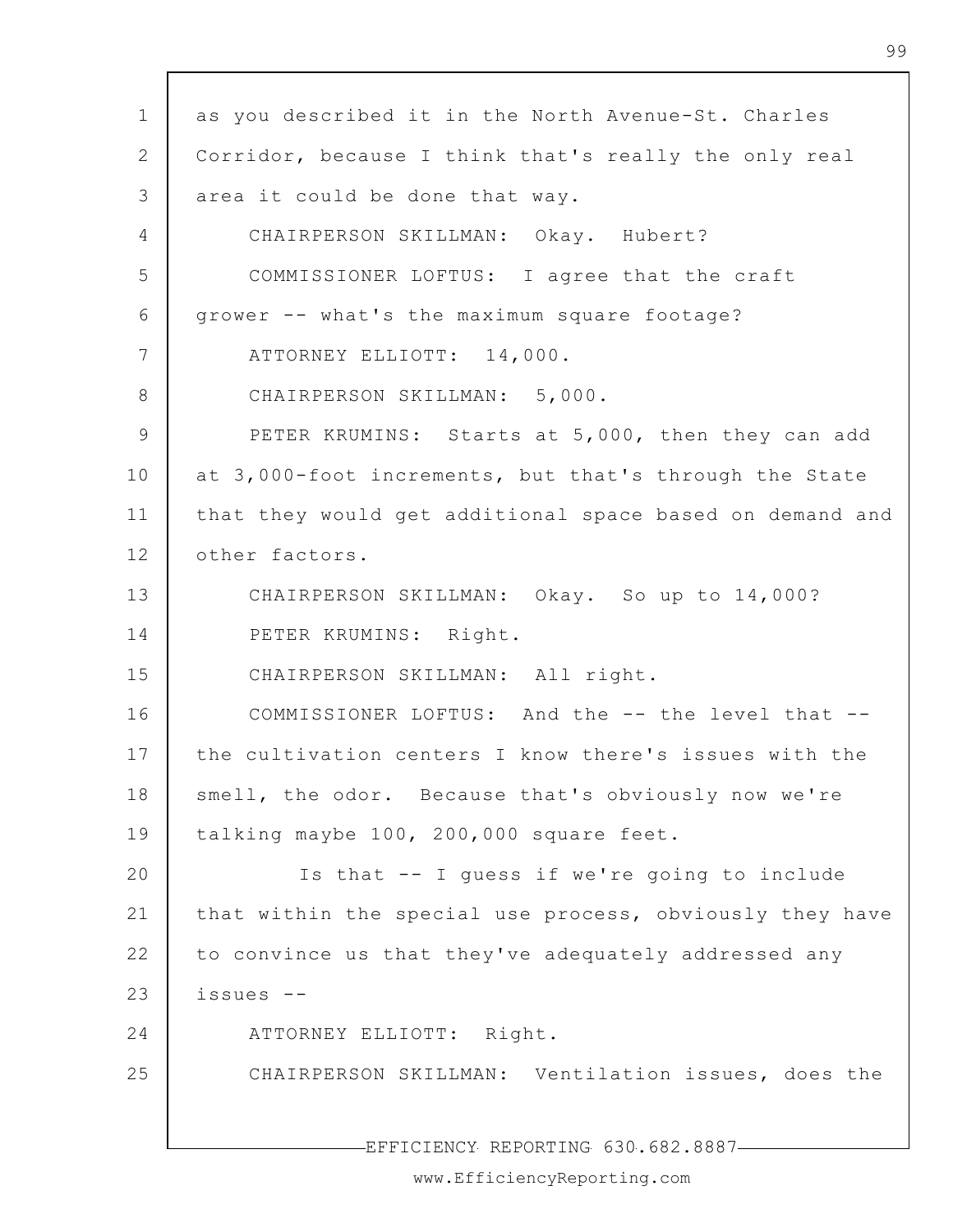| $\mathbf 1$ | Illinois EPA get involved in that, do we know?           |
|-------------|----------------------------------------------------------|
| 2           | They do for bakeries and they do for coffee              |
| 3           | roasters.                                                |
| 4           | COMMISSIONER PITTNER: Increase, really?                  |
| 5           | ATTORNEY ELLIOTT: Well, yeah; I mean, any air            |
| 6           | quality issues is going to be Illinois or U.S. EPA.      |
| 7           | VILL. MGR. BARRETT: There's an inspection training       |
| 8           | program. We've seen they are going to be doing           |
| 9           | inspections.                                             |
| 10          | PETER KRUMINS: That's one of the questions I was         |
| 11          | going to follow up on as far as for like the infusers;   |
| 12          | since they use the example that is similar to a          |
| 13          | commercial kitchen, then with the DuPage County Health   |
| 14          | Department have to get involved and come inspect things? |
| 15          | CHAIRPERSON SKILLMAN: That's true too.                   |
| 16          | ATTORNEY ELLIOTT: Well, yeah. Part of the problem        |
| 17          | is the State hasn't even developed the Illinois          |
| 18          | Administrative Code regulations that will apply to some  |
| 19          | of this, so some of these questions aren't answered yet. |
| 20          | CHAIRPERSON SKILLMAN: Okay.                              |
| 21          | Okay. So Mr. Krumins, what should we do now?             |
| 22          | PETER KRUMINS: Well, let me just --                      |
| 23          | CHAIRPERSON SKILLMAN:<br>Okay.                           |
| 24          | PETER KRUMINS: One more time.                            |
| 25          | CHAIRPERSON SKILLMAN: Okay. Yes, sir.                    |
|             |                                                          |
|             | -EFFICIENCY REPORTING 630.682.8887-                      |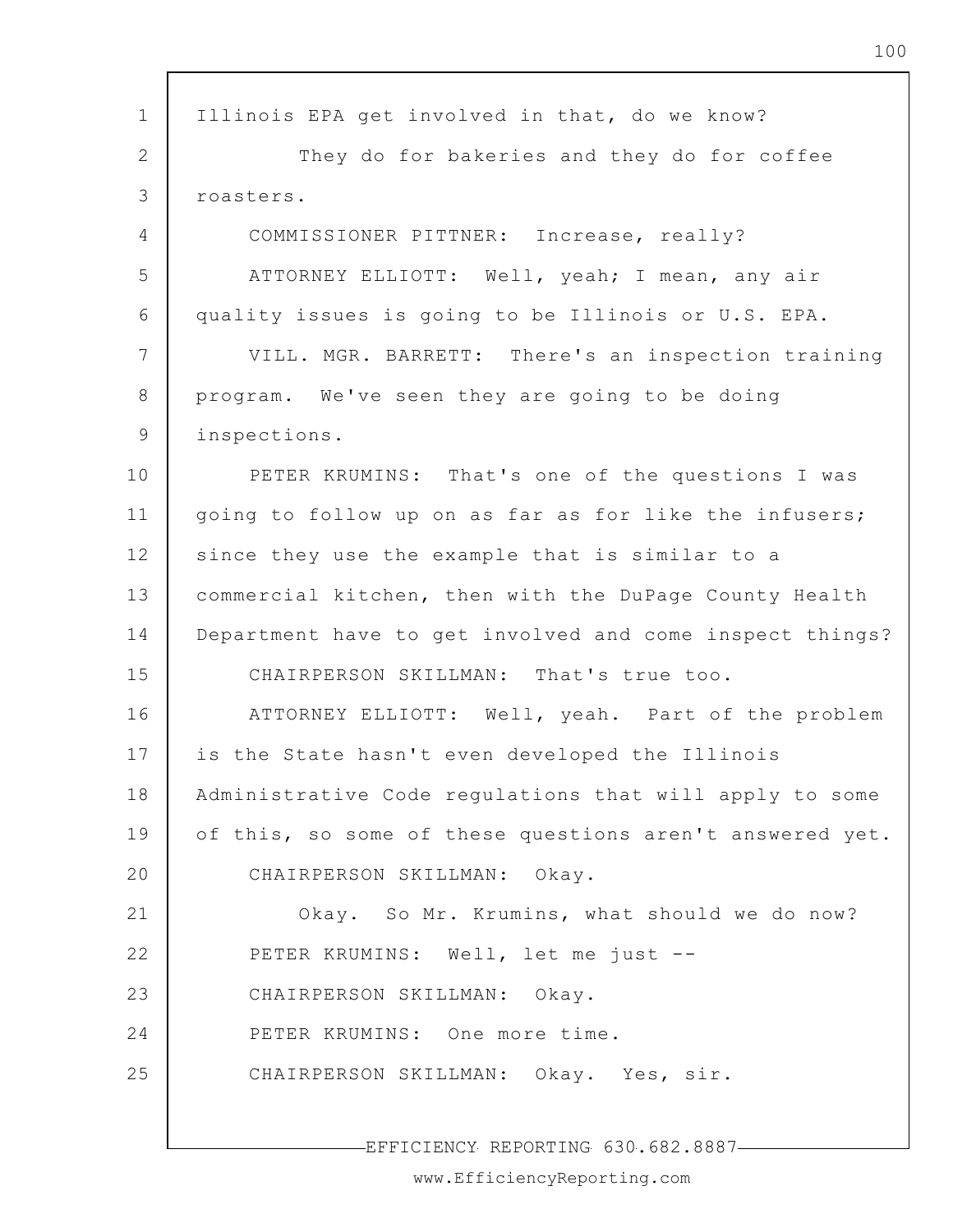1 2 3 4 5 6 7 8 9 10 11 12 13 14 15 16 17 18 19 20 21 22 23 24 25 PETER KRUMINS: All right. So --CHAIRPERSON SKILLMAN: This isn't exactly the meeting we were expecting. PETER KRUMINS: Amending the ordinance as written to remove the 1,000-foot buffer, and require a buffer the same as the liquor store buffer. Okay. Hours of operation are going to be the same as the State allows, the 6:00 a.m. to 10:00 p.m. Changing the zoning districts to allow the distribution center to be in any commercial location. And as a caveat to that, there are commercial centers in the village that are approved as a PUD. The PUD would still, in my opinion, be the overalling. So if it doesn't allow for this type of use, then it still would not be allowed in those locations. CHAIRPERSON SKILLMAN: Okay. And that would cover Town Center; right? PETER KRUMINS: No; Town Center as a whole is not approved as a PUD. It is -- anything developed in Town Center must be approved as a PUD. But Town Center as a whole is not  $a$  --COMMISSIONER PITTNER: Not yet. PETER KRUMINS: -- a PUD; right. CHAIRPERSON SKILLMAN: Thank you. PETER KRUMINS: So any commercial area can be a

101

EFFICIENCY REPORTING 630.682.8887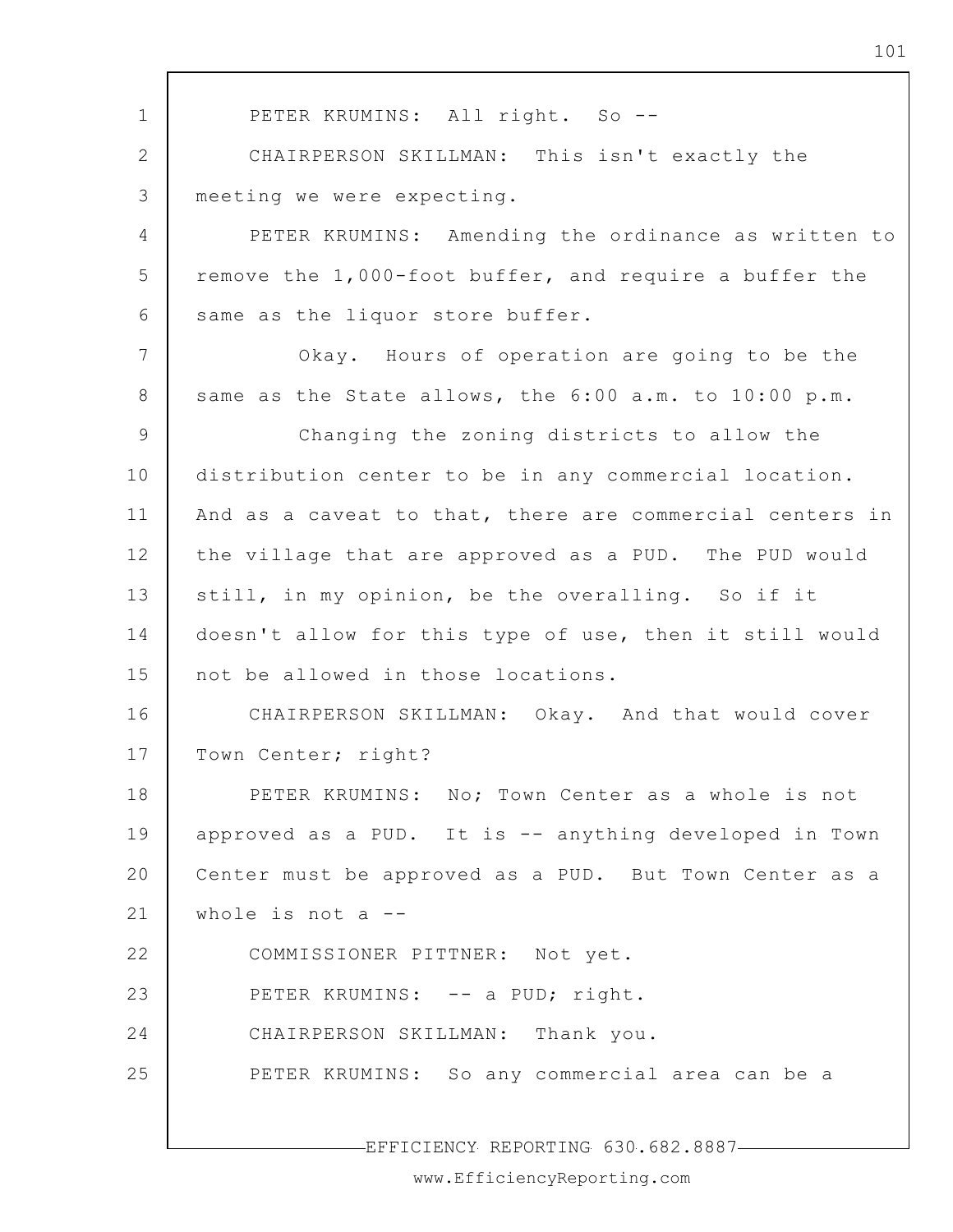1 2 3 4 5 6 7 8 9 10 11 12 13 14 15 16 17 18 19 20 21 22 23 24 25 distribution center. And then craft grower and infuser would be allowed in the North Avenue-St. Charles Road Corridor only. And all of this is as a special use, so it needs to come through for approval. CHAIRPERSON SKILLMAN: Okay. PETER KRUMINS: Those are the three changes I've captured. CHAIRPERSON SKILLMAN: Uh-huh. COMMISSIONER LOFTUS: And then on the Section 4.2, talked about floor area. And it says no dispensing organization shall also sell food for consumption on premises other than as authorized in Section 6.5 below in the same tenant space. PETER KRUMINS: Which was brought up at our workshop, and I missed that. So... CHAIRPERSON SKILLMAN: Yeah. COMMISSIONER LOFTUS: My only other question is regarding the parking. That Paragraph 4.4, confused me a little bit. Is there -- they -- they've been doing this for a while. So is there a standard for number of spaces per square foot of a dispensary that we can --PETER KRUMINS: As I -- I believe dispensaries are defined as a use, as a retail use. So in our plan -- in our zoning ordinance under the parking ratio requirements

EFFICIENCY REPORTING 630.682.8887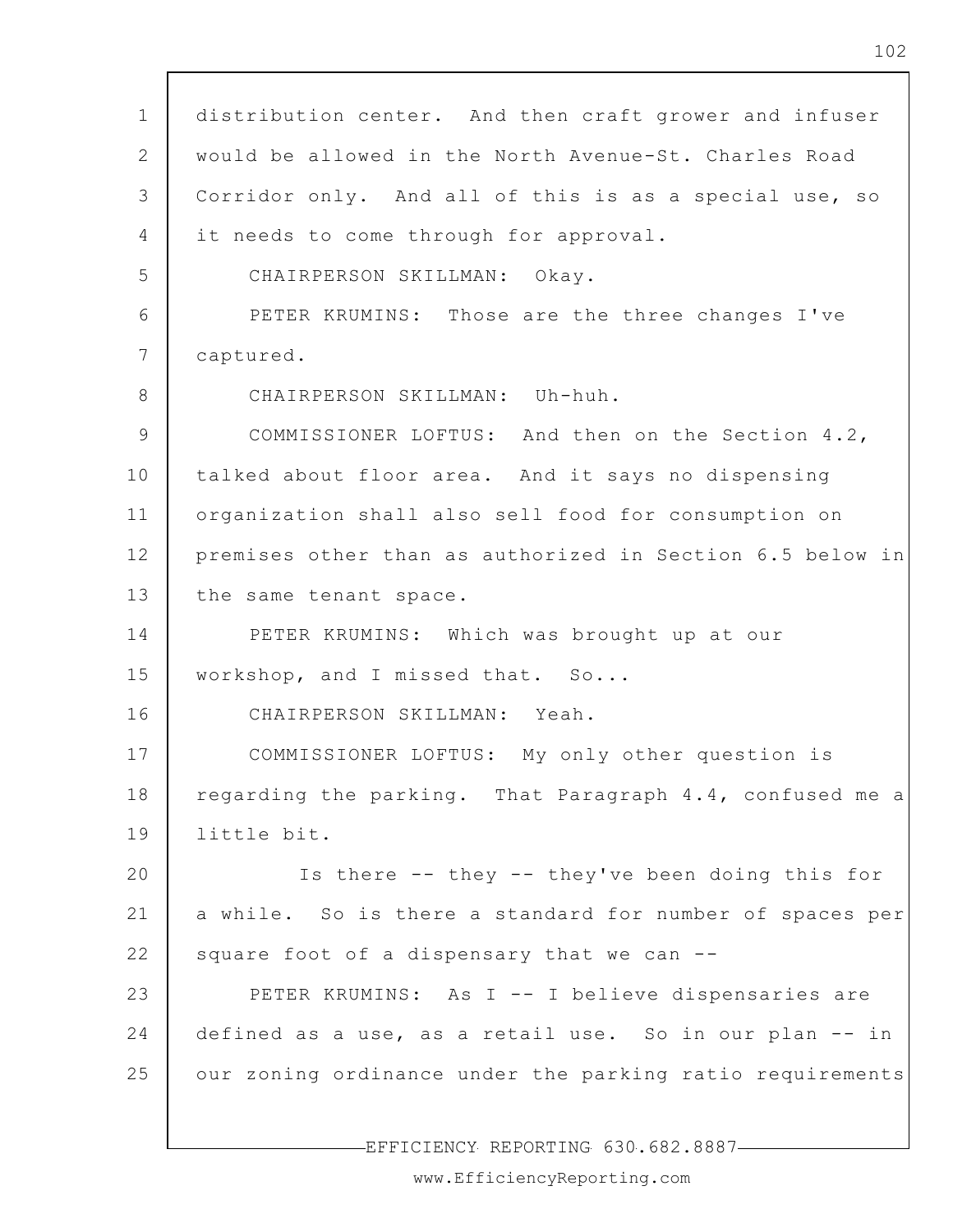1 2 3 4 5 6 7 8 9 10 11 12 13 14 15 16 17 18 19 20 21 22 23 24 25 they would have to qualify or follow the requirement for retail uses. And as part of the special use, they could ask for a variance if they want to reduce that parking. But short of asking for a variance, they would have to follow whatever retail -- COMMISSIONER LOFTUS: This means that we're just defaulting to the retail -- PETER KRUMINS: Right. COMMISSIONER LOFTUS: Okay. That's fine. Sounds like you have three people at a time; although the parking lot might be full of people waiting. PETER KRUMINS: Yeah. COMMISSIONER LOFTUS: If that's sufficient, it's - seems like it would be. PETER KRUMINS: Right. And again, special use will look at everything as a case-by-case basis, and try our best to get it right. CHAIRPERSON SKILLMAN: Okay. The only -- now, how  $--$  how do  $--$  so you will  $--$  you will  $--$  and you will work on a new draft ordinance. PETER KRUMINS: Well, yeah. So I'll leave it to your discretion. You can either vote on this ordinance with these amendments and forward it on, or you can wait for me to create a new draft ordinance, bring it to you the first Wednesday of November, and then vote on it.

-EFFICIENCY REPORTING 630.682.8887-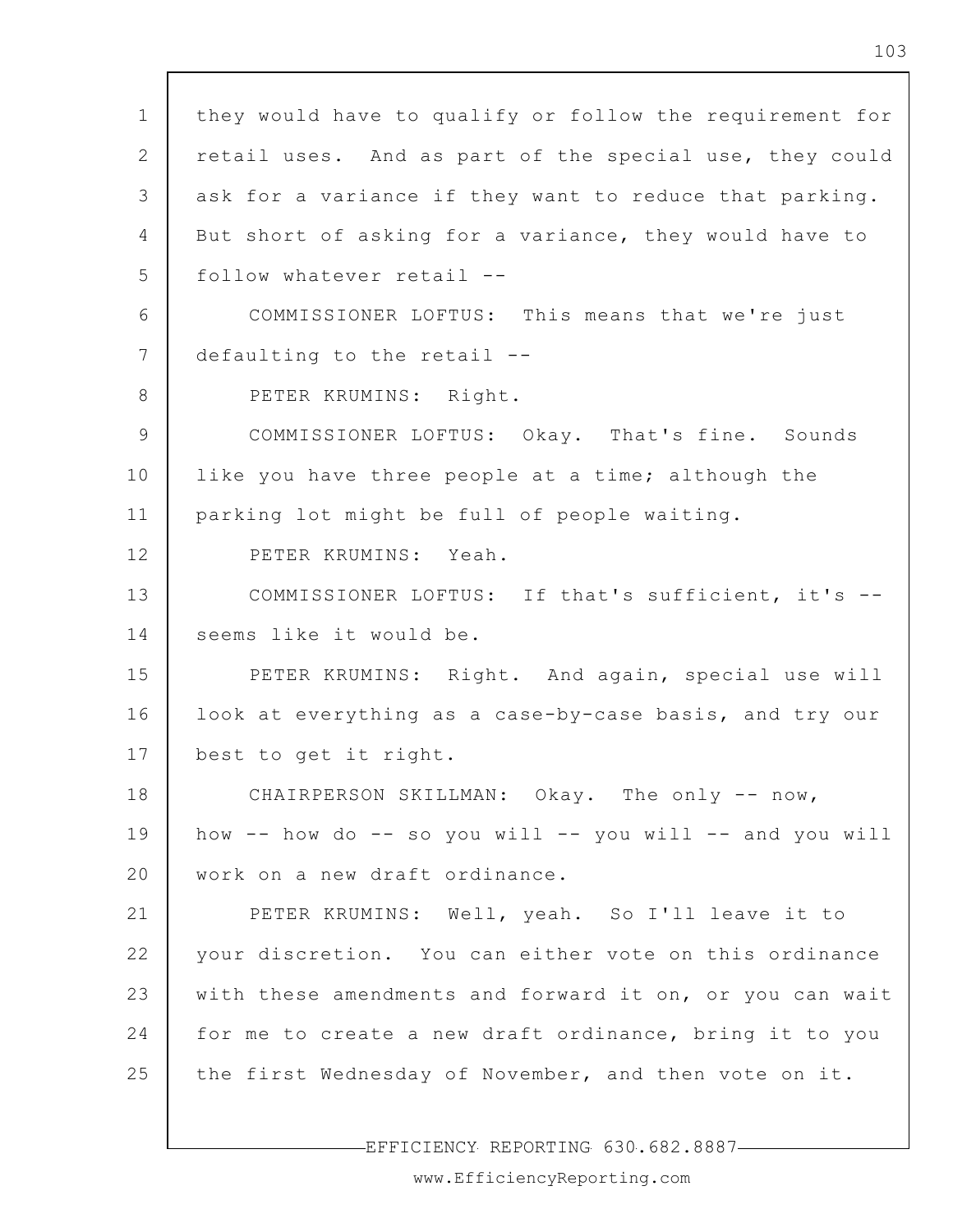| $\mathbf{1}$   | And then it would go forward to the Village Board.       |
|----------------|----------------------------------------------------------|
| $\overline{2}$ | I'd prefer you vote on it tonight, and we can            |
| 3              | capture this and keep the ball rolling and --            |
| $\overline{4}$ | VILL. MGR. BARRETT: They may need a number of            |
| 5              | meetings too. So given the timeline with January 1,      |
| 6              | certainly hope we could --                               |
| 7              | ATTORNEY ELLIOTT: I think these are pretty clear.        |
| 8              | I don't think we're going to have much trouble           |
| 9              | incorporating that into an ordinance to give to the      |
| 10             | Board.                                                   |
| 11             | CHAIRPERSON SKILLMAN: I would like to separate out       |
| 12             | the -- the zoning districts so that I can vote no, get   |
| 13             | that on the record. But everything else I'm in favor of, |
| 14             | what we've discussed. So that's how I'd like to          |
| 15             | COMMISSIONER PITTNER: So would you be adding areas       |
| 16             | to it, then?                                             |
| 17             | The Geneva Street Corridor, or would you try to          |
| 18             | eliminate all that and just say all commercial areas?    |
| 19             | And then limit the St. Charles-North Avenue Corridor to  |
| 20             | the $--$                                                 |
| 21             | ATTORNEY ELLIOTT: Peter, I think what we would do        |
| 22             | is just say for the dispensaries that they're allowed in |
| 23             | any of the commercially zoned areas, and then for the -- |
| 24             | if they want to be -- add the grower, the infuser, then  |
| 25             | we would use the language we're currently using for the  |
|                |                                                          |

 $\mathsf{r}$ 

EFFICIENCY REPORTING 630.682.8887

 $\overline{\phantom{a}}$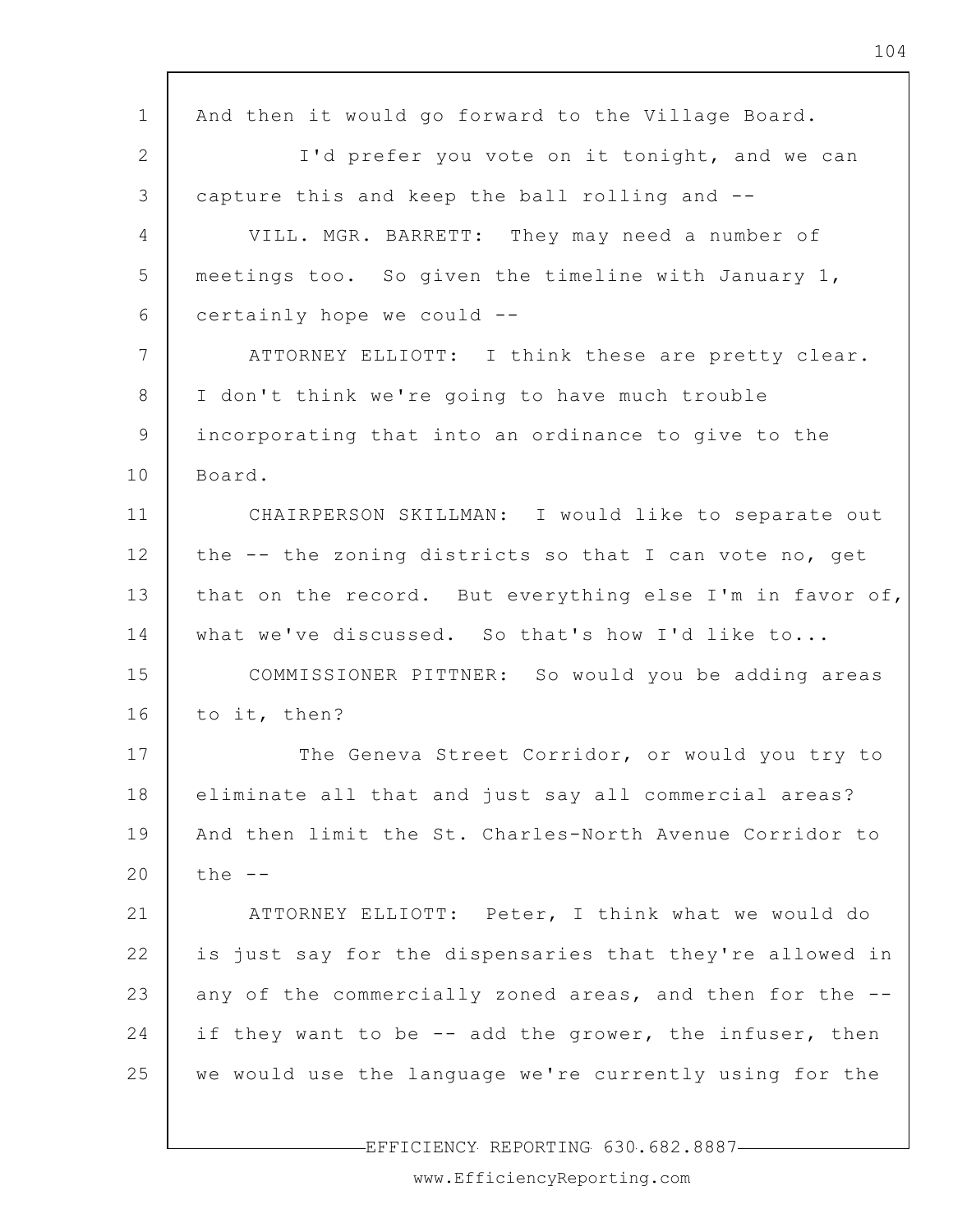| $\mathbf 1$     | North Avenue-St. Charles Road Corridor, and specify that  |
|-----------------|-----------------------------------------------------------|
| 2               | as the only location.                                     |
|                 |                                                           |
| 3               | COMMISSIONER PITTNER: Yeah.                               |
| $\overline{4}$  | ATTORNEY ELLIOTT: Peter, does that --                     |
| 5               | PETER KRUMINS: Yeah.                                      |
| 6               | CHAIRPERSON SKILLMAN: Okay. Then --                       |
| $7\phantom{.0}$ | ATTORNEY ELLIOTT: Madam Chairman, if you want to          |
| 8               | vote on that separately, maybe you could ask somebody to  |
| 9               | make a motion with regard to just that amendment, and     |
| 10              | then to get a vote on that.                               |
| 11              | CHAIRPERSON SKILLMAN: Well, actually, what you just       |
| 12              | said, the two -- any commercially zoned areas, and then a |
| 13              | separate vote to add the infuser and cultivator, let's    |
| 14              | just call those two the votes. And that's good for me --  |
| 15              | or the motions. So two motions.                           |
| 16              | COMMISSIONER PITTNER: Plus the -- the distance?           |
| 17              | CHAIRPERSON SKILLMAN: Well, I would include in            |
| 18              | the -- any commercially zoned area motion, I would think  |
| 19              | we could include all the stuff we discussed tonight.      |
| 20              | Would that work?                                          |
| 21              | ATTORNEY ELLIOTT: Up to you. What you want to             |
| 22              | separate out.                                             |
| 23              | CHAIRPERSON SKILLMAN: That's what I think we should       |
| 24              | do.                                                       |
| 25              | So if we could have -- can I have a motion --             |
|                 |                                                           |
|                 | EFFICIENCY REPORTING 630.682.8887-                        |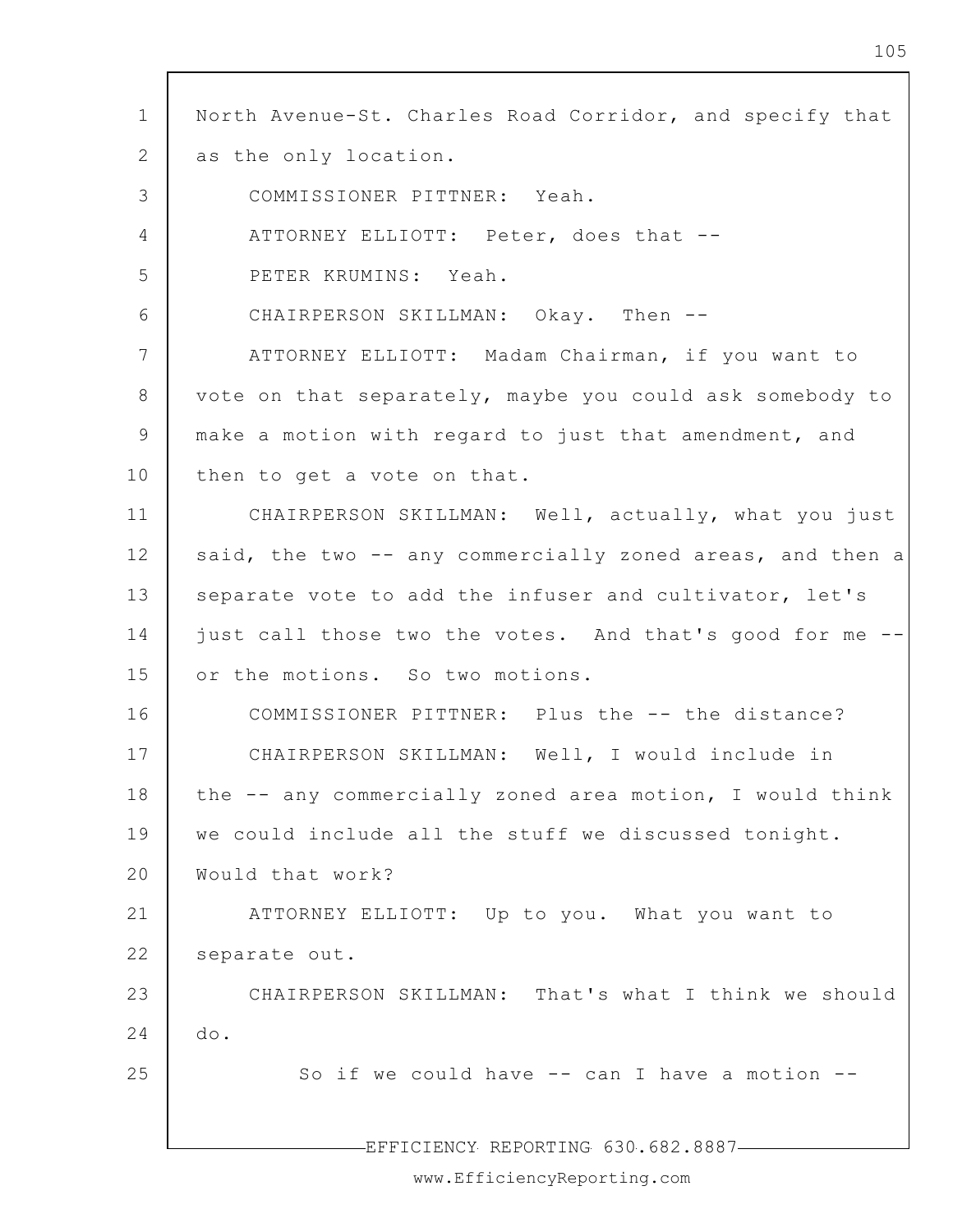1 2 3 4 5 6 7 8 9 10 11 12 13 14 15 16 17 18 19 20 21 22 23 24 25 COMMISSIONER KOVACS: So moved. ATTORNEY ELLIOTT: Let her say -- CHAIRPERSON SKILLMAN: Jumping the gun. The draft ordinance with the removing the 1,000-feet restriction, making it same as liquor stores; same as hours with liquor stores; and --COMMISSIONER LOFTUS: Not with liquor stores. COMMISSIONER PITTNER: With the State. COMMISSIONER LOFTUS: With the State. COMMISSIONER PITTNER: State requirements. CHAIRPERSON SKILLMAN: Yes. Thank you. So a motion for those three things, and a second. We got a first? COMMISSIONER KOVACS: So moved. CHAIRPERSON SKILLMAN: And a second? COMMISSIONER PITTNER: Second. CHAIRPERSON SKILLMAN: Mr. Krumins, would call the roll on that? PETER KRUMINS: Commissioner Kovacs? COMMISSIONER KOVACS: Aye. PETER KRUMINS: Commissioner Pittner? COMMISSIONER PITTNER: Yes. PETER KRUMINS: Commissioner Faedtke? COMMISSIONER FAEDTKE: Yes. PETER KRUMINS: Commissioner Loftus?

EFFICIENCY REPORTING 630.682.8887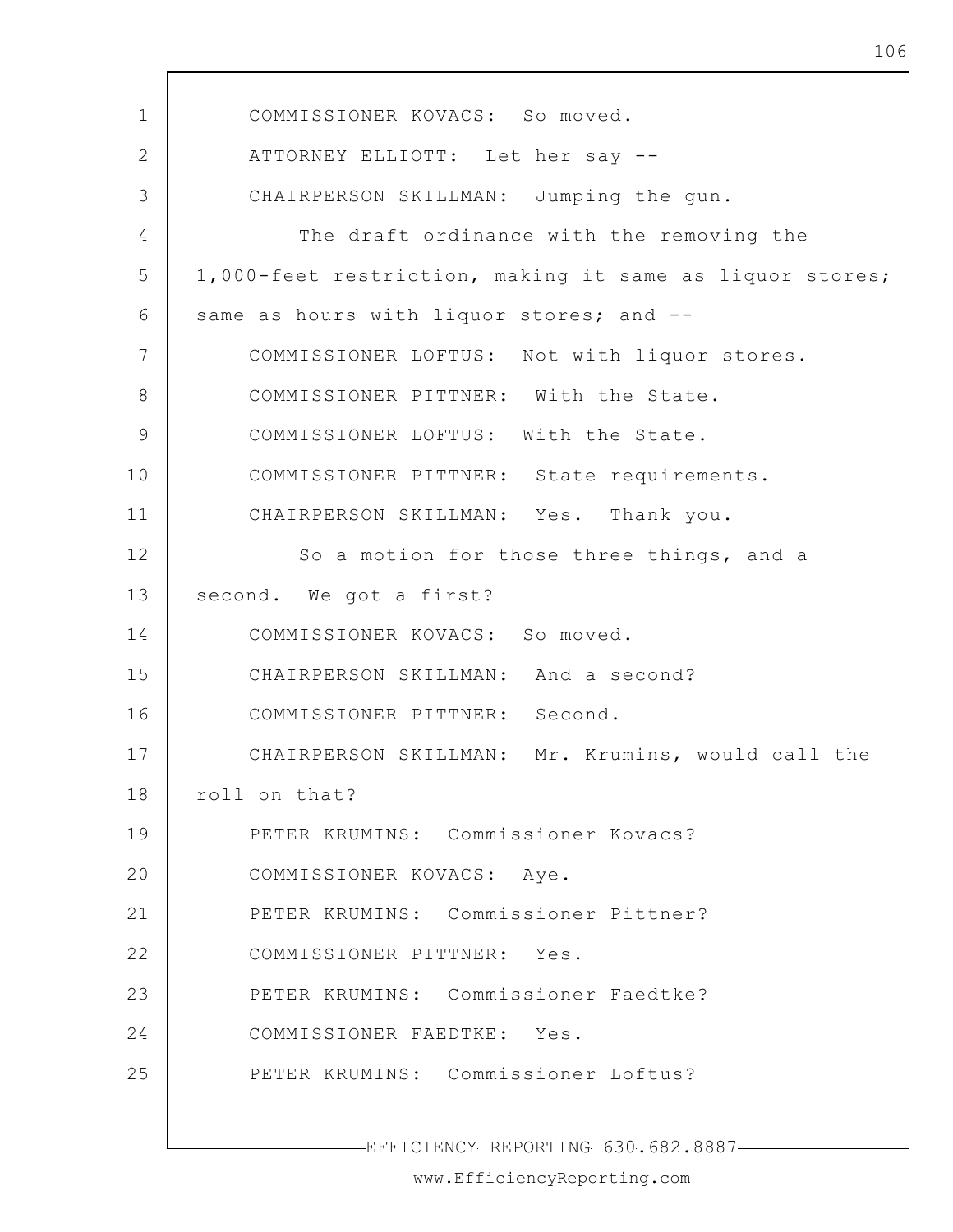1 2 3 4 5 6 7 8 9 10 11 12 13 14 15 16 17 18 19 20 21 22 23 24 25 EFFICIENCY REPORTING 630.682.8887 COMMISSIONER LOFTUS: Yes. PETER KRUMINS: And chairman Skillman? CHAIRPERSON SKILLMAN: No. Thank you. And then a second motion to create a district along St. Charles Road Corridor -- whatever we call it - if you'll correct me for that, please. ATTORNEY ELLIOTT: North Avenue-St. Charles. CHAIRPERSON SKILLMAN: And North Avenue -- including craft growers -- allow uses for craft grower, infuser organization, and dispensary organization. Do we have a motion? COMMISSIONER LOFTUS: So moved. CHAIRPERSON SKILLMAN: And a second? COMMISSIONER FAEDTKE: Second. CHAIRPERSON SKILLMAN: Okay. And Mr. Krumins, if you would call the -- PETER KRUMINS: Commissioner Loftus? COMMISSIONER LOFTUS: Yes. PETER KRUMINS: Commissioner Faedtke? COMMISSIONER FAEDTKE: Yes. PETER KRUMINS: Commissioner Kovacs? COMMISSIONER KOVACS: Aye. PETER KRUMINS: Commissioner Pittner? COMMISSIONER PITTNER: Yes.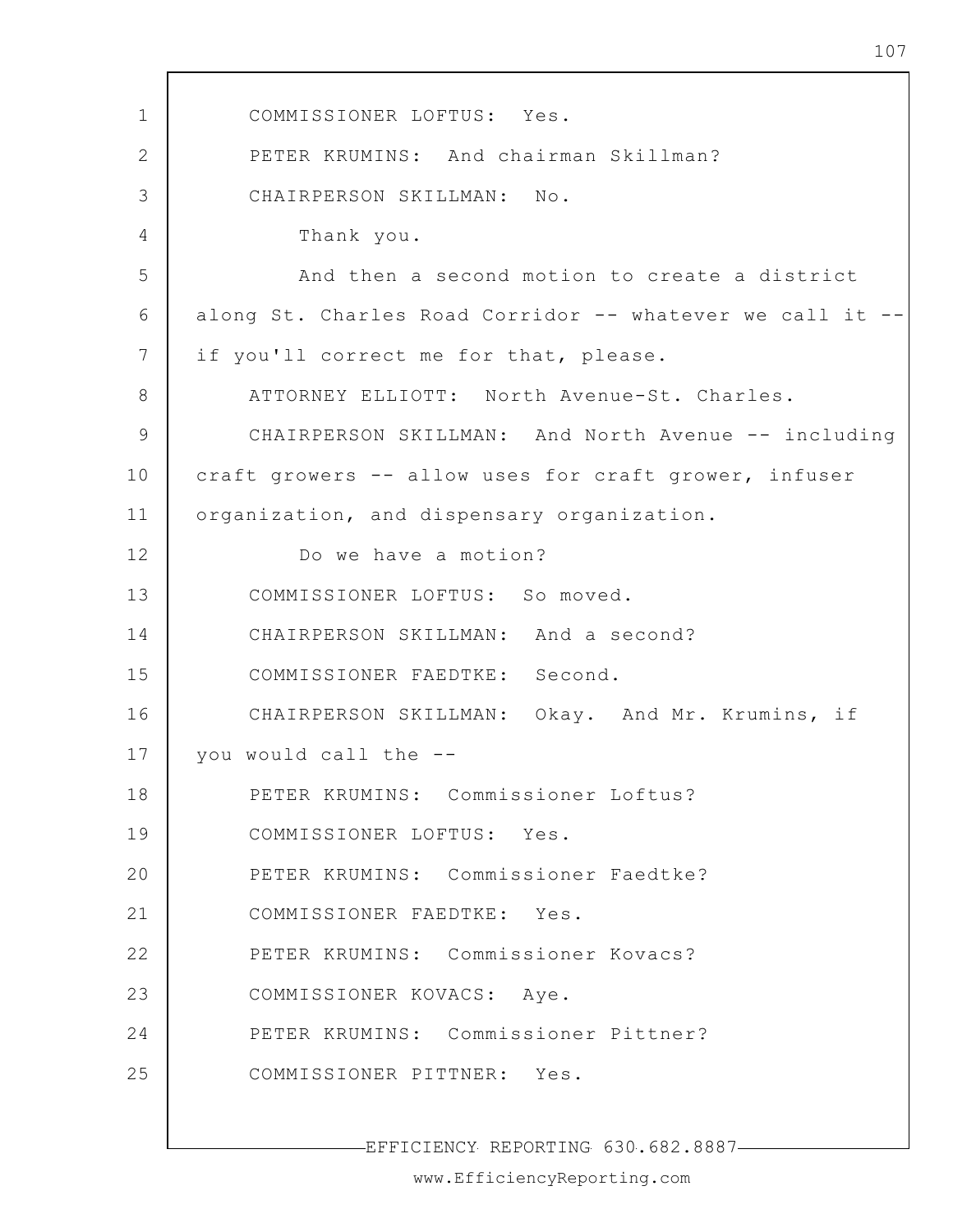1 2 3 4 5 6 7 8 9 10 11 12 13 14 15 16 17 18 19 20 21 22 23 24 25 -EFFICIENCY REPORTING 630.682.8887-PETER KRUMINS: And Chairman Skillman. CHAIRPERSON SKILLMAN: Yes. Okay. Anything else? Are we good? PETER KRUMINS: Think that's it. COMMISSIONER PITTNER: Close the public hearing? I so move. CHAIRPERSON SKILLMAN: At this time I would like a motion to close the public hearing. COMMISSIONER PITTNER: Got it. CHAIRPERSON SKILLMAN: And a second? COMMISSIONER FAEDTKE: Second. CHAIRPERSON SKILLMAN: All in favor? (A Chorus of Ayes.) WHICH WERE ALL OF THE PROCEEDINGS HAD AT THE PUBLIC HEARING ON THIS DATE. (The public hearing was concluded at 9:16 p.m.)